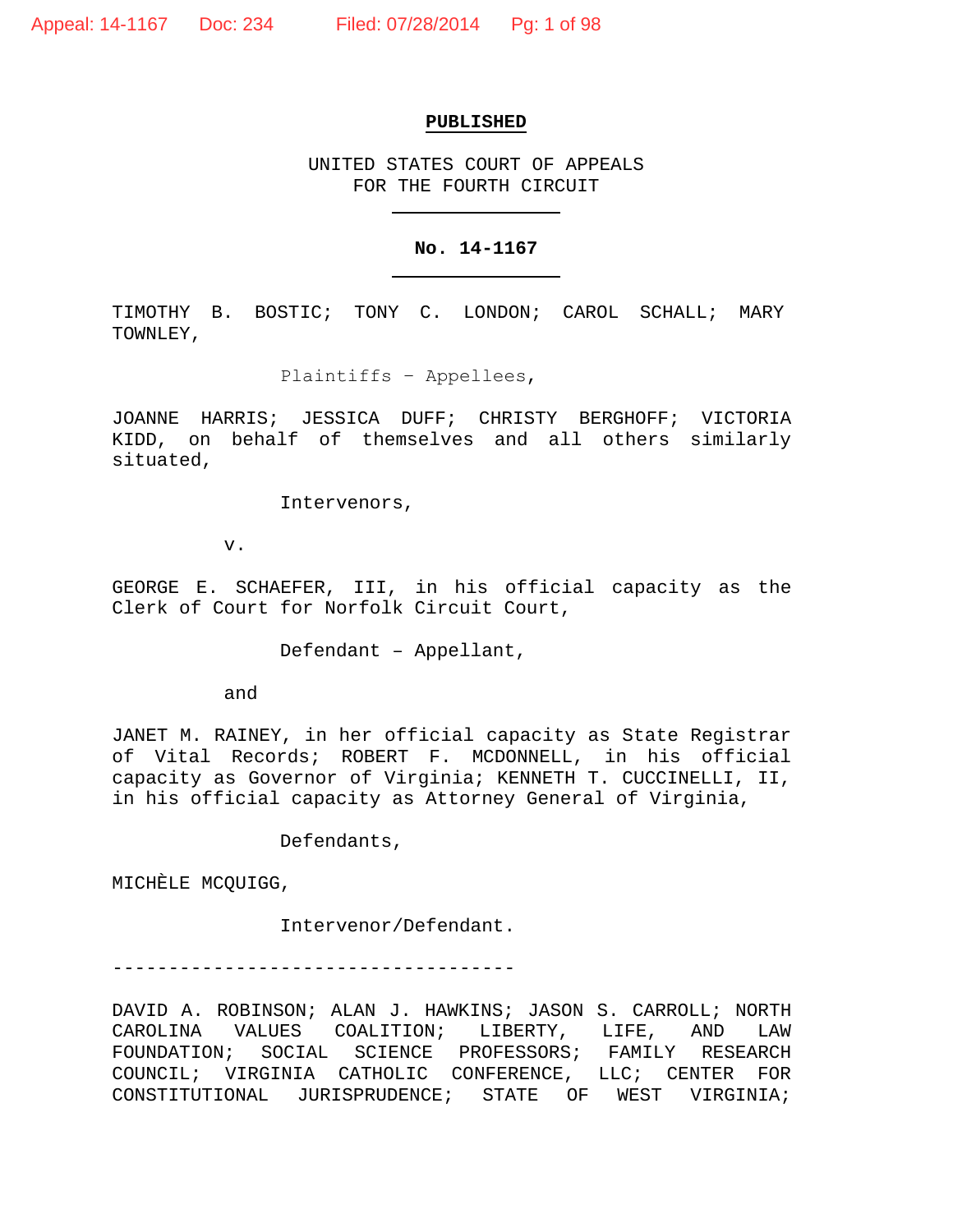INSTITUTE FOR MARRIAGE AND PUBLIC POLICY; HELEN M. ALVARE; STATE OF INDIANA; STATE OF ALABAMA; STATE OF ALASKA; STATE OF ARIZONA; STATE OF COLORADO; STATE OF IDAHO; STATE OF LOUISIANA; STATE OF MONTANA; STATE OF NEBRASKA; STATE OF OKLAHOMA; STATE OF SOUTH CAROLINA; STATE OF SOUTH DAKOTA; STATE OF UTAH; STATE OF WYOMING; WALLBUILDERS, LLC; LIBERTY COUNSEL; AMERICAN COLLEGE OF PEDIATRICIANS; SCHOLARS OF HISTORY AND RELATED DISCIPLINES; AMERICAN LEADERSHIP FUND; ROBERT P. GEORGE; SHERIF GIRGIS; RYAN T. ANDERSON; PAUL MCHUGH; UNITED STATES CONFERENCE OF CATHOLIC BISHOPS; NATIONAL ASSOCIATION OF EVANGELICALS; CHURCH OF JESUS CHRIST<br>OF LATTER-DAY SAINTS; THE ETHICS & RELIGIOUS LIBERTY OF LATTER-DAY SAINTS; THE ETHICS & RELIGIOUS COMMISSION OF THE SOUTHERN BAPTIST CONVENTION; LUTHERAN<br>CHURCH-MISSOURI SYNOD: THE BECKET FUND FOR RELIGIOUS THE BECKET FUND FOR RELIGIOUS LIBERTY; EAGLE FORUM EDUCATION AND LEGAL DEFENSE FUND; DAVID BOYLE; ROBERT OSCAR LOPEZ; CONCERNED WOMEN FOR AMERICA; THE FAMILY FOUNDATION OF VIRGINIA,

### Amici Supporting Appellant,

CONSTITUTIONAL LAW SCHOLARS; ASHUTOSH BHAGWAT; LEE BOLLINGER; ERWIN CHEMERINSKY; WALTER DELLINGER; MICHAEL C. DORF; LEE EPSTEIN; DANIEL FARBER; BARRY FRIEDMAN; MICHAEL JAY GERHARDT, Professor; DEBORAH HELLMAN; JOHN CALVIN JEFFRIES, JR.; LAWRENCE LESSIG; WILLIAM MARSHALL; FRANK MICHELMAN; JANE S. SCHACTER; CHRISTOPHER H. SCHROEDER; SUZANNA SHERRY; GEOFFREY R. STONE; DAVID STRAUSS; LAURENCE H. TRIBE, Professor; WILLIAM VAN ALSTYNE; OUTSERVE-SLDN; THE<br>AMERICAN MILITARY PARTNER ASSOCIATION; THE AMERICAN AMERICAN MILITARY PARTNER ASSOCIATION; THE AMERICAN<br>SOCIOLOGICAL ASSOCIATION; VIRGINIA CONSTITUTIONAL LAW SOCIOLOGICAL ASSOCIATION; PROFESSORS; AMERICAN PSYCHOLOGICAL ASSOCIATION; THE AMERICAN ACADEMY OF PEDIATRICS; AMERICAN PSYCHIATRIC ASSOCIATION;<br>NATIONAL ASSOCIATION OF SOCIAL WORKERS; VIRGINIA NATIONAL ASSOCIATION OF SOCIAL WORKERS; VIRGINIA<br>PSYCHOLOGICAL ASSOCIATION; EQUALITY NC; SOUTH CAROLINA PSYCHOLOGICAL ASSOCIATION; EQUALITY NC; SOUTH<br>OUALITY COALITION; CHANTELLE FISHER-BORNE; QUALITY COALITION; CHANTELLE FISHER−BORNE; MARCIE FISHER−BORNE; CRYSTAL HENDRIX; LEIGH SMITH; SHANA CARIGNAN; MEGAN PARKER; TERRI BECK; LESLIE ZANAGLIO; LEE KNIGHT CAFFERY; DANA DRAA; SHAWN LONG; CRAIG JOHNSON; ESMERALDA MEJIA; CHRISTINA GINTER−MEJIA; CATO INSTITUTE; CONSTITUTIONAL ACCOUNTABILITY CENTER; HISTORIANS OF MARRIAGE; PETER W. BARDAGLIO; NORMA BASCH; STEPHANIE COONTZ; NANCY F. COTT; TOBY L. DITZ; ARIELA R. DUBLER; LAURA F. EDWARDS; SARAH BARRINGER GORDON; MICHAEL GROSSBERG; HENDRIK HARTOG; ELLEN HERMAN; MARTHA HODES; LINDA K. KERBER; ALICE KESSLER−HARRIS; ELAINE TYLER MAY; SERENA MAYERI; STEVEN MINTZ; ELIZABETH PLECK; CAROLE SHAMMAS; MARY L. SHANLEY; AMY DRU STANLEY; BARBARA WELKE; PARENTS, FAMILIES AND FRIENDS OF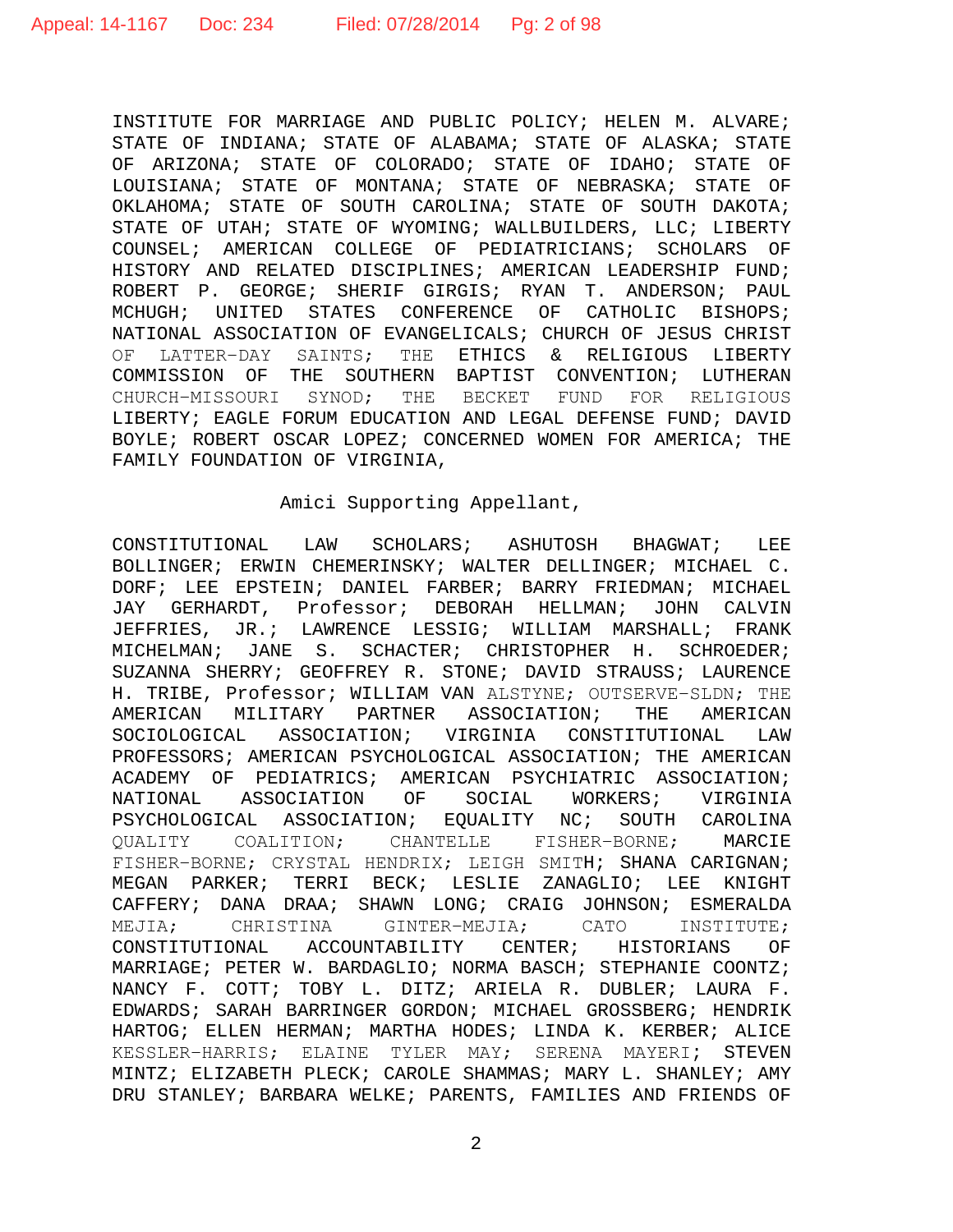LESBIANS AND GAYS, INC.; KERRY ABRAMS, Albert Clark Tate, Jr. Professor of Law, University of Virginia School of Law; VIVIAN HAMILTON, Professor of Law, William and Mary; MEREDITH HARBACH, Professor of Law, University of Richmond; JOAN HEIFETZ HOLLINGER, John and Elizabeth Boalt Lecturer in Residence, University of California, Berkeley School of Law; COURTNEY G. JOSLIN, Professor of Law, University of California, Davis School of Law; NAACP LEGAL DEFENSE AND<br>EDUCATION FUND, INC.; NATIONAL ASSOCIATION FOR THE EDUCATION FUND, INC.; NATIONAL ASSOCIATION FOR ADVANCEMENT OF COLORED PEOPLE; HOWARD UNIVERSITY SCHOOL OF LAW CIVIL RIGHTS CLINIC; FAMILY EQUALITY COUNCIL; COLAGE; GLMA: HEALTH PROFESSIONALS ADVANCING LGBT EQUALITY; WILLIAM N. ESKRIDGE, JR.; REBECCA L. BROWN; DANIEL A. FARBER; MICHAEL GERHARDT; JACK KNIGHT; ANDREW KOPPELMAN; MELISSA LAMB SAUNDERS; NEIL S. SIEGEL; JANA B. SINGER; HISTORIANS OF ANTI−GAY DISCRIMINATION; ANTI−DEFAMATION LEAGUE; AMERICANS UNITED FOR SEPARATION OF CHURCH AND STATE; BEND THE ARC: A JEWISH PARTNERSHIP FOR JUSTICE; HADASSAH, THE WOMEN'S ZIONIST ORGANIZATION OF AMERICA; HINDU AMERICAN FOUNDATION;<br>THE INTERFAITH ALLIANCE FOUNDATION; JAPANESE AMERICAN INTERFAITH ALLIANCE FOUNDATION; JAPANESE AMERICAN CITIZENS LEAGUE; JEWISH SOCIAL POLICY ACTION NETWORK; KESHET; METROPOLITAN COMMUNITY CHURCHES; MORE LIGHT PRESBYTERIANS; THE NATIONAL COUNCIL OF JEWISH WOMEN;<br>NEHIRIM; PEOPLE FOR THE AMERICAN WAY FOUNDATION; NEHIRIM; PEOPLE FOR THE AMERICAN WAY FOUNDATION; PRESBYTERIAN WELCOME; RECONCILINGWORKS: LUTHERANS FOR FULL PARTICIPATION; RELIGIOUS INSTITUTE, INC.; SIKH AMERICAN LEGAL DEFENSE AND EDUCATION FUND; SOCIETY FOR HUMANISTIC JUDAISM; T'RUAH: THE RABBINIC CALL FOR HUMAN RIGHTS; WOMEN'S LEAGUE FOR CONSERVATIVE JUDAISM; COLUMBIA LAW SEXUALITY AND GENDER LAW CLINIC; BISHOPS OF THE EPISCOPAL CHURCH IN VIRGINIA; CENTRAL ATLANTIC CONFERENCE OF THE UNITED CHURCH OF CHRIST; CENTRAL CONFERENCE OF AMERICAN RABBIS; MORMONS FOR EQUALITY; RECONSTRUCTIONIST RABBINICAL ASSOCIATION; RECONSTRUCTIONIST RABBINICAL COLLEGE AND JEWISH RECONSTRUCTIONIST COMMUNITIES; UNION FOR REFORM JUDAISM; THE UNITARIAN UNIVERSALIST ASSOCIATION; AFFIRMATION; COVENANT NETWORK OF PRESBYTERIANS; METHODIST FEDERATION FOR SOCIAL<br>ACTION; MORE LIGHT PRESBYTERIANS; PRESBYTERIAN WELCOME; ACTION; MORE LIGHT PRESBYTERIANS; RECONCILING MINISTRIES NETWORK; RECONCILINGWORKS: LUTHERANS FOR FULL PARTICIPATION; RELIGIOUS INSTITUTE, INC.; WOMEN OF REFORM JUDAISM; 28 EMPLOYERS AND ORGANIZATIONS REPRESENTING EMPLOYERS; COMMONWEALTH OF MASSACHUSETTS; STATE OF CALIFORNIA; STATE OF CONNECTICUT; DISTRICT OF COLUMBIA; STATE OF ILLINOIS; STATE OF IOWA; STATE OF MAINE; STATE OF MARYLAND; STATE OF NEW HAMPSHIRE; STATE OF NEW MEXICO; STATE OF NEW YORK; STATE OF OREGON; STATE OF VERMONT; STATE OF WASHINGTON; GARY J. GATES; NATIONAL AND WESTERN STATES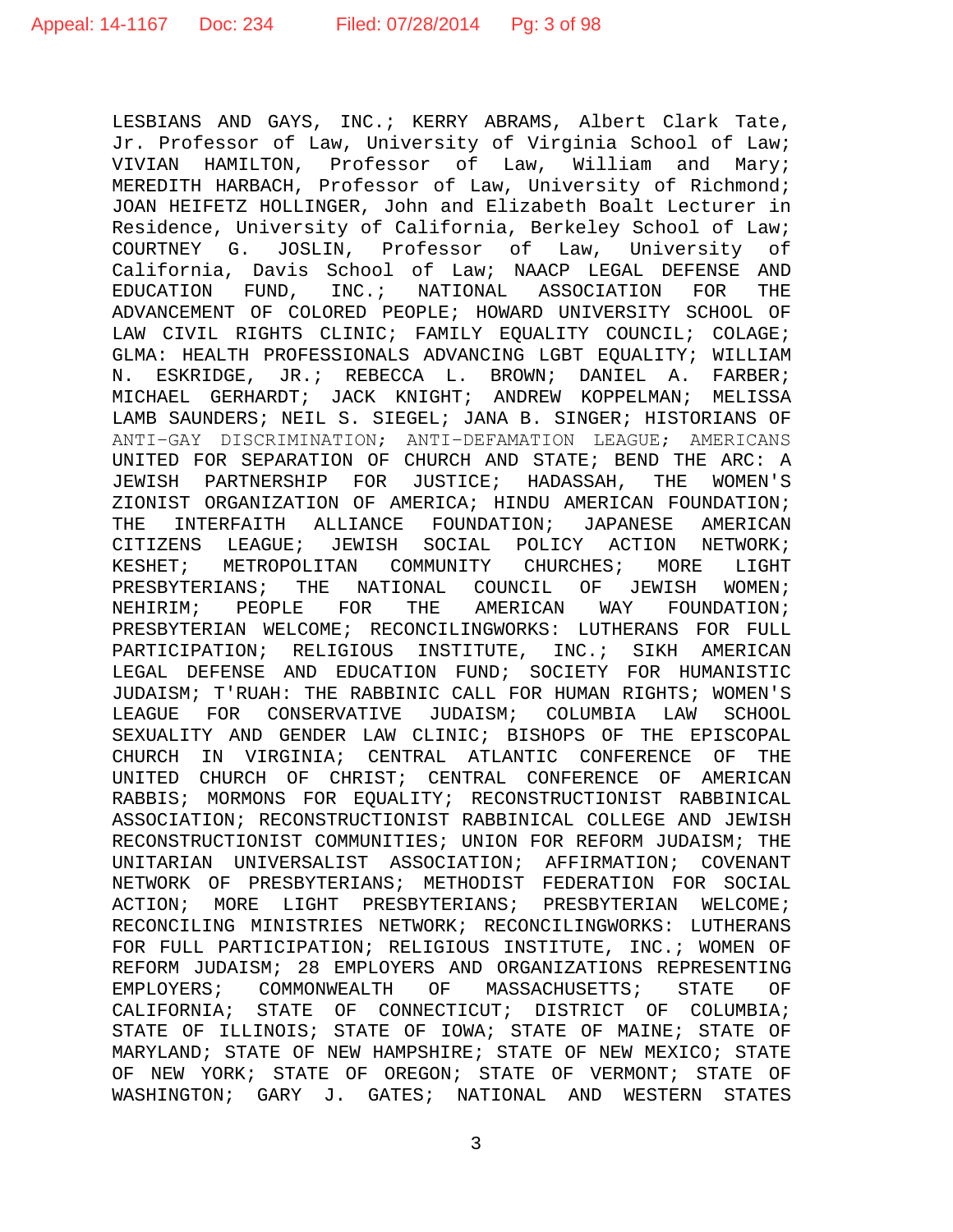WOMEN'S RIGHTS ORGANIZATIONS; VIRGINIA CHAPTER OF THE AMERICAN ACADEMY OF MATRIMONIAL LAWYERS; THE NATIONAL WOMEN'S LAW CENTER; EQUAL RIGHTS ADVOCATES; LEGAL MOMENTUM; NATIONAL ASSOCIATION OF WOMEN LAWYERS; NATIONAL PARTNERSHIP FOR WOMEN & FAMILIES; SOUTHWEST WOMEN'S LAW CENTER; WOMEN'S LAW PROJECT; PROFESSORS OF LAW ASSOCIATED WITH THE WILLIAMS<br>INSTITUTE; BAY AREA LAWYERS FOR INDIVIDUAL FREEDOM; INSTITUTE; BAY AREA LAWYERS FOR INDIVIDUAL LEADERSHIP CONFERENCE ON CIVIL AND HUMAN RIGHTS; PUBLIC INTEREST ORGANIZATIONS; BAR ASSOCIATIONS; FAMILY LAW AND CONFLICT OF LAWS PROFESSORS; GAY AND LESBIAN ADVOCATES AND DEFENDERS; PEOPLE OF FAITH FOR EQUALITY IN VIRGINIA;<br>CELEBRATION CENTER FOR SPIRITUAL LIVING; CLARENDON CELEBRATION CENTER FOR SPIRITUAL LIVING; CLARENDON<br>PRESBYTERIAN CHURCH; COMMONWEALTH BAPTIST CHURCH; CHURCH; COMMONWEALTH CONGREGATION OR AMI; HOPE UNITED CHURCH OF CHRIST; LITTLE RIVER UCC; METROPOLITAN COMMUNITY CHURCH OF NORTHERN VIRGINIA; MT. VERNON UNITARIAN CHURCH; ST. JAMES UCC,; ST. JOHN'S UCC; NEW LIFE METROPOLITAN COMMUNITY CHURCH;<br>UNITARIAN UNIVERSALIST FELLOWSHIP OF THE PENINSULA; UNIVERSALIST FELLOWSHIP OF UNITARIAN UNIVERSALIST CONGREGATION OF STERLING; UNITED CHURCH OF CHRIST OF FREDERICKSBURG; UNITARIAN UNIVERSALIST CHURCH OF LOUDOUN; ANDREW MERTZ; REV. MARIE HULM ADAM; REV. MARTY ANDERSON; REV ROBIN ANDERSON; REV. VERNE ARENS; RABBI LIA BASS; REV. JOSEPH G. BEATTIE; REV. SUE BROWNING; REV. JIM BUNDY; REV. MARK BYRD; REV. STEVEN C. CLUNN; REV. DR. JOHN COPERHAVER; RABBI GARY CREDITOR; REV. DAVID ENSIGN;<br>REV. HENRY FAIRMAN; RABBI JESSE GALLOP; REV. TOM HENRY FAIRMAN; RABBI GERSTENLAUER; REV. ROBIN H. GORSLINE; REV. TRISH HALL; REV. WARREN HAMMONDS; REV. JON HEASLET; REV. DOUGLAS HODGES; REV. PHYLLIS HUBBELL; REV. STEPHEN G. HYDE; REV. JANET JAMES; REV. JOHN MANWELL; REV. JAMES W. MCNEAL; REV. MARC BOSWELL; REV. ANDREW CLIVE MILLARD; REV. DR. MELANIE MILLER; REV. AMBER NEUROTH; REV. JAMES PAPILE; REV. LINDA OLSON PEEBLES; REV. DON PRANGE; RABBI MICHAEL RAGOZIN; RABBI BEN ROMER;<br>REV. JENNIFER RYU; REV. ANYA SAMMLER-MICHAEL; REV. AMY JENNIFER RYU; REV. ANYA SAMMLER-MICHAEL; REV. SCHWARTZMAN; REV. DANNY SPEARS; REV. MARK SURIANO; REV. ROB VAUGHN; REV. DANIEL VELEZ−RIVERA; REV. KATE R. WALKER; REV. TERRYE WILLIAMS; REV. DR. KAREN−MARIE YUST,

Amici Supporting Appellees.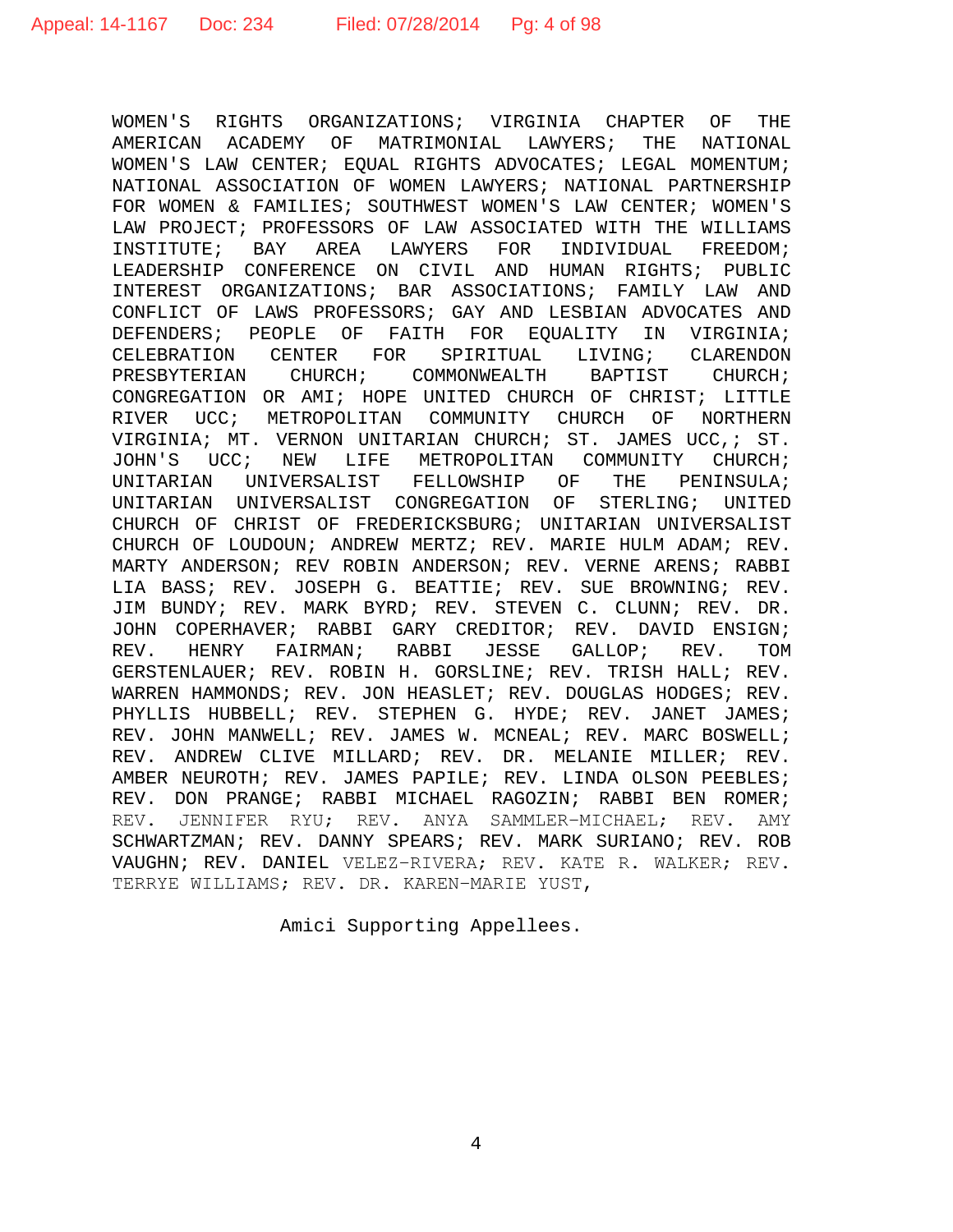### **No. 14-1169**

TIMOTHY B. BOSTIC; TONY C. LONDON; CAROL SCHALL; MARY TOWNLEY,

Plaintiffs − Appellees,

JOANNE HARRIS; JESSICA DUFF; CHRISTY BERGHOFF; VICTORIA KIDD, on behalf of themselves and all others similarly situated,

Intervenors,

v.

JANET M. RAINEY, in her official capacity as State Registrar of Vital Records,

Defendant – Appellant,

and

GEORGE E. SCHAEFER, III, in his official capacity as the Clerk of Court for Norfolk Circuit Court; ROBERT F. MCDONNELL, in his official capacity as Governor of Virginia; KENNETH T. CUCCINELLI, II, in his official capacity as Attorney General of Virginia,

Defendants,

MICHÈLE MCQUIGG,

Intervenor/Defendant.

------------------------------------

DAVID A. ROBINSON; ALAN J. HAWKINS; JASON S. CARROLL; NORTH<br>CAROLINA VALUES COALITION; LIBERTY, LIFE, AND LAW CAROLINA VALUES COALITION; LIBERTY, LIFE, AND LAW FOUNDATION; SOCIAL SCIENCE PROFESSORS; FAMILY RESEARCH COUNCIL; VIRGINIA CATHOLIC CONFERENCE, LLC; CENTER FOR CONSTITUTIONAL JURISPRUDENCE; STATE OF WEST VIRGINIA; INSTITUTE FOR MARRIAGE AND PUBLIC POLICY; HELEN M. ALVARE; STATE OF INDIANA; STATE OF ALABAMA; STATE OF ALASKA; STATE OF ARIZONA; STATE OF COLORADO; STATE OF IDAHO; STATE OF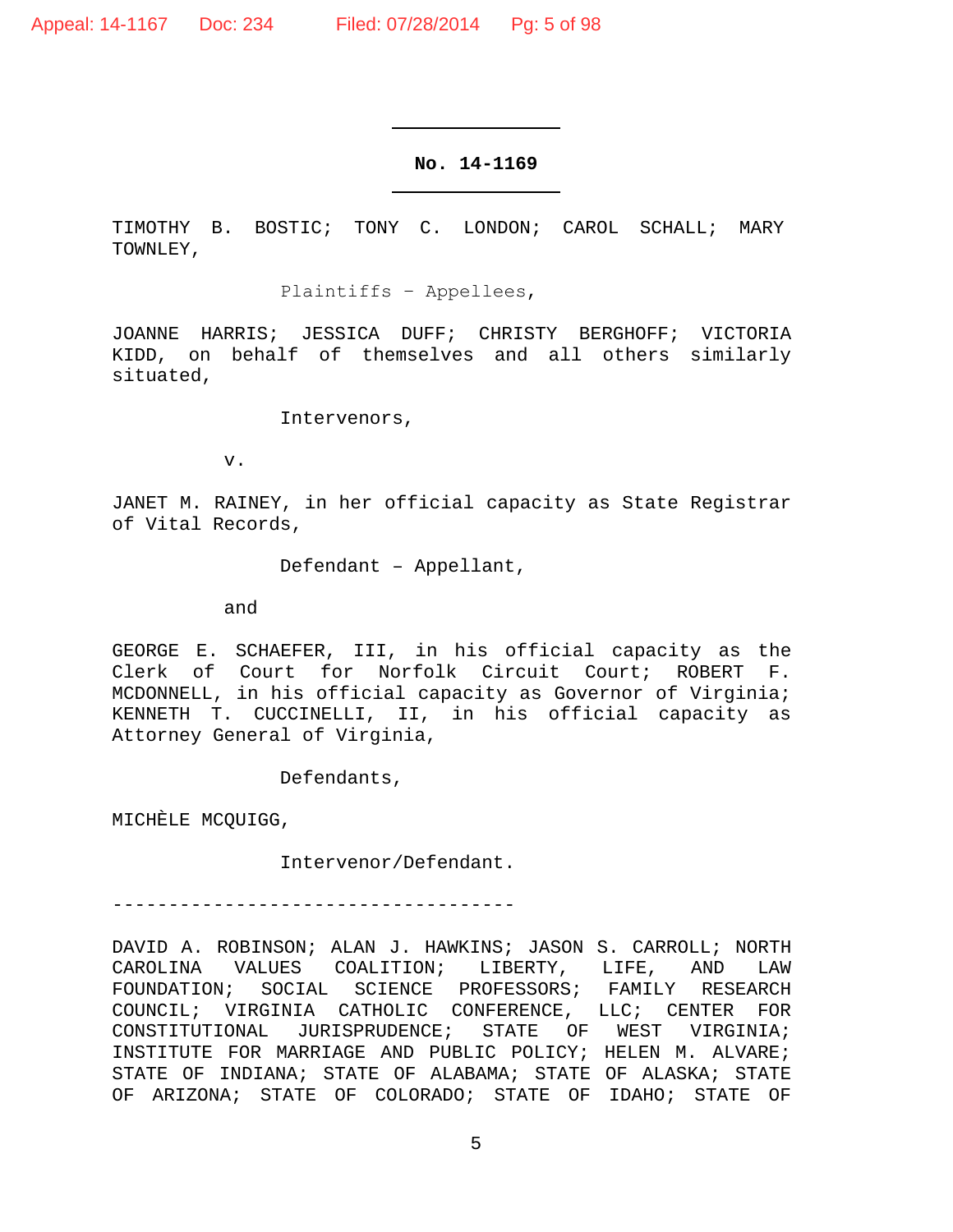LOUISIANA; STATE OF MONTANA; STATE OF NEBRASKA; STATE OF OKLAHOMA; STATE OF SOUTH CAROLINA; STATE OF SOUTH DAKOTA; STATE OF UTAH; STATE OF WYOMING; WALLBUILDERS, LLC; LIBERTY COUNSEL; AMERICAN COLLEGE OF PEDIATRICIANS; SCHOLARS OF HISTORY AND RELATED DISCIPLINES; AMERICAN LEADERSHIP FUND; ROBERT P. GEORGE; SHERIF GIRGIS; RYAN T. ANDERSON; PAUL MCHUGH; UNITED STATES CONFERENCE OF CATHOLIC BISHOPS; NATIONAL ASSOCIATION OF EVANGELICALS; CHURCH OF JESUS CHRIST OF LATTER−DAY SAINTS; THE ETHICS & RELIGIOUS LIBERTY COMMISSION OF THE SOUTHERN BAPTIST CONVENTION; LUTHERAN CHURCH−MISSOURI SYNOD; THE BECKET FUND FOR RELIGIOUS LIBERTY; EAGLE FORUM EDUCATION AND LEGAL DEFENSE FUND; DAVID BOYLE; ROBERT OSCAR LOPEZ; CONCERNED WOMEN FOR AMERICA; THE FAMILY FOUNDATION OF VIRGINIA,

### Amici Supporting Appellant,

CONSTITUTIONAL LAW SCHOLARS; ASHUTOSH BHAGWAT; LEE BOLLINGER; ERWIN CHEMERINSKY; WALTER DELLINGER; MICHAEL C. DORF; LEE EPSTEIN; DANIEL FARBER; BARRY FRIEDMAN; MICHAEL JAY GERHARDT, Professor; DEBORAH HELLMAN; JOHN CALVIN JEFFRIES, JR.; LAWRENCE LESSIG; WILLIAM MARSHALL; FRANK MICHELMAN; JANE S. SCHACTER; CHRISTOPHER H. SCHROEDER; SUZANNA SHERRY; GEOFFREY R. STONE; DAVID STRAUSS; LAURENCE H. TRIBE, Professor; WILLIAM VAN ALSTYNE; OUTSERVE-SLDN; THE<br>AMERICAN MILITARY PARTNER ASSOCIATION; THE AMERICAN AMERICAN MILITARY PARTNER ASSOCIATION; THE AMERICAN<br>SOCIOLOGICAL ASSOCIATION; VIRGINIA CONSTITUTIONAL LAW SOCIOLOGICAL ASSOCIATION; VIRGINIA CONSTITUTIONAL PROFESSORS; AMERICAN PSYCHOLOGICAL ASSOCIATION; THE AMERICAN ACADEMY OF PEDIATRICS; AMERICAN PSYCHIATRIC ASSOCIATION; NATIONAL ASSOCIATION OF SOCIAL WORKERS; VIRGINIA<br>PSYCHOLOGICAL ASSOCIATION; EOUALITY NC; SOUTH CAROLINA PSYCHOLOGICAL ASSOCIATION; EQUALITY NC;<br>QUALITY COALITION; CHANTELLE FISHER-QUALITY COALITION; CHANTELLE FISHER−BORNE; MARCIE FISHER−BORNE; CRYSTAL HENDRIX; LEIGH SMITH; SHANA CARIGNAN; MEGAN PARKER; TERRI BECK; LESLIE ZANAGLIO; LEE KNIGHT CAFFERY; DANA DRAA; SHAWN LONG; CRAIG JOHNSON; ESMERALDA<br>MEJIA; CHRISTINA GINTER-MEJIA; CATO INSTITUTE; GINTER−MEJIA; CATO INSTITUTE; CONSTITUTIONAL ACCOUNTABILITY CENTER; HISTORIANS OF MARRIAGE; PETER W. BARDAGLIO; NORMA BASCH; STEPHANIE COONTZ; NANCY F. COTT; TOBY L. DITZ; ARIELA R. DUBLER; LAURA F. EDWARDS; SARAH BARRINGER GORDON; MICHAEL GROSSBERG; HENDRIK HARTOG; ELLEN HERMAN; MARTHA HODES; LINDA K. KERBER; ALICE KESSLER−HARRIS; ELAINE TYLER MAY; SERENA MAYERI; STEVEN MINTZ; ELIZABETH PLECK; CAROLE SHAMMAS; MARY L. SHANLEY; AMY DRU STANLEY; BARBARA WELKE; PARENTS, FAMILIES AND FRIENDS OF LESBIANS AND GAYS, INC.; KERRY ABRAMS, Albert Clark Tate, Jr. Professor of Law, University of Virginia School of Law; VIVIAN HAMILTON, Professor of Law, William and Mary;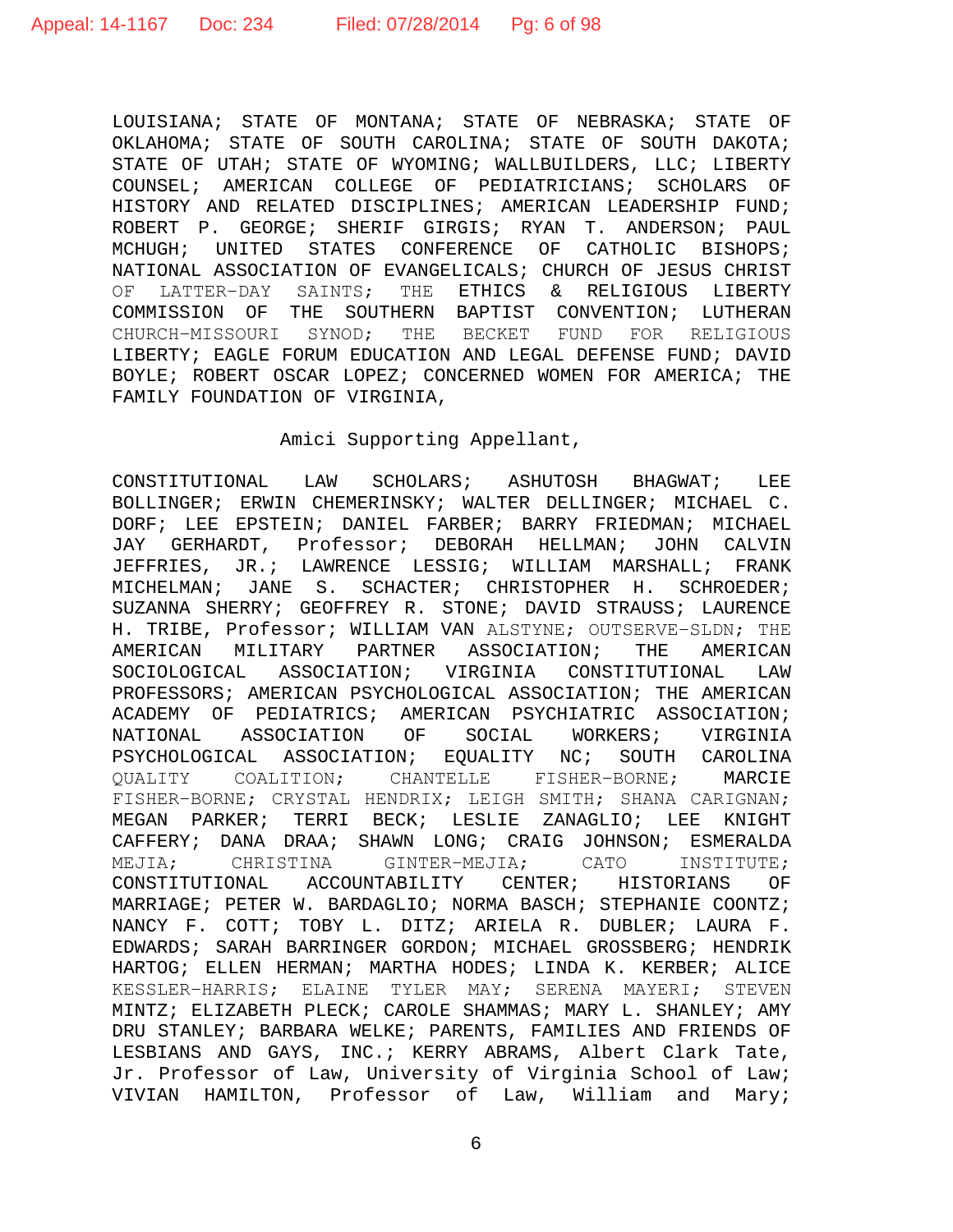MEREDITH HARBACH, Professor of Law, University of Richmond; JOAN HEIFETZ HOLLINGER, John and Elizabeth Boalt Lecturer in Residence, University of California, Berkeley School of Law; COURTNEY G. JOSLIN, Professor of Law, University of California, Davis School of Law; NAACP LEGAL DEFENSE AND EDUCATION FUND, INC.; NATIONAL ASSOCIATION FOR THE ADVANCEMENT OF COLORED PEOPLE; HOWARD UNIVERSITY SCHOOL OF LAW CIVIL RIGHTS CLINIC; FAMILY EQUALITY COUNCIL; COLAGE; GLMA: HEALTH PROFESSIONALS ADVANCING LGBT EQUALITY; WILLIAM N. ESKRIDGE, JR.; REBECCA L. BROWN; DANIEL A. FARBER; MICHAEL GERHARDT; JACK KNIGHT; ANDREW KOPPELMAN; MELISSA LAMB SAUNDERS; NEIL S. SIEGEL; JANA B. SINGER; HISTORIANS OF ANTI−GAY DISCRIMINATION; ANTI−DEFAMATION LEAGUE; AMERICANS UNITED FOR SEPARATION OF CHURCH AND STATE; BEND THE ARC: A<br>JEWISH PARTNERSHIP FOR JUSTICE; HADASSAH, THE WOMEN'S JEWISH PARTNERSHIP FOR JUSTICE; HADASSAH, THE ZIONIST ORGANIZATION OF AMERICA; HINDU AMERICAN FOUNDATION;<br>THE INTERFAITH ALLIANCE FOUNDATION; JAPANESE AMERICAN THE INTERFAITH ALLIANCE FOUNDATION; JAPANESE AMERICAN CITIZENS LEAGUE; JEWISH SOCIAL POLICY ACTION NETWORK;<br>KESHET; METROPOLITAN COMMUNITY CHURCHES; MORE LIGHT KESHET; METROPOLITAN COMMUNITY CHURCHES; MORE LIGHT<br>PRESBYTERIANS; THE NATIONAL COUNCIL OF JEWISH WOMEN; ANS; THE NATIONAL COUNCIL OF JEWISH<br>PEOPLE FOR THE AMERICAN WAY FOUI NEHIRIM; PEOPLE FOR THE AMERICAN WAY FOUNDATION; PRESBYTERIAN WELCOME; RECONCILINGWORKS: LUTHERANS FOR FULL PARTICIPATION; RELIGIOUS INSTITUTE, INC.; SIKH AMERICAN LEGAL DEFENSE AND EDUCATION FUND; SOCIETY FOR HUMANISTIC JUDAISM; T'RUAH: THE RABBINIC CALL FOR HUMAN RIGHTS; WOMEN'S LEAGUE FOR CONSERVATIVE JUDAISM; COLUMBIA LAW SEXUALITY AND GENDER LAW CLINIC; BISHOPS OF THE EPISCOPAL CHURCH IN VIRGINIA; CENTRAL ATLANTIC CONFERENCE OF THE UNITED CHURCH OF CHRIST; CENTRAL CONFERENCE OF AMERICAN RABBIS; MORMONS FOR EQUALITY; RECONSTRUCTIONIST RABBINICAL ASSOCIATION; RECONSTRUCTIONIST RABBINICAL COLLEGE AND JEWISH RECONSTRUCTIONIST COMMUNITIES; UNION FOR REFORM JUDAISM; THE UNITARIAN UNIVERSALIST ASSOCIATION; AFFIRMATION; COVENANT NETWORK OF PRESBYTERIANS; METHODIST FEDERATION FOR SOCIAL<br>ACTION; MORE LIGHT PRESBYTERIANS; PRESBYTERIAN WELCOME; ACTION; MORE LIGHT PRESBYTERIANS; RECONCILING MINISTRIES NETWORK; RECONCILINGWORKS: LUTHERANS FOR FULL PARTICIPATION; RELIGIOUS INSTITUTE, INC.; WOMEN OF REFORM JUDAISM; 28 EMPLOYERS AND ORGANIZATIONS REPRESENTING<br>EMPLOYERS; COMMONWEALTH OF MASSACHUSETTS; STATE OF EMPLOYERS; COMMONWEALTH OF MASSACHUSETTS; STATE OF CALIFORNIA; STATE OF CONNECTICUT; DISTRICT OF COLUMBIA; STATE OF ILLINOIS; STATE OF IOWA; STATE OF MAINE; STATE OF MARYLAND; STATE OF NEW HAMPSHIRE; STATE OF NEW MEXICO; STATE OF NEW YORK; STATE OF OREGON; STATE OF VERMONT; STATE OF WASHINGTON; GARY J. GATES; NATIONAL AND WESTERN STATES<br>WOMEN'S RIGHTS ORGANIZATIONS; VIRGINIA CHAPTER OF THE WOMEN'S RIGHTS ORGANIZATIONS; VIRGINIA CHAPTER OF AMERICAN ACADEMY OF MATRIMONIAL LAWYERS; THE NATIONAL WOMEN'S LAW CENTER; EQUAL RIGHTS ADVOCATES; LEGAL MOMENTUM;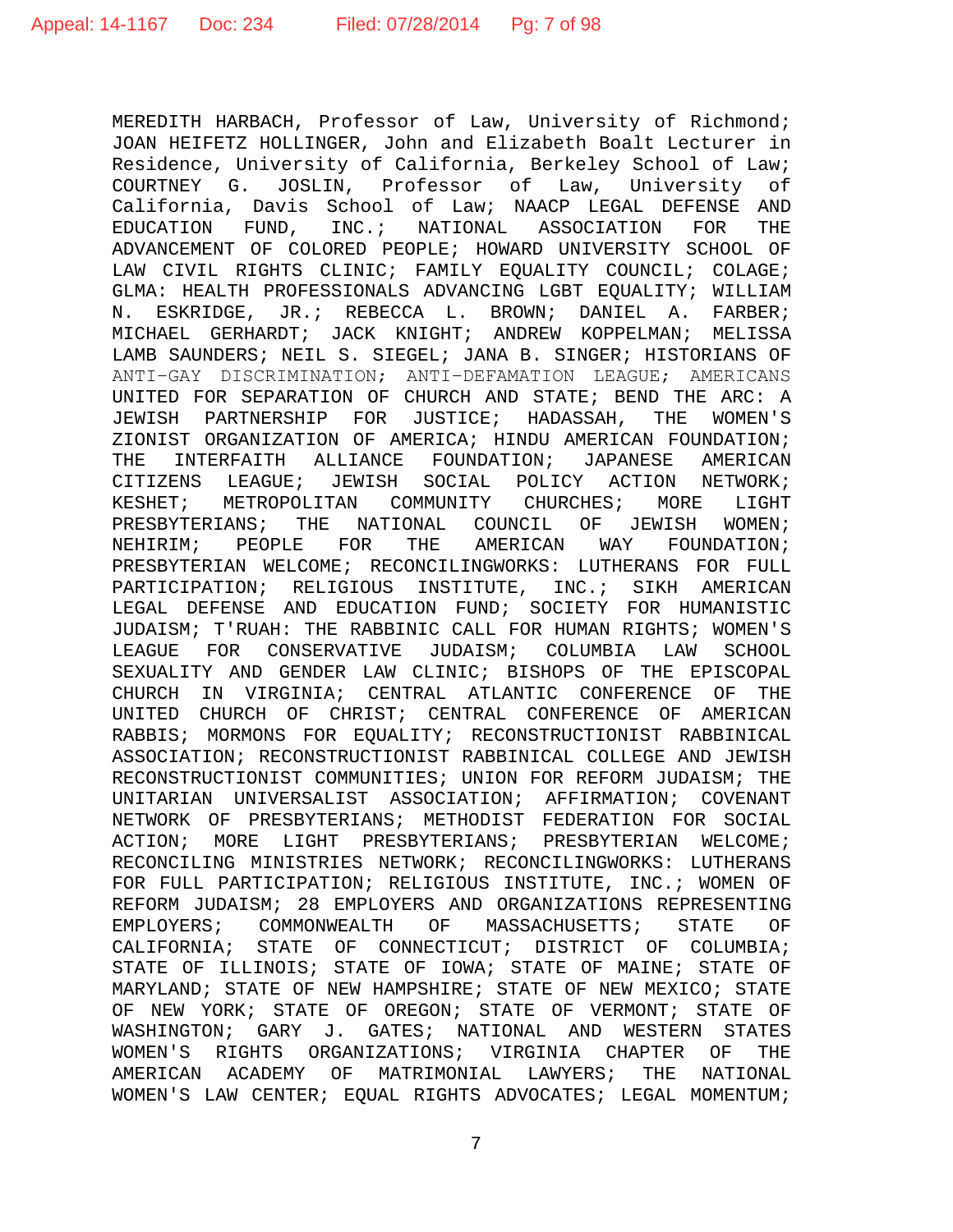NATIONAL ASSOCIATION OF WOMEN LAWYERS; NATIONAL PARTNERSHIP FOR WOMEN & FAMILIES; SOUTHWEST WOMEN'S LAW CENTER; WOMEN'S LAW PROJECT; PROFESSORS OF LAW ASSOCIATED WITH THE WILLIAMS<br>INSTITUTE; BAY AREA LAWYERS FOR INDIVIDUAL FREEDOM; BAY AREA LAWYERS FOR INDIVIDUAL FREEDOM; LEADERSHIP CONFERENCE ON CIVIL AND HUMAN RIGHTS; PUBLIC INTEREST ORGANIZATIONS; BAR ASSOCIATIONS; FAMILY LAW AND CONFLICT OF LAWS PROFESSORS; GAY AND LESBIAN ADVOCATES AND DEFENDERS; PEOPLE OF FAITH FOR EQUALITY IN VIRGINIA;<br>CELEBRATION CENTER FOR SPIRITUAL LIVING; CLARENDON ENTER FOR SPIRITUAL LIVING;<br>CHURCH; COMMONWEALTH BAPTIST PRESBYTERIAN CHURCH; COMMONWEALTH BAPTIST CHURCH; CONGREGATION OR AMI; HOPE UNITED CHURCH OF CHRIST; LITTLE<br>RIVER UCC; METROPOLITAN COMMUNITY CHURCH OF NORTHERN RIVER UCC; METROPOLITAN COMMUNITY CHURCH OF VIRGINIA; MT. VERNON UNITARIAN CHURCH; ST. JAMES UCC, ; ST.<br>JOHN'S UCC; NEW LIFE METROPOLITAN COMMUNITY CHURCH; LIFE METROPOLITAN COMMUNITY CHURCH; UNITARIAN UNIVERSALIST FELLOWSHIP OF THE PENINSULA; UNITARIAN UNIVERSALIST CONGREGATION OF STERLING; UNITED CHURCH OF CHRIST OF FREDERICKSBURG; UNITARIAN UNIVERSALIST CHURCH OF LOUDOUN; ANDREW MERTZ; REV. MARIE HULM ADAM; REV. MARTY ANDERSON; REV ROBIN ANDERSON; REV. VERNE ARENS; RABBI LIA BASS; REV. JOSEPH G. BEATTIE; REV. SUE BROWNING; REV. JIM BUNDY; REV. MARK BYRD; REV. STEVEN C. CLUNN; REV. DR. JOHN COPERHAVER; RABBI GARY CREDITOR; REV. DAVID ENSIGN;<br>REV. HENRY FAIRMAN; RABBI JESSE GALLOP; REV. TOM REV. HENRY FAIRMAN; RABBI JESSE GALLOP; REV. TOM GERSTENLAUER; REV. ROBIN H. GORSLINE; REV. TRISH HALL; REV. WARREN HAMMONDS; REV. JON HEASLET; REV. DOUGLAS HODGES; REV. PHYLLIS HUBBELL; REV. STEPHEN G. HYDE; REV. JANET JAMES; REV. JOHN MANWELL; REV. JAMES W. MCNEAL; REV. MARC BOSWELL; REV. ANDREW CLIVE MILLARD; REV. DR. MELANIE MILLER; REV. AMBER NEUROTH; REV. JAMES PAPILE; REV. LINDA OLSON PEEBLES; REV. DON PRANGE; RABBI MICHAEL RAGOZIN; RABBI BEN ROMER; REV. JENNIFER RYU; REV. ANYA SAMMLER−MICHAEL; REV. AMY SCHWARTZMAN; REV. DANNY SPEARS; REV. MARK SURIANO; REV. ROB VAUGHN; REV. DANIEL VELEZ−RIVERA; REV. KATE R. WALKER; REV. TERRYE WILLIAMS; REV. DR. KAREN−MARIE YUST,

Amici Supporting Appellees.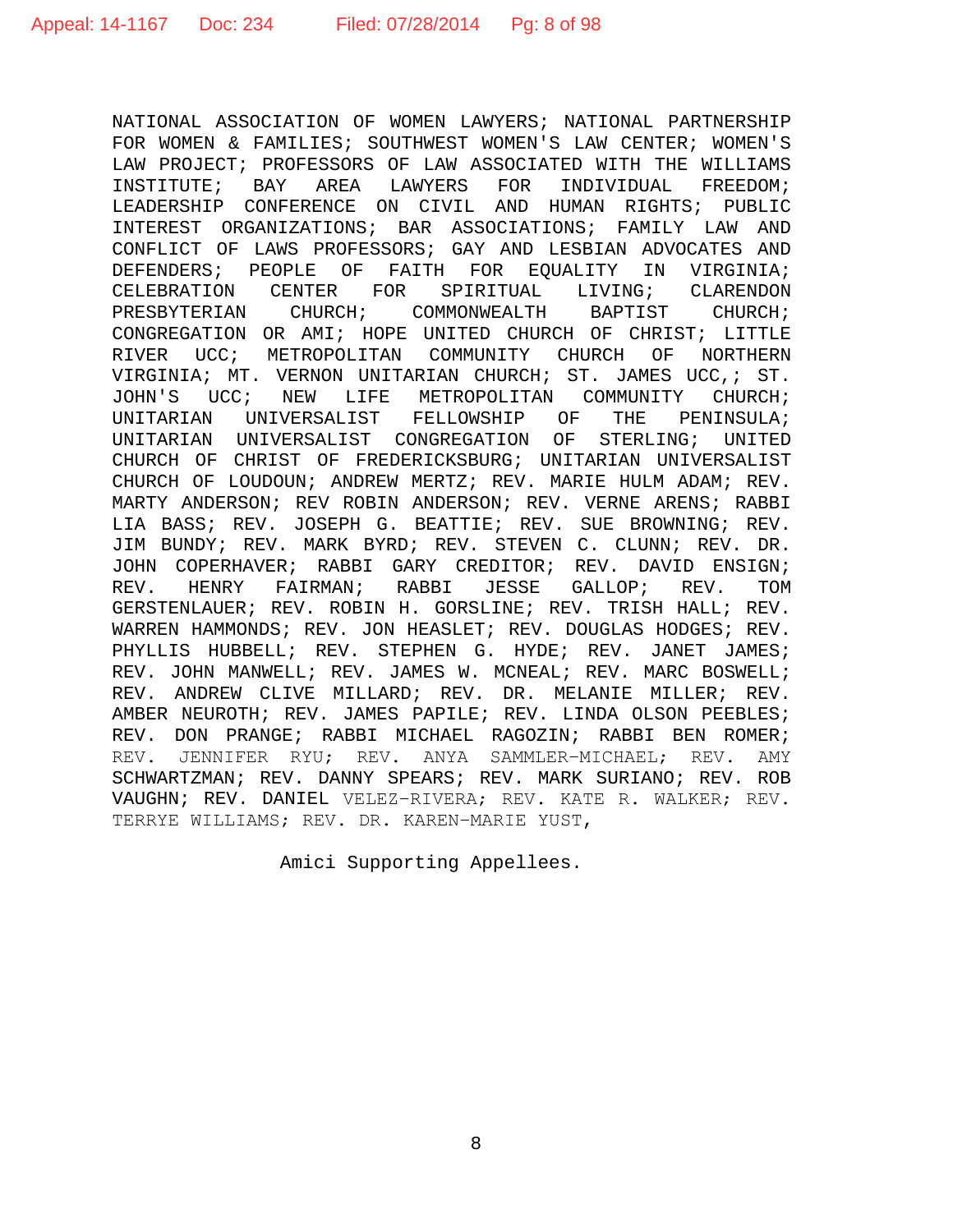## **No. 14-1173**

TIMOTHY B. BOSTIC; TONY C. LONDON; CAROL SCHALL; MARY TOWNLEY,

Plaintiffs − Appellees,

JOANNE HARRIS; JESSICA DUFF; CHRISTY BERGHOFF; VICTORIA KIDD, on behalf of themselves and all others similarly situated,

Intervenors,

v.

MICHÈLE MCQUIGG,

Intervenor/Defendant – Appellant,

and

GEORGE E. SCHAEFER, III, in his official capacity as the Clerk of Court for Norfolk Circuit Court; JANET M. RAINEY, in her official capacity as State Registrar of Vital Records; ROBERT F. MCDONNELL, in his official capacity as Governor of Virginia; KENNETH T. CUCCINELLI, II, in his official capacity as Attorney General of Virginia,

Defendants.

------------------------------------

DAVID A. ROBINSON; ALAN J. HAWKINS; JASON S. CARROLL; NORTH CAROLINA VALUES COALITION; LIBERTY, LIFE, AND LAW FOUNDATION; SOCIAL SCIENCE PROFESSORS; FAMILY RESEARCH COUNCIL; VIRGINIA CATHOLIC CONFERENCE, LLC; CENTER FOR CONSTITUTIONAL JURISPRUDENCE; STATE OF WEST VIRGINIA; INSTITUTE FOR MARRIAGE AND PUBLIC POLICY; HELEN M. ALVARE; STATE OF INDIANA; STATE OF ALABAMA; STATE OF ALASKA; STATE OF ARIZONA; STATE OF COLORADO; STATE OF IDAHO; STATE OF LOUISIANA; STATE OF MONTANA; STATE OF NEBRASKA; STATE OF OKLAHOMA; STATE OF SOUTH CAROLINA; STATE OF SOUTH DAKOTA; STATE OF UTAH; STATE OF WYOMING; WALLBUILDERS, LLC; LIBERTY COUNSEL; AMERICAN COLLEGE OF PEDIATRICIANS; SCHOLARS OF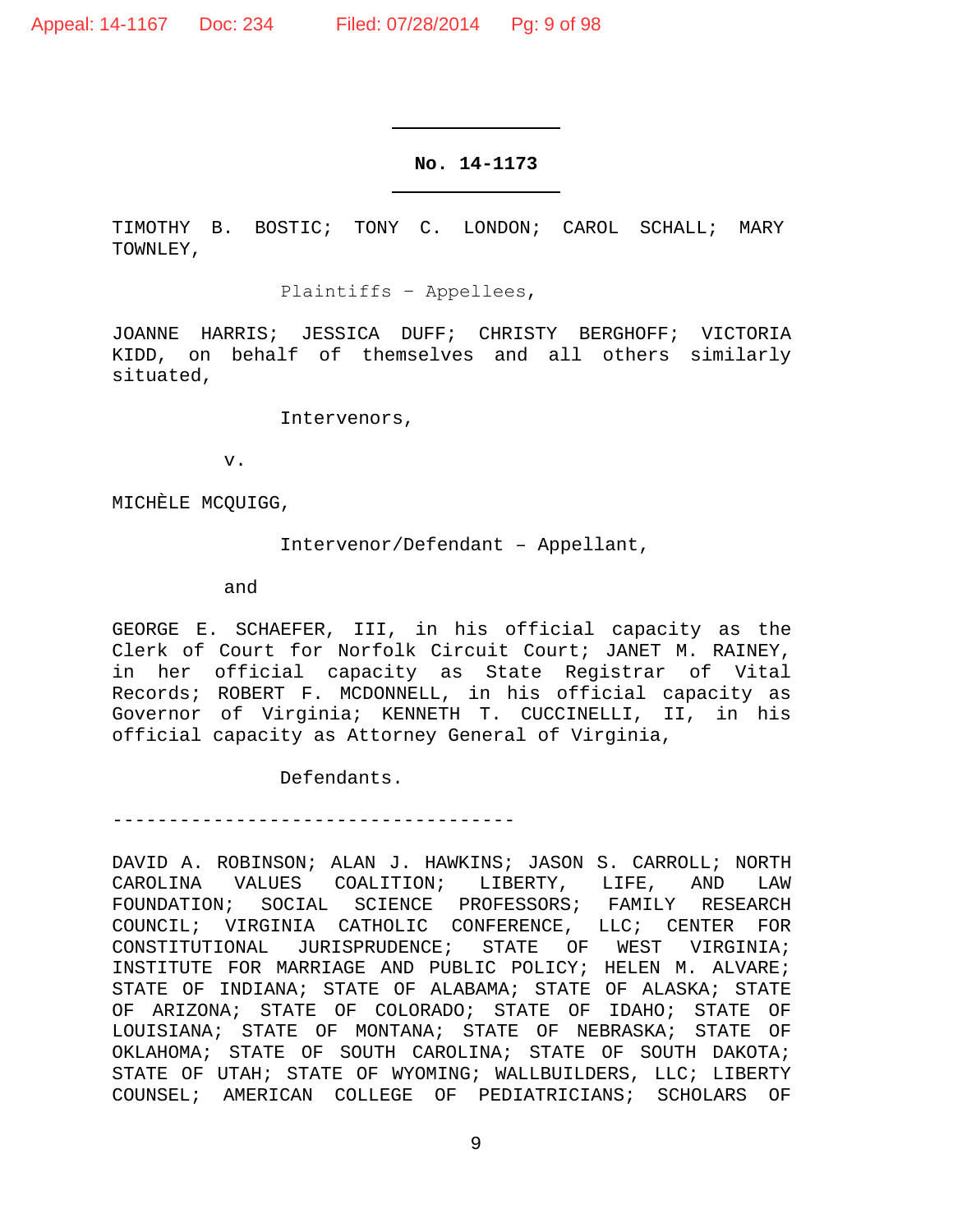HISTORY AND RELATED DISCIPLINES; AMERICAN LEADERSHIP FUND; ROBERT P. GEORGE; SHERIF GIRGIS; RYAN T. ANDERSON; PAUL MCHUGH; UNITED STATES CONFERENCE OF CATHOLIC BISHOPS; NATIONAL ASSOCIATION OF EVANGELICALS; CHURCH OF JESUS CHRIST<br>OF LATTER-DAY SAINTS; THE ETHICS & RELIGIOUS LIBERTY THE ETHICS & RELIGIOUS LIBERTY COMMISSION OF THE SOUTHERN BAPTIST CONVENTION; LUTHERAN CHURCH−MISSOURI SYNOD; THE BECKET FUND FOR RELIGIOUS LIBERTY; EAGLE FORUM EDUCATION AND LEGAL DEFENSE FUND; DAVID BOYLE; ROBERT OSCAR LOPEZ; CONCERNED WOMEN FOR AMERICA; THE FAMILY FOUNDATION OF VIRGINIA,

# Amici Supporting Appellant,

CONSTITUTIONAL LAW SCHOLARS; ASHUTOSH BHAGWAT; LEE BOLLINGER; ERWIN CHEMERINSKY; WALTER DELLINGER; MICHAEL C. DORF; LEE EPSTEIN; DANIEL FARBER; BARRY FRIEDMAN; MICHAEL JAY GERHARDT, Professor; DEBORAH HELLMAN; JOHN CALVIN JEFFRIES, JR.; LAWRENCE LESSIG; WILLIAM MARSHALL; FRANK MICHELMAN; JANE S. SCHACTER; CHRISTOPHER H. SCHROEDER; SUZANNA SHERRY; GEOFFREY R. STONE; DAVID STRAUSS; LAURENCE H. TRIBE, Professor; WILLIAM VAN ALSTYNE; OUTSERVE-SLDN; THE<br>AMERICAN MILITARY PARTNER ASSOCIATION; THE AMERICAN AMERICAN MILITARY PARTNER ASSOCIATION; THE SOCIOLOGICAL ASSOCIATION; VIRGINIA CONSTITUTIONAL LAW PROFESSORS; AMERICAN PSYCHOLOGICAL ASSOCIATION; THE AMERICAN ACADEMY OF PEDIATRICS; AMERICAN PSYCHIATRIC ASSOCIATION; NATIONAL ASSOCIATION OF SOCIAL WORKERS; VIRGINIA PSYCHOLOGICAL ASSOCIATION; EQUALITY NC; SOUTH CAROLINA<br>OUALITY COALITION; CHANTELLE FISHER-BORNE; MARCIE QUALITY COALITION; CHANTELLE FISHER-BORNE; FISHER−BORNE; CRYSTAL HENDRIX; LEIGH SMITH; SHANA CARIGNAN; MEGAN PARKER; TERRI BECK; LESLIE ZANAGLIO; LEE KNIGHT CAFFERY; DANA DRAA; SHAWN LONG; CRAIG JOHNSON; ESMERALDA MEJIA; CHRISTINA GINTER-MEJIA; CATO INSTITUTE;<br>CONSTITUTIONAL ACCOUNTABILITY CENTER; HISTORIANS OF CONSTITUTIONAL ACCOUNTABILITY CENTER; HISTORIANS MARRIAGE; PETER W. BARDAGLIO; NORMA BASCH; STEPHANIE COONTZ; NANCY F. COTT; TOBY L. DITZ; ARIELA R. DUBLER; LAURA F. EDWARDS; SARAH BARRINGER GORDON; MICHAEL GROSSBERG; HENDRIK HARTOG; ELLEN HERMAN; MARTHA HODES; LINDA K. KERBER; ALICE KESSLER−HARRIS; ELAINE TYLER MAY; SERENA MAYERI; STEVEN MINTZ; ELIZABETH PLECK; CAROLE SHAMMAS; MARY L. SHANLEY; AMY DRU STANLEY; BARBARA WELKE; PARENTS, FAMILIES AND FRIENDS OF LESBIANS AND GAYS, INC.; KERRY ABRAMS, Albert Clark Tate, Jr. Professor of Law, University of Virginia School of Law; VIVIAN HAMILTON, Professor of Law, William and Mary; MEREDITH HARBACH, Professor of Law, University of Richmond; JOAN HEIFETZ HOLLINGER, John and Elizabeth Boalt Lecturer in Residence, University of California, Berkeley School of Law; COURTNEY G. JOSLIN, Professor of Law, University of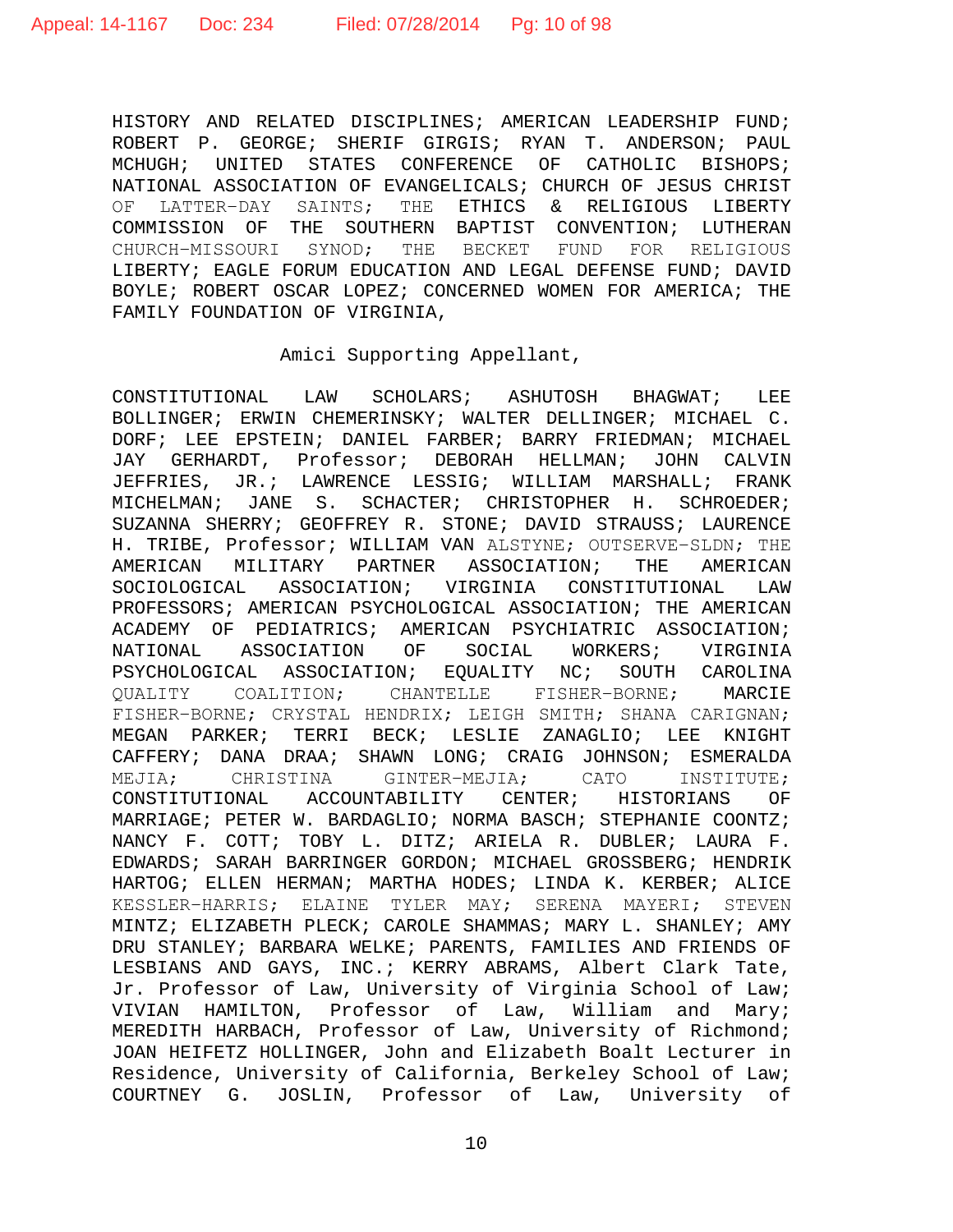California, Davis School of Law; NAACP LEGAL DEFENSE AND<br>EDUCATION FUND. INC.; NATIONAL ASSOCIATION FOR THE EDUCATION FUND, INC.; NATIONAL ASSOCIATION FOR ADVANCEMENT OF COLORED PEOPLE; HOWARD UNIVERSITY SCHOOL OF LAW CIVIL RIGHTS CLINIC; FAMILY EQUALITY COUNCIL; COLAGE; GLMA: HEALTH PROFESSIONALS ADVANCING LGBT EQUALITY; WILLIAM N. ESKRIDGE, JR.; REBECCA L. BROWN; DANIEL A. FARBER; MICHAEL GERHARDT; JACK KNIGHT; ANDREW KOPPELMAN; MELISSA LAMB SAUNDERS; NEIL S. SIEGEL; JANA B. SINGER; HISTORIANS OF ANTI−GAY DISCRIMINATION; ANTI−DEFAMATION LEAGUE; AMERICANS UNITED FOR SEPARATION OF CHURCH AND STATE; BEND THE ARC: A JEWISH PARTNERSHIP FOR JUSTICE; HADASSAH, THE WOMEN'S ZIONIST ORGANIZATION OF AMERICA; HINDU AMERICAN FOUNDATION;<br>THE INTERFAITH ALLIANCE FOUNDATION; JAPANESE AMERICAN  $INTERFAITH$  ALLIANCE FOUNDATION; JAPANESE CITIZENS LEAGUE; JEWISH SOCIAL POLICY ACTION NETWORK;<br>KESHET; METROPOLITAN COMMUNITY CHURCHES; MORE LIGHT METROPOLITAN COMMUNITY CHURCHES; MORE LIGHT PRESBYTERIANS; THE NATIONAL COUNCIL OF JEWISH WOMEN;<br>NEHIRIM; PEOPLE FOR THE AMERICAN WAY FOUNDATION; NEHIRIM; PEOPLE FOR THE AMERICAN WAY FOUNDATION; PRESBYTERIAN WELCOME; RECONCILINGWORKS: LUTHERANS FOR FULL PARTICIPATION; RELIGIOUS INSTITUTE, INC.; SIKH AMERICAN LEGAL DEFENSE AND EDUCATION FUND; SOCIETY FOR HUMANISTIC JUDAISM; T'RUAH: THE RABBINIC CALL FOR HUMAN RIGHTS; WOMEN'S LEAGUE FOR CONSERVATIVE JUDAISM; COLUMBIA LAW SEXUALITY AND GENDER LAW CLINIC; BISHOPS OF THE EPISCOPAL CHURCH IN VIRGINIA; CENTRAL ATLANTIC CONFERENCE OF THE UNITED CHURCH OF CHRIST; CENTRAL CONFERENCE OF AMERICAN RABBIS; MORMONS FOR EQUALITY; RECONSTRUCTIONIST RABBINICAL ASSOCIATION; RECONSTRUCTIONIST RABBINICAL COLLEGE AND JEWISH RECONSTRUCTIONIST COMMUNITIES; UNION FOR REFORM JUDAISM; THE UNITARIAN UNIVERSALIST ASSOCIATION; AFFIRMATION; COVENANT NETWORK OF PRESBYTERIANS; METHODIST FEDERATION FOR SOCIAL ACTION; MORE LIGHT PRESBYTERIANS; PRESBYTERIAN WELCOME; RECONCILING MINISTRIES NETWORK; RECONCILINGWORKS: LUTHERANS FOR FULL PARTICIPATION; RELIGIOUS INSTITUTE, INC.; WOMEN OF REFORM JUDAISM; 28 EMPLOYERS AND ORGANIZATIONS REPRESENTING<br>EMPLOYERS; COMMONWEALTH OF MASSACHUSETTS; STATE OF MASSACHUSETTS; STATE CALIFORNIA; STATE OF CONNECTICUT; DISTRICT OF COLUMBIA; STATE OF ILLINOIS; STATE OF IOWA; STATE OF MAINE; STATE OF MARYLAND; STATE OF NEW HAMPSHIRE; STATE OF NEW MEXICO; STATE OF NEW YORK; STATE OF OREGON; STATE OF VERMONT; STATE OF WASHINGTON; GARY J. GATES; NATIONAL AND WESTERN STATES<br>WOMEN'S RIGHTS ORGANIZATIONS; VIRGINIA CHAPTER OF THE WOMEN'S RIGHTS ORGANIZATIONS; VIRGINIA CHAPTER OF AMERICAN ACADEMY OF MATRIMONIAL LAWYERS; THE NATIONAL WOMEN'S LAW CENTER; EQUAL RIGHTS ADVOCATES; LEGAL MOMENTUM; NATIONAL ASSOCIATION OF WOMEN LAWYERS; NATIONAL PARTNERSHIP FOR WOMEN & FAMILIES; SOUTHWEST WOMEN'S LAW CENTER; WOMEN'S LAW PROJECT; PROFESSORS OF LAW ASSOCIATED WITH THE WILLIAMS INSTITUTE; BAY AREA LAWYERS FOR INDIVIDUAL FREEDOM;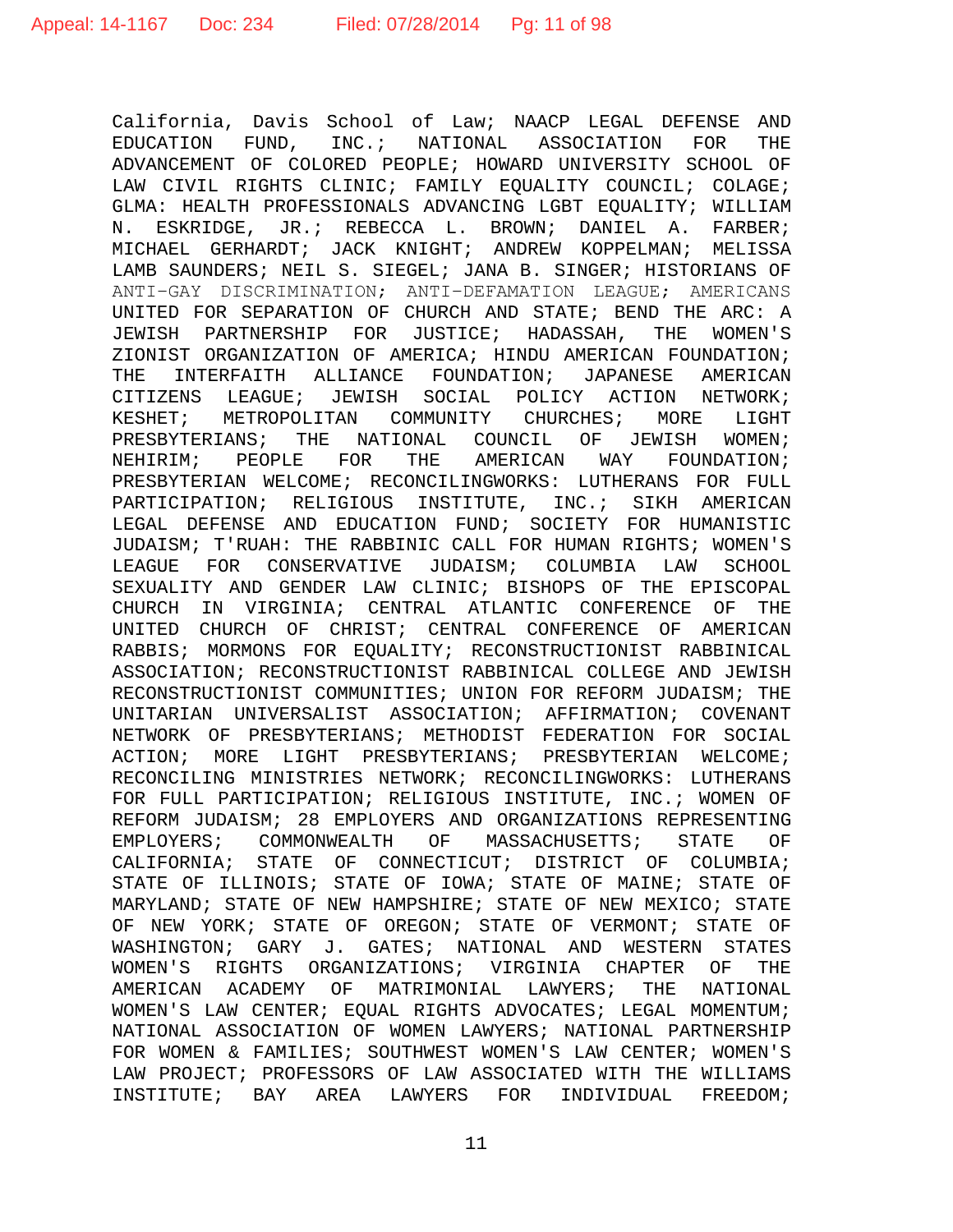LEADERSHIP CONFERENCE ON CIVIL AND HUMAN RIGHTS; PUBLIC INTEREST ORGANIZATIONS; BAR ASSOCIATIONS; FAMILY LAW AND CONFLICT OF LAWS PROFESSORS; GAY AND LESBIAN ADVOCATES AND DEFENDERS; PEOPLE OF FAITH FOR EQUALITY IN VIRGINIA; CELEBRATION CENTER FOR SPIRITUAL LIVING; CLARENDON PRESBYTERIAN CHURCH; COMMONWEALTH BAPTIST CHURCH; CONGREGATION OR AMI; HOPE UNITED CHURCH OF CHRIST; LITTLE RIVER UCC; METROPOLITAN COMMUNITY CHURCH OF NORTHERN VIRGINIA; MT. VERNON UNITARIAN CHURCH; ST. JAMES UCC,; ST. JOHN'S UCC; NEW LIFE METROPOLITAN COMMUNITY CHURCH;<br>UNITARIAN UNIVERSALIST FELLOWSHIP OF THE PENINSULA; UNITARIAN UNIVERSALIST FELLOWSHIP OF UNITARIAN UNIVERSALIST CONGREGATION OF STERLING; UNITED CHURCH OF CHRIST OF FREDERICKSBURG; UNITARIAN UNIVERSALIST CHURCH OF LOUDOUN; ANDREW MERTZ; REV. MARIE HULM ADAM; REV. MARTY ANDERSON; REV ROBIN ANDERSON; REV. VERNE ARENS; RABBI LIA BASS; REV. JOSEPH G. BEATTIE; REV. SUE BROWNING; REV. JIM BUNDY; REV. MARK BYRD; REV. STEVEN C. CLUNN; REV. DR. JOHN COPERHAVER; RABBI GARY CREDITOR; REV. DAVID ENSIGN;<br>REV. HENRY FAIRMAN; RABBI JESSE GALLOP; REV. TOM REV. HENRY FAIRMAN; RABBI JESSE GALLOP; REV. GERSTENLAUER; REV. ROBIN H. GORSLINE; REV. TRISH HALL; REV. WARREN HAMMONDS; REV. JON HEASLET; REV. DOUGLAS HODGES; REV. PHYLLIS HUBBELL; REV. STEPHEN G. HYDE; REV. JANET JAMES; REV. JOHN MANWELL; REV. JAMES W. MCNEAL; REV. MARC BOSWELL; REV. ANDREW CLIVE MILLARD; REV. DR. MELANIE MILLER; REV. AMBER NEUROTH; REV. JAMES PAPILE; REV. LINDA OLSON PEEBLES; REV. DON PRANGE; RABBI MICHAEL RAGOZIN; RABBI BEN ROMER; REV. JENNIFER RYU; REV. ANYA SAMMLER−MICHAEL; REV. AMY SCHWARTZMAN; REV. DANNY SPEARS; REV. MARK SURIANO; REV. ROB VAUGHN; REV. DANIEL VELEZ−RIVERA; REV. KATE R. WALKER; REV. TERRYE WILLIAMS; REV. DR. KAREN−MARIE YUST,

Amici Supporting Appellees.

Appeals from the United States District Court for the Eastern District of Virginia, at Norfolk. Arenda L. Wright Allen, District Judge. (2:13-cv-00395-AWA-LRL)

Argued: May 13, 2014 Decided: July 28, 2014

Before NIEMEYER, GREGORY, and FLOYD, Circuit Judges.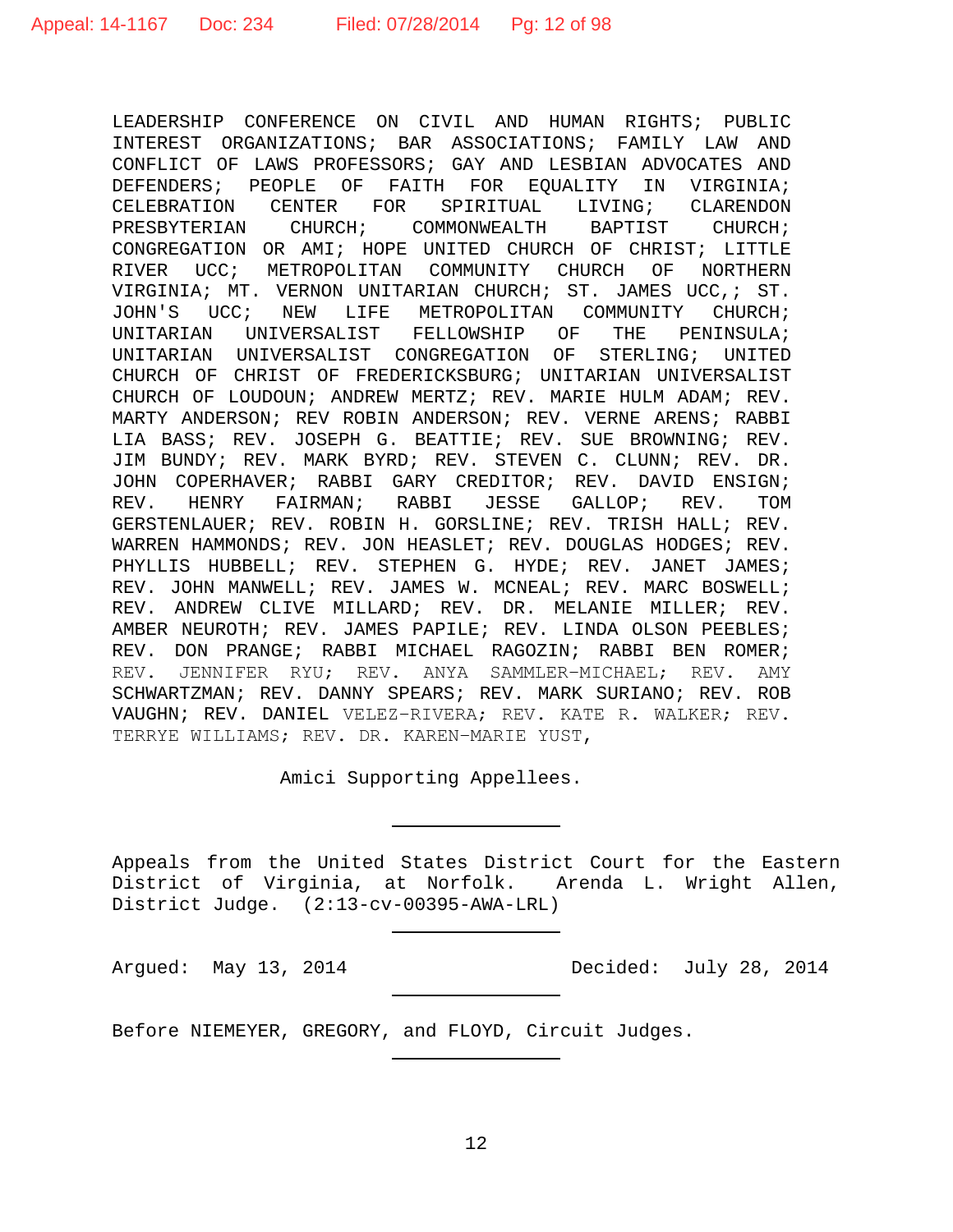Affirmed by published opinion. Judge Floyd wrote the majority opinion, in which Judge Gregory joined. Judge Niemeyer wrote a separate dissenting opinion.

**ARGUED**: David Brandt Oakley, POOLE MAHONEY PC, Chesapeake, Virginia; David Austin Robert Nimocks, ALLIANCE DEFENDING FREEDOM, Washington, D.C., for Appellants George E. Schaefer, III and Michèle McQuigg. Stuart Alan Raphael, OFFICE OF THE ATTORNEY GENERAL OF VIRGINIA, Richmond, Virginia, for Appellant Janet M. Rainey. Theodore B. Olson, GIBSON, DUNN & CRUTCHER, LLP, Washington, D.C., for Appellees. James D. Esseks, AMERICAN<br>CIVIL LIBERTIES UNION, New York, New York, for Intervenors. ON CIVIL LIBERTIES UNION, New York, New York, for Intervenors. **ON**  Jeffrey F. Brooke, POOLE MAHONEY PC, Virginia, for Appellant George E. Schaefer, III. Byron J. Babione, Kenneth J. Connelly, J. Caleb Dalton, ALLIANCE DEFENDING FREEDOM, Scottsdale, Arizona, for Appellant Michèle B. McQuigg. Mark R. Herring, Attorney General, Cynthia E. Hudson, Chief Deputy Attorney General, Rhodes B. Ritenour, Deputy Attorney General, Allyson K. Tysinger, Senior Assistant Attorney General, Catherine Crooks Hill, Senior Assistant Attorney General, Trevor S. Cox, Deputy Solicitor General, OFFICE OF THE ATTORNEY GENERAL OF VIRGINIA, Richmond, Virginia, for Appellant Janet M. Rainey. David Boies, Armonk, New York, William A. Isaacson, Washington, D.C., Jeremy M. Goldman, Oakland, California, Robert Silver, Joshua I. Schiller, BOIES, SCHILLER & FLEXNER LLP, New York, New York; Theodore J. Boutrous, Jr., Joshua S. Lipshutz, GIBSON, DUNN & CRUTCHER LLP, Los Angeles, California; Thomas B. Shuttleworth, Robert E. Ruloff, Charles B. Lustig, Andrew M. Hendrick, Erik C. Porcaro, SHUTTLEWORTH, RULOFF, SWAIN, HADDAD & MORECOCK, P.C., Virginia Beach, Virginia, for Appellees. Rebecca K. Glenberg, AMERICAN CIVIL<br>LIBERTIES UNION OF VIRGINIA FOUNDATION, INC., Richmond, VIRGINIA FOUNDATION, INC., Virginia; Joshua A. Block, AMERICAN CIVIL LIBERTIES UNION FOUNDATION, New York, New York; Gregory R. Nevins, Tara L. Borelli, LAMBDA LEGAL DEFENSE AND EDUCATION FUND, INC., Atlanta, Georgia; Paul M. Smith, Luke C. Platzer, Mark P. Gaber, JENNER & BLOCK LLP, Washington, D.C., for Intervenors. David A. Robinson, North Haven, Connecticut, as Amicus. Lynn D. Wardle, BRIGHAM YOUNG UNIVERSITY LAW SCHOOL, Provo, Utah; William C. Duncan, MARRIAGE LAW FOUNDATION, Lehi, Utah, for Amici Alan J. Hawkins and Jason S. Carroll. Deborah J. Dewart, DEBORAH J. DEWART, ATTORNEY AT LAW, Swansboro, North Carolina, for Amici North Carolina Values Coalition and Liberty, Life, and Law Foundation. Steve C. Taylor, ALLIANCE LEGAL GROUP, Chesapeake, Virginia, for Amicus Social Science Professors. Paul Benjamin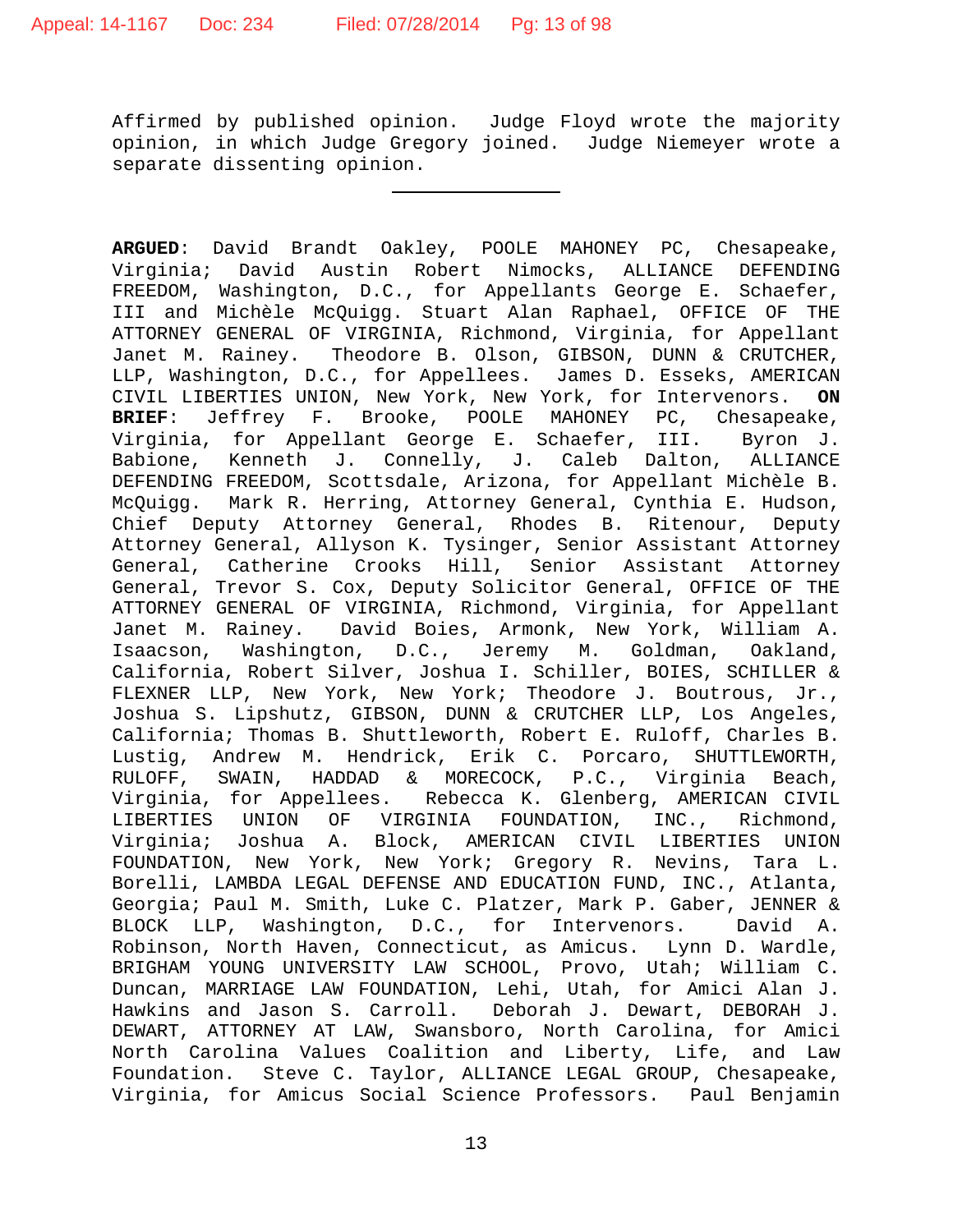Linton, Northbrook, Illinois, for Amicus Family Research<br>Council. John C. Eastman, Anthony T. Caso, Center for John C. Eastman, Anthony T. Caso, Center Constitutional Jurisprudence, CHAPMAN UNIVERSITY DALE E. FOWLER SCHOOL OF LAW, Orange, California, for Amici Virginia Catholic Conference, LLC and Center for Constitutional Jurisprudence. Patrick Morrisey, Attorney General, Julie Marie Blake, Assistant Attorney General, Elbert Lin, Solicitor General, OFFICE OF THE WEST VIRGINIA ATTORNEY GENERAL, Charleston, West Virginia, for Amicus State of West Virginia. D. John Sauer, St. Louis, Missouri, for Amicus Institute for Marriage and Public Policy. Henry P. Wall, Columbia, South Carolina, for Amicus Helen M. Alvare. Gregory F. Zoeller, Attorney General, Thomas M. Fisher, Solicitor General, OFFICE OF THE ATTORNEY GENERAL, Indianapolis, Indiana; Luther Strange, Attorney General, OFFICE OF THE ATTORNEY GENERAL OF ALABAMA, Montgomery, Alabama; Michael C. Geraghty, Attorney General, OFFICE OF THE ATTORNEY GENERAL OF ALASKA, Juneau, Alaska; Thomas C. Horne, Attorney General, OFFICE OF THE ATTORNEY GENERAL OF ARIZONA, Phoenix, Arizona; John Suthers, Attorney General, OFFICE OF THE ATTORNEY GENERAL OF COLORADO, Denver, Colorado; Lawrence G. Wasden, Attorney General, OFFICE OF THE ATTORNEY GENERAL OF IDAHO, Boise, Idaho; James D. "Buddy" Caldwell, Attorney General, OFFICE OF THE ATTORNEY GENERAL OF LOUISIANA, Baton Rouge, Louisiana; Timothy C. Fox, Attorney General, OFFICE OF THE ATTORNEY GENERAL OF MONTANA, Helena, Montana; Jon Bruning, Attorney General, OFFICE OF THE ATTORNEY GENERAL OF NEBRASKA, Lincoln, Nebraska; E. Scott Pruitt, Attorney General, OFFICE OF THE ATTORNEY GENERAL OF<br>OKLAHOMA, Oklahoma City, Oklahoma; Alan Wilson, Attorney Oklahoma City, Oklahoma; General, OFFICE OF THE ATTORNEY GENERAL OF SOUTH CAROLINA, Columbia, South Carolina; Marty J. Jackley, Attorney General, OFFICE OF THE ATTORNEY GENERAL OF SOUTH DAKOTA, Pierre, South Dakota; Sean Reyes, Attorney General, OFFICE OF THE ATTORNEY GENERAL OF THE STATE OF UTAH, Salt Lake City, Utah; Peter K. Michael, Attorney General, OFFICE OF THE ATTORNEY GENERAL OF WYOMING, Cheyenne, Wyoming, for Amici States of Indiana, Alabama, Alaska, Arizona, Colorado, Idaho, Louisiana, Montana, Nebraska, Oklahoma, South Carolina, South Dakota, Utah, and Wyoming. Stephen M. Crampton, Mary E. McAlister, LIBERTY COUNSEL, Lynchburg, Virginia, for Amicus WallBuilders, LLC. Mathew D. Staver, Anita L. Staver, LIBERTY COUNSEL, Orlando, Florida, for Amici Liberty Counsel and American College of Pediatricians. Frank D. Mylar, MYLAR LAW, P.C., Salt Lake City, Utah, for Amici Scholars of History and Related Disciplines and American Leadership Fund. Michael F. Smith, THE SMITH APPELLATE LAW FIRM, Washington, D.C., for Amici Robert P. George, Sherif Girgis, and Ryan T. Anderson. Gerard V. Bradley, NOTRE DAME LAW SCHOOL, Notre Dame, Indiana; Kevin T. Snider, PACIFIC JUSTICE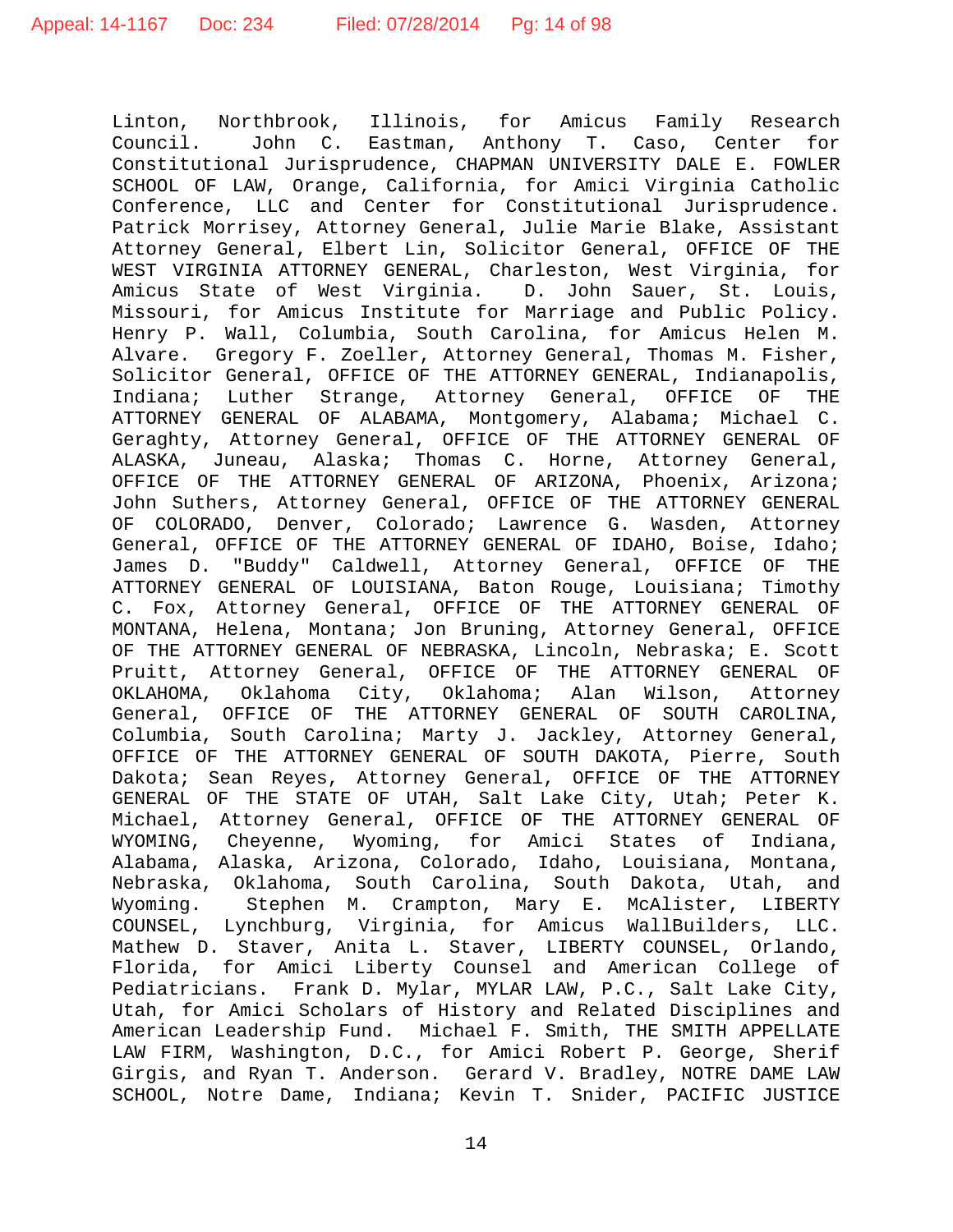INSTITUTE, Oakland, California, for Amicus Paul McHugh. Anthony Picarello, Jr., U.S. CONFERENCE OF Washington, D.C.; R. Shawn Gunnarson, KIRTON MCCONKIE, Salt Lake City, Utah, for Amici United States Conference of Catholic Bishops, National Association of Evangelicals, Church of Jesus Christ of Latter-Day Saints, The Ethics & Religious Liberty Commission of the Southern Baptist Convention, and Lutheran Church-Missouri Synod. Eric Rassbach, Asma Uddin, THE BECKET FUND FOR RELIGIOUS LIBERTY, Washington, D.C., for Amicus The Becket Fund for Religious Liberty. Lawrence J. Joseph, Washington, D.C. for Amicus Eagle Forum Education and Legal Defense Fund. David Boyle, Long Beach, California, as Amicus. David Boyle, Long Beach, California, for Amicus Robert Oscar Lopez. Abbe David Lowell, Christopher D. Man, CHADBOURNE & PARKE LLP, Washington, D.C., for Amici Outserve-SLDN and The American Military Partner Association. Geoffrey R. Stone, THE UNIVERSITY OF CHICAGO LAW SCHOOL, Chicago, Illinois; Lori Alvino McGill, LATHAM & WATKINS LLP, Washington, D.C., Constitutional Law Scholars Ashutosh Bhagwat, Lee Bollinger, Erwin Chemerinsky, Walter Dellinger, Michael C. Dorf, Lee Epstein, Daniel Farber, Barry Friedman, Michael J. Gerhardt, Deborah Hellman, John C. Jeffries, Jr., Lawrence Lessig, William Marshall, Frank Michelman, Jane S. Schacter, Christopher H. Schroeder, Suzanna Sherry, Geoffrey R. Stone, David Strauss, Laurence H. Tribe, and William Van Alstyne. Steven W. Fitschen, THE NATIONAL LEGAL FOUNDATION, Virginia Beach, Virginia; Holly L. Carmichael, San Jose, California, for Amicus Concerned Women for America. Carmine D. Boccuzzi, Jr., Mark A. Lightner, Andra Troy, Andrew P. Meiser, CLEARY GOTTLIEB STEEN & HAMILTON LLP, New York, New York, for Amicus The American Sociological<br>Association. L. Steven Emmert, SYKES, BOURDON, AHERN & LEVY, L. Steven Emmert, SYKES, BOURDON, AHERN & LEVY,<br>ia Beach, Virginia, for Amicus Virginia P.C., Virginia Beach, Virginia, for Amicus Virginia Constitutional Law Professors. Nathalie F.P. Gilfoyle, AMERICAN PSYCHOLOGICAL ASSOCIATION, Washington, D.C.; Bruce V. Spiva, THE SPIVA LAW FIRM PLLC, Washington, D.C., for Amici American<br>Psychological Association, American Academy of Pediatrics, Psychological Association, American Psychiatric Association, National Association of Social Workers, and Virginia Psychological Association. Mark Kleinschmidt, TIN FULTON WALKER & OWEN, Chapel Hill, North Carolina; Ryan T. Butler, Greensboro, North Carolina, for Amici Equality NC and South Carolina Equality Coalition. Rose A. Saxe, James D. Esseks, AMERICAN CIVIL LIBERTIES UNION FOUNDATION, New York, New York; Garrard R. Beeney, David A. Castleman, Catherine M. Bradley, W. Rudolph Kleysteuber, SULLIVAN & CROMWELL LLP, New York, New York, for Amici Marcie and Chantelle Fisher-Borne, Crystal Hendrix and Leigh Smith, Shana Carignan and Megan Parker, Terri Beck and Leslie Zanaglio,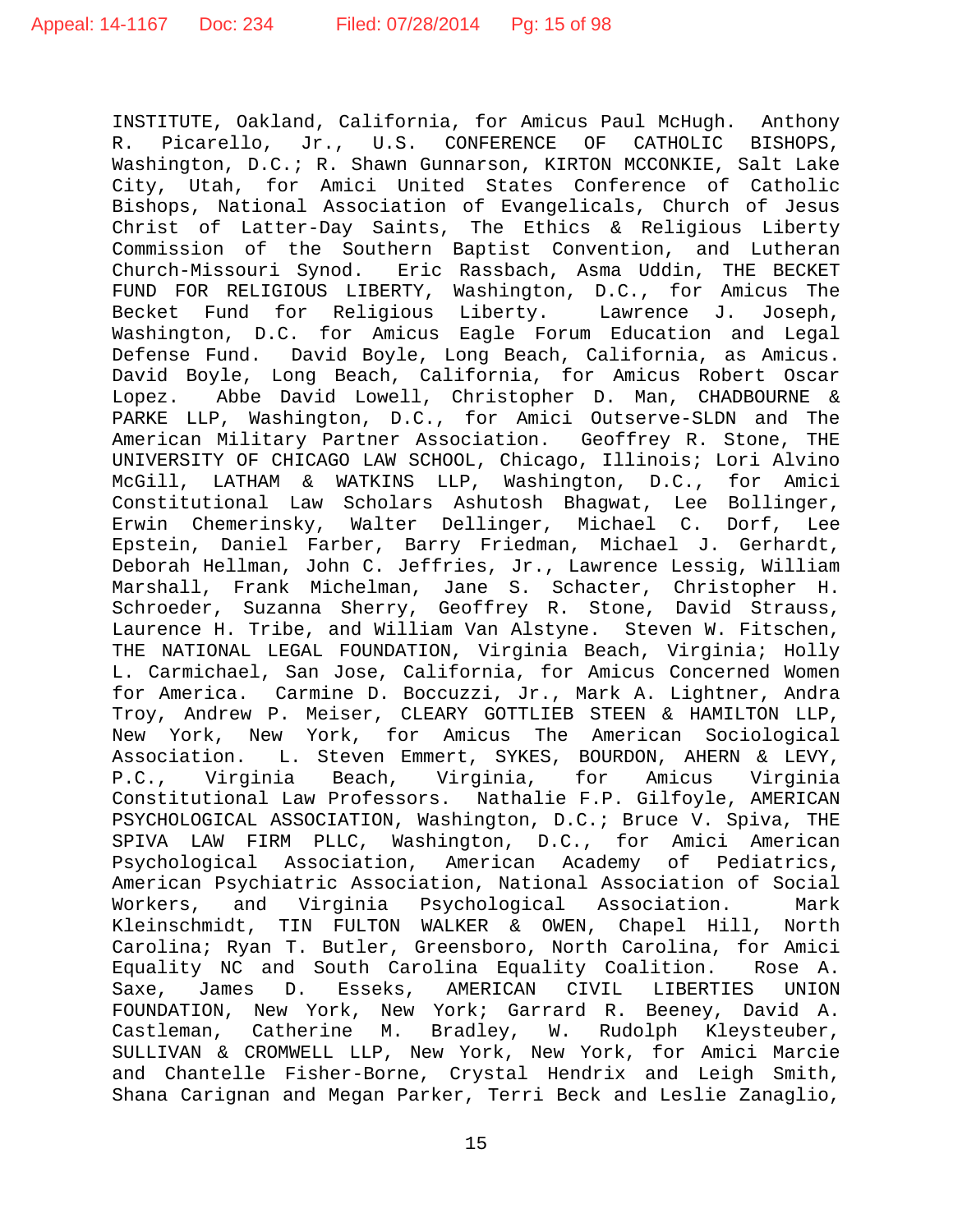Lee Knight Caffery and Dana Draa, Shawn Long and Craig Johnson, and Esmeralda Mejia and Christina Ginter-Mejia. Elizabeth B. Wydra, Douglas T. Kendall, Judith E. Schaeffer, David H. Gans,<br>CONSTITUTIONAL ACCOUNTABILITY CENTER, Washington, D.C.; Ilya CONSTITUTIONAL ACCOUNTABILITY CENTER, Washington, D.C.; Ilya Shapiro, CATO INSTITUTE, Washington, D.C., for Amici Cato Institute and Constitutional Accountability Center. Daniel McNeel Lane, Jr., Matthew E. Pepping, San Antonio, Texas, Jessica M. Weisel, AKIN GUMP STRAUSS HAUER & FELD LLP, Los Angeles, California, for Amici Historians of Marriage Peter W. Bardaglio, Norma Basch, Stephanie Coontz, Nancy F. Cott, Toby L. Ditz, Ariela R. Dubler, Laura F. Edwards, Sarah Barringer Gordon, Michael Grossberg, Hendrik Hartog, Ellen Herman, Martha Hodes, Linda K. Kerber, Alice Kessler-Harris, Elaine Tyler May, Serena Mayeri, Steve Mintz, Elizabeth Pleck, Carole Shammas, Mary L. Shanley, Amy Dru Stanley, and Barbara Welke. Jiyun Cameron Lee, Andrew J. Davis, FOLGER LEVIN LLP, San Francisco, California, for Amicus Parents, Families and Friends of Lesbians<br>and Gays, Inc. Rita F. Lin, Laura W. Weissbein, Sara Bartel, Rita F. Lin, Laura W. Weissbein, Sara Bartel, MORRISON & FOERSTER LLP, San Francisco, California, for Amici Kerry Abrams, Albert Clark Tate, Jr. Professor of Law University of Virginia School of Law, Vivian Hamilton, Professor of Law William and Mary, Meredith Harbach, Professor of Law University of Richmond, Joan Heifetz Hollinger, John and Elizabeth Boalt Lecturer in Residence University of California, Berkeley School of Law, Courtney G. Joslin, Professor of Law University of California, Davis School of Law, and Forty-Four Other Family Law Professors. Sherrilyn Ifill, Christina A. Swarns, Ria Tabacco Mar, NAACP LEGAL DEFENSE & EDUCATIONAL FUND, INC., New York, New York; Kim M. Keenan, NAACP, Baltimore, Maryland, for Amici NAACP Legal Defense & Educational Fund, Inc. and National Association<br>for the Advancement of Colored People. Aderson Bellegarde for the Advancement of Colored People. Francois, HOWARD UNIVERSITY SCHOOL OF LAW CIVIL RIGHTS CLINIC, Washington, D.C.; Brad W. Seiling, Benjamin G. Shatz, MANATT, PHELPS & PHILLIPS, LLP, Los Angeles, California, for Amicus Howard University School of Law Civil Rights Clinic. Alec W. Farr, Washington, D.C., Tracy M. Talbot, Katherine Keating, BRYAN CAVE LLP, San Francisco, California, for Amici Family Equality Council and COLAGE. Nicholas M. O'Donnell, SULLIVAN & WORCESTER LLP, Boston, Massachusetts, for Amicus GLMA: Health Professionals Advancing LGBT Equality. Kathleen M. O'Sullivan, Mica D. Simpson, PERKINS COIE LLP, Seattle, Washington, for Amici William N. Eskridge, Jr., Rebecca L. Brown, Daniel A. Farber, Michael Gerhardt, Jack Knight, Andrew Koppelman, Melissa Lamb Saunders, Neil S. Siegel, and Jana B. Singer. Catherine E. Stetson, Erica Knievel Songer, Mary Helen Wimberly, Katie D.<br>Fairchild, Madeline H. Gitomer, HOGAN LOVELLS US LLP, Gitomer, HOGAN LOVELLS US LLP, Washington, D.C., for Amicus Historians of Antigay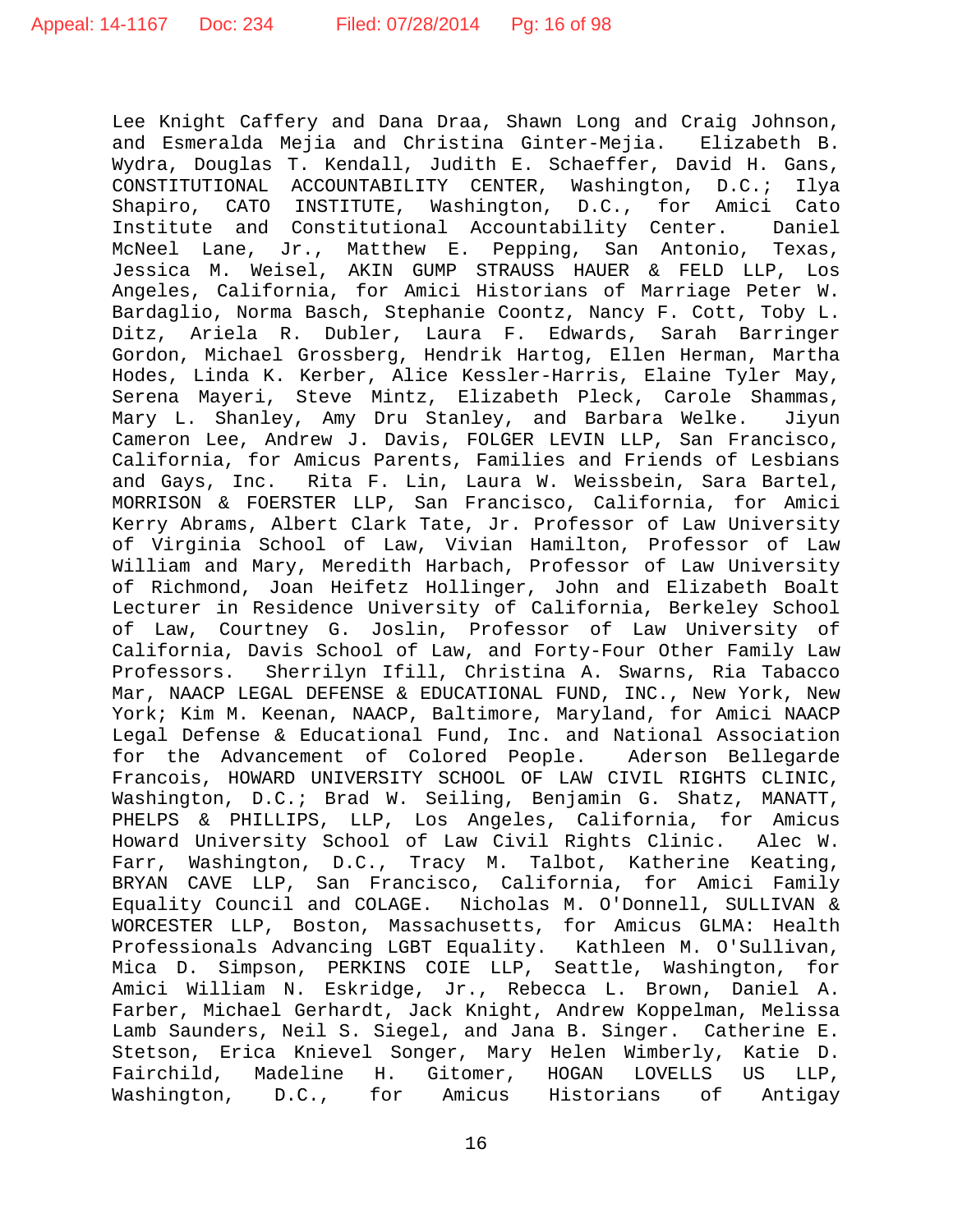Discrimination. Rocky C. Tsai, Samuel P. Bickett, Rebecca Harlow, ROPES & GRAY LLP, San Francisco, California; Steven M.<br>Freeman, Seth M. Marnin, Melissa Garlick, ANTI-DEFAMATION Marnin, Melissa Garlick, LEAGUE, New York, New York, for Amici Anti-Defamation League, Americans United for Separation of Church and State, Bend the Arc: A Jewish Partnership for Justice, Hadassah, The Women's Zionist Organization of America, Hindu American Foundation, The Interfaith Alliance Foundation, Japanese American Citizens League, Jewish Social Policy Action Network, Keshet, Metropolitan Community Churches, More Light Presbyterians, The National Council of Jewish Women, Nehirim, People For the American Way Foundation, Presbyterian Welcome, Reconcilingworks: Lutherans for Full Participation, Religious Institute, Inc., Sikh American Legal Defense and Education Fund, Society for Humanistic Judaism, T'Ruah: The Rabbinic Call for Human Rights, and Women's League For Conservative Judaism. Matthew P. McGuire, Beverlee E. Silva, Diane S. Wizig, ALSTON & BIRD LLP, Durham, North Carolina; Suzanne B. Goldberg, Sexuality and Gender Law Clinic, COLUMBIA LAW SCHOOL, New York, New York, for Amicus Columbia Law School Sexuality and Gender Law Clinic. Jeffrey S. Trachtman, Norman C. Simon, Jason M. Moff, Kurt M. Denk, Jessica N. Witte, KRAMER LEVIN NAFTALIS & FRANKEL LLP, New York, New York, for Amici Bishops of the Episcopal Church in Virginia, The Central Atlantic Conference of the United Church of Christ, Central Conference of American Rabbis, Mormons for<br>Equality, Reconstructionist Rabbinical Association, Reconstructionist Rabbinical Association,<br>ist Rabbinical College and Jewish Reconstructionist Rabbinical College and Reconstructionist Communities, Union for Reform Judaism, The<br>Unitarian Universalist Association, Affirmation, Covenant Unitarian Universalist Association, Affirmation, Covenant Network of Presbyterians, Methodist Federation for Social Light Presbyterians, Presbyterian Reconciling Ministries Network, Reconsilingworks: Lutherans For Full Participation, Religious Institute, Inc., and Women of Reform Judaism. Susan Baker Manning, Michael L. Whitlock, Margaret E. Sheer, Jared A. Craft, Sara M. Carian, Jessica C. Brooks, Katherine R. Moskop, John A. Polito, Stephanie Schuster, BINGHAM MCCUTCHEN LLP, Washington, D.C., for Amicus 28 Employers and Organizations Representing Employers. Martha Coakley,<br>Attorney General, Jonathan B. Miller, Assistant Attorney Attorney General, Jonathan B. Miller, Assistant Attorney General, Genevieve C. Nadeau, Assistant Attorney General, Michelle L. Leung, Assistant Attorney General, Frederick D. Augenstern, Assistant Attorney General, OFFICE OF THE ATTORNEY<br>GENERAL OF THE COMMONWEALTH OF MASSACHUSETTS, Boston, OF MASSACHUSETTS, Boston, Massachusetts; Kamala D. Harris, Attorney General, OFFICE OF THE ATTORNEY GENERAL OF CALIFORNIA, Sacramento, California; George Jepsen, Attorney General, OFFICE OF THE ATTORNEY GENERAL OF CONNECTICUT, Hartford, Connecticut; Irvin B. Nathan, Attorney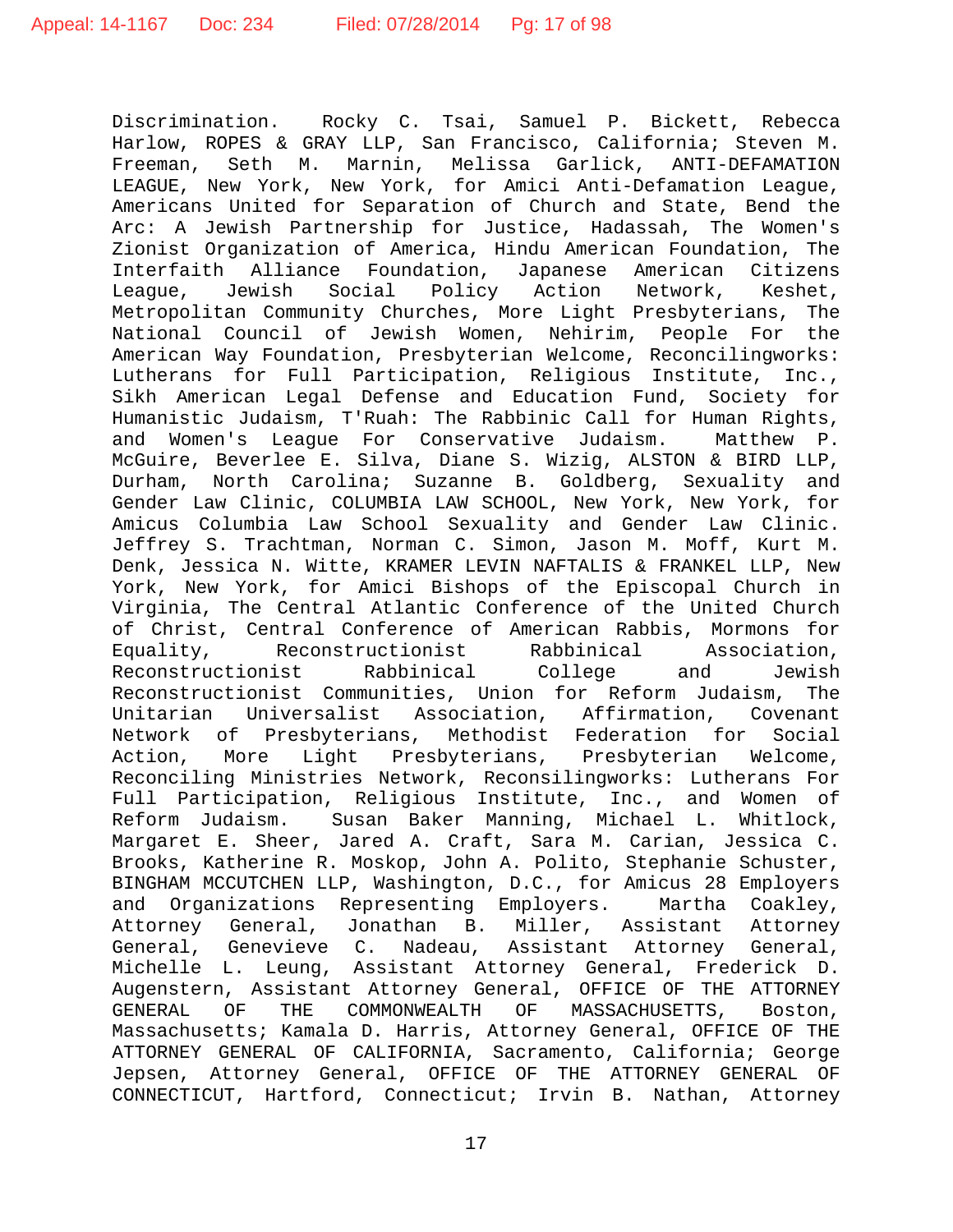General, OFFICE OF THE ATTORNEY GENERAL FOR THE DISTRICT OF COLUMBIA, Washington, D.C.; Lisa Madigan, Attorney General, OFFICE OF THE ATTORNEY GENERAL OF ILLINOIS, Chicago, Illinois; Tom Miller, Attorney General, OFFICE OF THE ATTORNEY GENERAL OF IOWA, Des Moines, Iowa; Janet T. Mills, Attorney General, OFFICE OF THE ATTORNEY GENERAL OF MAINE, Augusta, Maine; Douglas F. Gansler, Attorney General, OFFICE OF THE ATTORNEY GENERAL OF MARYLAND, Baltimore, Maryland; Joseph A. Foster, Attorney General, OFFICE OF THE ATTORNEY GENERAL OF NEW HAMPSHIRE, Concord, New Hampshire; Gary K. King, Attorney General, OFFICE OF THE ATTORNEY GENERAL OF NEW MEXICO, Santa Fe, New Mexico; Eric T. Schneiderman, Attorney General, OFFICE OF THE ATTORNEY GENERAL OF NEW YORK, New York, New York; Ellen F. Rosenblum, Attorney General, OFFICE OF THE ATTORNEY GENERAL OF OREGON, Salem, Oregon; William H. Sorrell, Attorney General, OFFICE OF THE ATTORNEY GENERAL OF VERMONT, Montpelier, Vermont; Robert W. Ferguson, Attorney General, OFFICE OF THE ATTORNEY GENERAL OF<br>WASHINGTON, Olympia, Washington, for Amici Massachusetts, Olympia, Washington, for Amici Massachusetts, California, Connecticut, District of Columbia, Illinois, Iowa, Maine, Maryland, New Hampshire, New Mexico, New York, Oregon, Vermont, and Washington. Brad W. Seiling, Benjamin G. Shatz, MANATT, PHELPS & PHILLIPS, LLP, Los Angeles, California, for Amicus Gary J. Gates. Bruce A. Wessel, Moez M. Kaba, C. Mitchell Hendy, Brian Eggleston, IRELL & MANELLA LLP, Los Angeles, California, for Amicus National and Western States Women's Rights Organizations. Donald K. Butler, BATZLI STILES BUTLER, P.C., Richmond, Virginia; Susan M. Butler, SHOUNBACH, P.C., Fairfax, Virginia; Daniel L. Gray, Stephanie J. Smith, Kristen L. Kugel, Anne B. Robinson, COOPER GINSBERG GRAY, PLLC, Fairfax, Virginia, for Amicus Virginia Chapter of The American Academy of Matrimonial Lawyers. Marcia D. Greenberger, Emily J. Martin, Cortelyou C. Kenney, NATIONAL WOMEN'S LAW CENTER, Washington, D.C., for Amici The National Women's Law Center, Equal Rights Advocates, Legal Momentum, National Association of Women Lawyers, National Partnership for Women & Families, Law Center, Women's Professors of Law Associated with The Williams Institute. Jerome C. Roth, Nicole S. Phillis, MUNGER, TOLLES & OLSON LLP, San Francisco, California, for Amicus Bay Area Lawyers for Individual Freedom. Shannon P. Minter, Christopher F. Stoll, Jaime Huling Delaye, NATIONAL CENTER FOR LESBIAN RIGHTS, Washington, D.C., for Amici Leadership Conference on Civil and<br>Human Rights, Public Interest Organizations, and Bar Organizations, and Bar Associations. Joanna L. Grossman, HOFSTRA LAW SCHOOL, Hempstead, New York; Marjory A. Gentry, ARNOLD & PORTER LLP, San Francisco, California, for Amicus Family Law and Conflict of Laws Professors. Mark C. Fleming, Felicia H. Ellsworth, Boston,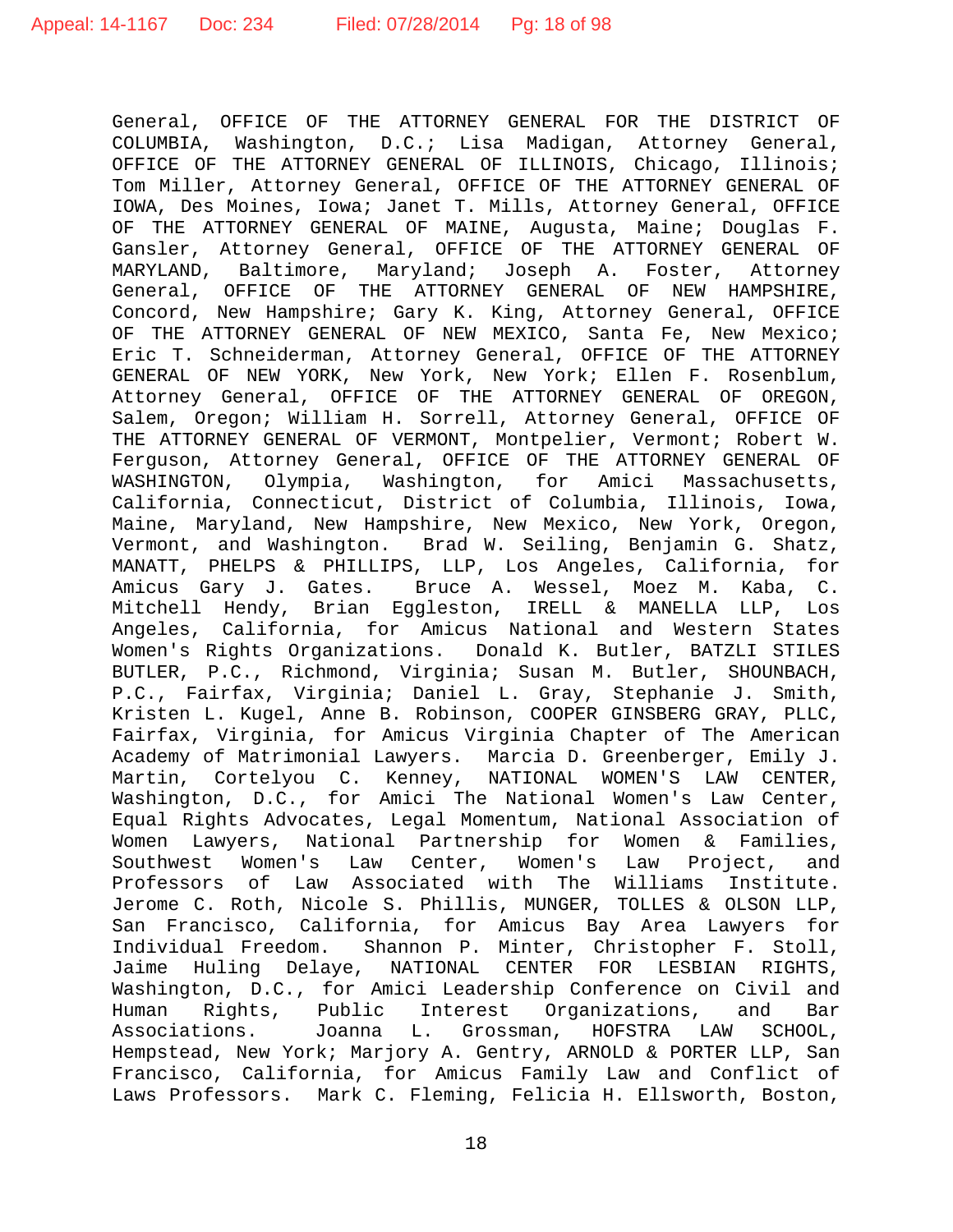Massachusetts, Paul R.Q. Wolfson, Dina B. Mishra, Leah M.<br>Litman, Washington, D.C., Alan Schoenfeld, WILMER CUTLER Litman, Washington, D.C., Alan Schoenfeld, WILMER PICKERING HALE AND DORR LLP, New York, New York, for Amicus Gay & Lesbian Advocates & Defenders. John Humphrey, THE HUMPHREY LAW FIRM, Alexandria, Virginia, for Amici People of Faith For Equality in Virginia (POFEV), Celebration Center for Spiritual Living, Clarendon Presbyterian Church, Commonwealth Baptist Church, Congregation or AMI, Hope United Church of Christ, Little River UCC, Metropolitan Community Church of Northern Virginia, Mt. Vernon Unitarian Church, St. James UCC, St. John's Life Metropolitan Community Church, Unitarian Universalist Fellowship of the Peninsula, Unitarian Universalist Sterling, United Church of Fredericksburg, Unitarian Universalist Church of Loudoun, Rev. Marie Hulm Adam, Rev. Marty Anderson, Rev. Robin Anderson, Rev. Verne Arens, Rabbi Lia Bass, Rev. Joseph G. Beattie, Rev. Marc Boswell, Rev. Sue Browning, Rev. Jim Bundy, Rev. Mark Byrd, Rev. Steven C. Clunn, Rev. Dr. John Coperhaver, Rabbi Gary Creditor, Rev. David Ensign, Rev. Henry Fairman, Rabbi Jesse Gallop, Rev. Tom Gerstenlauer, Rev. Dr. Robin H. Gorsline, Rev. Trish Hall, Rev. Warren Hammonds, Rev. Jon Heaslet, Rev. Douglas Hodges, Rev. Phyllis Hubbell, Rev. Stephen G. Hyde, Rev. Janet James, Rev. John Manwell, Rev. James W. McNeal, Andrew Mertz, Rev. Andrew Clive Millard, Rev. Dr. Melanie Miller, Rev. Amber Neuroth, Rev. James Papile, Rev. Linda Olson Peebles, Rev. Don Prange, Rabbi Michael Ragozin, Rabbi Ben Romer, Rev. Jennifer Ryu, Rev. Anya Sammler-Michael, Rabbi Amy Schwartzman, Rev. Danny Spears, Rev. Mark Suriano, Rev. Rob Vaughn, Rev. Daniel Velez-Rivera, Rev. Kate R. Walker, Rev. Terrye Williams, and Rev. Dr. Karen-Marie Yust.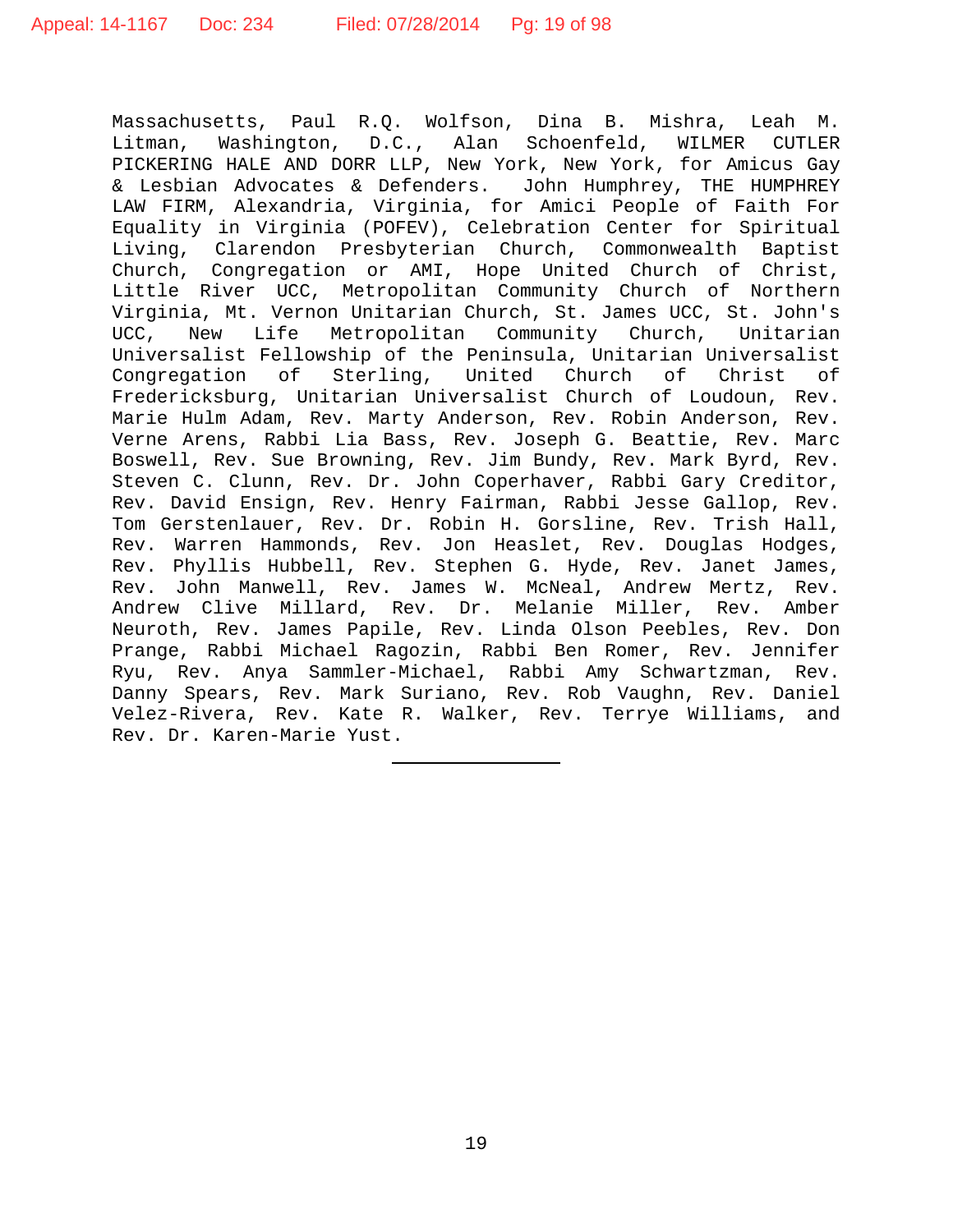FLOYD, Circuit Judge:

Via various state statutes and a state constitutional amendment, Virginia prevents same-sex couples from marrying and refuses to recognize same-sex marriages performed elsewhere. Two same-sex couples filed suit to challenge the constitutionality of these laws, alleging that they violate the Due Process and Equal Protection Clauses of the Fourteenth Amendment. The district court granted the couples' motion for summary judgment and enjoined Virginia from enforcing the laws. This appeal followed. Because we conclude that Virginia's samesex marriage bans impermissibly infringe on its citizens' fundamental right to marry, we affirm.

# I.

### A.

This case concerns a series of statutory and constitutional mechanisms that Virginia employed to prohibit legal recognition for same-sex relationships in that  ${\sf state.}^1$  ${\sf state.}^1$  Virginia enacted the

<span id="page-19-0"></span> $1$  Three other states in this Circuit have similar bans: North Carolina, N.C. Const. art. XIV, § 6; N.C. Gen. Stat. §§ 51-1, 51-1.2; South Carolina, S.C. Const. art. XVII, § 15; S.C. Code Ann. §§ 20-1-10, 20-1-15; and West Virginia, W. Va.<br>Code § 48-2-603. The Southern District of West Virginia has The Southern District of West Virginia has stayed a challenge to West Virginia's statute pending our resolution of this appeal. McGee v. Cole, No. 3:13-cv-24068 (S.D. W. Va. June 10, 2014) (order directing stay).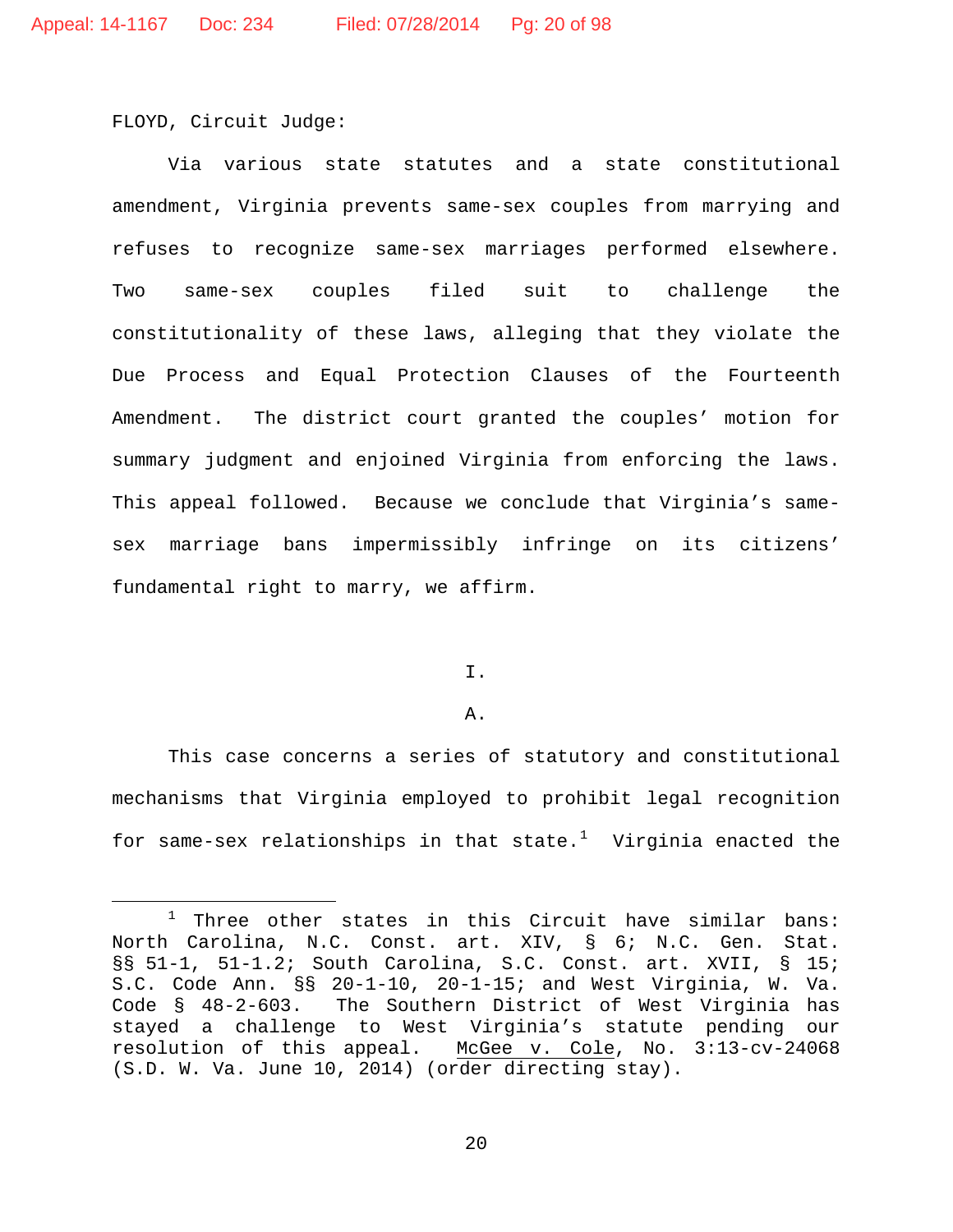first of these laws in 1975: Virginia Code section 20-45.2, which provides that "marriage between persons of the same sex is prohibited." After the Supreme Court of Hawaii took steps to legalize same-sex marriage in the mid-1990s, Virginia amended section 20-45.2 to specify that "[a]ny marriage entered into by persons of the same sex in another state or jurisdiction shall be void in all respects in Virginia and any contractual rights created by such marriage shall be void and unenforceable." In 2004, Virginia added civil unions and similar arrangements to the list of prohibited same-sex relationships via the Affirmation of Marriage Act. See Va. Code Ann. § 20-45.3.

Virginia's efforts to ban same-sex marriage and other legally recognized same-sex relationships culminated in the Marshall/Newman Amendment to the Virginia Constitution:

That only a union between one man and one woman may be a marriage valid in or recognized by this Commonwealth and its political subdivisions.

This Commonwealth and its political subdivisions shall<br>not create or recognize a legal status for not create or recognize a legal status for relationships of unmarried individuals that intends to approximate the design, qualities, significance, or effects of marriage. Nor shall this Commonwealth or its political subdivisions create or recognize another union, partnership, or other legal status to which is assigned the rights, benefits, obligations, qualities, or effects of marriage.

Va. Const. art. I, § 15-A. The Virginia Constitution imposes two hurdles that a potential amendment must jump before becoming law: the General Assembly must approve the amendment in two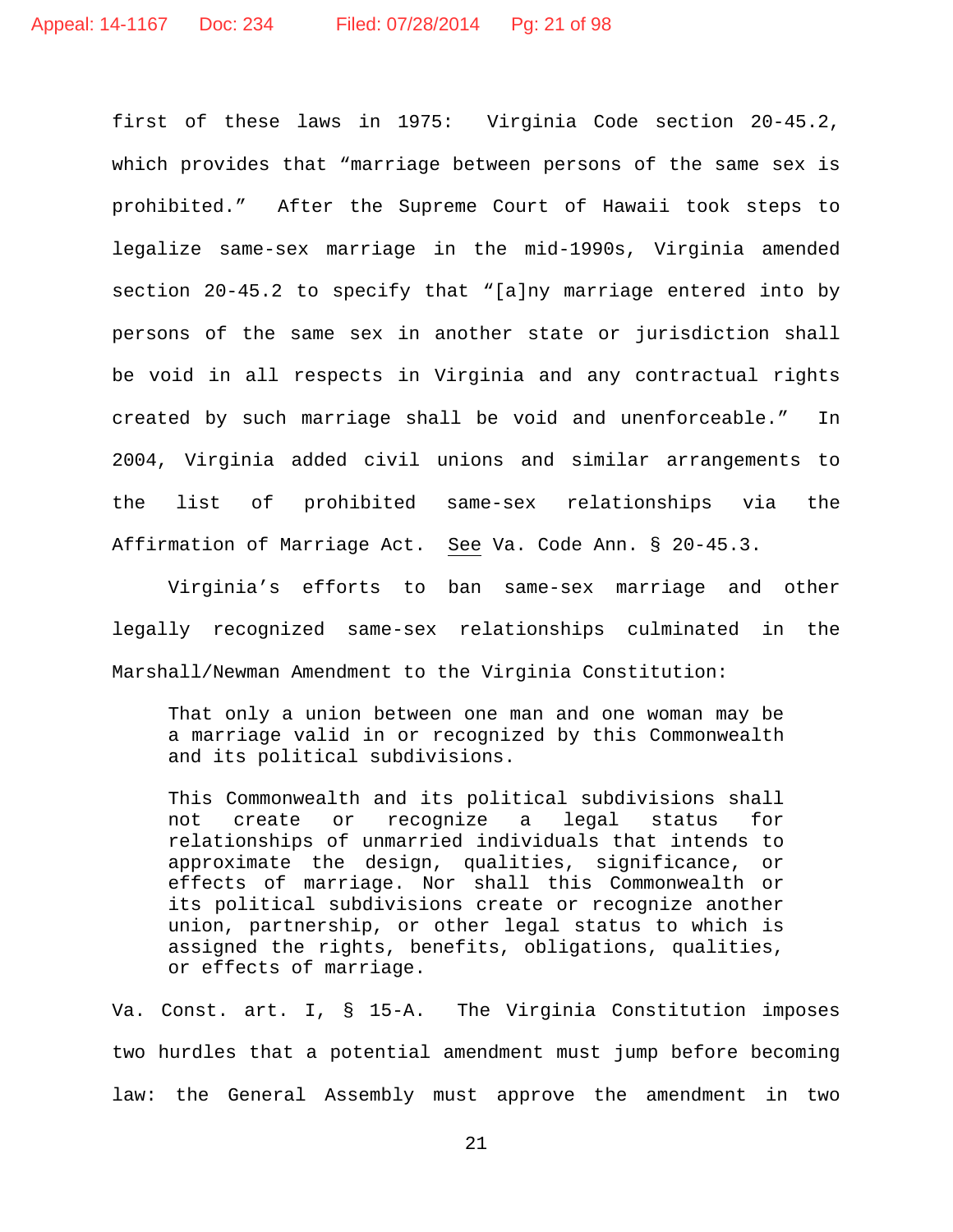separate legislative sessions, and the people must ratify it. Va. Const. art. XII, § 1. The General Assembly approved the Marshall/Newman Amendment in 2005 and 2006. In November 2006, Virginia's voters ratified it by a vote of fifty-seven percent to forty-three percent. In the aggregate, Virginia Code sections 20-45.2 and 20-45.3 and the Marshall/Newman Amendment prohibit same-sex marriage, ban other legally recognized samesex relationships, and render same-sex marriages performed elsewhere legally meaningless under Virginia state law.

### B.

Same-sex couples Timothy B. Bostic and Tony C. London and Carol Schall and Mary Townley (collectively, the Plaintiffs) brought this lawsuit to challenge the constitutionality of Virginia Code sections 20-45.2 and 20-45.3, the Marshall/Newman Amendment, and "any other Virginia law that bars same-sex marriage or prohibits the State's recognition of otherwiselawful same-sex marriages from other jurisdictions" (collectively, the Virginia Marriage Laws). The Plaintiffs claim that the "inability to marry or have their relationship recognized by the Commonwealth of Virginia with the dignity and respect accorded to married opposite-sex couples has caused them significant hardship . . . and severe humiliation, emotional distress, pain, suffering, psychological harm, and stigma."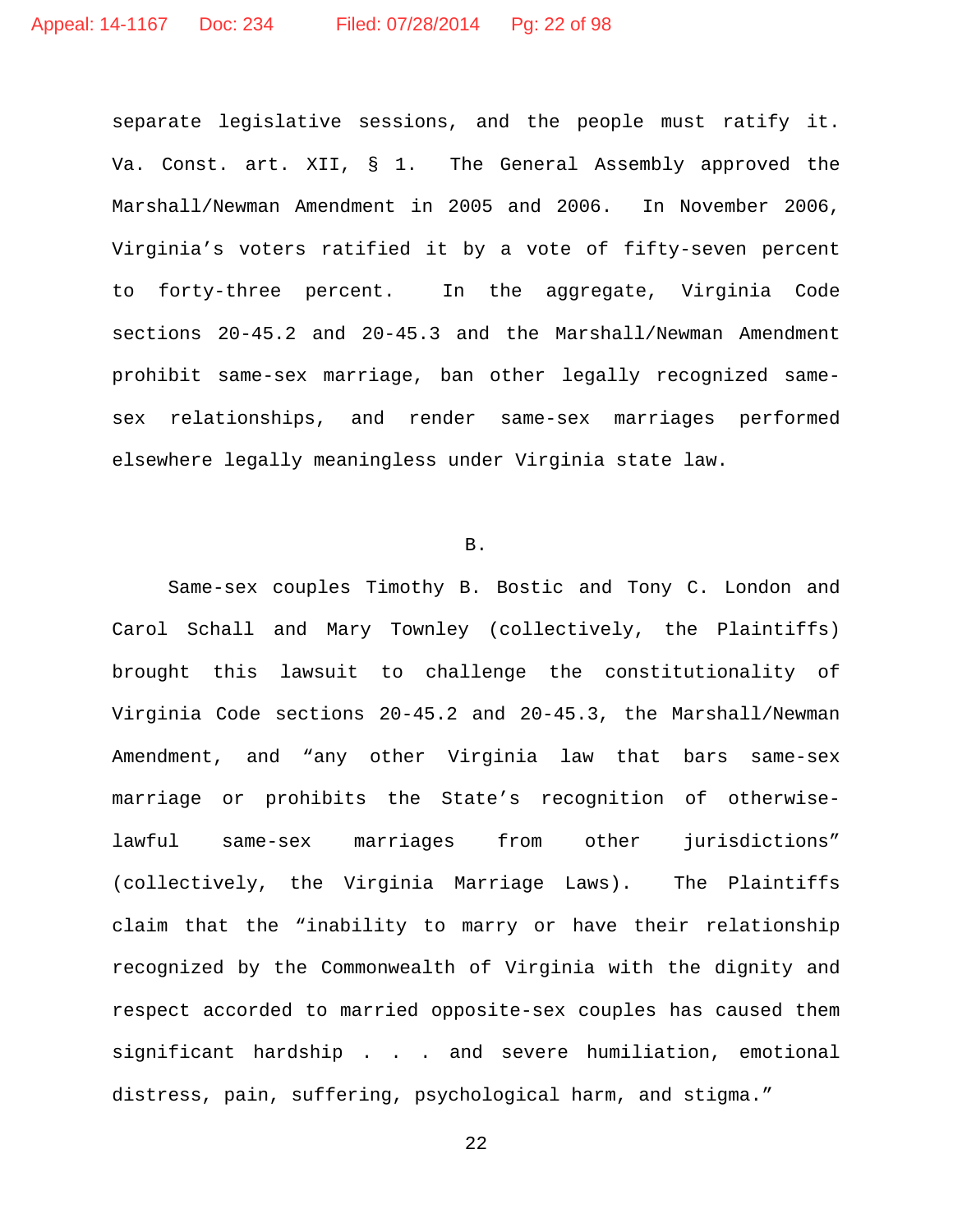Bostic and London have been in a long-term, committed relationship with each other since 1989 and have lived together for more than twenty years. They "desire to marry each other under the laws of the Commonwealth in order to publicly announce their commitment to one another and to enjoy the rights, privileges, and protections that the State confers on married couples." On July 1, 2013, Bostic and London applied for a marriage license from the Clerk for the Circuit Court for the City of Norfolk. The Clerk denied their application because they are both men.

Schall and Townley are women who have been a couple since 1985 and have lived together as a family for nearly thirty years. They were lawfully married in California in 2008. In 1998, Townley gave birth to the couple's daughter, E. S.-T. Schall and Townley identify a host of consequences of their inability to marry in Virginia and Virginia's refusal to recognize their California marriage, including the following:

- Schall could not visit Townley in the hospital for several hours when Townley was admitted due to pregnancy-related complications.
- Schall cannot legally adopt E. S.-T., which forced her to retain an attorney to petition for full joint legal and physical custody.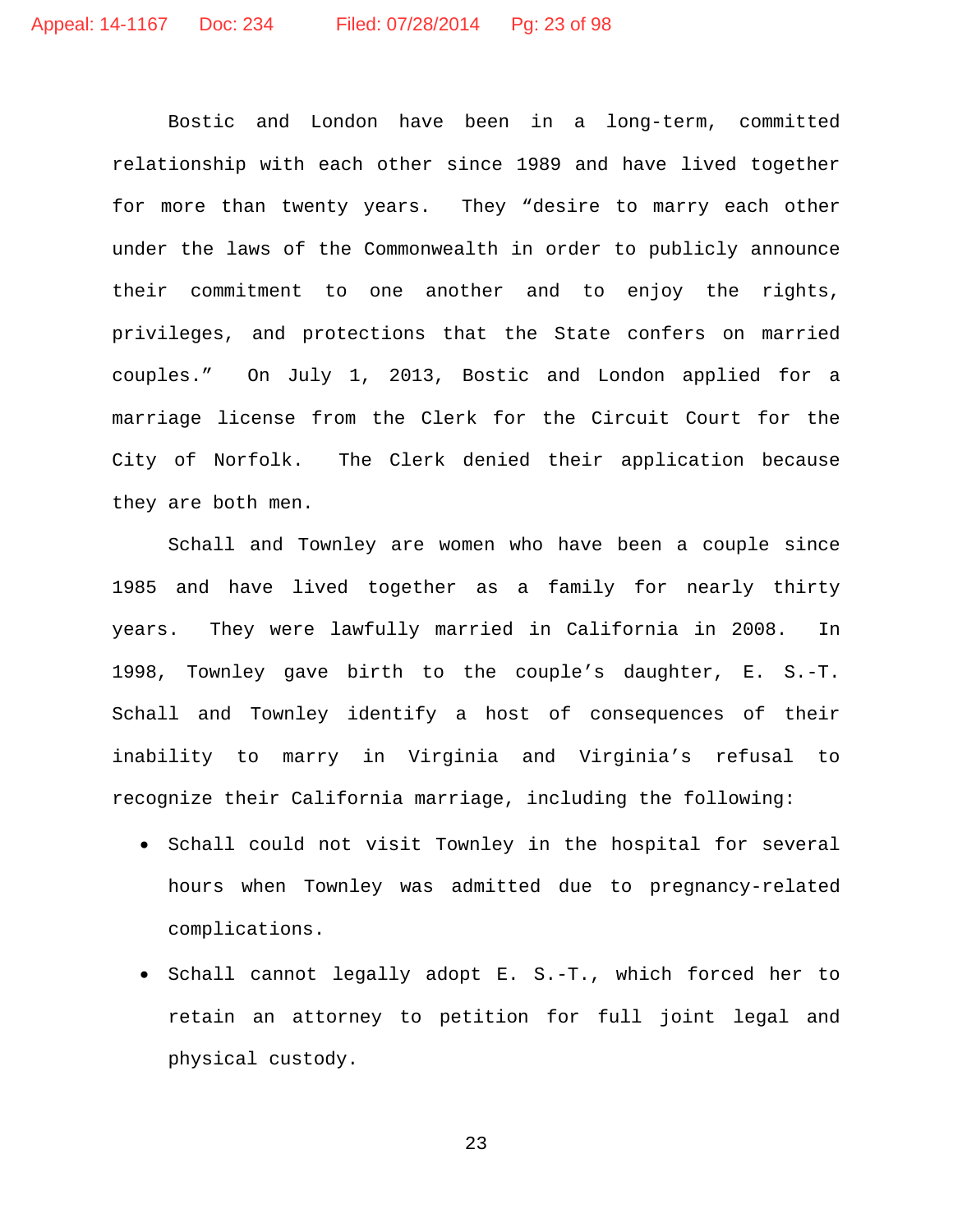- Virginia will not list both Schall and Townley as E. S.- T.'s parents on her birth certificate.
- Until February 2013, Schall and Townley could not cover one another on their employer-provided health insurance. Townley has been able to cover Schall on her insurance since then, but, unlike an opposite-sex spouse, Schall must pay state income taxes on the benefits she receives.
- Schall and Townley must pay state taxes on benefits paid pursuant to employee benefits plans in the event of one of their deaths.
- Schall and Townley cannot file joint state income tax returns, which has cost them thousands of dollars.

On July 18, 2013, Bostic and London sued former Governor Robert F. McDonnell, former Attorney General Kenneth T. Cuccinelli, and George E. Schaefer, III, in his official capacity as the Clerk for the Circuit Court for the City of Norfolk. The Plaintiffs filed their First Amended Complaint on September 3, 2013. The First Amended Complaint added Schall and Townley as plaintiffs, removed McDonnell and Cuccinelli as defendants, and added Janet M. Rainey as a defendant in her official capacity as the State Registrar of Vital Records. The Plaintiffs allege that the Virginia Marriage Laws are facially invalid under the Due Process and Equal Protection Clauses of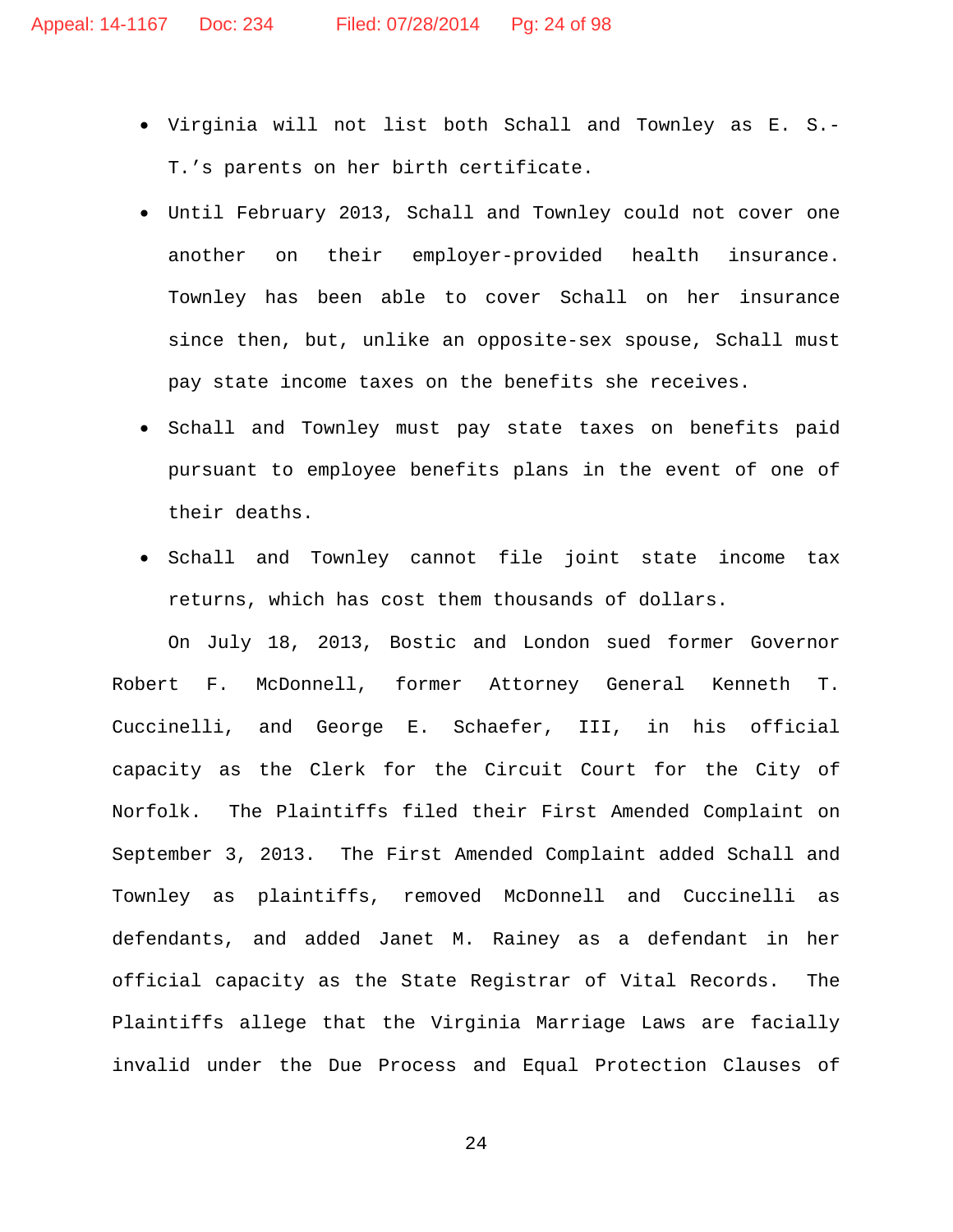the Fourteenth Amendment and that Schaefer and Rainey violated 42 U.S.C. § 1983 by enforcing those laws.

The parties filed cross-motions for summary judgment. The Plaintiffs also requested a permanent injunction in connection with their motion for summary judgment and moved, in the alternative, for a preliminary injunction in the event that the district court denied their motion for summary judgment. The district court granted a motion by Michèle McQuigg—the Prince William County Clerk of Court—to intervene as a defendant on January 21, 2014. Two days later, new Attorney General Mark Herring—as Rainey's counsel—submitted a formal change in position and refused to defend the Virginia Marriage Laws, although Virginia continues to enforce them. McQuigg adopted Rainey's prior motion for summary judgment and the briefs in support of that motion.

The district court held that the Virginia Marriage Laws were unconstitutional on February 14, 2014. Bostic v. Rainey, 970 F. Supp. 2d 456, 483 (E.D. Va. 2014). It therefore denied Schaefer's and McQuigg's motions for summary judgment and granted the Plaintiffs' motion. The district court also enjoined Virginia's employees—including Rainey and her employees—and Schaefer, McQuigg, and their officers, agents, and employees from enforcing the Virginia Marriage Laws. Id. at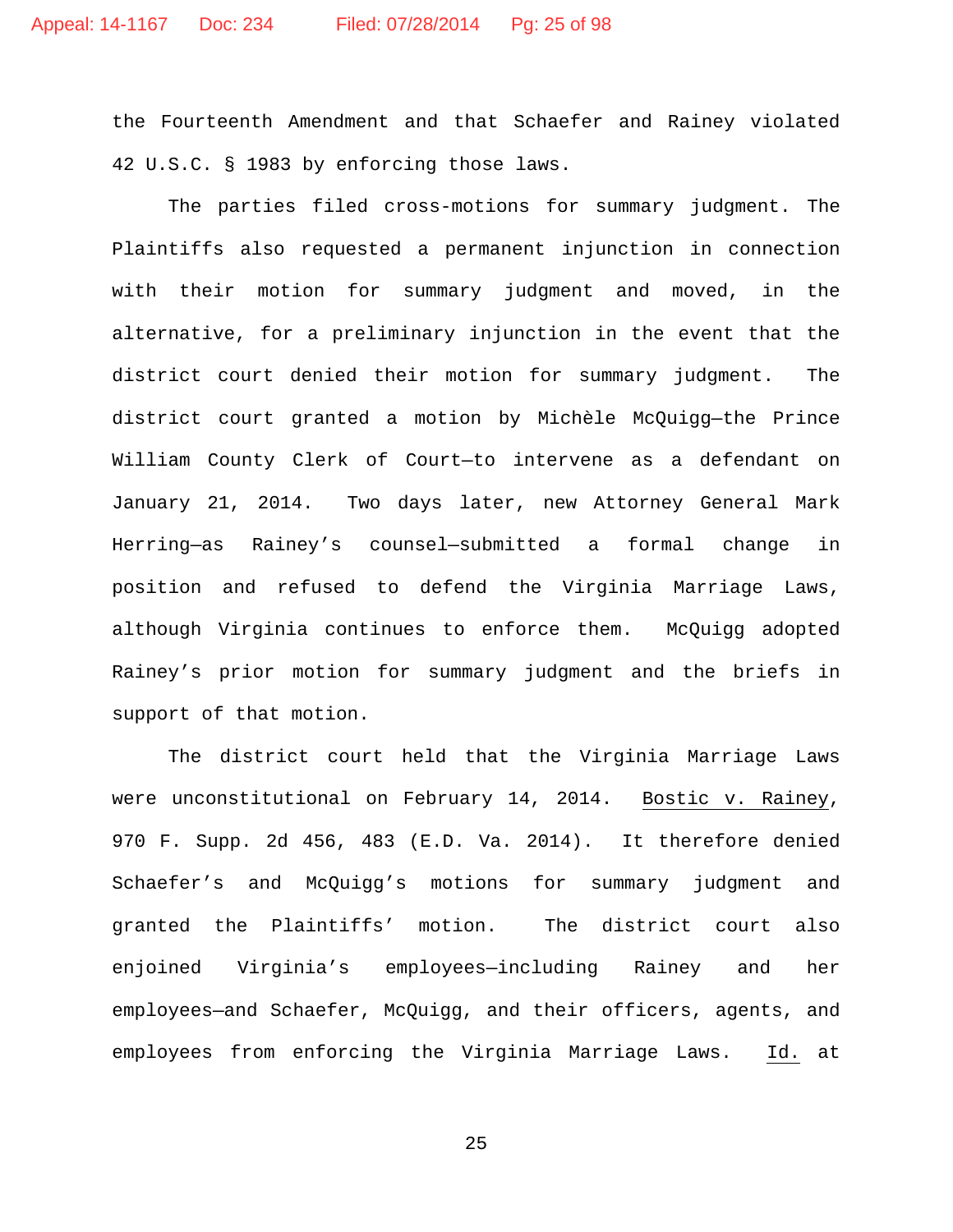484. The court stayed the injunction pending our resolution of this appeal. Id.

Rainey, Schaefer, and McQuigg timely appealed the district court's decision. We have jurisdiction pursuant to 28 U.S.C. § 1291. On March 10, 2014, we allowed the plaintiffs from Harris v. Rainey—a similar case pending before Judge Michael Urbanski in the Western District of Virginia—to intervene. Judge Urbanski had previously certified that case as a class action on behalf of "all same-sex couples in Virginia who have not married in another jurisdiction" and "all same-sex couples in Virginia who have married in another jurisdiction," excluding the Plaintiffs. Harris v. Rainey, No. 5:13-cv-077, 2014 WL 352188, at \*1, 12 (W.D. Va. Jan. 31, 2014).

Our analysis proceeds in three steps. First, we consider whether the Plaintiffs possess standing to bring their claims. Second, we evaluate whether the Supreme Court's summary dismissal of a similar lawsuit in Baker v. Nelson, 409 U.S. 810 (1972) (mem.), remains binding. Third, we determine which level of constitutional scrutiny applies here and test the Virginia Marriage Laws using the appropriate standard. For purposes of this opinion, we adopt the terminology the district court used to describe the parties in this case. The Plaintiffs, Rainey, and the Harris class are the "Opponents" of the Virginia Marriage Laws. Schaefer and McQuigg are the "Proponents."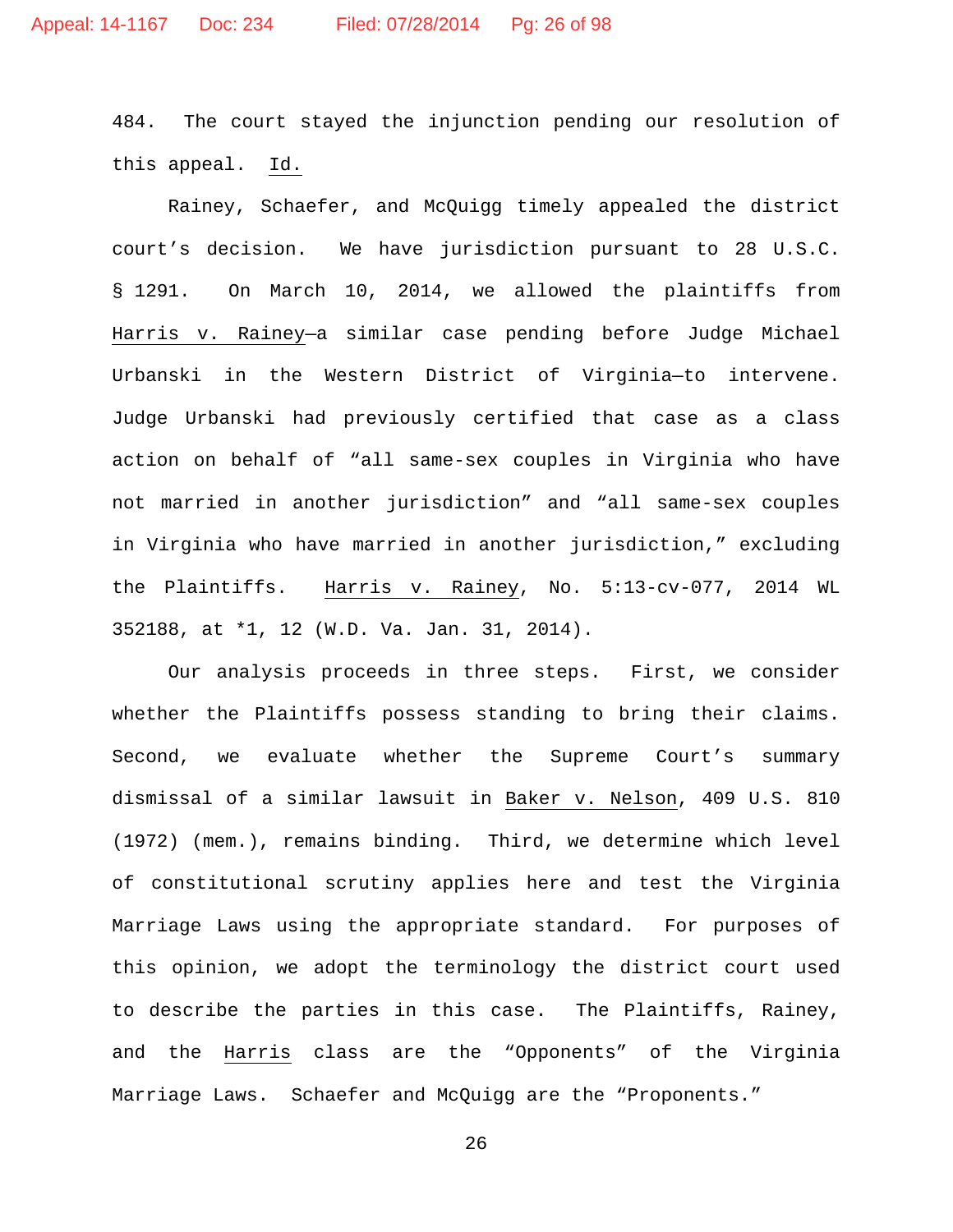II.

Before we turn to the merits of the parties' arguments in this case, we consider Schaefer's contention that "[t]he trial court erred as a matter of law when it found all Plaintiffs had standing and asserted claims against all Defendants." We review the district court's disposition of cross-motions for summary judgment—including its determinations regarding standing—de novo, viewing the facts in the light most favorable to the nonmoving party. Libertarian Party of Va. v. Judd, 718 F.3d 308, 313 (4th Cir. 2013); Covenant Media of S.C., LLC v. City of N. Charleston, 493 F.3d 421, 427-28 (4th Cir. 2007). Summary judgment is appropriate when "there is no genuine dispute as to any material fact and the movant is entitled to judgment as a matter of law." Libertarian Party of Va., 718 F.3d at 313-14 (quoting Fed. R. Civ. P. 56(a)).

To establish standing under Article III of the Constitution, a plaintiff must "allege (1) an injury that is (2) fairly traceable to the defendant's allegedly unlawful conduct and that is (3) likely to be redressed by the requested relief." Lujan v. Defenders of Wildlife, 504 U.S. 555, 590 (1992) (quoting Allen v. Wright, 468 U.S. 737, 751 (1984)) (internal quotation marks omitted). The standing requirement applies to each claim that a plaintiff seeks to press. DaimlerChrysler Corp. v. Cuno, 547 U.S. 332, 352 (2006).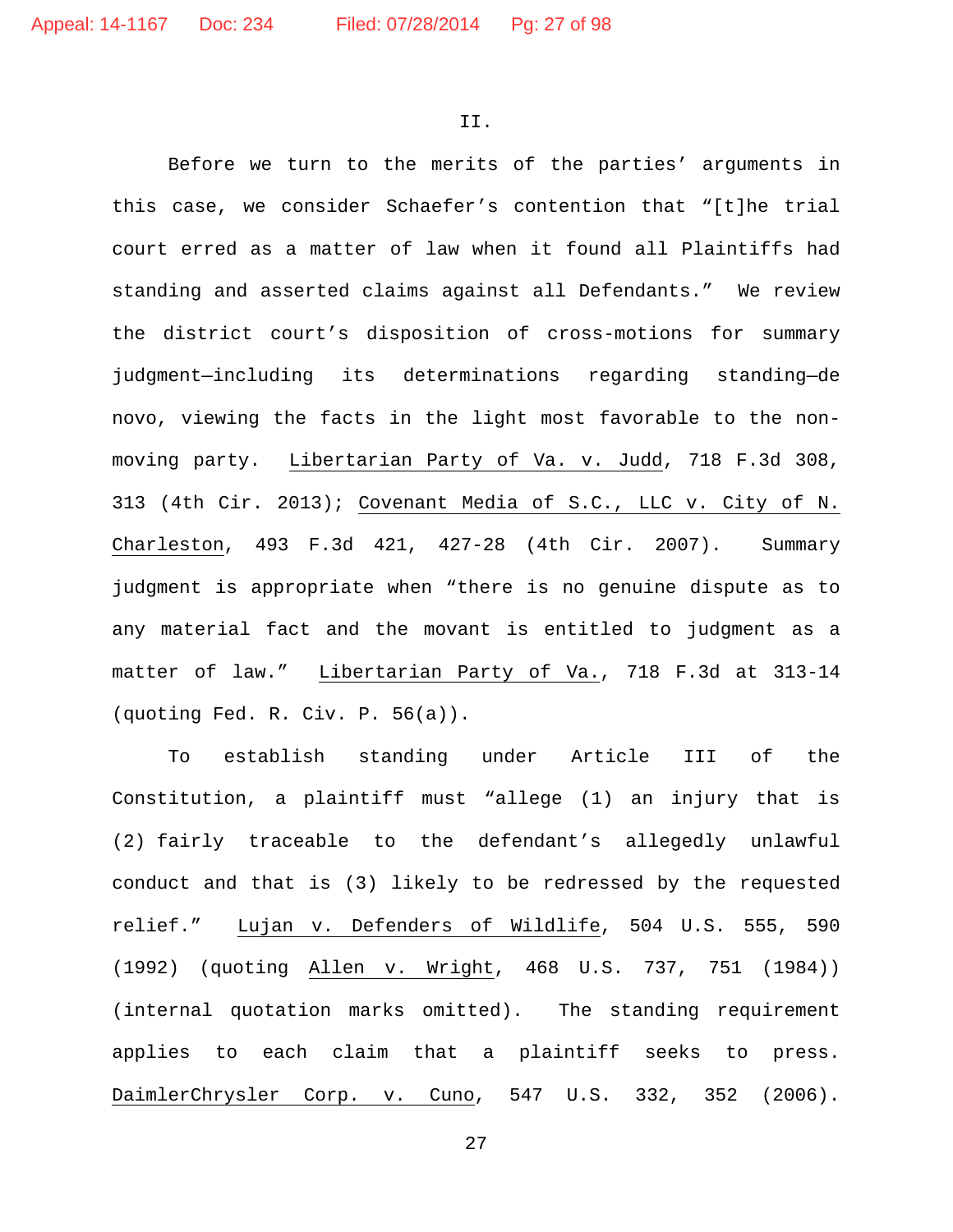Schaefer premises his argument that the Plaintiffs lack standing to bring their claims on the idea that every plaintiff must have standing as to every defendant. However, the Supreme Court has made it clear that "the presence of one party with standing is sufficient to satisfy Article III's case-or-controversy requirement." Rumsfeld v. Forum for Academic & Institutional Rights, Inc., 547 U.S. 47, 52 n.2 (2006); see also Dep't of Commerce v. U.S. House of Representatives, 525 U.S. 316, 330 (1999) (holding that a case is justiciable if some, but not necessarily all, of the plaintiffs have standing as to a particular defendant); Vill. of Arlington Heights v. Metro. Housing Dev. Corp., 429 U.S. 252, 263-64 (1977) (same). The Plaintiffs' claims can therefore survive Schaefer's standing challenge as long as one couple satisfies the standing requirements with respect to each defendant.

Schaefer serves as the Clerk for the Circuit Court for the City of Norfolk. In Virginia, circuit court clerks are responsible for issuing marriage licenses and filing records of marriage. Va. Code Ann. §§ 20-14, 32.1-267. Although Schall and Townley did not seek a marriage license from Schaefer, the district court found that Bostic and London did so and that Schaefer denied their request because they are a same-sex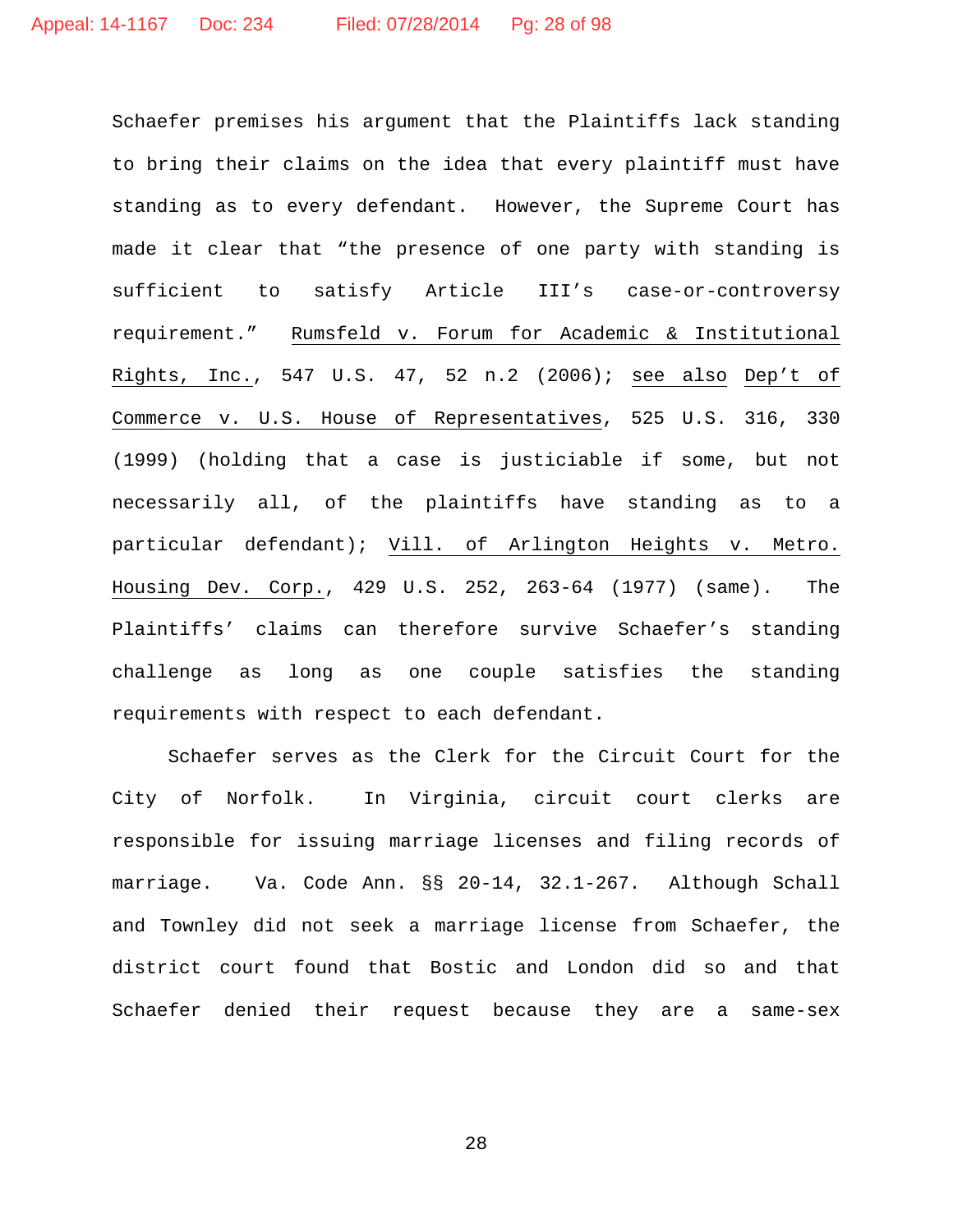couple.<sup>[2](#page-28-0)</sup> Bostic, 970 F. Supp. 2d at 462, 467. This license denial constitutes an injury for standing purposes. See S. Blasting Servs., Inc. v. Wilkes Cnty., 288 F.3d 584, 595 (4th Cir. 2002) (explaining that the plaintiffs had not suffered an injury because they had not applied for, or been denied, the permit in question); Scott v. Greenville Cnty., 716 F.2d 1409, 1414-15 & n.6 (4th Cir. 1983) (holding that denial of building permit constituted an injury). Bostic and London can trace this denial to Schaefer's enforcement of the allegedly unconstitutional Virginia Marriage Laws, $3$  and declaring those

<span id="page-28-0"></span> <sup>2</sup> Schaefer contends that Schall and Townley cannot bring a § 1983 claim against him for the same reason: he did not commit any act or omission that harmed them. To bring a successful<br>§ 1983 claim, a plaintiff must show that "the alleged § 1983 claim, a plaintiff must show that infringement of federal rights [is] 'fairly attributable to the state[.]'" Rendell-Baker v. Kohn, 457 U.S. 830, 838 (1982) (quoting Lugar v. Edmondson Oil Co., 457 U.S. 922, 937 (1982)). Schaefer's action in denying Bostic and London's application for a marriage license is clearly attributable to the state. The district court could therefore entertain a § 1983 claim against Schaefer without ascertaining whether he committed any action with respect to Schall and Townley.

<span id="page-28-1"></span> $3$  For this reason, and contrary to Schaefer's assertions, Schaefer is also a proper defendant under Ex parte Young, 209 U.S. 123 (1908). Pursuant to Ex parte Young, the Eleventh Amendment does not bar a citizen from suing a state officer to enjoin the enforcement of an unconstitutional law when the officer has "some connection with the enforcement of the act." Lytle v. Griffith, 240 F.3d 404, 412 (4th Cir. 2001) (emphasis omitted) (quoting Ex parte Young, 209 U.S. at 157). Schaefer bears the requisite connection to the enforcement of the Virginia Marriage Laws due to his role in granting and denying applications for marriage licenses.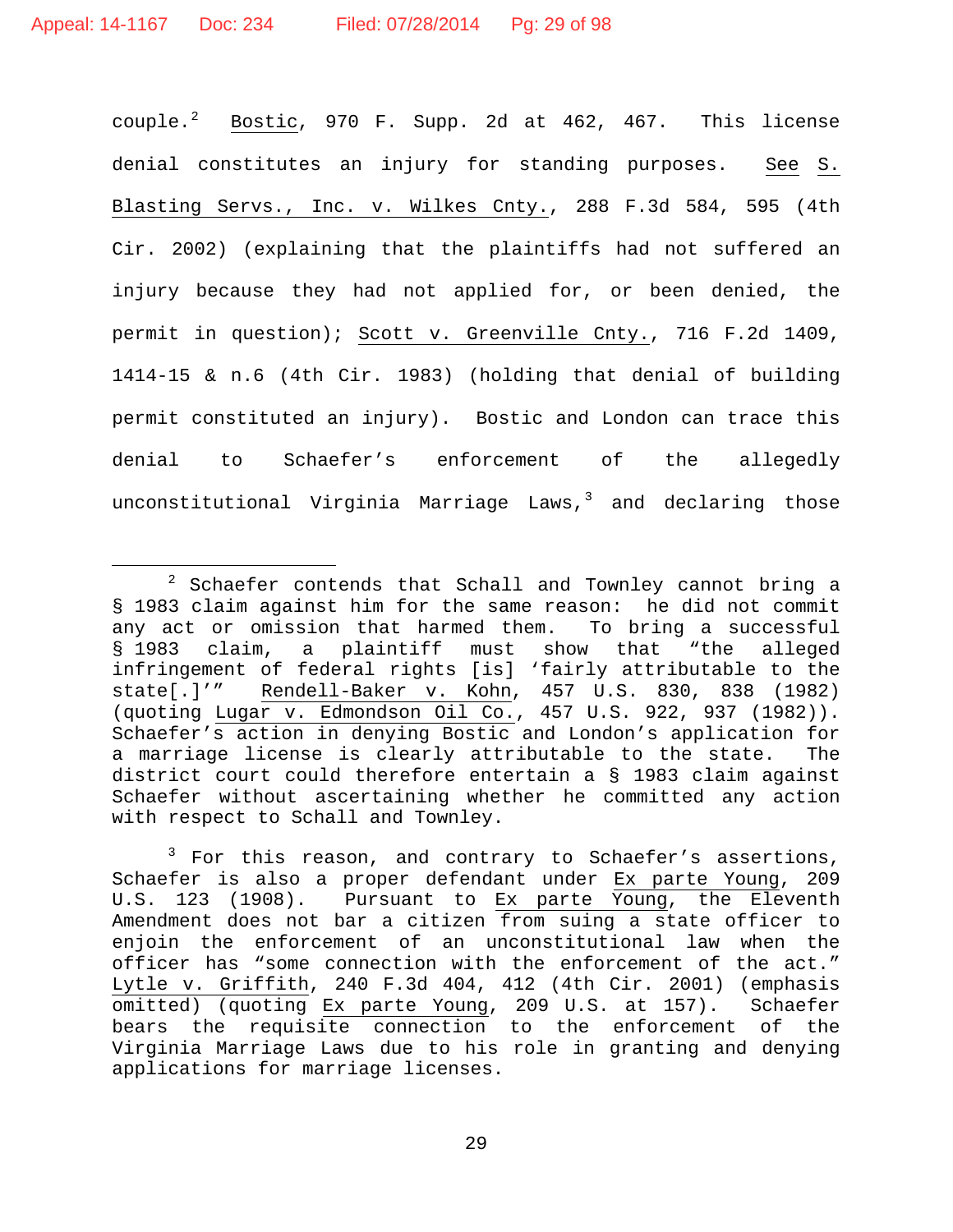laws unconstitutional and enjoining their enforcement would redress Bostic and London's injuries. Bostic and London therefore possess Article III standing with respect to Schaefer. We consequently need not consider whether Schall and Townley have standing to sue Schaefer. See Horne v. Flores, 557 U.S. 433, 446-47 (2009) (declining to analyze whether additional plaintiffs had standing when one plaintiff did).

Rainey—as the Registrar of Vital Records—is tasked with developing Virginia's marriage license application form and distributing it to the circuit court clerks throughout Virginia. Va. Code Ann. §§ 32.1-252(A)(9), 32.1-267(E). Neither Schaefer's nor Rainey's response to the First Amended Complaint disputes its description of Rainey's duties:

Defendant Rainey is responsible for ensuring compliance with the Commonwealth's laws relating to marriage in general and, more specifically, is responsible for enforcement of the specific provisions at issue in this Amended Complaint, namely those laws that limit marriage to opposite-sex couples and that refuse to honor the benefits of same-sex marriages lawfully entered into in other states.

In addition to performing these marriage-related functions, Rainey develops and distributes birth certificate forms, oversees the rules relating to birth certificates, and furnishes forms relating to adoption so that Virginia can collect the information necessary to prepare the adopted child's birth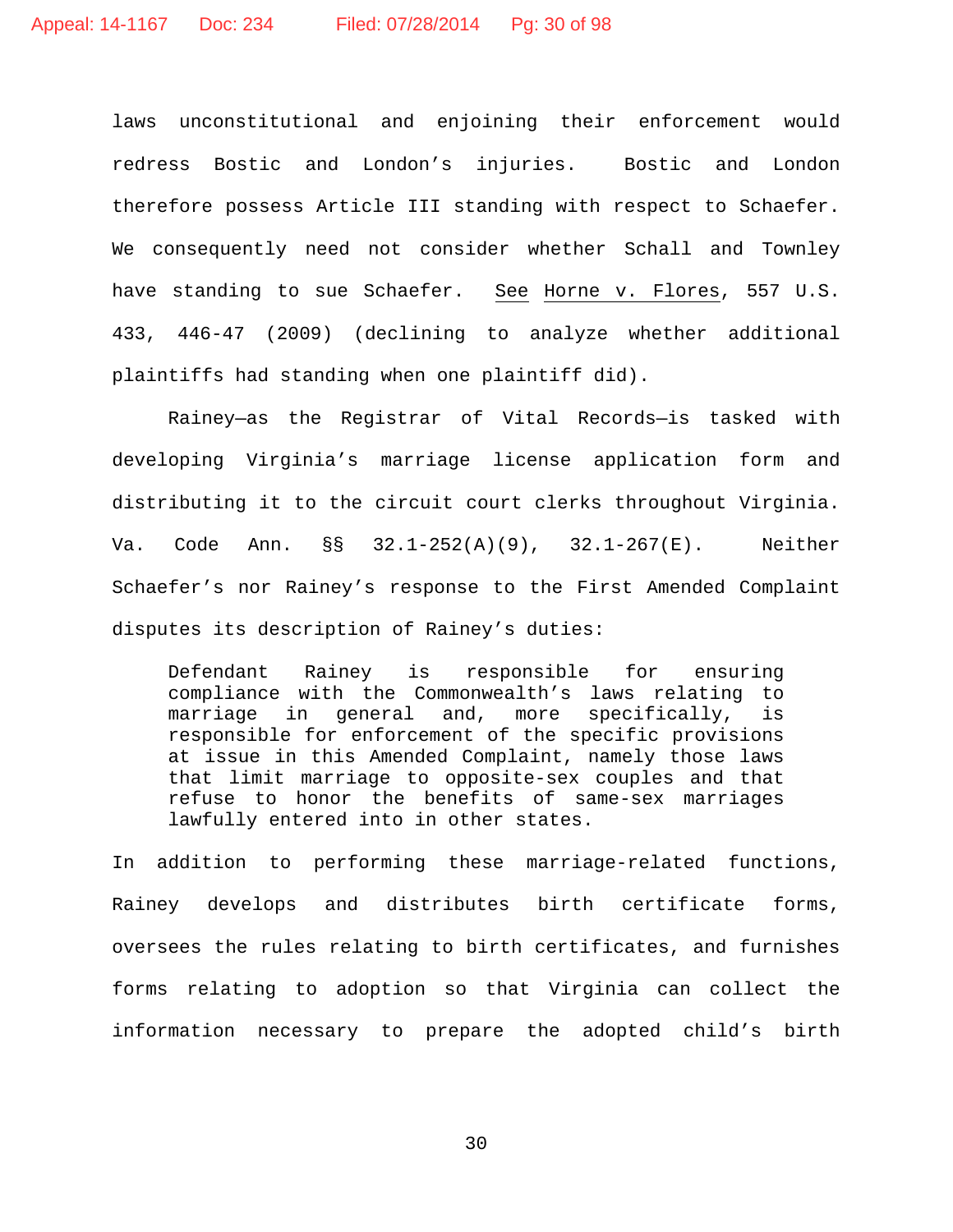certificate. Id. §§ 32.1-252(A)(2)-(3), (9), 32.1-257, 32.1- 261(A)(1), 32.1-262, 32.1-269.

Rainey's promulgation of a marriage license application form that does not allow same-sex couples to obtain marriage licenses resulted in Schaefer's denial of Bostic and London's marriage license request. For the reasons we describe above, this license denial constitutes an injury. Bostic and London can trace this injury to Rainey due to her role in developing the marriage license application form in compliance with the Virginia Marriage Laws, and the relief they seek would redress their injuries. Bostic and London consequently have standing to sue Rainey.

Schall and Townley also possess standing to bring their claims against Rainey. They satisfy the injury requirement in two ways. First, in equal protection cases—such as this case— "[w]hen the government erects a barrier that makes it more difficult for members of one group to obtain a benefit than it is for members of another group, . . . . [t]he 'injury in fact' . . . is the denial of equal treatment resulting from the imposition of the barrier[.]" Ne. Fla. Chapter of Associated Gen. Contractors of Am. v. City of Jacksonville, 508 U.S. 656, 666 (1993). The Virginia Marriage Laws erect such a barrier, which prevents same-sex couples from obtaining the emotional, social, and financial benefits that opposite-sex couples realize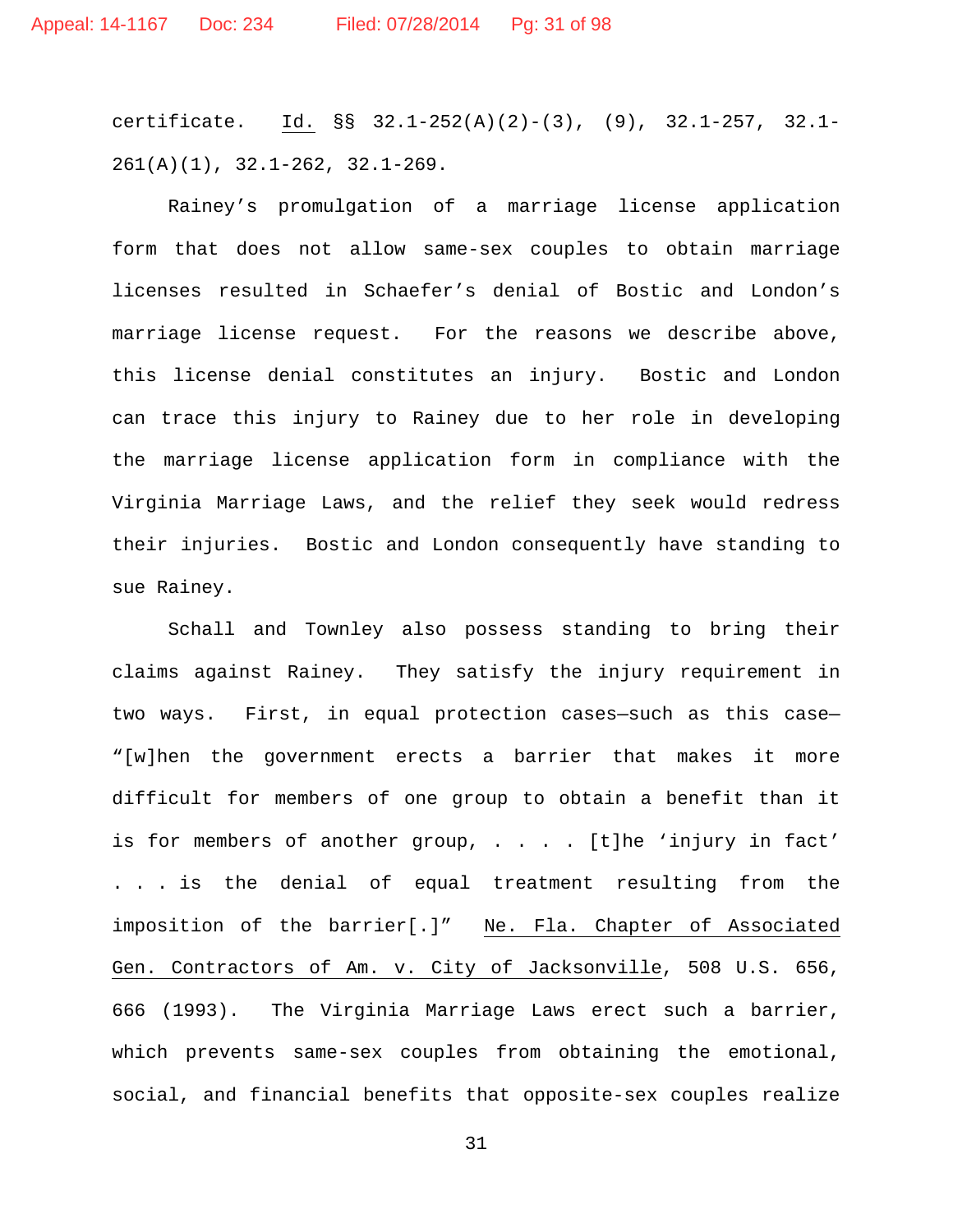upon marriage. Second, Schall and Townley allege that they have suffered stigmatic injuries due to their inability to get married in Virginia and Virginia's refusal to recognize their California marriage. Stigmatic injury stemming from discriminatory treatment is sufficient to satisfy standing's injury requirement if the plaintiff identifies "some concrete interest with respect to which [he or she] [is] personally subject to discriminatory treatment" and "[t]hat interest . . . independently satisf[ies] the causation requirement of standing doctrine." Allen, 468 U.S. at 757 n.22, abrogated on other grounds by Lexmark Int'l, Inc. v. Static Control Components, 134 S. Ct. 1377 (2014). Schall and Townley point to several concrete ways in which the Virginia Marriage Laws have resulted in discriminatory treatment. For example, they allege that their marital status has hindered Schall from visiting Townley in the hospital, prevented Schall from adopting E. S.-T.,<sup>[4](#page-31-0)</sup> and subjected Schall and Townley to tax burdens from which married opposite-sex couples are exempt. Because Schall and Townley highlight specific, concrete instances of discrimination rather

<span id="page-31-0"></span><sup>&</sup>lt;sup>4</sup> Virginia does not explicitly prohibit same-sex couples<br>from adopting children. The Virginia Marriage Laws impose a The Virginia Marriage Laws impose a functional ban on adoption by same-sex couples because the Virginia Code allows only married couples or unmarried individuals to adopt children. Va. Code Ann. § 63.2-1232(A)(6).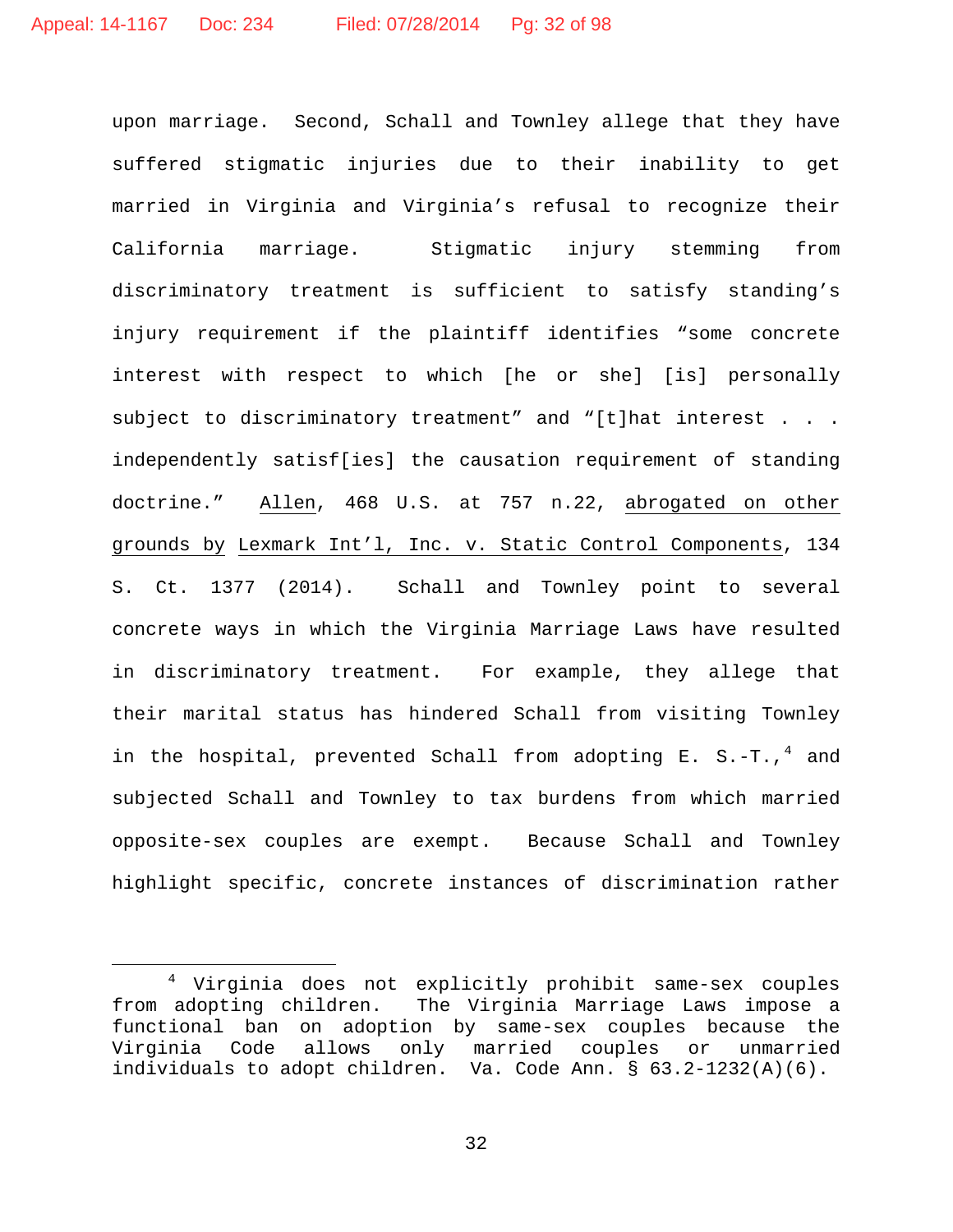than making abstract allegations, their stigmatic injuries are legally cognizable.

Schall and Townley's injuries are traceable to Rainey's enforcement of the Virginia Marriage Laws. Because declaring the Virginia Marriage Laws unconstitutional and enjoining their enforcement would redress Schall and Townley's injuries, they satisfy standing doctrine's three requirements with respect to Rainey. In sum, each of the Plaintiffs has standing as to at least one defendant.

### III.

Having resolved the threshold issue of whether the Plaintiffs have standing to sue Schaefer and Rainey, we now turn to the merits of the Opponents' Fourteenth Amendment arguments. We begin with the issue of whether the Supreme Court's summary dismissal in Baker v. Nelson settles this case. Baker came to the Supreme Court as an appeal from a Minnesota Supreme Court decision, which held that a state statute that the court interpreted to bar same-sex marriages did not violate the Fourteenth Amendment's Due Process or Equal Protection Clauses. Baker v. Nelson, 191 N.W.2d 185, 187 (Minn. 1971). At the time, 28 U.S.C. § 1257 required the Supreme Court to accept appeals of state supreme court cases involving constitutional challenges to state statutes, such as Baker. See Hicks v. Miranda, 422 U.S.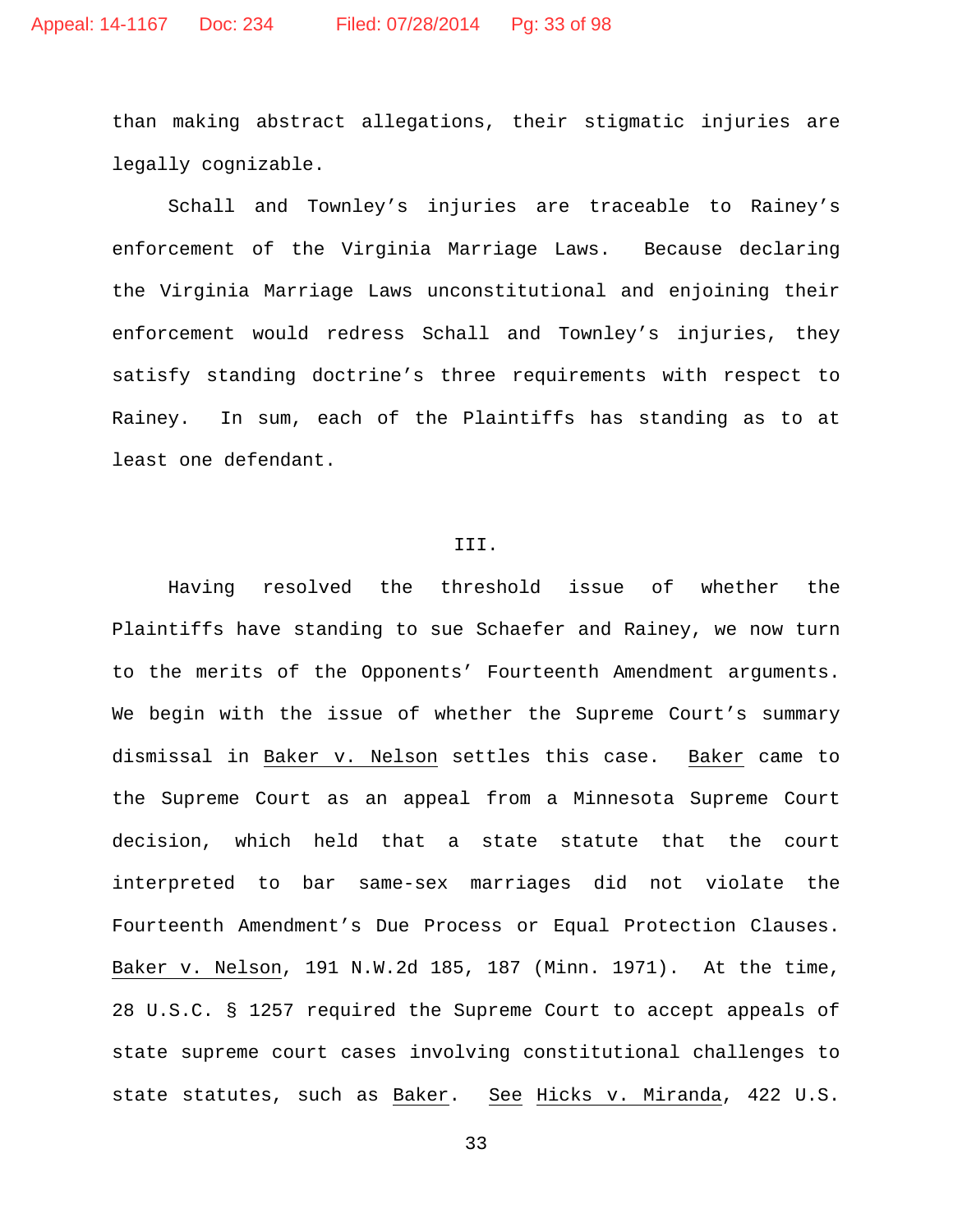332, 344 (1975). The Court dismissed the appeal in a onesentence opinion "for want of a substantial federal question." Baker, 409 U.S. 810.

Summary dismissals qualify as "votes on the merits of a case." Hicks, 422 U.S. at 344 (quoting Ohio ex rel. Eaton v. Price, 360 U.S. 246, 247 (1959)) (internal quotation marks omitted). They therefore "prevent lower courts from coming to opposite conclusions on the precise issues presented and necessarily decided." Mandel v. Bradley, 432 U.S. 173, 176 (1977) (per curiam). However, the fact that Baker and the case at hand address the same precise issues does not end our inquiry. Summary dismissals lose their binding force when "doctrinal developments" illustrate that the Supreme Court no longer views a question as unsubstantial, regardless of whether the Court explicitly overrules the case. Hicks, 422 U.S. at 344 (quoting Port Auth. Bondholders Protective Comm. v. Port of N.Y. Auth., 387 F.2d 259, 263 n.3 (2d Cir. 1967)) (internal quotation marks omitted). The district court determined that doctrinal developments stripped Baker of its status as binding precedent. Bostic, 970 F. Supp. 2d at 469-70. Every federal court to consider this issue since the Supreme Court decided United States v. Windsor, 133 S. Ct. 2675 (2013), has reached the same conclusion. See Bishop v. Smith, Nos. 14-5003, 14-5006, 2014 WL 3537847, at \*6-7 (10th Cir. July 18, 2014); Kitchen v. Herbert,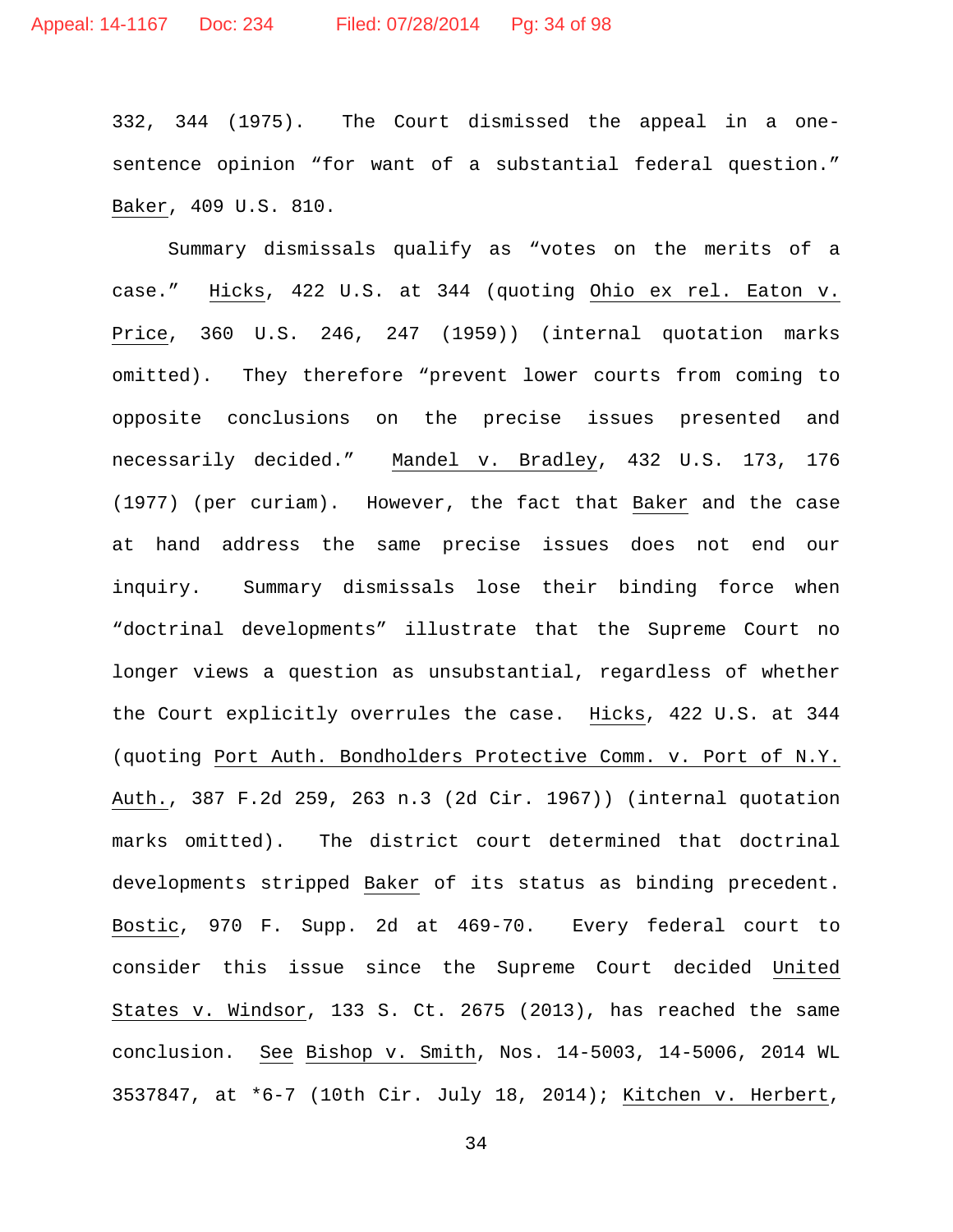No. 13-4178, 2014 WL 2868044, at \*7-10 (10th Cir. June 25, 2014); Love v. Beshear, No. 3:13-cv-750-H, 2014 WL 2957671, \*2-3 (W.D. Ky. July 1, 2014); Baskin v. Bogan, Nos. 1:14-cv-00355- RLY-TAB, 1:14-cv-00404-RLY-TAB, 2014 WL 2884868, at \*4-6 (S.D. Ind. June 25, 2014); Wolf v. Walker, No. 14-cv-64-bbc, 2014 WL 2558444, at \*4-6 (W.D. Wis. June 6, 2014); Whitewood v. Wolf, No. 1:13-cv-1861, 2014 WL 2058105, at \*5-6 (M.D. Pa. May 20, 2014); Geiger v. Kitzhaber, Nos. 6:13-cv-01834-MC, 6:13-cv-02256-MC, 2014 WL 2054264, at \*1 n.1 (D. Or. May 19, 2014); Latta v. Otter, No. 1:13-cv-00482-CWD, 2014 WL 1909999, at \*8-9 (D. Idaho May 13, 2014); DeBoer v. Snyder, 973 F. Supp. 2d 757, 773 n.6 (E.D. Mich. 2014); De Leon v. Perry, 975 F. Supp. 2d 632, 647-49 (W.D. Tex. 2014); McGee v. Cole, No. 3:13-24068, 2014 WL 321122, at \*8-10 (S.D. W. Va. Jan. 29, 2014).

Windsor concerned whether section 3 of the federal Defense of Marriage Act (DOMA) contravened the Constitution's due process and equal protection guarantees. Section 3 defined "marriage" and "spouse" as excluding same-sex couples when those terms appeared in federal statutes, regulations, and directives, rendering legally married same-sex couples ineligible for myriad federal benefits. 133 S. Ct. at 2683, 2694. When it decided the case below, the Second Circuit concluded that Baker was no longer precedential, Windsor v. United States, 699 F.3d 169, 178-79 (2d Cir. 2012), over the dissent's vigorous arguments to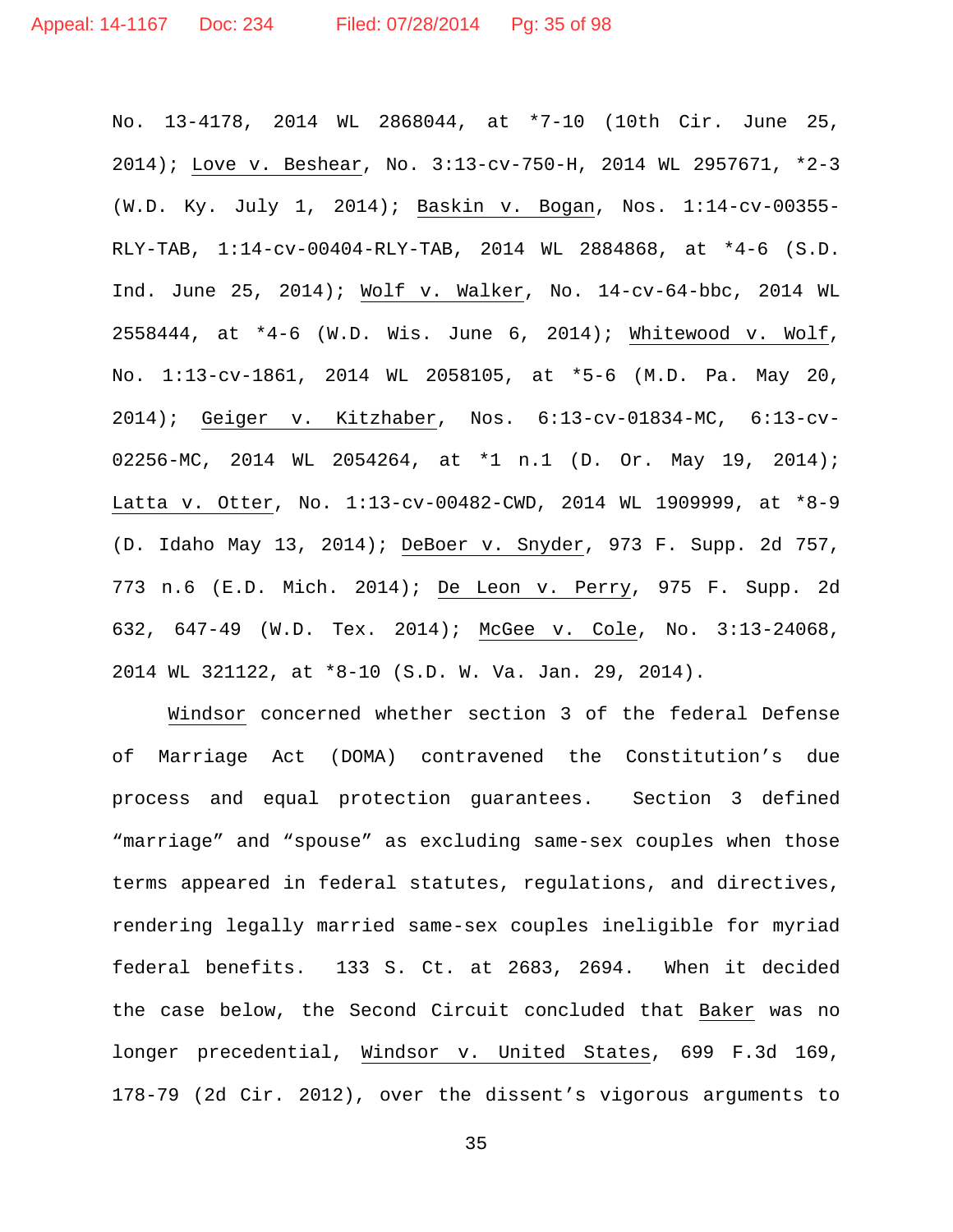the contrary, see id. at 192-95 (Straub, J., dissenting in part and concurring in part). Despite this dispute, the Supreme Court did not discuss Baker in its opinion or during oral argument.<sup>[5](#page-35-0)</sup>

The Supreme Court's willingness to decide Windsor without mentioning Baker speaks volumes regarding whether Baker remains good law. The Court's development of its due process and equal protection jurisprudence in the four decades following Baker is even more instructive. On the Due Process front, Lawrence v. Texas, 539 U.S. 558 (2003), and Windsor are particularly relevant. In Lawrence, the Court recognized that the Due Process Clauses of the Fifth and Fourteenth Amendments "afford constitutional protection to personal decisions relating to marriage, procreation, contraception, family relationships, child rearing, and education. . . . Persons in a homosexual relationship may seek autonomy for these purposes, just as

<span id="page-35-0"></span> <sup>5</sup> The constitutionality of a law that prohibited marriage from encompassing same-sex relationships was also at issue in Hollingsworth v. Perry, 133 S. Ct. 2652 (2013), a case that the Supreme Court ultimately decided on standing grounds. Although the petitioners' attorney attempted to invoke Baker during oral<br>argument, Justice Ginsburg interjected: "Baker v. Nelson was argument, Justice Ginsburg interjected: 1971. The Supreme Court hadn't even decided that gender-based classifications get any kind of heightened scrutiny. . . . [S]ame-sex intimate conduct was considered criminal in many states in 1971, so I don't think we can extract much in Baker v. Nelson." Oral Argument at 11:33, Hollingsworth v. Perry, 133 S. Ct. 2652 (No. 12-144), available at 2013 WL 1212745.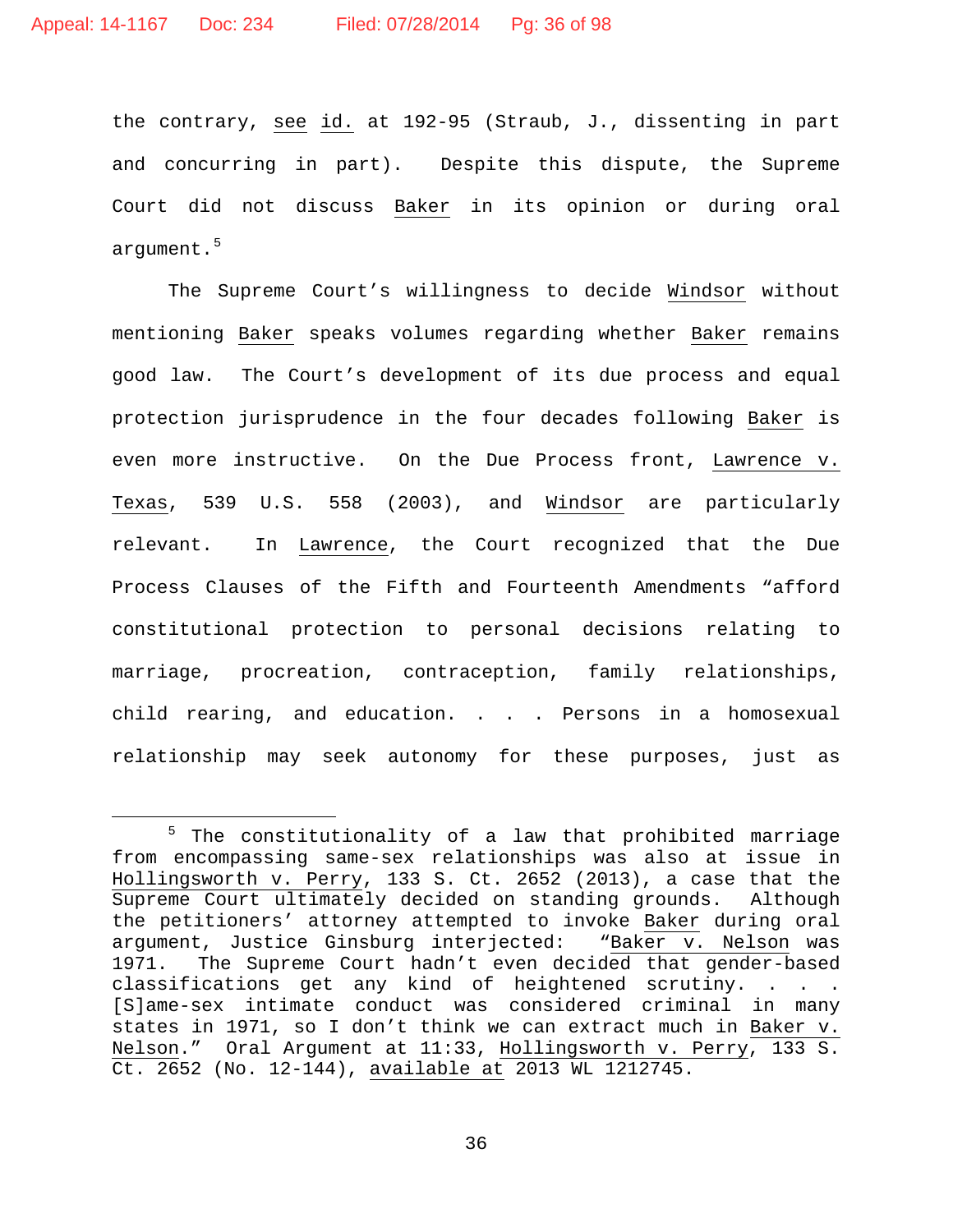heterosexual persons do." Id. at 574. These considerations led the Court to strike down a Texas statute that criminalized samesex sodomy. Id. at 563, 578-79. The Windsor Court based its decision to invalidate section 3 of DOMA on the Fifth Amendment's Due Process Clause. The Court concluded that section 3 could not withstand constitutional scrutiny because "the principal purpose and the necessary effect of [section 3] are to demean those persons who are in a lawful same-sex marriage," who—like the unmarried same-sex couple in Lawrence have a constitutional right to make "moral and sexual choices." 133 S. Ct. at 2694-95. These cases firmly position same-sex relationships within the ambit of the Due Process Clauses' protection.

The Court has also issued several major equal protection decisions since it decided Baker. The Court's opinions in Craig v. Boren, 429 U.S. 190 (1976), and Frontiero v. Richardson, 411 U.S. 677 (1973), identified sex-based classifications as quasisuspect, causing them to warrant intermediate scrutiny rather than rational basis review, see Craig, 429 U.S. at 218 (Rehnquist, J., dissenting) (coining the term "intermediate level scrutiny" to describe the Court's test (internal quotation marks omitted)). Two decades later, in Romer v. Evans, the Supreme Court struck down a Colorado constitutional amendment that prohibited legislative, executive, and judicial action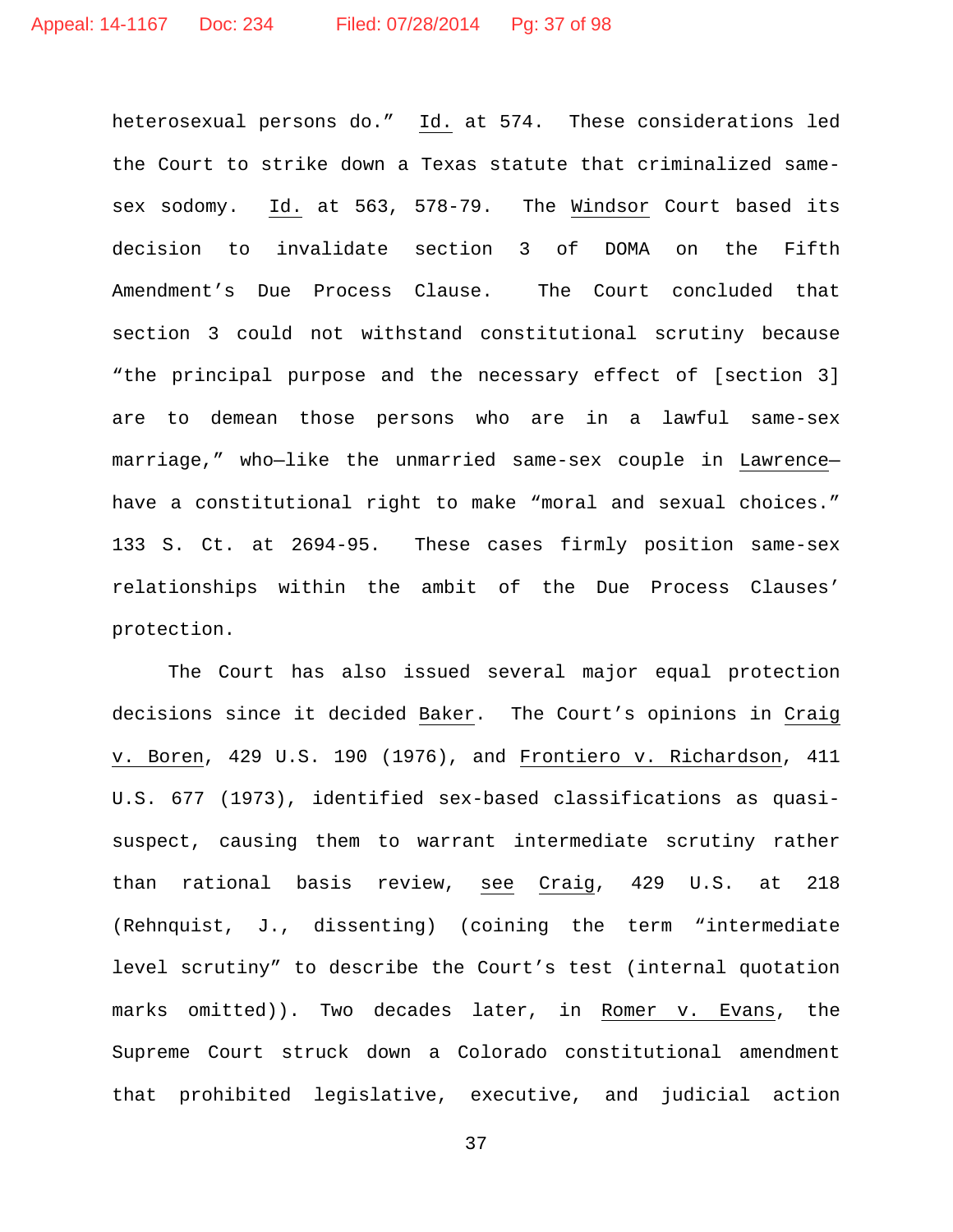aimed at protecting gay, lesbian, and bisexual individuals from discrimination. 517 U.S. 620, 624, 635 (1996). The Court concluded that the law violated the Fourteenth Amendment's Equal Protection Clause because "its sheer breadth is so discontinuous with the reasons offered for it that the amendment seems inexplicable by anything but animus toward the class it affects," causing the law to "lack[] a rational relationship to legitimate state interests." Id. at 632. Finally, the Supreme Court couched its decision in Windsor in both due process and equal protection terms. 133 S. Ct. at 2693, 2695. These cases demonstrate that, since Baker, the Court has meaningfully altered the way it views both sex and sexual orientation through the equal protection lens.

In light of the Supreme Court's apparent abandonment of Baker and the significant doctrinal developments that occurred after the Court issued its summary dismissal in that case, we decline to view Baker as binding precedent and proceed to the meat of the Opponents' Fourteenth Amendment arguments.

## IV.

### A.

Our analysis of the Opponents' Fourteenth Amendment claims has two components. First, we ascertain what level of constitutional scrutiny applies: either rational basis review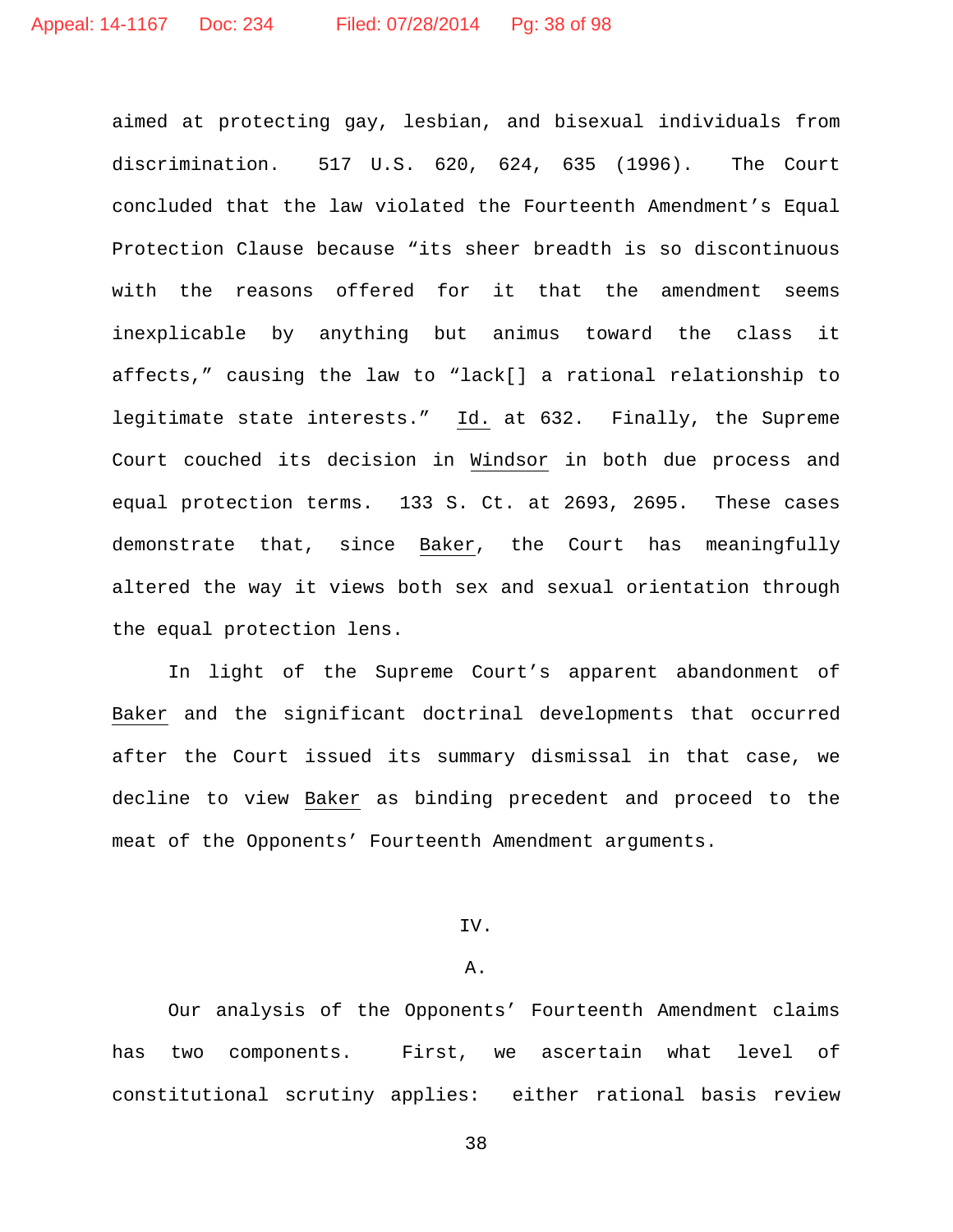or some form of heightened scrutiny, such as strict scrutiny. Second, we apply the appropriate level of scrutiny to determine whether the Virginia Marriage Laws pass constitutional muster.

Under both the Due Process and Equal Protection Clauses, interference with a fundamental right warrants the application of strict scrutiny.<sup>[6](#page-38-0)</sup> Washington v. Glucksberg, 521 U.S. 702, 719-20 (1997); Zablocki v. Redhail, 434 U.S. 374, 383 (1978). We therefore begin by assessing whether the Virginia Marriage Laws infringe on a fundamental right. Fundamental rights spring from the Fourteenth Amendment's protection of individual liberty, which the Supreme Court has described as "the right to define one's own concept of existence, of meaning, of the universe, and of the mystery of human life." Planned Parenthood of Se. Pa. v. Casey, 505 U.S. 833, 851 (1992). This liberty includes the fundamental right to marry. Zablocki, 434 U.S. at 383; Loving v. Virginia, 388 U.S. 1, 12 (1967); see Griswold v.

<span id="page-38-0"></span> $6$  The Equal Protection Clause also dictates that some form of heightened scrutiny applies when a law discriminates based on a suspect or quasi-suspect classification, such as race or gender. See City of Cleburne v. Cleburne Living Ctr., 473 U.S. 432, 440-41 (1985); Mass. Bd. of Ret. v. Murgia, 427 U.S. 307, 313-14 (1976) (per curiam). This Court previously declined to recognize sexual orientation as a suspect classification in Thomasson v. Perry, 80 F.3d 915, 928 (4th Cir. 1996) (en banc), and Veney v. Wyche, 293 F.3d 726, 731-32 (4th Cir. 2002). Because we conclude that the Virginia Marriage Laws warrant strict scrutiny due to their infringement of the fundamental right to marry, we need not reach the question of whether Thomasson and Veney remain good law.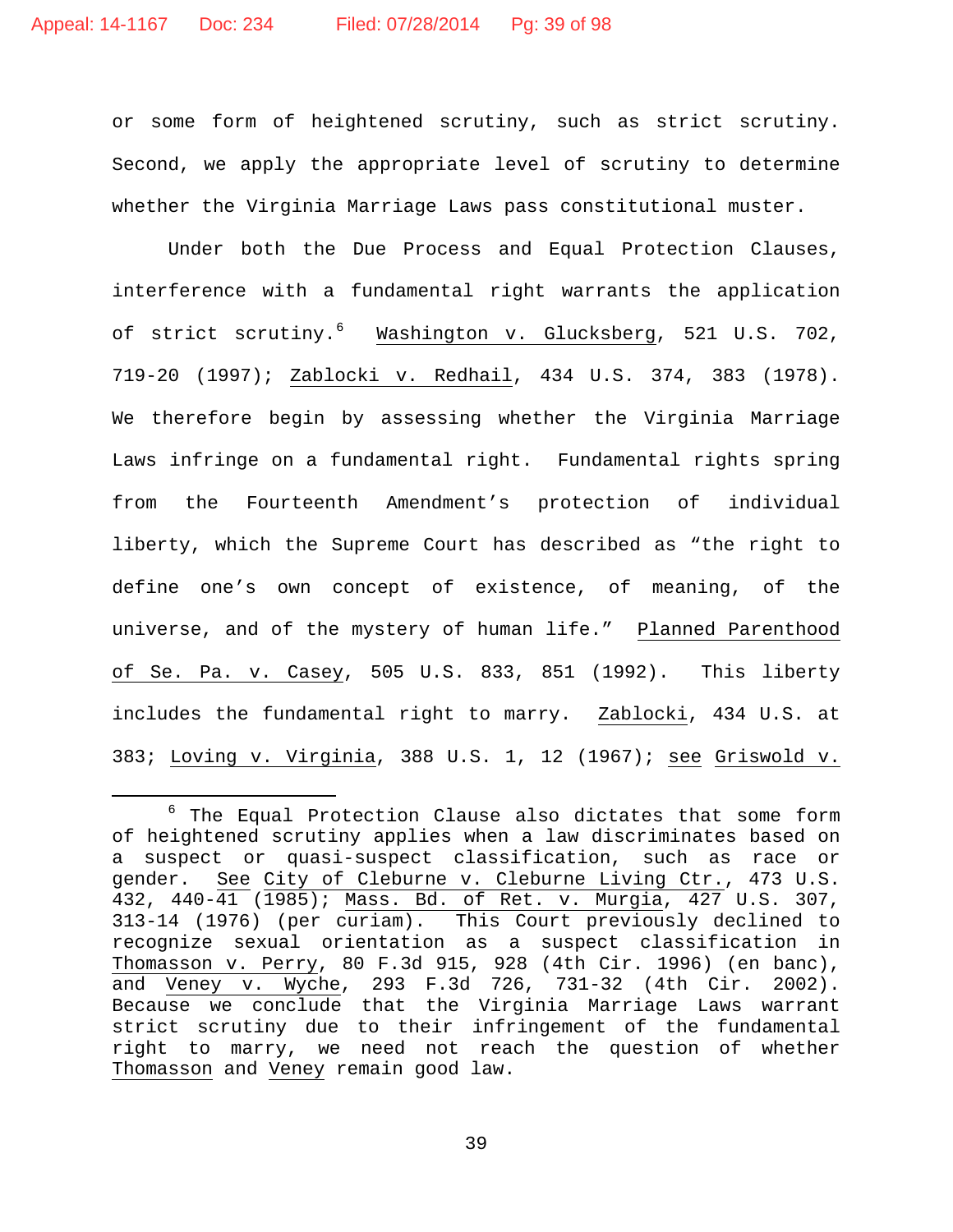Connecticut, 381 U.S. 479, 485-86 (1965) (placing the right to marry within the fundamental right to privacy); see also Skinner v. Oklahoma ex rel. Williamson, 316 U.S. 535, 541 (1942) (characterizing marriage as "one of the basic civil rights of man"); Maynard v. Hill, 125 U.S. 190, 205 (1888) (calling marriage "the most important relation in life" and "the foundation of the family and of society, without which there would be neither civilization nor progress").

The Opponents and Proponents agree that marriage is a fundamental right. They strongly disagree, however, regarding whether that right encompasses the right to same-sex marriage. The Opponents argue that the fundamental right to marry belongs to the individual, who enjoys the right to marry the person of his or her choice. By contrast, the Proponents point out that, traditionally, states have sanctioned only man-woman marriages. They contend that, in light of this history, the right to marry does not include a right to same-sex marriage.

Relying on Washington v. Glucksberg, the Proponents aver that the district court erred by not requiring "a careful description of the asserted fundamental liberty interest," 521 U.S. at 721 (internal quotation marks omitted), which they characterize as the right to "marriage to another person of the same sex," not the right to marry. In Glucksberg, the Supreme Court described the right at issue as "a right to commit suicide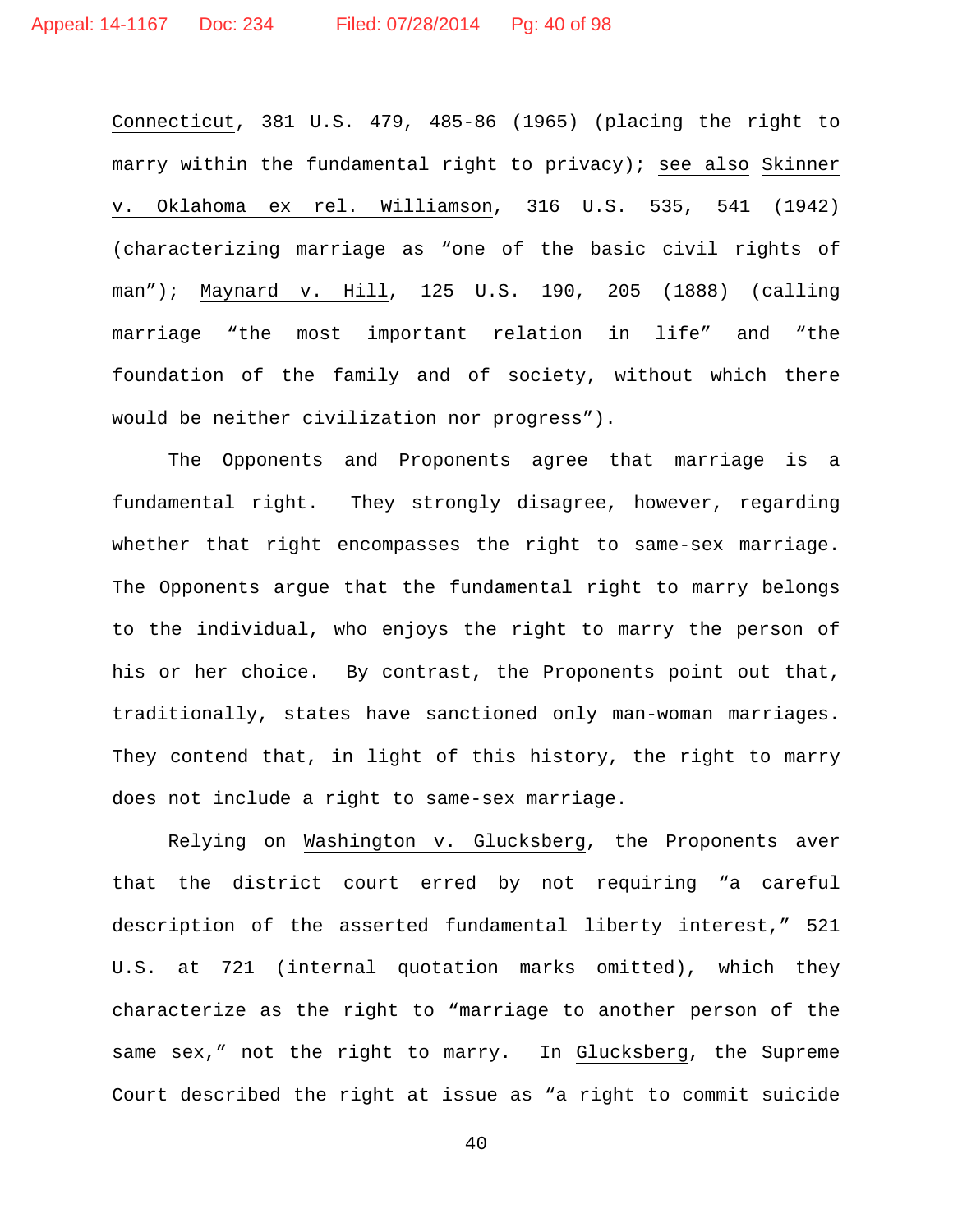with another's assistance." Id. at 724. The Court declined to categorize this right as a new fundamental right because it was not, "objectively, deeply rooted in this Nation's history and tradition." See id. at 720-21 (quoting Moore v. City of E. Cleveland, 431 U.S. 494, 503 (1977)) (internal quotation marks omitted). The Proponents urge us to reject the right to samesex marriage for the same reason.

We do not dispute that states have refused to permit samesex marriages for most of our country's history. However, this fact is irrelevant in this case because Glucksberg's analysis applies only when courts consider whether to recognize new fundamental rights. See id. at 720, 727 & n.19 (identifying the above process as a way of "expand[ing] the concept of substantive due process" beyond established fundamental rights, such as the right to marry (quoting Collins v. City of Harker Heights, 503 U.S. 115, 125 (1992)) (internal quotation marks omitted)). Because we conclude that the fundamental right to marry encompasses the right to same-sex marriage, Glucksberg's analysis is inapplicable here.

Over the decades, the Supreme Court has demonstrated that the right to marry is an expansive liberty interest that may stretch to accommodate changing societal norms. Perhaps most notably, in Loving v. Virginia, the Supreme Court invalidated a Virginia law that prohibited white individuals from marrying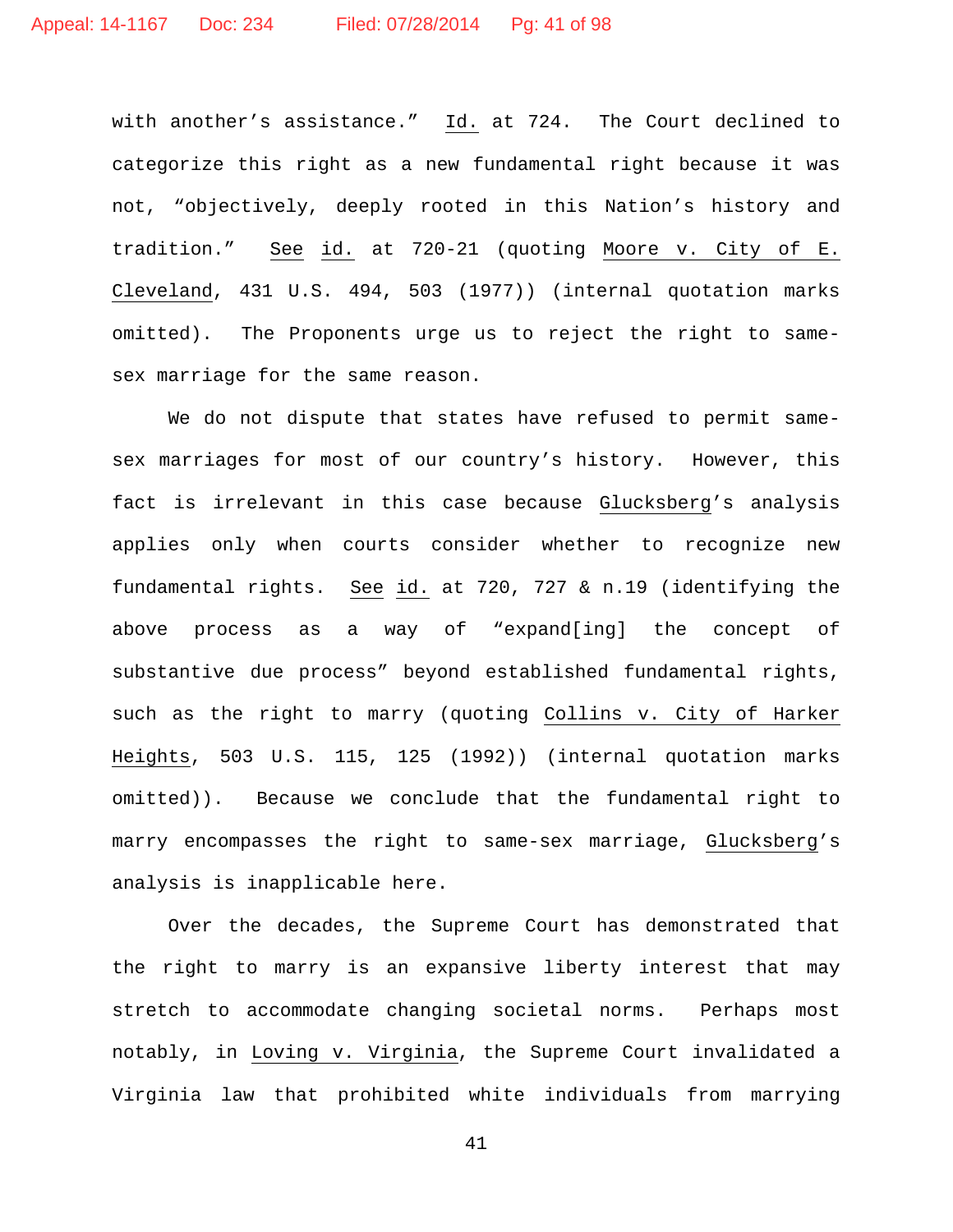individuals of other races. 388 U.S. at 4. The Court explained that "[t]he freedom to marry has long been recognized as one of the vital personal rights essential to the orderly pursuit of happiness by free men" and that no valid basis justified the Virginia law's infringement of that right. Id. at 12. Subsequently, in Zablocki v. Redhail, the Supreme Court considered the constitutionality of a Wisconsin statute that required people obligated to pay child support to obtain a court order granting permission to marry before they could receive a marriage license. 434 U.S. at 375, 383-84. The statute specified that a court should grant permission only to applicants who proved that they had complied with their child support obligations and demonstrated that their children were not likely to become "public charges." Id. at 375 (internal quotation marks omitted). The Court held that the statute impermissibly infringed on the right to marry. See id. at 390- 91. Finally, in Turner v. Safley, the Court determined that a Missouri regulation that generally prohibited prison inmates from marrying was an unconstitutional breach of the right to marry. 482 U.S. 78, 82, 94-99 (1987).

These cases do not define the rights in question as "the right to interracial marriage," "the right of people owing child support to marry," and "the right of prison inmates to marry." Instead, they speak of a broad right to marry that is not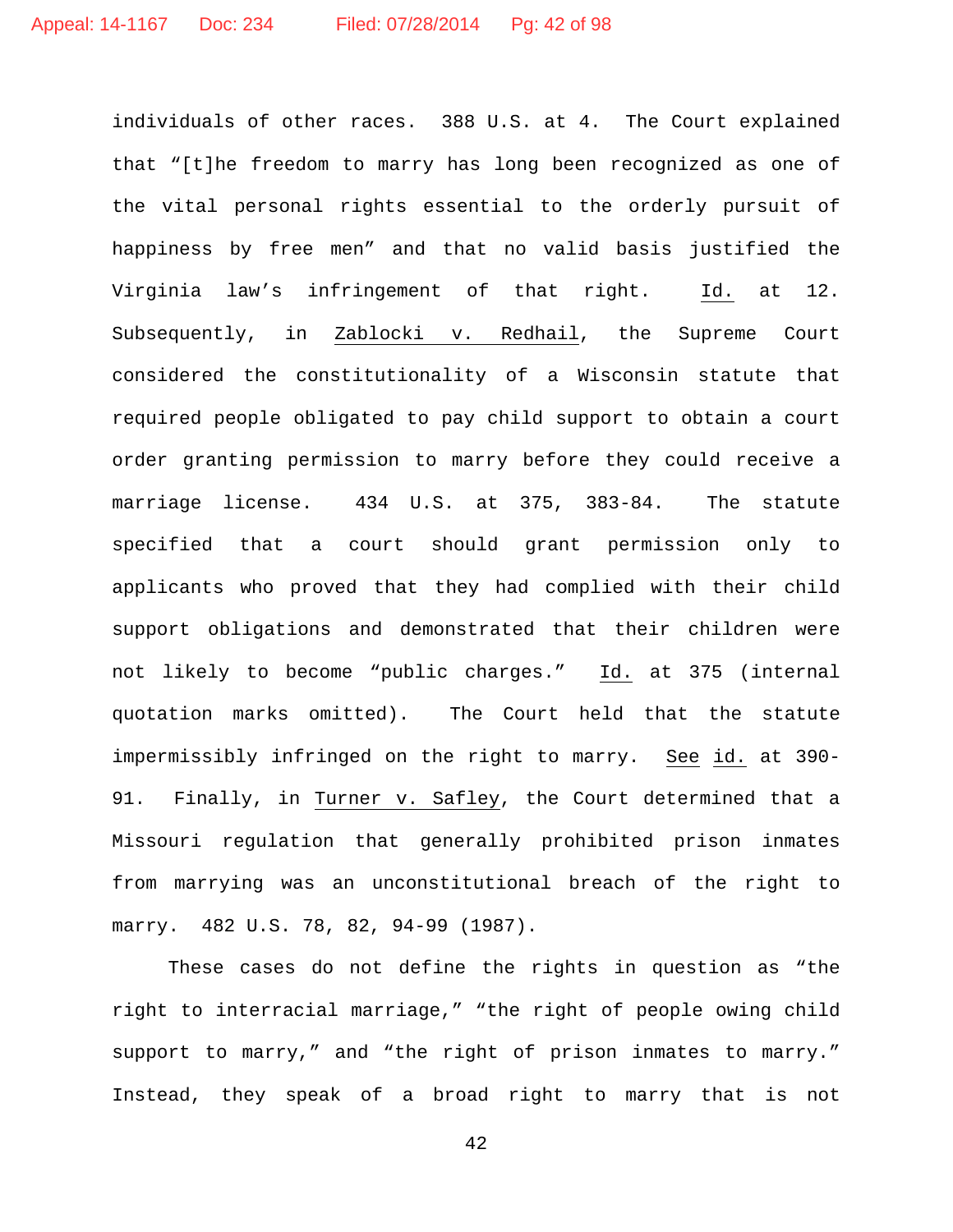circumscribed based on the characteristics of the individuals seeking to exercise that right. The Supreme Court's unwillingness to constrain the right to marry to certain subspecies of marriage meshes with its conclusion that the right to marry is a matter of "freedom of choice," Zablocki, 434 U.S. at 387, that "resides with the individual," Loving, 388 U.S. at 12. If courts limited the right to marry to certain couplings, they would effectively create a list of legally preferred spouses, rendering the choice of whom to marry a hollow choice indeed.

The Proponents point out that Loving, Zablocki, and Turner each involved opposite-sex couples. They contend that, because the couples in those cases chose to enter opposite-sex marriages, we cannot use them to conclude that the Supreme Court would grant the same level of constitutional protection to the choice to marry a person of the same sex. However, the Supreme Court's decisions in Lawrence and Windsor suggest otherwise. In Lawrence, the Court expressly refused to narrowly define the right at issue as the right of "homosexuals to engage in sodomy," concluding that doing so would constitute a "failure to appreciate the extent of the liberty at stake." 539 U.S. at 566-67. Just as it has done in the right-to-marry arena, the Court identified the right at issue in Lawrence as a matter of choice, explaining that gay and lesbian individuals—like all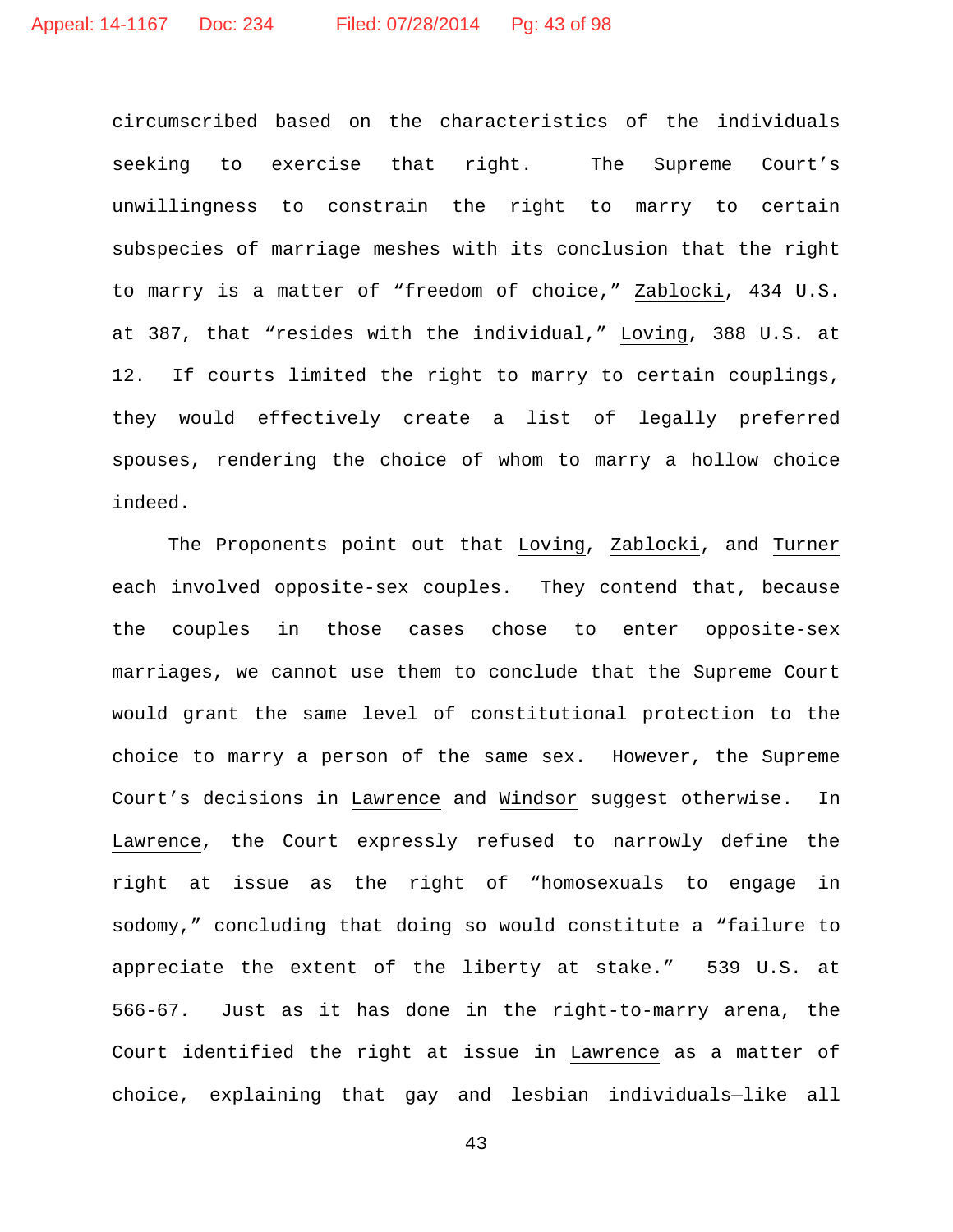people—enjoy the right to make decisions regarding their personal relationships. Id. at 567. As we note above, the Court reiterated this theme in Windsor, in which it based its conclusion that section 3 of DOMA was unconstitutional, in part, on that provision's disrespect for the "moral and sexual choices" that accompany a same-sex couple's decision to marry. 133 S. Ct. at 2694. Lawrence and Windsor indicate that the choices that individuals make in the context of same-sex relationships enjoy the same constitutional protection as the choices accompanying opposite-sex relationships. We therefore have no reason to suspect that the Supreme Court would accord the choice to marry someone of the same sex any less respect than the choice to marry an opposite-sex individual who is of a different race, owes child support, or is imprisoned. Accordingly, we decline the Proponents' invitation to characterize the right at issue in this case as the right to same-sex marriage rather than simply the right to marry.

Of course, "[b]y reaffirming the fundamental character of the right to marry, we do not mean to suggest that every state regulation which relates in any way to the incidents of or prerequisites for marriage must be subjected to rigorous scrutiny." Zablocki, 434 U.S. at 386. Strict scrutiny applies only when laws "significantly interfere" with a fundamental right. See id. at 386-87. The Virginia Marriage Laws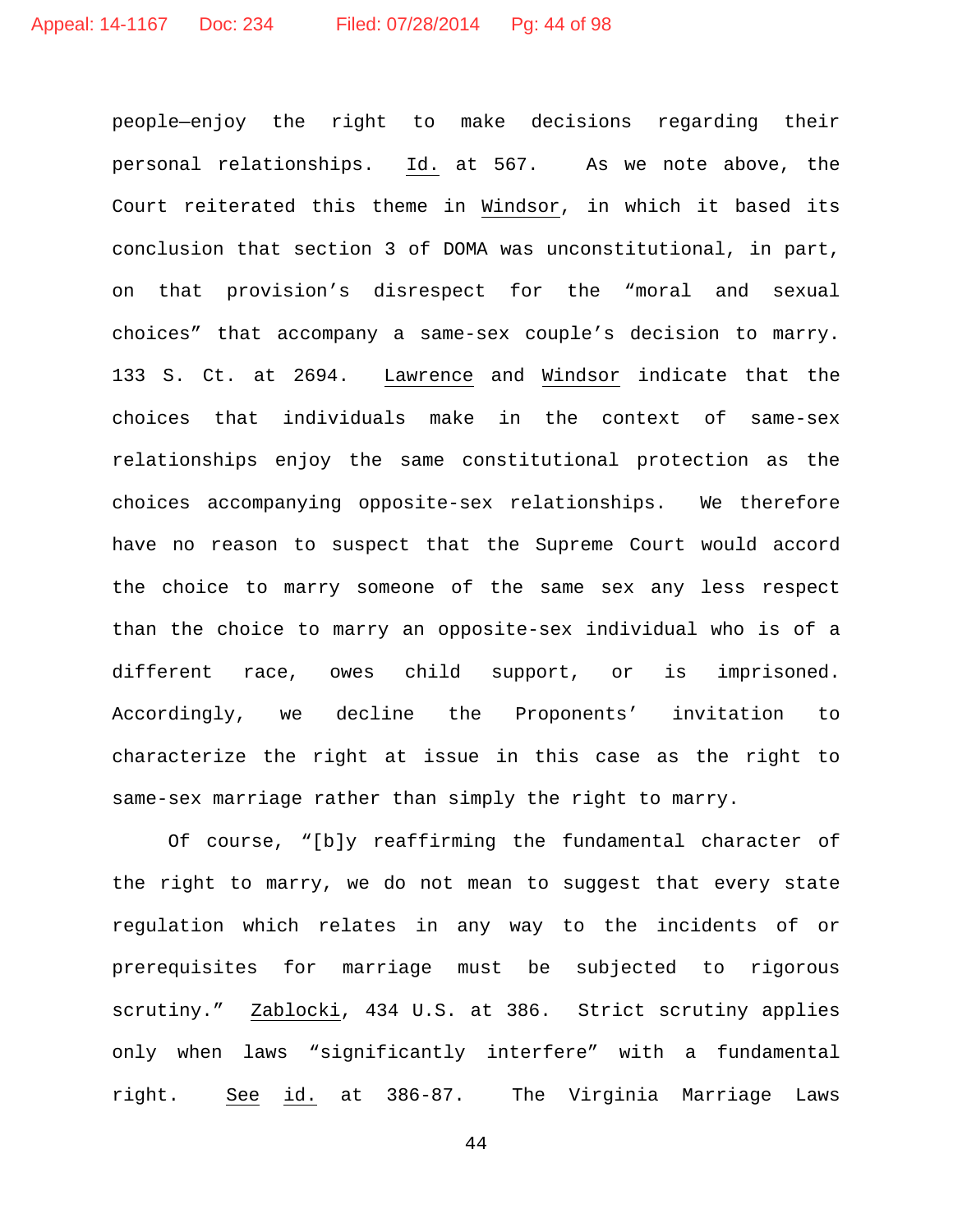unquestionably satisfy this requirement: they impede the right to marry by preventing same-sex couples from marrying and nullifying the legal import of their out-of-state marriages. Strict scrutiny therefore applies in this case.

B.

Under strict scrutiny, a law "may be justified only by compelling state interests, and must be narrowly drawn to express only those interests." Carey v. Population Servs. Int'l, 431 U.S. 678, 686 (1977). The Proponents bear the burden of demonstrating that the Virginia Marriage Laws satisfy this standard, see Fisher v. Univ. of Tex. at Austin, 133 S. Ct. 2411, 2420 (2013), and they must rely on the laws' "actual purpose[s]" rather than hypothetical justifications, see Shaw v. Hunt, 51[7](#page-44-0) U.S. 899, 908 n.4 (1996). The Proponents<sup>7</sup> contend that five compelling interests undergird the Virginia Marriage Laws: (1) Virginia's federalism-based interest in maintaining control over the definition of marriage within its borders, (2) the history and tradition of opposite-sex marriage, (3) protecting the institution of marriage, (4) encouraging responsible

<span id="page-44-0"></span> $7$  Although some of these arguments appear only in McQuigg's briefs, we attribute them to the Proponents because Schaefer "reserved the right to adopt and incorporate in whole or in part" McQuigg's discussion of the rationales underlying the Virginia Marriage Laws.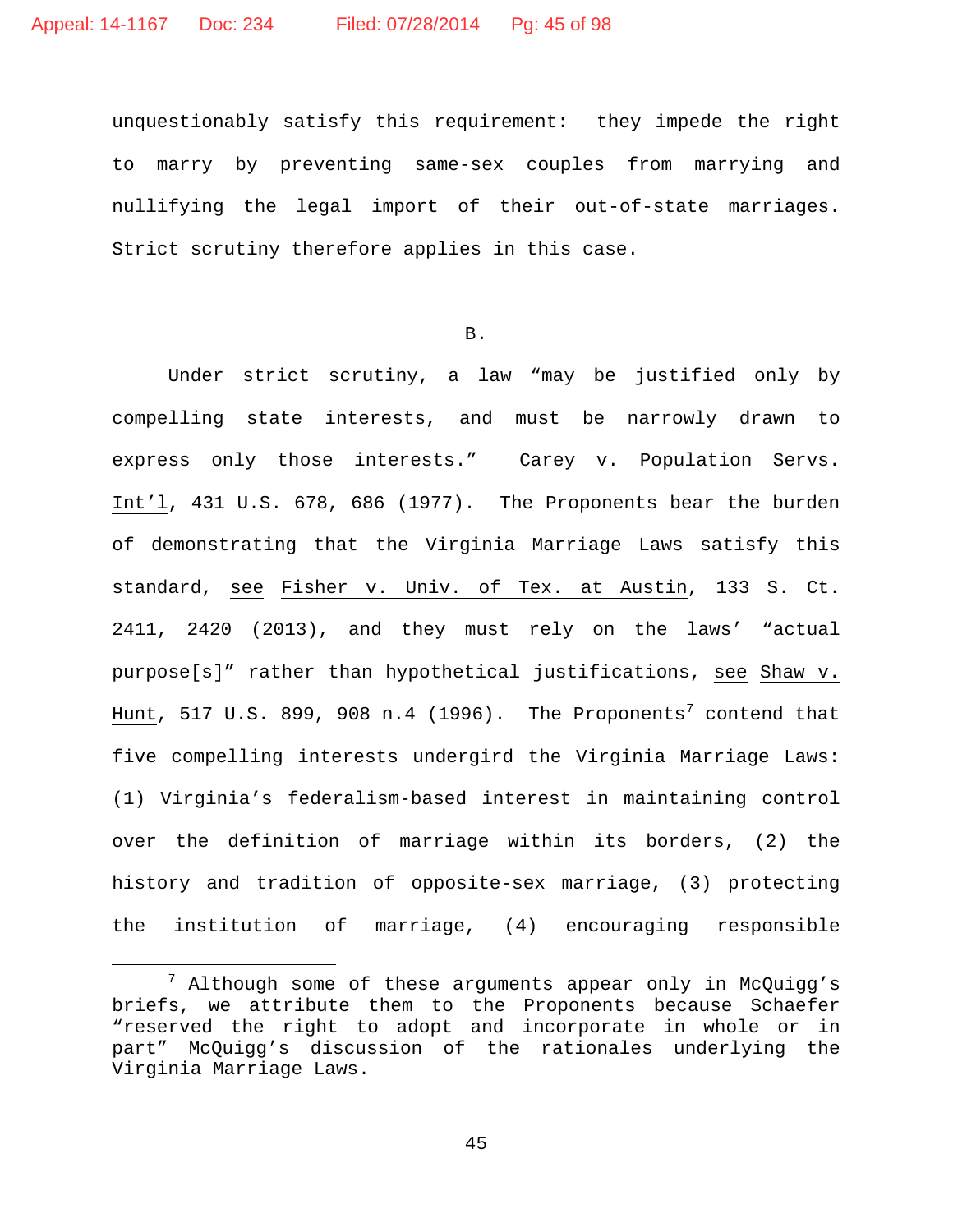procreation, and (5) promoting the optimal childrearing environment. We discuss each of these interests in turn.

## 1. Federalism

The Constitution does not grant the federal government any authority over domestic relations matters, such as marriage. Accordingly, throughout our country's history, states have enjoyed the freedom to define and regulate marriage as they see fit. See Windsor, 133 S. Ct. at 2691-92. States' control over marriage laws within their borders has resulted in some variation among states' requirements. For example, West Virginia prohibits first cousins from marrying, W. Va. Code § 48-2-302, but the remaining states in this Circuit allow first cousin marriage, see Md. Code Ann., Fam. Law § 2-202; N.C. Gen. Stat. § 51-3; S.C. Code Ann. § 20-1-10; Va. Code Ann. § 20-38.1. States' power to define and regulate marriage also accounts for their differing treatment of same-sex couples.

The Windsor decision rested in part on the Supreme Court's respect for states' supremacy in the domestic relations sphere. $^8$  $^8$ 

<span id="page-45-0"></span> $8$  In Windsor, the Court did not label the type of constitutional scrutiny it applied, leaving us unsure how the Court would fit its federalism discussion within a traditional<br>heightened scrutiny or rational basis analysis. The lower heightened scrutiny or rational basis analysis. courts have taken differing approaches, with some discussing Windsor and federalism as a threshold matter, see, e.g., Wolf, 2014 WL 2558444, at \*8-12; Bishop v. United States ex rel.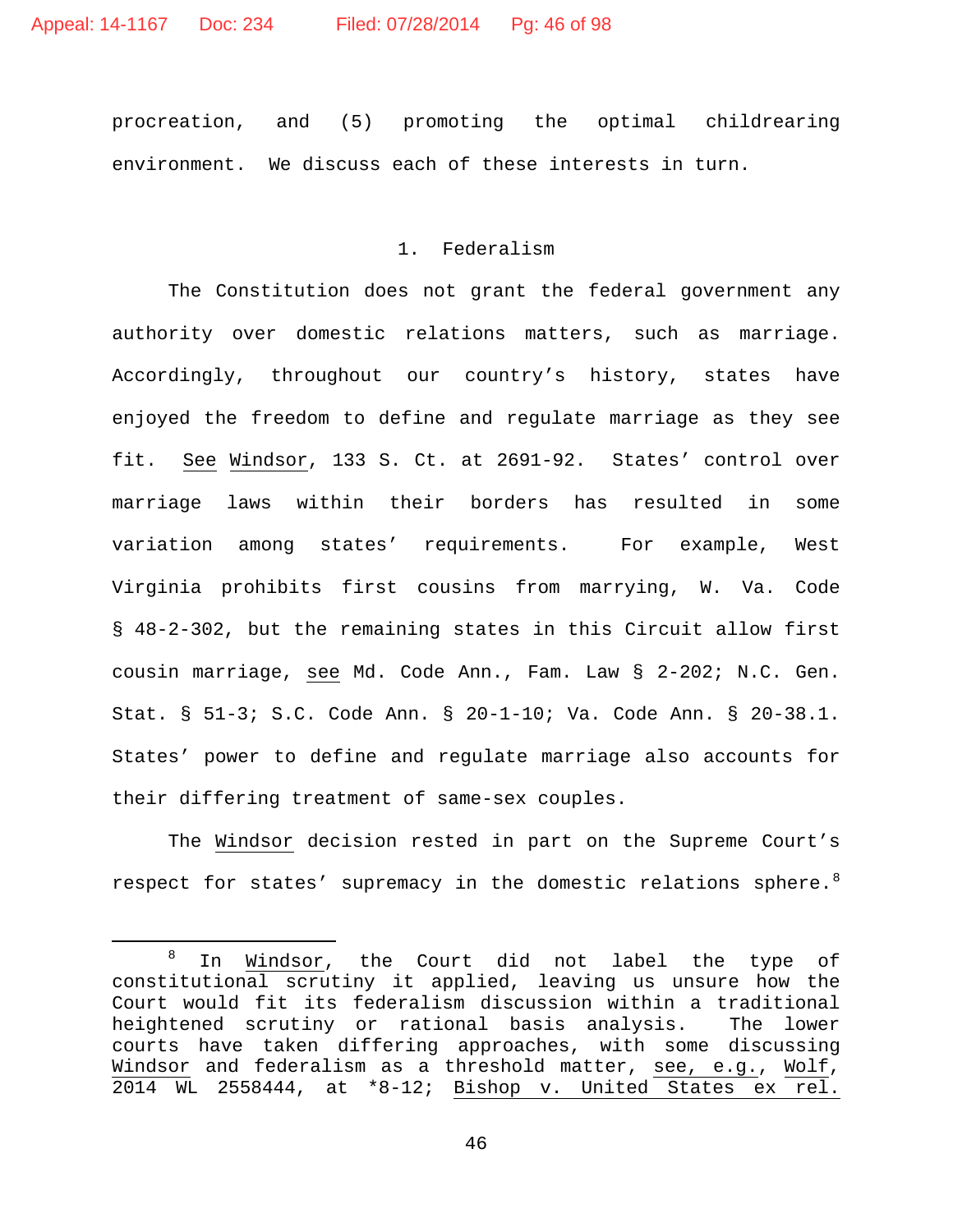ī

The Court recognized that section 3 of DOMA upset the status quo by robbing states of their ability to define marriage. Although states could legalize same-sex marriage, they could not ensure that the incidents, benefits, and obligations of marriage would be uniform within their borders. See Windsor, 133 S. Ct. at 2692. However, the Court did not lament that section 3 had usurped states' authority over marriage due to its desire to safeguard federalism. Id. ("[T]he State's power in defining the marital relation is of central relevance in this case quite apart from the principles of federalism."). Its concern sprung from section 3's creation of two classes of married couples within states that had legalized same-sex marriage: oppositesex couples, whose marriages the federal government recognized, and same-sex couples, whose marriages the federal government ignored. Id. The resulting injury to same-sex couples served as the foundation for the Court's conclusion that section 3 violated the Fifth Amendment's Due Process Clause. Id. at 2693.

Holder, 962 F. Supp. 2d 1252, 1277-79 (N.D. Okla. 2014); Kitchen v. Herbert, 961 F. Supp. 2d 1181, 1193-94 (D. Utah 2013), and others—such as the district court in this case—considering federalism as a state interest underlying the same-sex marriage bans at issue, see, e.g., Latta, 2014 WL 1909999, at \*25-26; DeBoer, 973 F. Supp. 2d at 773-75; Bostic, 970 F. Supp. 2d at 475-77. Although we follow the district court's lead and situate our federalism discussion within our application of strict scrutiny, our conclusion would remain the same even if we selected an alternate organizational approach.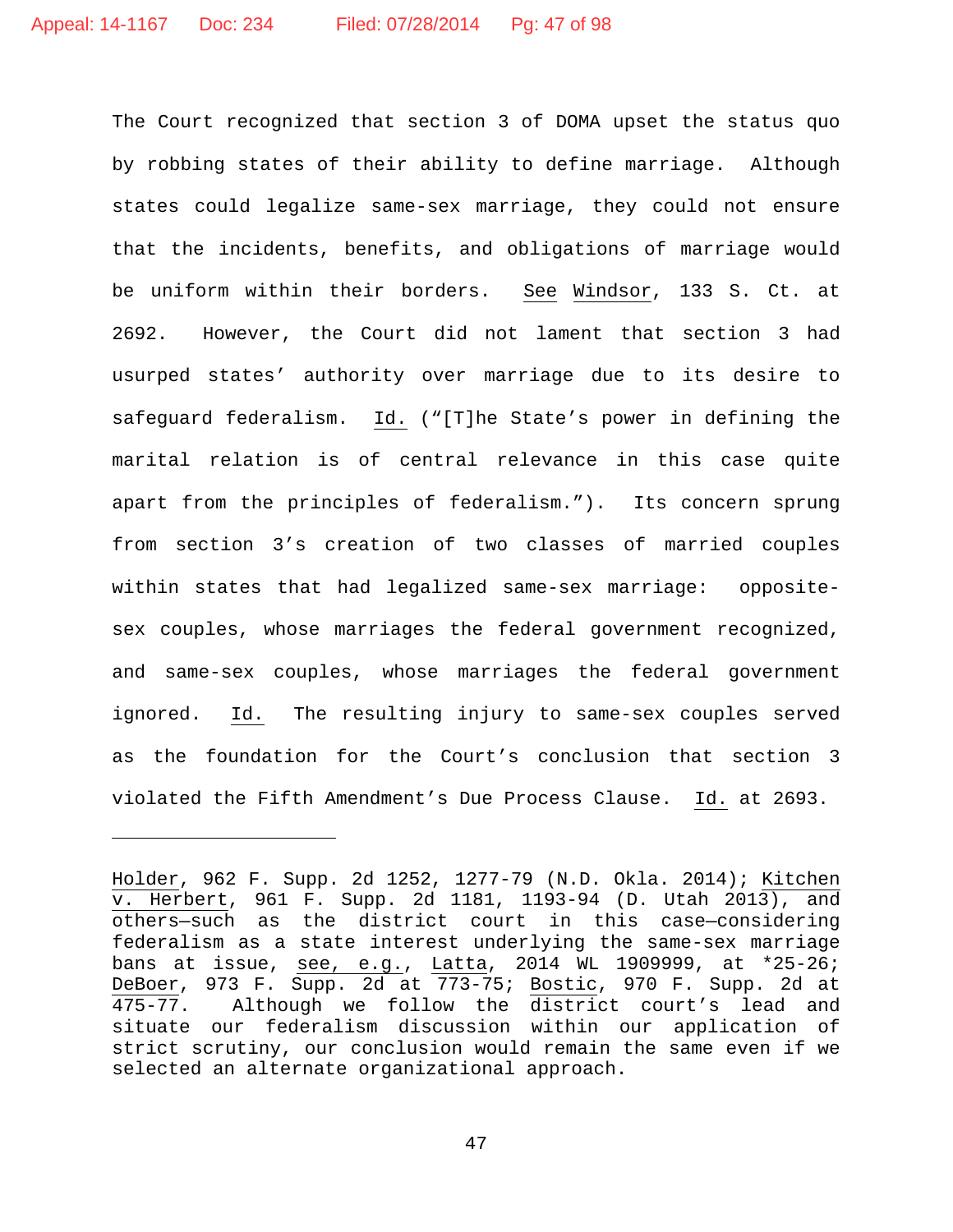Citing Windsor, the Proponents urge us to view Virginia's federalism-based interest in defining marriage as a suitable justification for the Virginia Marriage Laws. However, Windsor is actually detrimental to their position. Although the Court emphasized states' traditional authority over marriage, it acknowledged that "[s]tate laws defining and regulating marriage, of course, must respect the constitutional rights of persons." Id. at 2691 (citing Loving, 388 U.S. 1); see also id. at 2692 ("The States' interest in defining and regulating the marital relation[] [is] subject to constitutional guarantees."). Windsor does not teach us that federalism principles can justify depriving individuals of their constitutional rights; it reiterates Loving's admonition that the states must exercise their authority without trampling constitutional guarantees. Virginia's federalism-based interest in defining marriage therefore cannot justify its encroachment on the fundamental right to marry.

The Supreme Court's recent decision in Schuette v. Coalition to Defend Affirmative Action, 134 S. Ct. 1623 (2014), does not change the conclusion that Windsor dictates. In Schuette, the Court refused to strike down a voter-approved state constitutional amendment that barred public universities in Michigan from using race-based preferences as part of their admissions processes. Id. at 1629, 1638. The Court declined to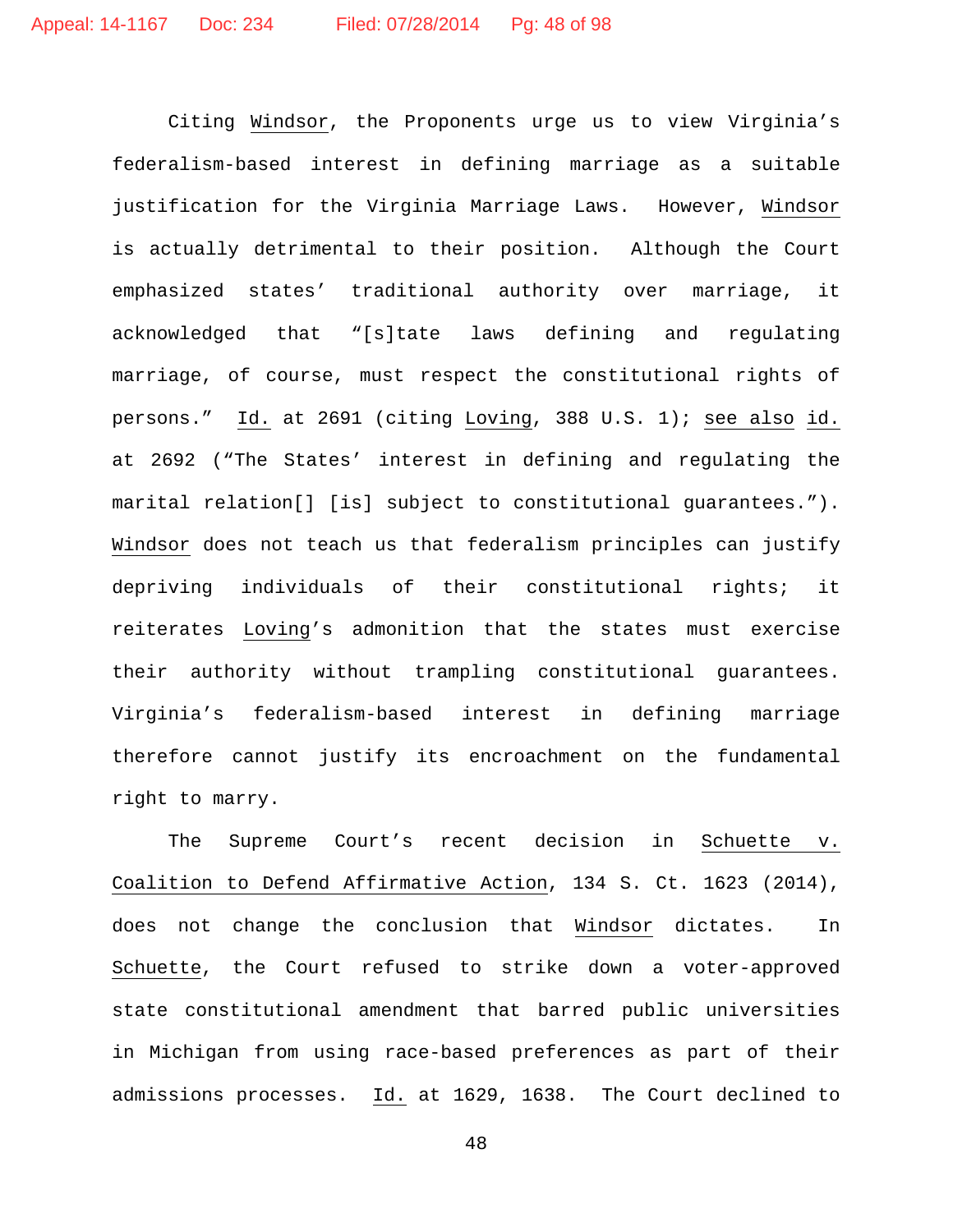closely scrutinize the amendment because it was not "used, or . . . likely to be used, to encourage infliction of injury by reason of race." See id. at 1638. Instead, the Court dwelled on the need to respect the voters' policy choice, concluding that "[i]t is demeaning to the democratic process to presume that the voters are not capable of deciding an issue of this sensitivity on decent and rational grounds" and the judiciary's role was not to "disempower the voters from choosing which path to follow." Id. at 1635-38.

The Proponents emphasize that Virginia's voters approved the Marshall/Newman Amendment. Like the Michigan amendment at issue in Schuette, the Marshall/Newman Amendment is the codification of Virginians' policy choice in a legal arena that is fraught with intense social and political debate. Americans' ability to speak with their votes is essential to our democracy. But the people's will is not an independent compelling interest that warrants depriving same-sex couples of their fundamental right to marry.

The very purpose of a Bill of Rights<sup>[9](#page-48-0)</sup> was to withdraw certain subjects from the vicissitudes of political

<span id="page-48-0"></span><sup>&</sup>lt;sup>9</sup> Of course, the Fourteenth Amendment is not part of the<br>Bill of Rights. This excerpt from Barnette is nevertheless This excerpt from Barnette is nevertheless relevant here due to the Fourteenth Amendment's similar goal of protecting unpopular minorities from government overreaching, see Regents of Univ. of Cal. v. Bakke, 438 U.S. 265, 293 (1978), and its role in rendering the Bill of Rights applicable to the states, see Duncan v. Louisiana, 391 U.S. 145, 147-48 (1968).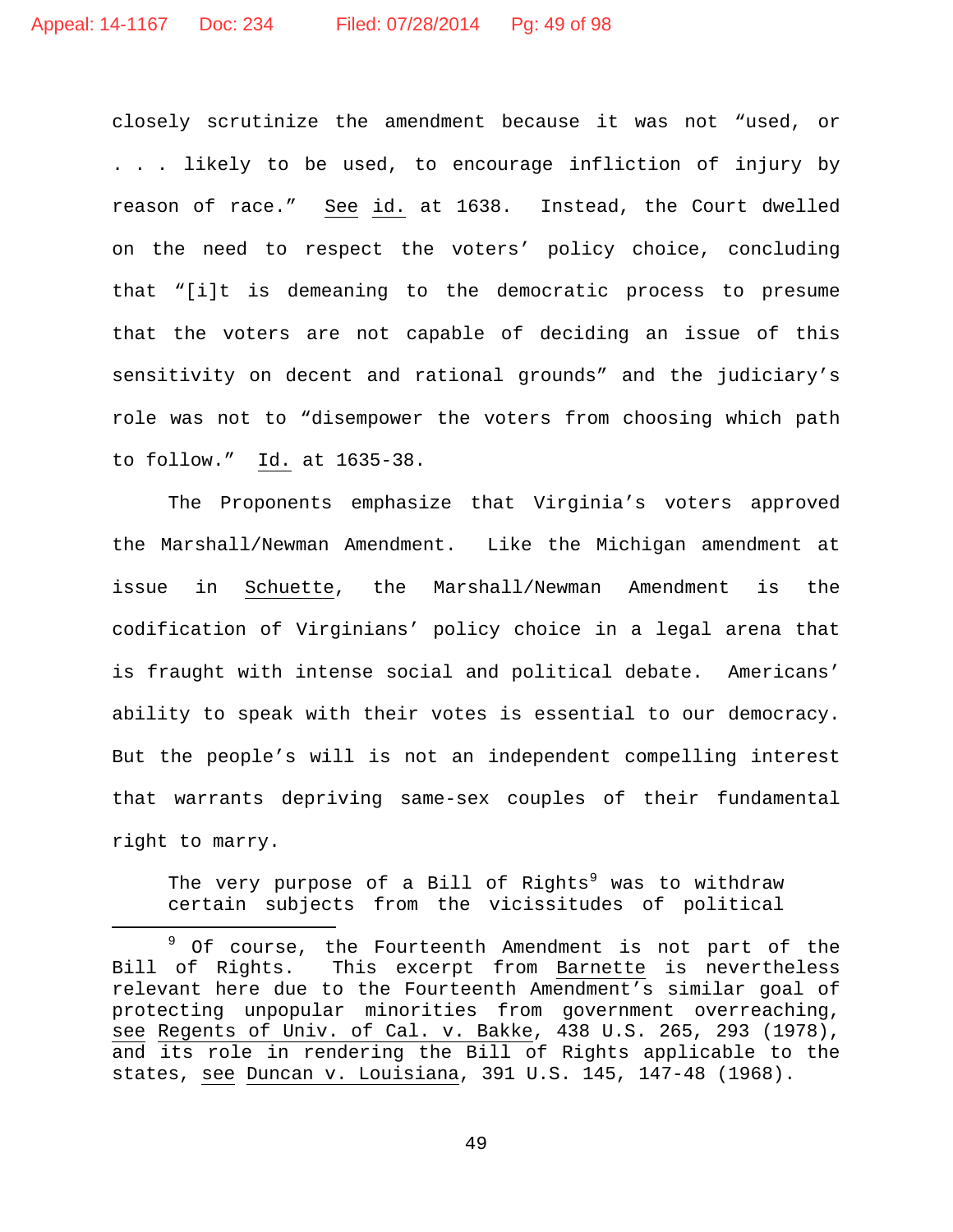controversy, to place them beyond the reach of majorities and officials and to establish them as legal principles to be applied by the courts. One's right to life, liberty, and property, to free speech, a free press, freedom of worship and assembly, and other fundamental rights may not be submitted to vote; they depend on the outcome of no elections.

W. Va. State Bd. of Educ. v. Barnette, 319 U.S. 624, 638 (1943) (footnote added); see also Romer, 517 U.S. at 623 (invalidating a voter-approved amendment to Colorado's constitution); Lucas v. Forty-Fourth Gen. Assembly of Colo., 377 U.S. 713, 736-37 (1964) ("A citizen's constitutional rights can hardly be infringed simply because a majority of the people choose that it be."). Accordingly, neither Virginia's federalism-based interest in defining marriage nor our respect for the democratic process that codified that definition can excuse the Virginia Marriage Laws' infringement of the right to marry.

## 2. History and Tradition

The Proponents also point to the "history and tradition" of opposite-sex marriage as a compelling interest that supports the Virginia Marriage Laws. The Supreme Court has made it clear that, even under rational basis review, the "[a]ncient lineage of a legal concept does not give it immunity from attack." Heller v. Doe ex rel. Doe, 509 U.S. 312, 326 (1993). The closely linked interest of promoting moral principles is similarly infirm in light of Lawrence: "the fact that the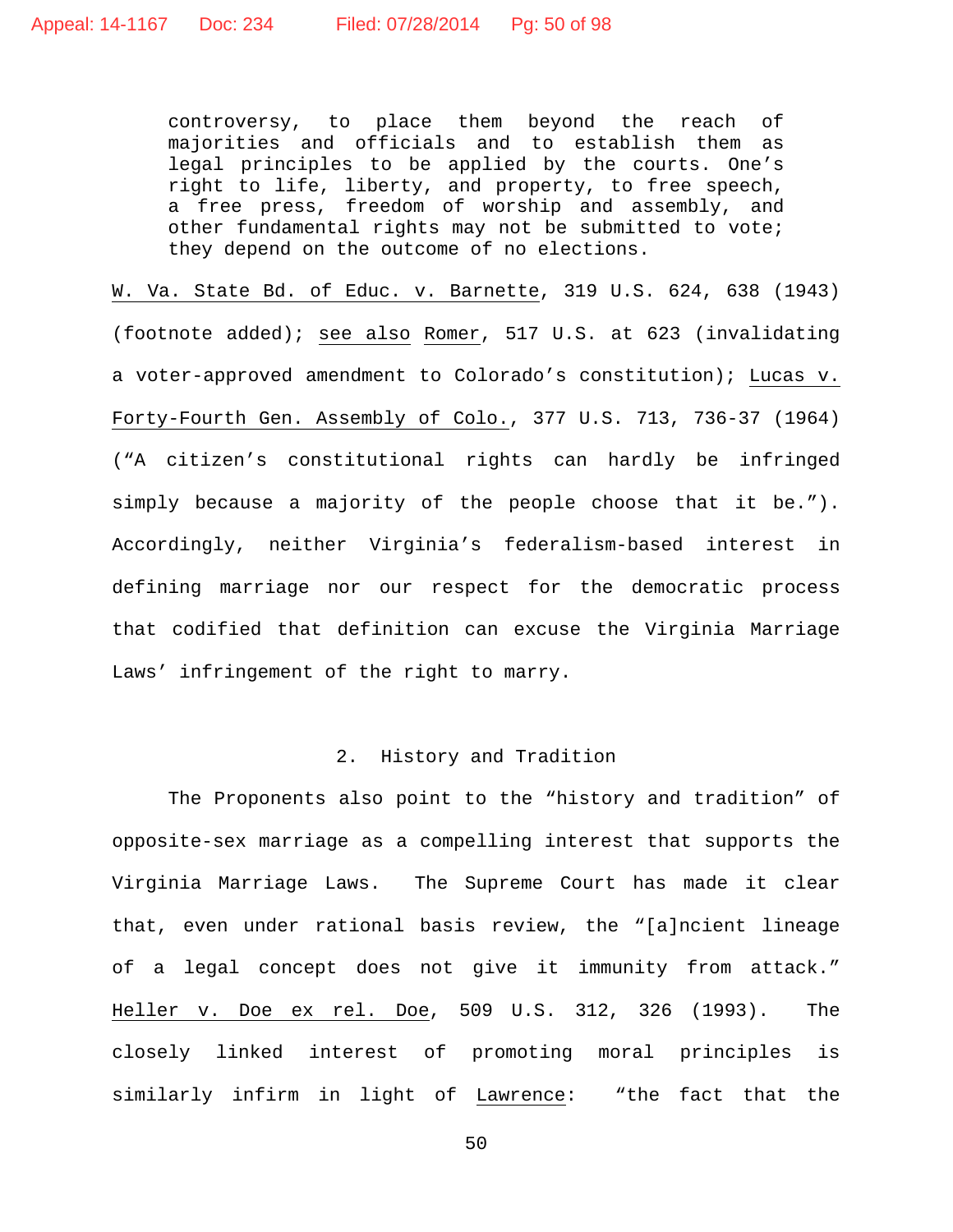governing majority in a State has traditionally viewed a particular practice as immoral is not a sufficient reason for upholding a law prohibiting the practice; neither history nor tradition could save a law prohibiting miscegenation from constitutional attack." 539 U.S. at 577-78 (quoting Bowers v. Hardwick, 478 U.S. 186, 216 (1986) (Stevens, J., dissenting)) (internal quotation marks omitted); see also id. at 601 (Scalia, J., dissenting) ("But 'preserving the traditional institution of marriage' is just a kinder way of describing the State's moral disapproval of same-sex couples."). Preserving the historical and traditional status quo is therefore not a compelling interest that justifies the Virginia Marriage Laws.

# 3. Safeguarding the Institution of Marriage

In addition to arguing that history and tradition are compelling interests in their own rights, the Proponents warn that deviating from the tradition of opposite-sex marriage will destabilize the institution of marriage. The Proponents suggest that legalizing same-sex marriage will sever the link between marriage and procreation: they argue that, if same-sex couples who cannot procreate naturally—are allowed to marry, the state will sanction the idea that marriage is a vehicle for adults' emotional fulfillment, not simply a framework for parenthood. According to the Proponents, if adults are the focal point of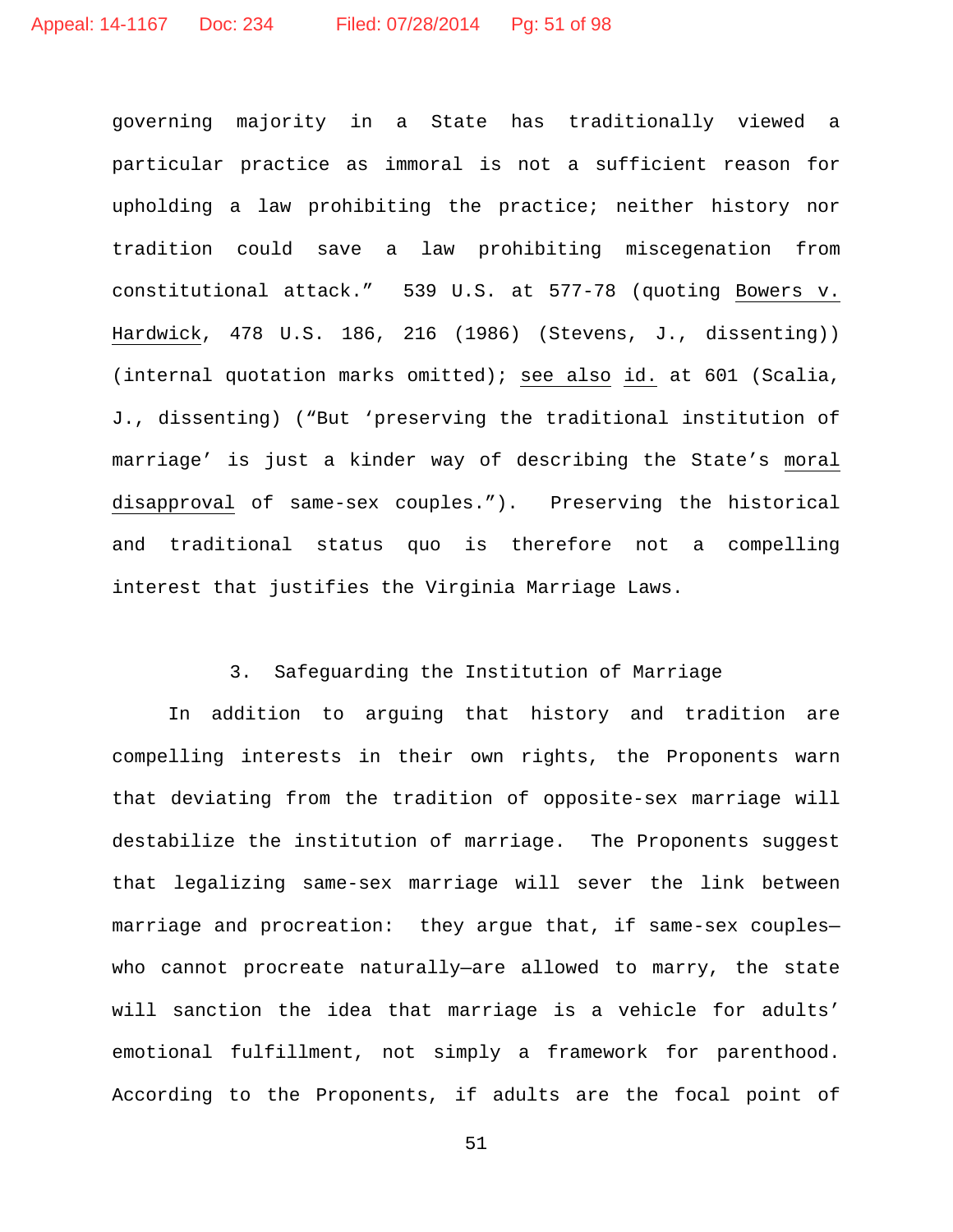marriage, "then no logical grounds reinforce stabilizing norms like sexual exclusivity, permanence, and monogamy," which exist to benefit children.

We recognize that, in some cases, we owe "substantial deference to the predictive judgments" of the Virginia General Assembly, for whom the Proponents purport to speak. Turner Broad. Sys., Inc. v. FCC, 520 U.S. 180, 195 (1997). However, even if we view the Proponents' theories through rose-colored glasses, we conclude that they are unfounded for two key reasons. First, the Supreme Court rejected the view that marriage is about only procreation in Griswold v. Connecticut, in which it upheld married couples' right not to procreate and articulated a view of marriage that has nothing to do with children:

Marriage is a coming together for better or for worse, hopefully enduring, and intimate to the degree of being sacred. It is an association that promotes a way of life, not causes; a harmony in living, not political faiths; a bilateral loyalty, not commercial or social projects. Yet it is an association for as noble a purpose as any involved in our prior decisions.

381 U.S. at 485-86; see also Turner, 482 U.S. at 95-96 (describing many non-procreative purposes of marriage). The fact that marriage's stabilizing norms have endured in the five decades since the Supreme Court made this pronouncement weakens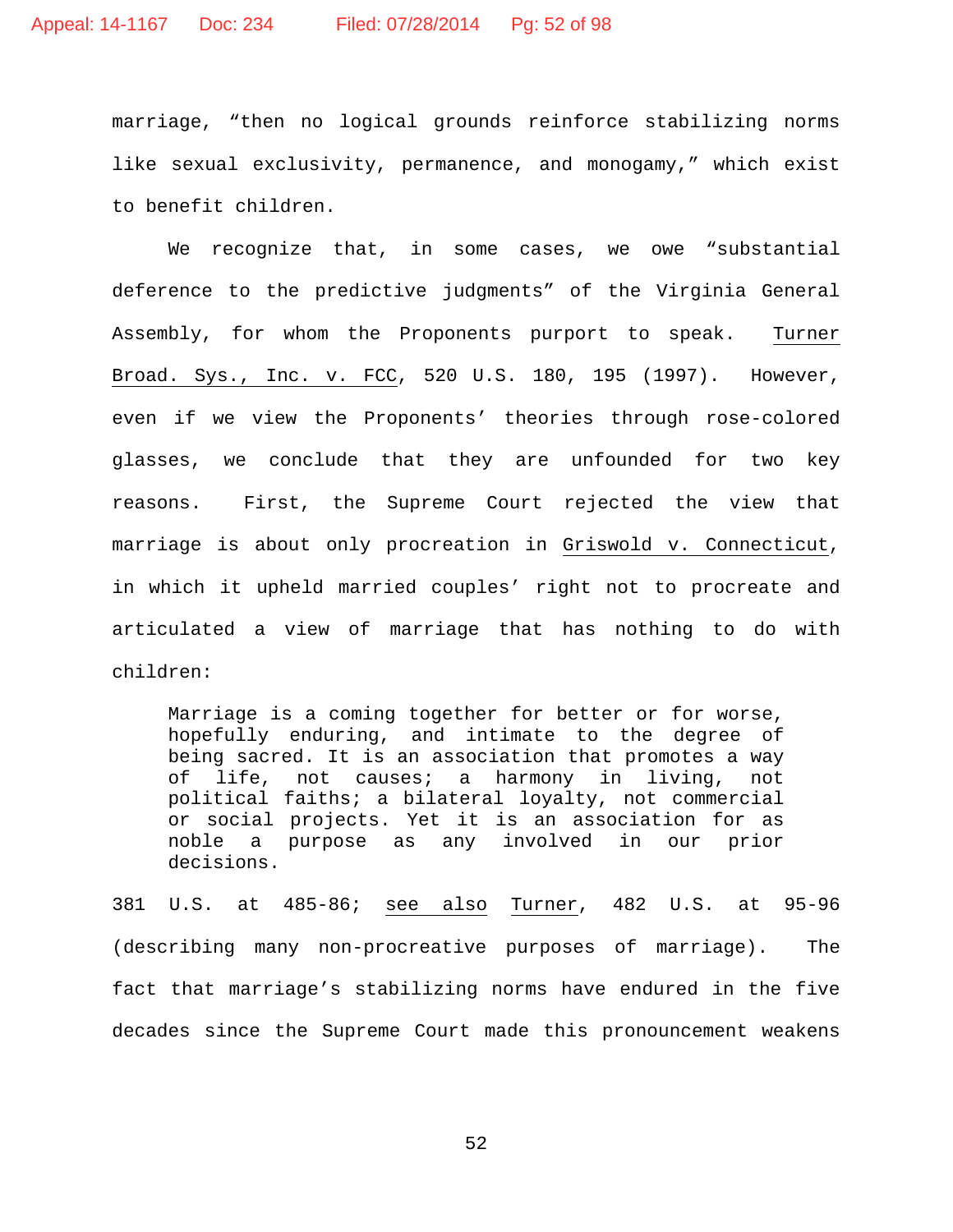the argument that couples remain in monogamous marriages only for the sake of their offspring.

Second, the primary support that the Proponents offer for their theory is the legacy of a wholly unrelated legal change to marriage: no-fault divorce. Although no-fault divorce certainly altered the realities of married life by making it easier for couples to end their relationships, we have no reason to think that legalizing same-sex marriage will have a similar destabilizing effect. In fact, it is more logical to think that same-sex couples want access to marriage so that they can take advantage of its hallmarks, including faithfulness and permanence, and that allowing loving, committed same-sex couples to marry and recognizing their out-of-state marriages will strengthen the institution of marriage. We therefore reject the Proponents' concerns.

## 4. Responsible Procreation

Next, the Proponents contend that the Virginia Marriage Laws' differentiation between opposite-sex and same-sex couples stems from the fact that unintended pregnancies cannot result from same-sex unions. By sanctioning only opposite-sex marriages, the Virginia Marriage Laws "provid[e] stability to the types of relationships that result in unplanned pregnancies, thereby avoiding or diminishing the negative outcomes often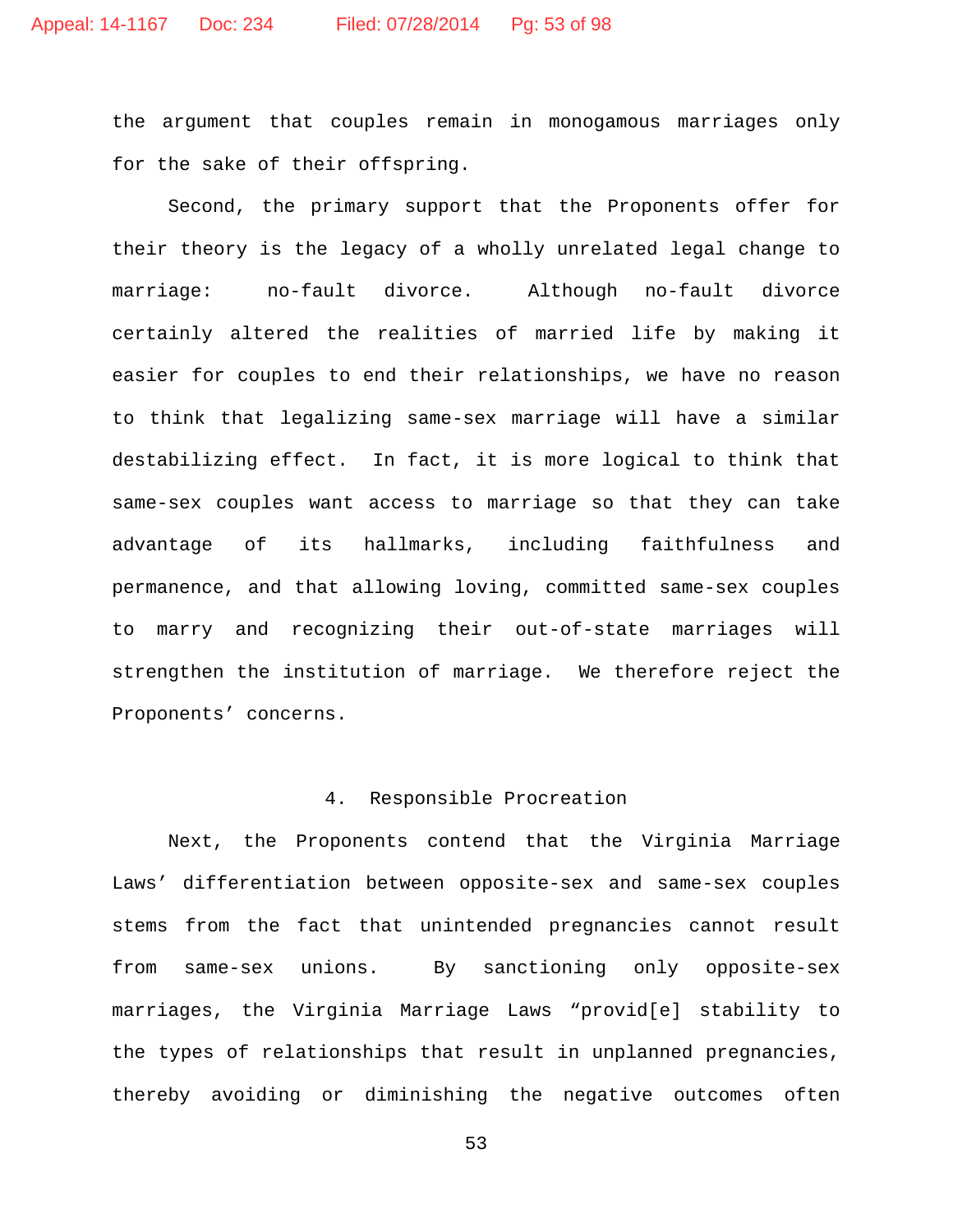associated with unintended children." The Proponents allege that children born to unwed parents face a "significant risk" of being raised in unstable families, which is harmful to their development. Virginia, "of course, has a duty of the highest order to protect the interests of minor children, particularly those of tender years." Palmore v. Sidoti, 466 U.S. 429, 433 (1984). However, the Virginia Marriage Laws are not appropriately tailored to further this interest.

If Virginia sought to ensure responsible procreation via the Virginia Marriage Laws, the laws are woefully underinclusive. Same-sex couples are not the only category of couples who cannot reproduce accidentally. For example, opposite-sex couples cannot procreate unintentionally if they include a post-menopausal woman or an individual with a medical condition that prevents unassisted conception.

The Proponents attempt to downplay the similarity between same-sex couples and infertile opposite-sex couples in three ways. First, they point out that sterile individuals could remedy their fertility through future medical advances. This potentiality, however, does not explain why Virginia should treat same-sex and infertile opposite-sex couples differently during the course of the latter group's infertility. Second, the Proponents posit that, even if one member of a man-woman couple is sterile, the other member may not be. They suggest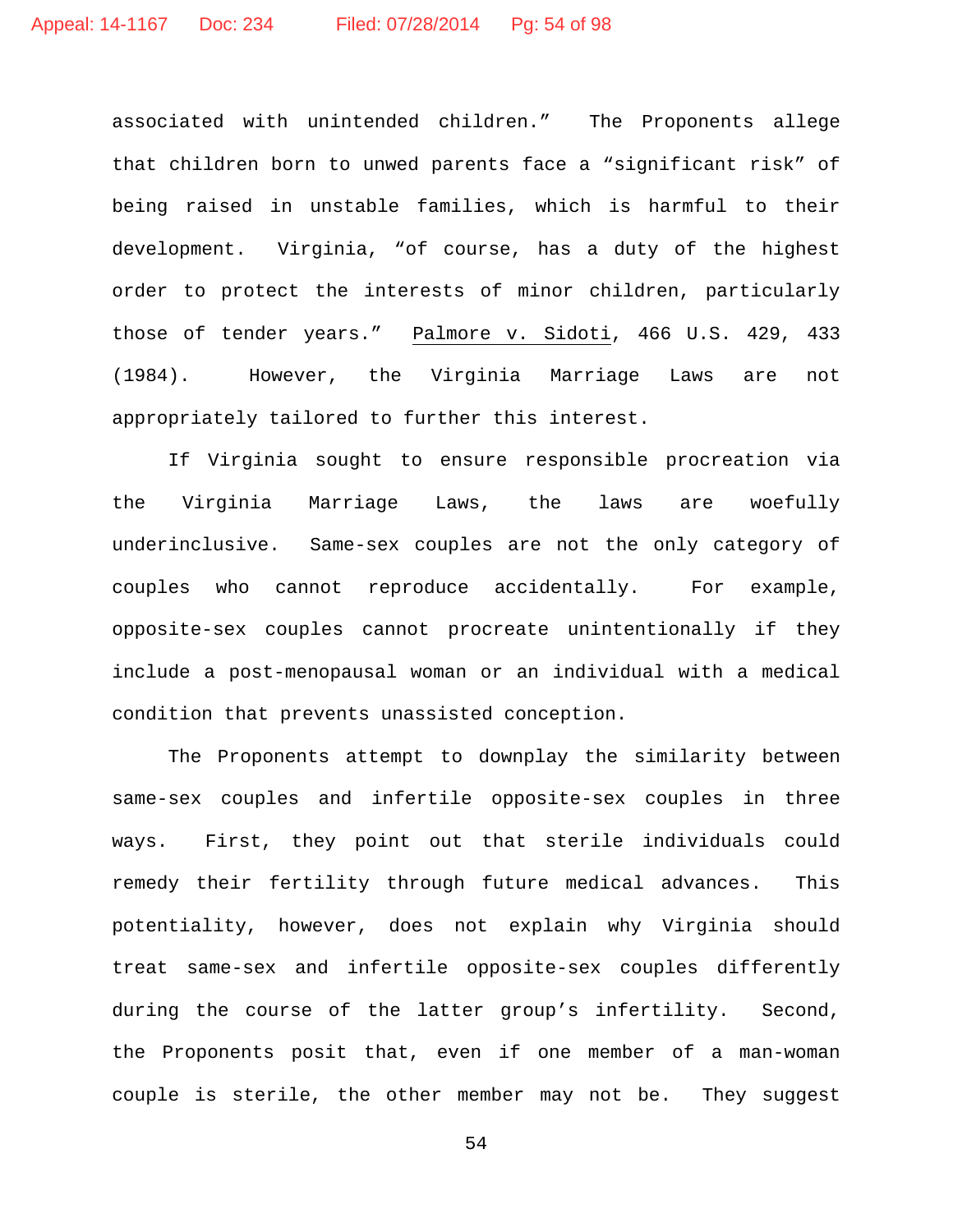that, without marriage's monogamy mandate, this fertile individual is more likely to have an unintended child with a third party. They contend that, due to this possibility, even opposite-sex couples who cannot procreate need marriage to channel their procreative activity in a way that same-sex couples do not. The Proponents' argument assumes that individuals in same-sex relationships never have opposite-sex sexual partners, which is simply not the case. Third, the Proponents imply that, by marrying, infertile opposite-sex couples set a positive example for couples who can have unintended children, thereby encouraging them to marry. We see no reason why committed same-sex couples cannot serve as similar role models. We therefore reject the Proponents' attempts to differentiate same-sex couples from other couples who cannot procreate accidentally. Because same-sex couples and infertile opposite-sex couples are similarly situated, the Equal Protection Clause counsels against treating these groups differently. See City of Cleburne, 473 U.S. at 439 (explaining that the Equal Protection Clause "is essentially a direction that all persons similarly situated should be treated alike").

Due to the Virginia Marriage Laws' underinclusivity, this case resembles City of Cleburne v. Cleburne Living Center, Inc. In City of Cleburne, the Supreme Court struck down a city law that required group homes for the intellectually disabled to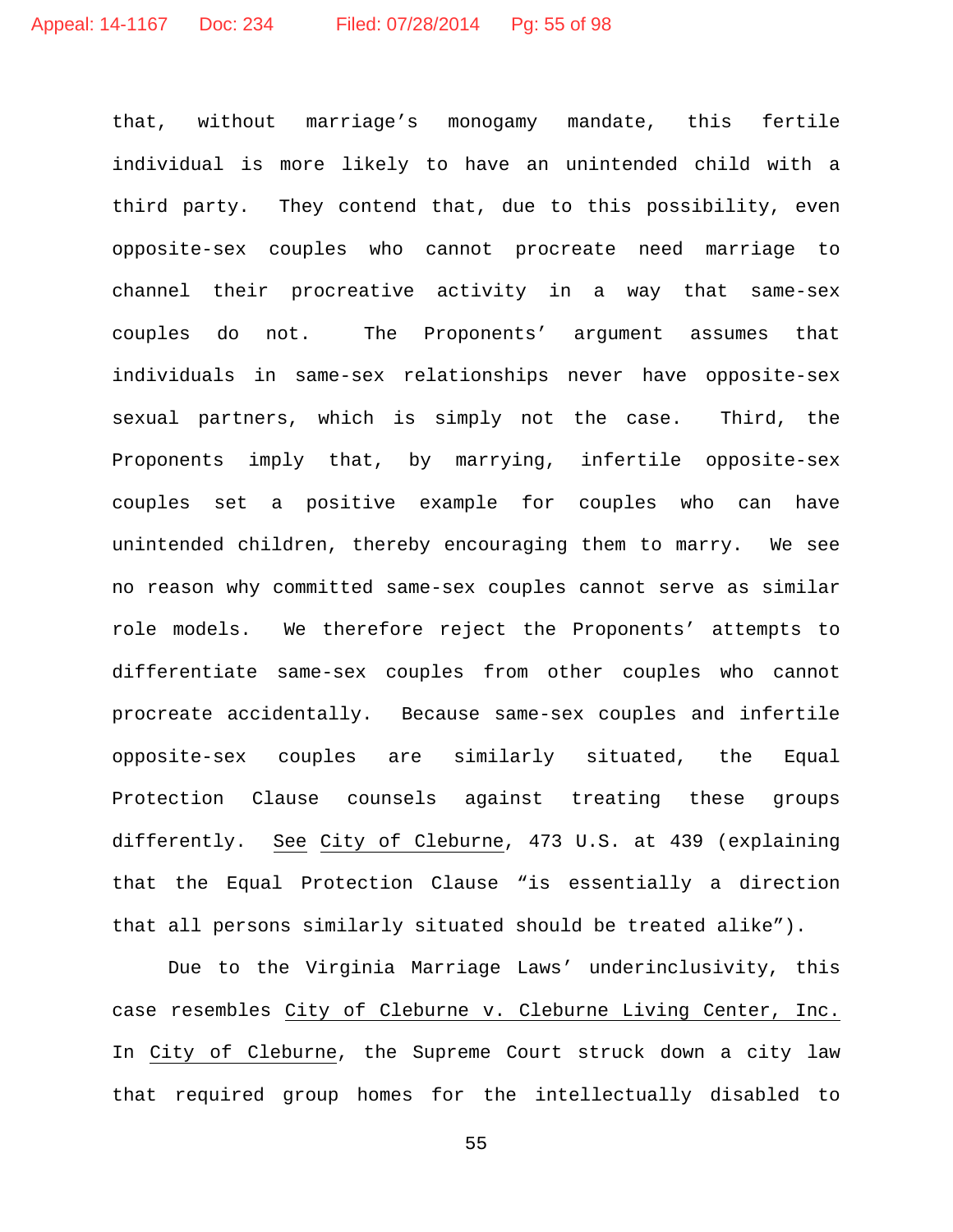obtain a special use permit. Id. at 447-50. The city did not impose the same requirement on similar structures, such as apartment complexes and nursing homes. Id. at 447. The Court determined that the permit requirement was so underinclusive that the city's motivation must have "rest[ed] on an irrational prejudice," rendering the law unconstitutional. Id. at 450. In light of the Virginia Marriage Laws' extreme underinclusivity, we are forced to draw the same conclusion in this case.

The Proponents' responsible procreation argument falters for another reason as well. Strict scrutiny requires that a state's means further its compelling interest. See Shaw, 517 U.S. at 915 ("Although we have not always provided precise guidance on how closely the means . . . must serve the end (the justification or compelling interest), we have always expected that the legislative action would substantially address, if not achieve, the avowed purpose."). Prohibiting same-sex couples from marrying and ignoring their out-of-state marriages does not serve Virginia's goal of preventing out-of-wedlock births. Although same-sex couples cannot procreate accidentally, they can and do have children via other methods. According to an amicus brief filed by Dr. Gary J. Gates, as of the 2010 U.S. Census, more than 2500 same-sex couples were raising more than 4000 children under the age of eighteen in Virginia. The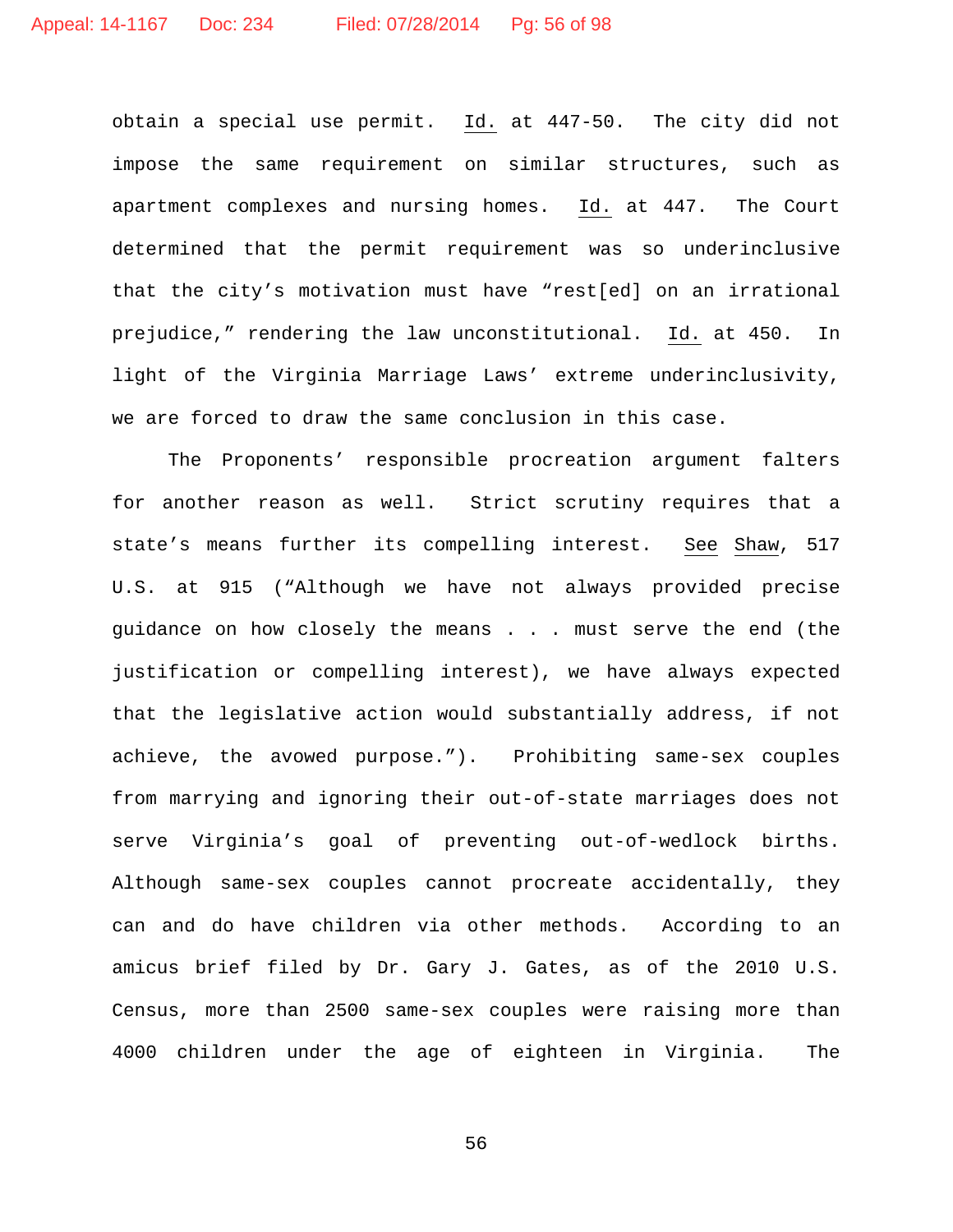Virginia Marriage Laws therefore increase the number of children raised by unmarried parents.

The Proponents acknowledge that same-sex couples become parents. They contend, however, that the state has no interest in channeling same-sex couples' procreative activities into marriage because same-sex couples "bring children into their relationship[s] only through intentional choice and pre-planned action." Accordingly, "[t]hose couples neither advance nor threaten society's public purpose for marriage"—stabilizing parental relationships for the benefit of children—"in the same manner, or to the same degree, that sexual relationships between men and women do."

In support of this argument, the Proponents invoke the Supreme Court's decision in Johnson v. Robison, 415 U.S. 361 (1974). Johnson concerned educational benefits that the federal government granted to military veterans who served on active duty. Id. at 363. The government provided these benefits to encourage enlistment and make military service more palatable to existing servicemembers. Id. at 382-83. A conscientious objector—who refused to serve in the military for religious reasons—brought suit, contending that the government acted unconstitutionally by granting benefits to veterans but not conscientious objectors. Id. at 363-64. The Court explained that, "[w]hen, as in this case, the inclusion of one group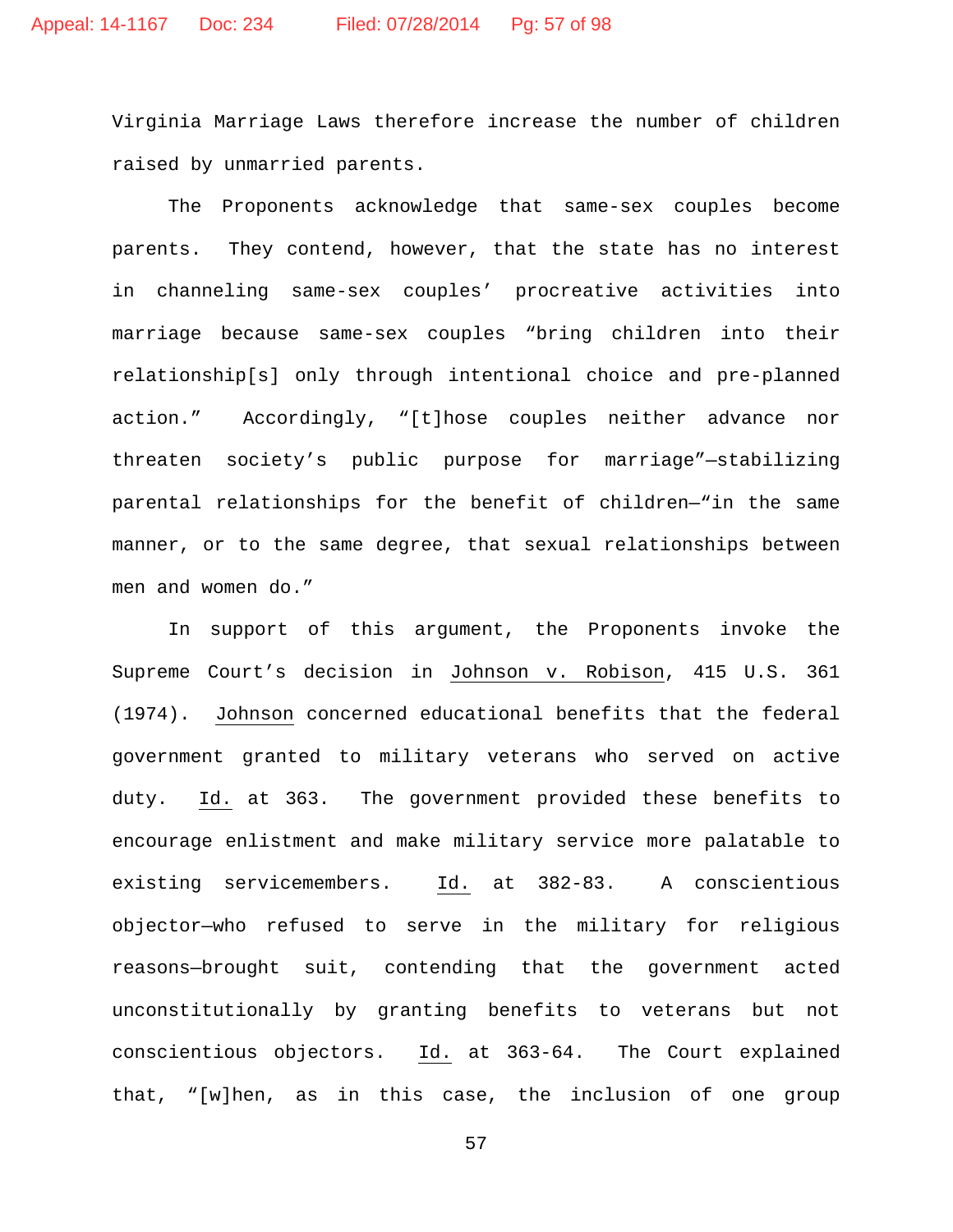promotes a legitimate governmental purpose, and the addition of other groups would not, we cannot say that the statute's classification of beneficiaries and nonbeneficiaries is invidiously discriminatory." Id. at 383. Because offering educational benefits to conscientious objectors would not incentivize military service, the federal government's linedrawing was constitutional. Johnson, 415 U.S. at 382-83. The Proponents claim that treating opposite-sex couples differently from same-sex couples is equally justified because the two groups are not similarly situated with respect to their procreative potential.

Johnson applied rational basis review, id. at 374-75, so we strongly doubt its applicability to our strict scrutiny analysis. In any event, we can easily distinguish Johnson from the instant case. In Johnson, offering educational benefits to veterans who served on active duty promoted the government's goal of making military service more attractive. Extending those benefits to conscientious objectors, whose religious beliefs precluded military service, did not further that objective. By contrast, a stable marital relationship is attractive regardless of a couple's procreative ability. Allowing infertile opposite-sex couples to marry does nothing to further the government's goal of channeling procreative conduct into marriage. Thus, excluding same-sex couples from marriage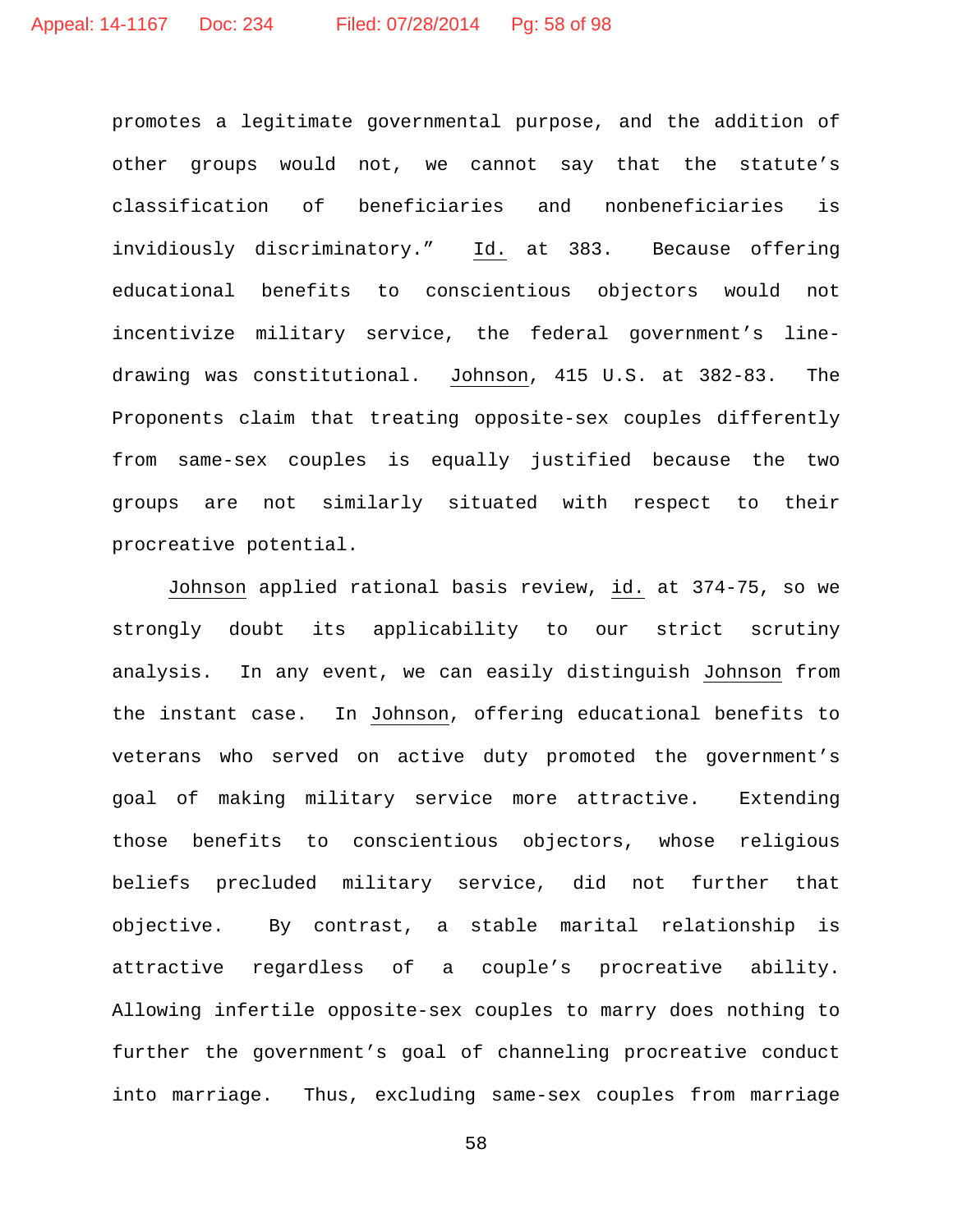due to their inability to have unintended children makes little sense. Johnson therefore does not alter our conclusion that barring same-sex couples' access to marriage does nothing to further Virginia's interest in responsible procreation.

## 5. Optimal Childrearing

We now shift to discussing the merit of the final compelling interest that the Proponents invoke: optimal childrearing. The Proponents aver that "children develop best when reared by their married biological parents in a stable family unit." They dwell on the importance of "genderdifferentiated parenting" and argue that sanctioning same-sex marriage will deprive children of the benefit of being raised by a mother and a father, who have "distinct parenting styles." In essence, the Proponents argue that the Virginia Marriage Laws safeguard children by preventing same-sex couples from marrying and starting inferior families.

The Opponents and their amici cast serious doubt on the accuracy of the Proponents' contentions. For example, as the American Psychological Association, American Academy of Pediatrics, American Psychiatric Association, National Association of Social Workers, and Virginia Psychological Association (collectively, the APA) explain in their amicus brief, "there is no scientific evidence that parenting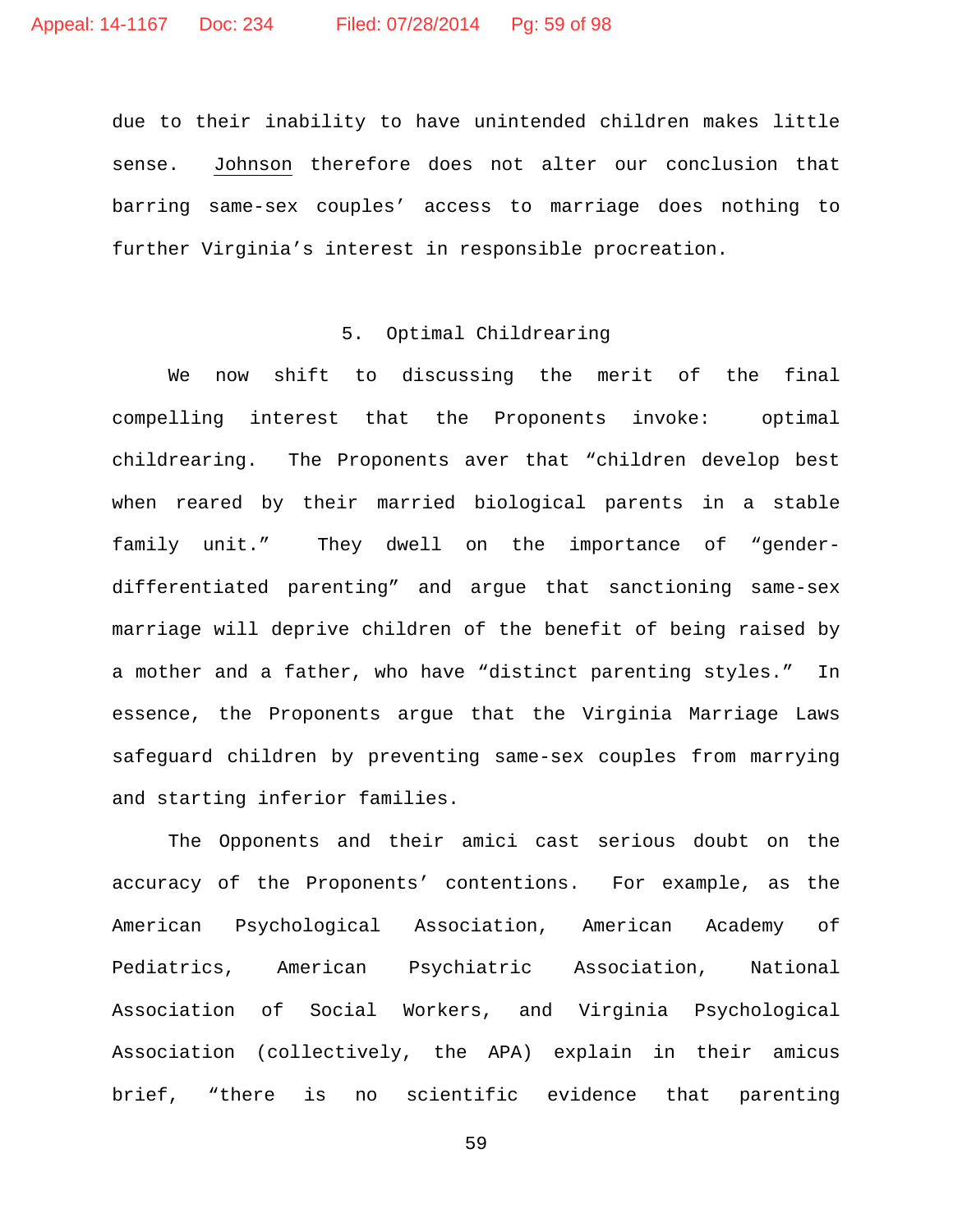effectiveness is related to parental sexual orientation," and "the same factors"—including family stability, economic resources, and the quality of parent-child relationships—"are linked to children's positive development, whether they are raised by heterosexual, lesbian, or gay parents." According to the APA, "the parenting abilities of gay men and lesbians—and the positive outcomes for their children—are not areas where most credible scientific researchers disagree," and the contrary studies that the Proponents cite "do not reflect the current state of scientific knowledge." See also DeBoer, 973 F. Supp. 2d at 760-68 (making factual findings and reaching the same conclusion). In fact, the APA explains that, by preventing same-sex couples from marrying, the Virginia Marriage Laws actually harm the children of same-sex couples by stigmatizing their families and robbing them of the stability, economic security, and togetherness that marriage fosters. The Supreme Court reached a similar conclusion in Windsor, in which it observed that failing to recognize same-sex marriages "humiliates tens of thousands of children now being raised by same-sex couples" and "makes it even more difficult for the children to understand the integrity and closeness of their own family and its concord with other families in their community and in their daily lives." 133 S. Ct. at 2694.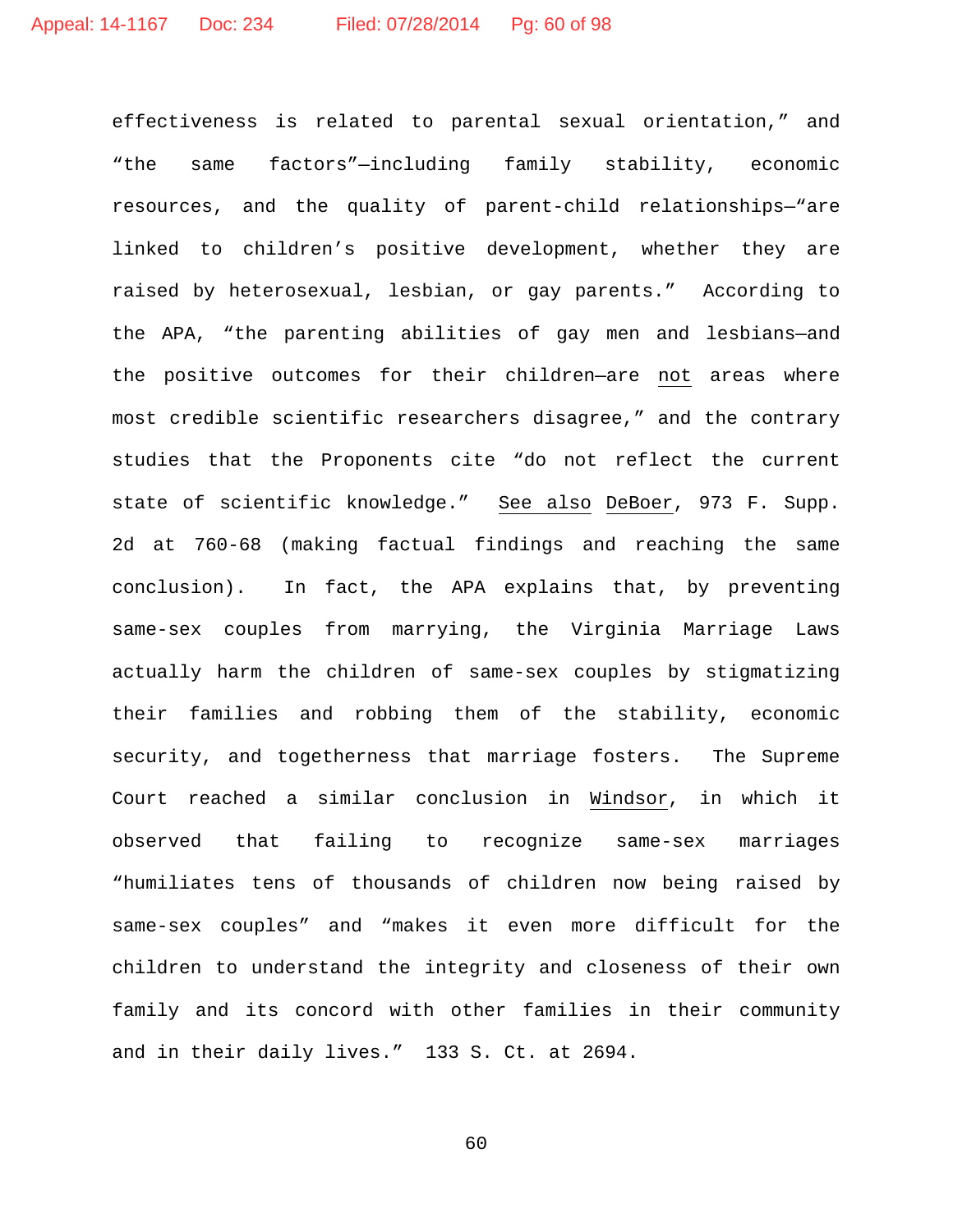We find the arguments that the Opponents and their amici make on this issue extremely persuasive. However, we need not resolve this dispute because the Proponents' optimal childrearing argument falters for at least two other reasons. First, under heightened scrutiny, states cannot support a law using "overbroad generalizations about the different talents, capacities, or preferences of" the groups in question. United States v. Virginia, 518 U.S. 515, 533-34 (1996) (rejecting "inherent differences" between men and women as a justification for excluding all women from a traditionally all-male military college); see also Stanley v. Illinois, 405 U.S. 645, 656-58 (1972) (holding that a state could not presume that unmarried fathers were unfit parents). The Proponents' statements regarding same-sex couples' parenting ability certainly qualify as overbroad generalizations. Second, as we explain above, strict scrutiny requires congruity between a law's means and its end. This congruity is absent here. There is absolutely no reason to suspect that prohibiting same-sex couples from marrying and refusing to recognize their out-of-state marriages will cause same-sex couples to raise fewer children or impel married opposite-sex couples to raise more children. The Virginia Marriage Laws therefore do not further Virginia's interest in channeling children into optimal families, even if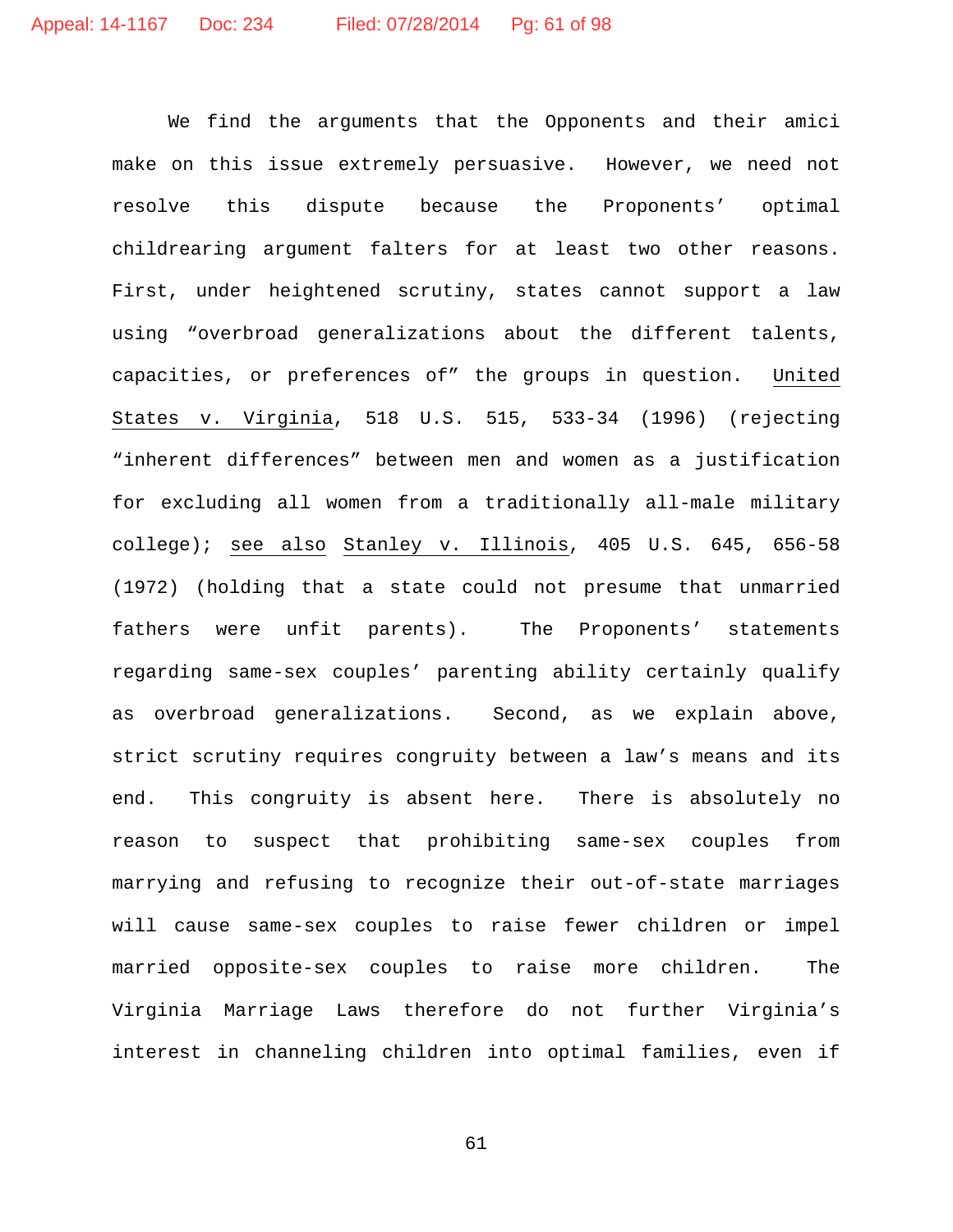we were to accept the dubious proposition that same-sex couples are less capable parents.

Because the Proponents' arguments are based on overbroad generalizations about same-sex parents, and because there is no link between banning same-sex marriage and promoting optimal childrearing, this aim cannot support the Virginia Marriage Laws. All of the Proponents' justifications for the Virginia Marriage Laws therefore fail, and the laws cannot survive strict scrutiny.

### V.

For the foregoing reasons, we conclude that the Virginia Marriage Laws violate the Due Process and Equal Protection Clauses of the Fourteenth Amendment to the extent that they prevent same-sex couples from marrying and prohibit Virginia from recognizing same-sex couples' lawful out-of-state marriages. We therefore affirm the district court's grant of the Plaintiffs' motion for summary judgment and its decision to enjoin enforcement of the Virginia Marriage Laws. $^{10}$  $^{10}$  $^{10}$ 

<span id="page-61-0"></span><sup>&</sup>lt;sup>10</sup> Because we are able to resolve the merits of the Opponents' claims, we need not consider their alternative request for a preliminary injunction. We assume that the district court's decision to enjoin enforcement of the Virginia Marriage Laws encompassed a permanent injunction, which the Plaintiffs requested in connection with their motion for summary judgment.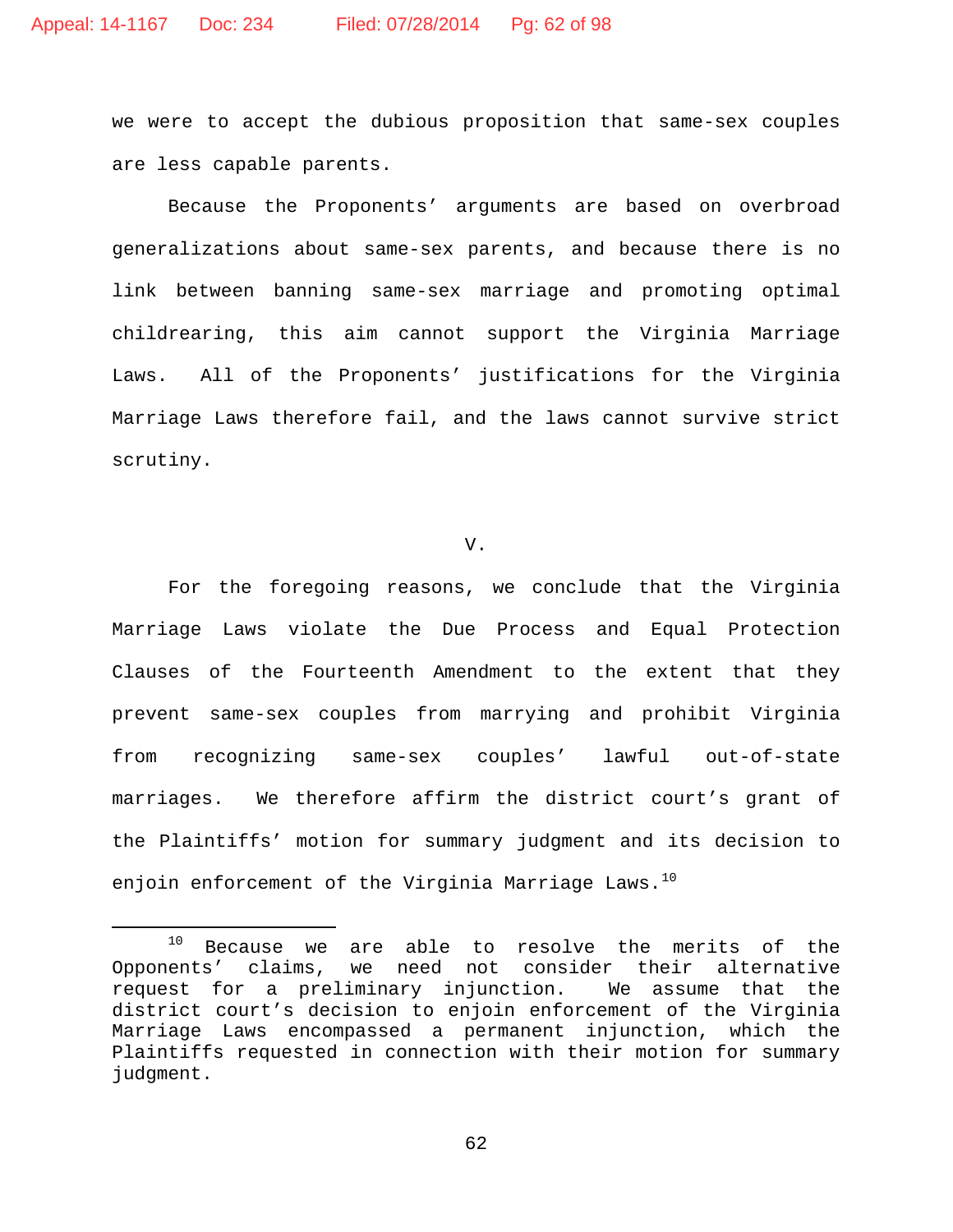We recognize that same-sex marriage makes some people deeply uncomfortable. However, inertia and apprehension are not legitimate bases for denying same-sex couples due process and equal protection of the laws. Civil marriage is one of the cornerstones of our way of life. It allows individuals to celebrate and publicly declare their intentions to form lifelong partnerships, which provide unparalleled intimacy, companionship, emotional support, and security. The choice of whether and whom to marry is an intensely personal decision that alters the course of an individual's life. Denying same-sex couples this choice prohibits them from participating fully in our society, which is precisely the type of segregation that the Fourteenth Amendment cannot countenance.

### AFFIRMED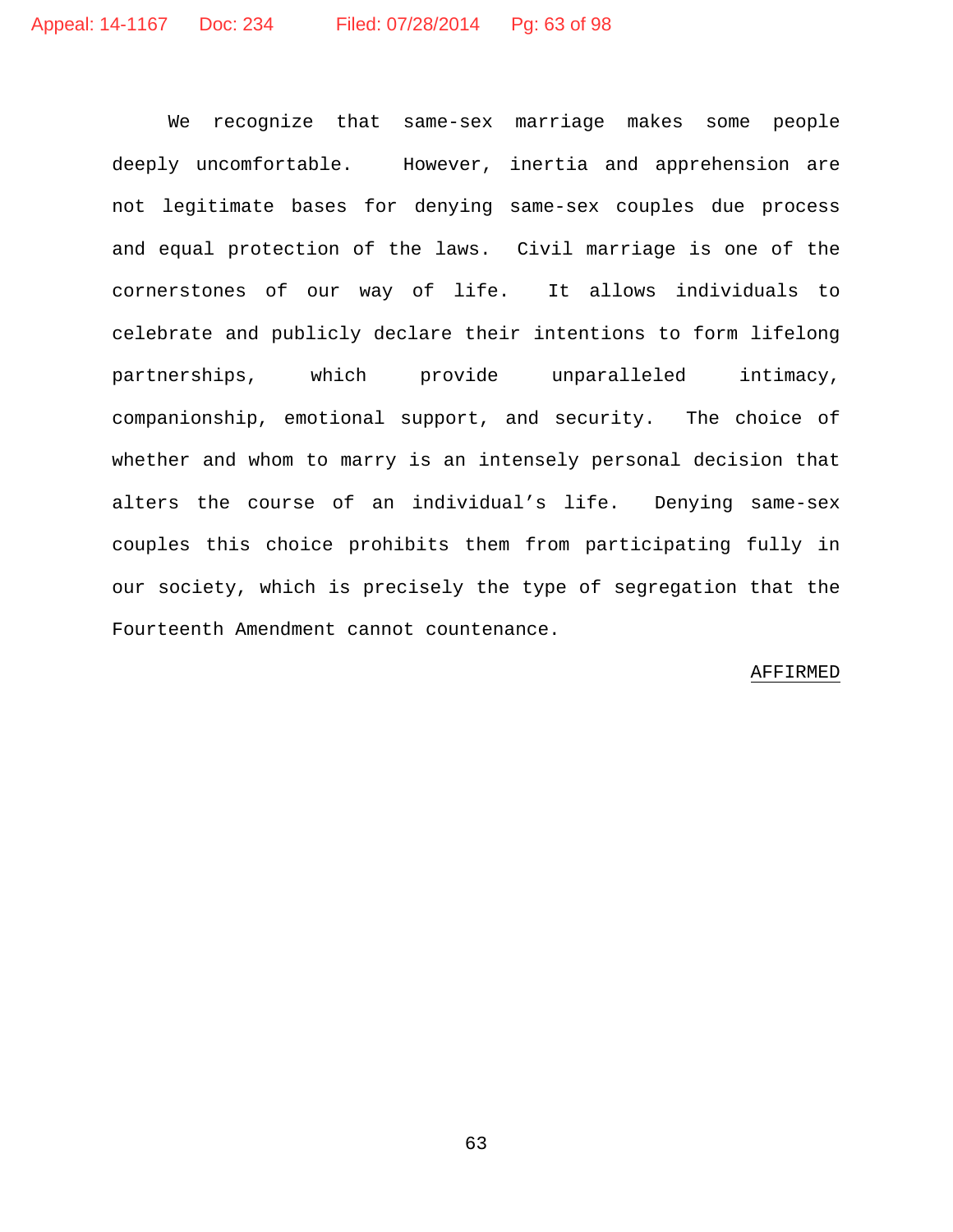NIEMEYER, Circuit Judge, dissenting:

To be clear, this case is not about whether courts favor or disfavor same-sex marriage, or whether States recognizing or declining to recognize same-sex marriage have made good policy decisions. It is much narrower. It is about whether a State's decision not to recognize same-sex marriage violates the Fourteenth Amendment of the U.S. Constitution. Thus, the judicial response must be limited to an analysis applying established constitutional principles.

The Commonwealth of Virginia has always recognized that "marriage" is based on the "mutual agreement of a man and a woman to marry each other," Burke v. Shaver, 23 S.E. 749, 749 (Va. 1895), and that a marriage's purposes include "establishing a family, the continuance of the race, the propagation of children, and the general good of society," Alexander v. Kuykendall, 63 S.E.2d 746, 748 (Va. 1951). In recent years, it codified that understanding in several statutes, which also explicitly exclude from the definition of "marriage" the union of two men or two women. Moreover, in 2006 the people of Virginia amended the Commonwealth's Constitution to define marriage as only between "one man and one woman." Va. Const. art. I, § 15-A.

The plaintiffs, who are in long-term same-sex relationships, are challenging the constitutionality of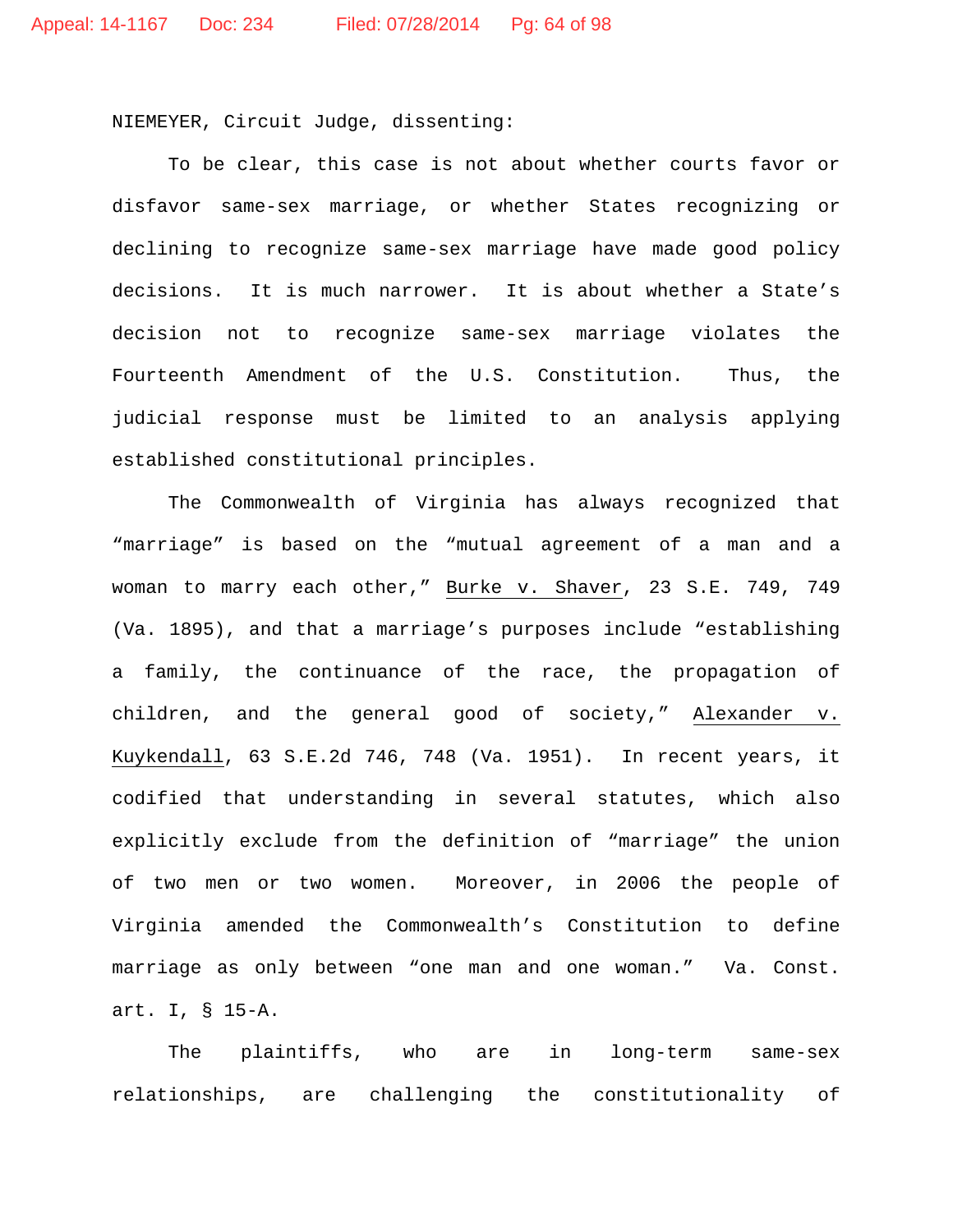Virginia's marriage laws under the Due Process and Equal Protection Clauses of the U.S. Constitution. The district court sustained their challenge, concluding that the plaintiffs have a fundamental right to marry each other under the Due Process Clause of the Fourteenth Amendment and therefore that any regulation of that right is subject to strict scrutiny. Concluding that Virginia's definition of marriage failed even "to display a rational relationship to a legitimate purpose and so must be viewed as constitutionally infirm," the court struck down Virginia's marriage laws as unconstitutional and enjoined their enforcement. Bostic v. Rainey, 970 F. Supp. 2d 456, 482 (E.D. Va. 2014).

The majority agrees. It concludes that the fundamental right to marriage includes a right to same-sex marriage and that therefore Virginia's marriage laws must be reviewed under strict scrutiny. It holds that Virginia has failed to advance a compelling state interest justifying its definition of marriage as between only a man and a woman. In reaching this conclusion, however, the majority has failed to conduct the necessary constitutional analysis. Rather, it has simply declared syllogistically that because "marriage" is a fundamental right protected by the Due Process Clause and "same-sex marriage" is a form of marriage, Virginia's laws declining to recognize same-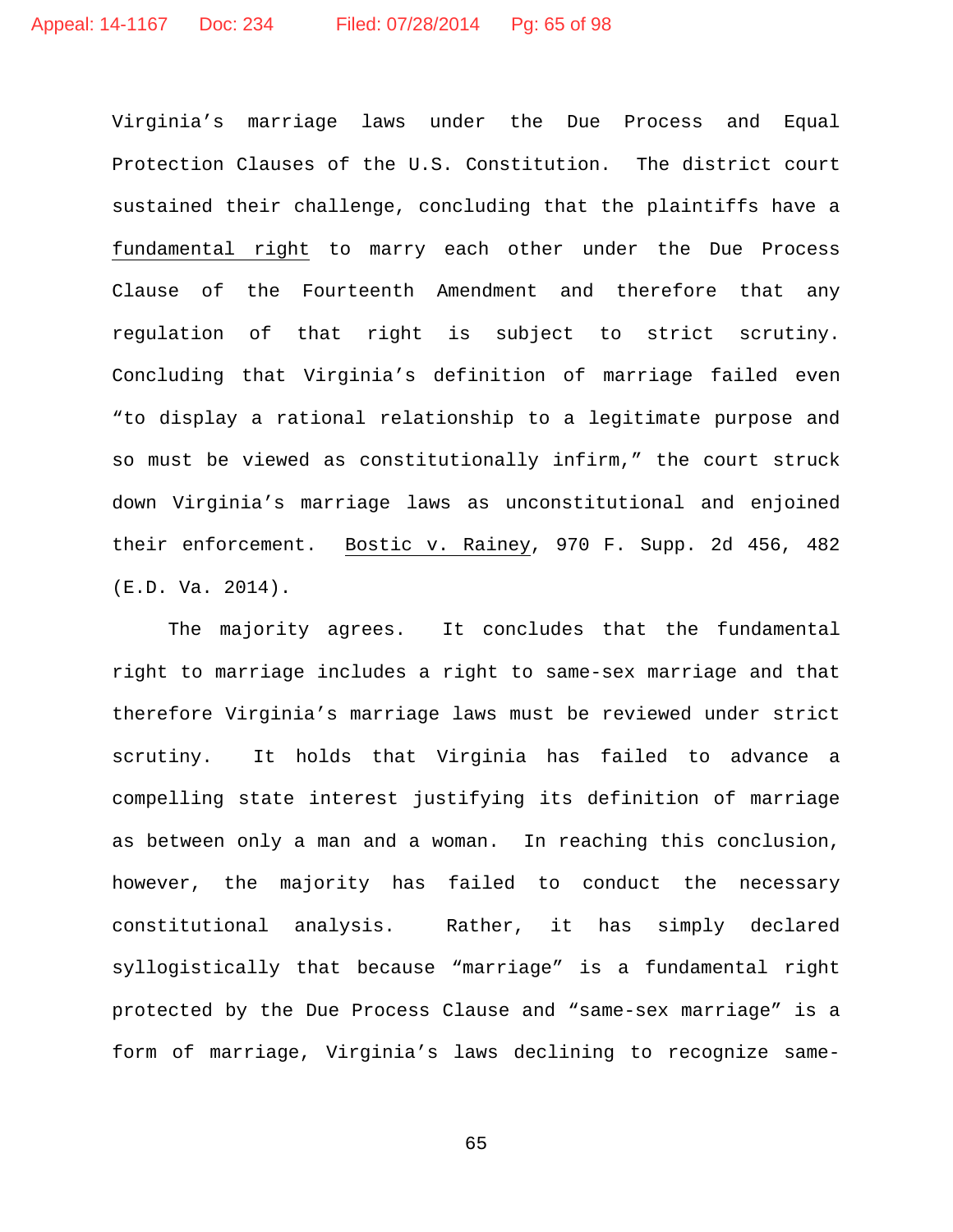sex marriage infringe the fundamental right to marriage and are therefore unconstitutional.

Stated more particularly, the majority's approach begins with the parties' agreement that "marriage" is a fundamental right. Ante at 40. From there, the majority moves to the proposition that "the right to marry is an expansive liberty interest," ante at 41, "that is not circumscribed based on the characteristics of the individuals seeking to exercise that right," ante at 42-43. For support, it notes that the Supreme Court has struck down state restrictions prohibiting interracial marriage, see Loving v. Virginia, 388 U.S. 1 (1967); prohibiting prison inmates from marrying without special approval, see Turner v. Safley, 482 U.S. 78 (1987); and prohibiting persons owing child support from marrying, see Zablocki v. Redhail, 434 U.S. 374 (1978). It then declares, ipse dixit, that "the fundamental right to marry encompasses the right to same-sex marriage" and is thus protected by the substantive component of the Due Process Clause. Ante at 41. In reaching this conclusion, the majority "decline[s] the Proponents' invitation to characterize the right at issue in this case as the right to same-sex marriage rather than simply the right to marry." Ante at 44. And in doing so, it explicitly bypasses the relevant constitutional analysis required by Washington v. Glucksberg, 521 U.S. 702 (1997), stating that a Glucksberg analysis is not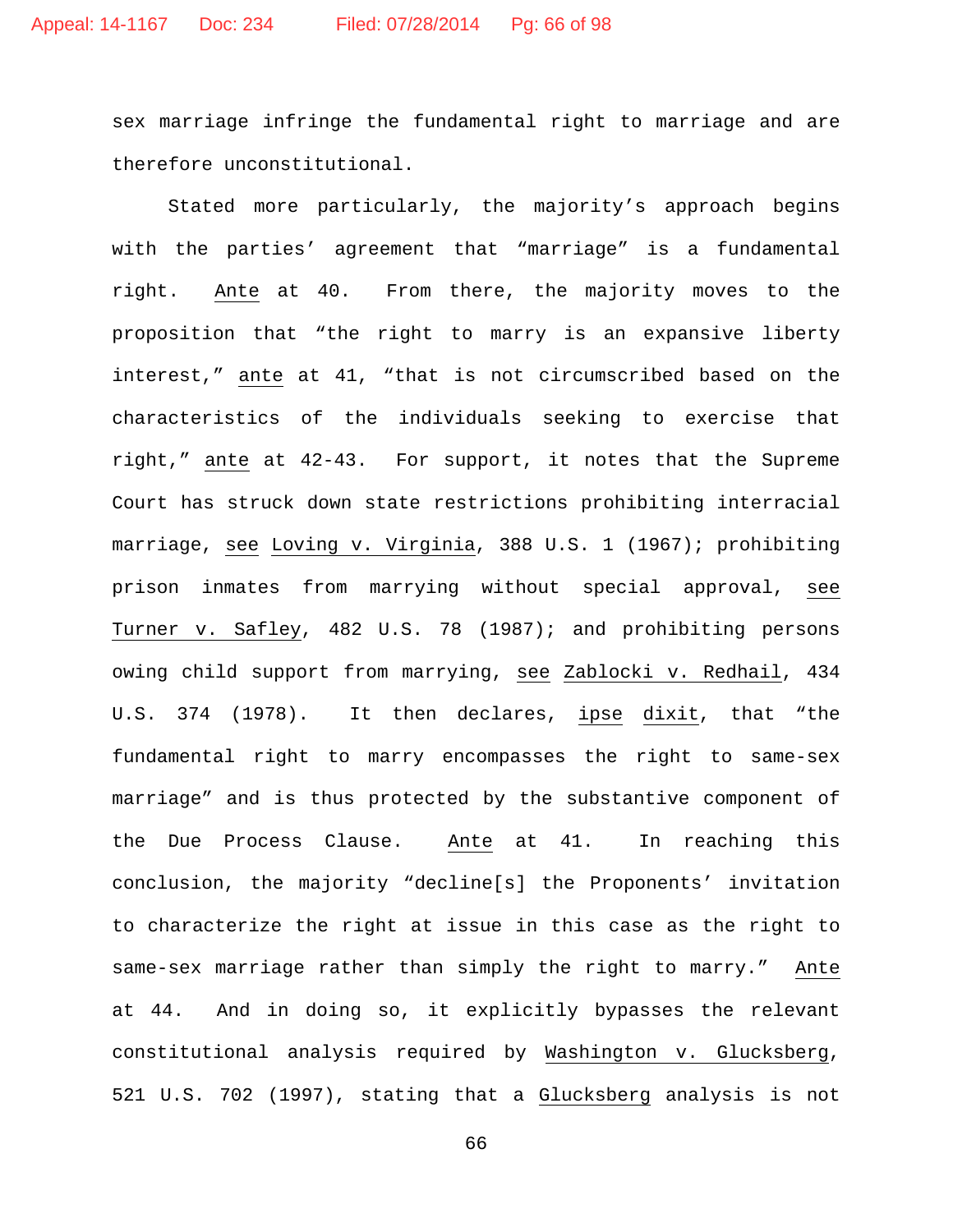necessary because no new fundamental right is being recognized. Ante at 41-42.

This analysis is fundamentally flawed because it fails to take into account that the "marriage" that has long been recognized by the Supreme Court as a fundamental right is distinct from the newly proposed relationship of a "same-sex marriage." And this failure is even more pronounced by the majority's acknowledgment that same-sex marriage is a new notion that has not been recognized "for most of our country's history." Ante at 41. Moreover, the majority fails to explain how this new notion became incorporated into the traditional definition of marriage except by linguistic manipulation. Thus, the majority never asks the question necessary to finding a fundamental right -- whether same-sex marriage is a right that is "deeply rooted in this Nation's history and tradition" and "implicit in the concept of ordered liberty, such that neither liberty nor justice would exist if [it was] sacrificed." Glucksberg, 521 U.S. at 721 (quoting Moore v. East Cleveland, 431 U.S. 494, 503 (1977) (plurality opinion); Palko v. Connecticut, 302 U.S. 319, 325-26 (1937)) (internal quotation marks omitted).

At bottom, in holding that same-sex marriage is encompassed by the traditional right to marry, the majority avoids the necessary constitutional analysis, concluding simply and broadly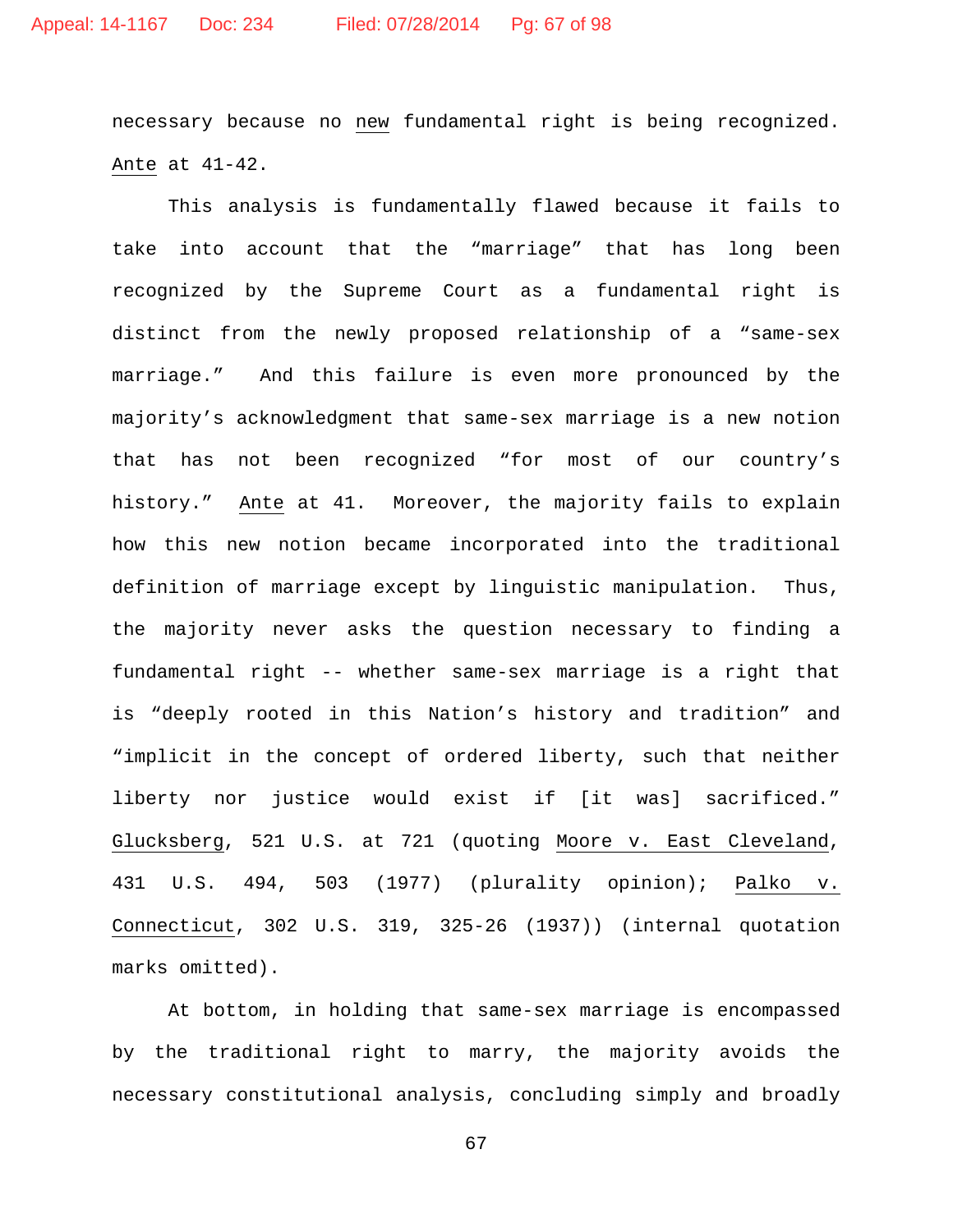that the fundamental "right to marry" -- by everyone and to anyone -- may not be infringed. And it does not anticipate or address the problems that this approach causes, failing to explain, for example, why this broad right to marry, as the majority defines it, does not also encompass the "right" of a father to marry his daughter or the "right" of any person to marry multiple partners.

If the majority were to recognize and address the distinction between the two relationships -- the traditional one and the new one -- as it must, it would simply be unable to reach the conclusion that it has reached.

I respectfully submit that, for the reasons that follow, Virginia was well within its constitutional authority to adhere to its traditional definition of marriage as the union of a man and a woman and to exclude from that definition the union of two men or two women. I would also agree that the U.S. Constitution does not prohibit a State from defining marriage to include same-sex marriage, as many States have done. Accordingly, I would reverse the judgment of the district court and uphold Virginia's marriage laws.

I

As the majority has observed, state recognition of same-sex marriage is a new phenomenon. Its history began in the early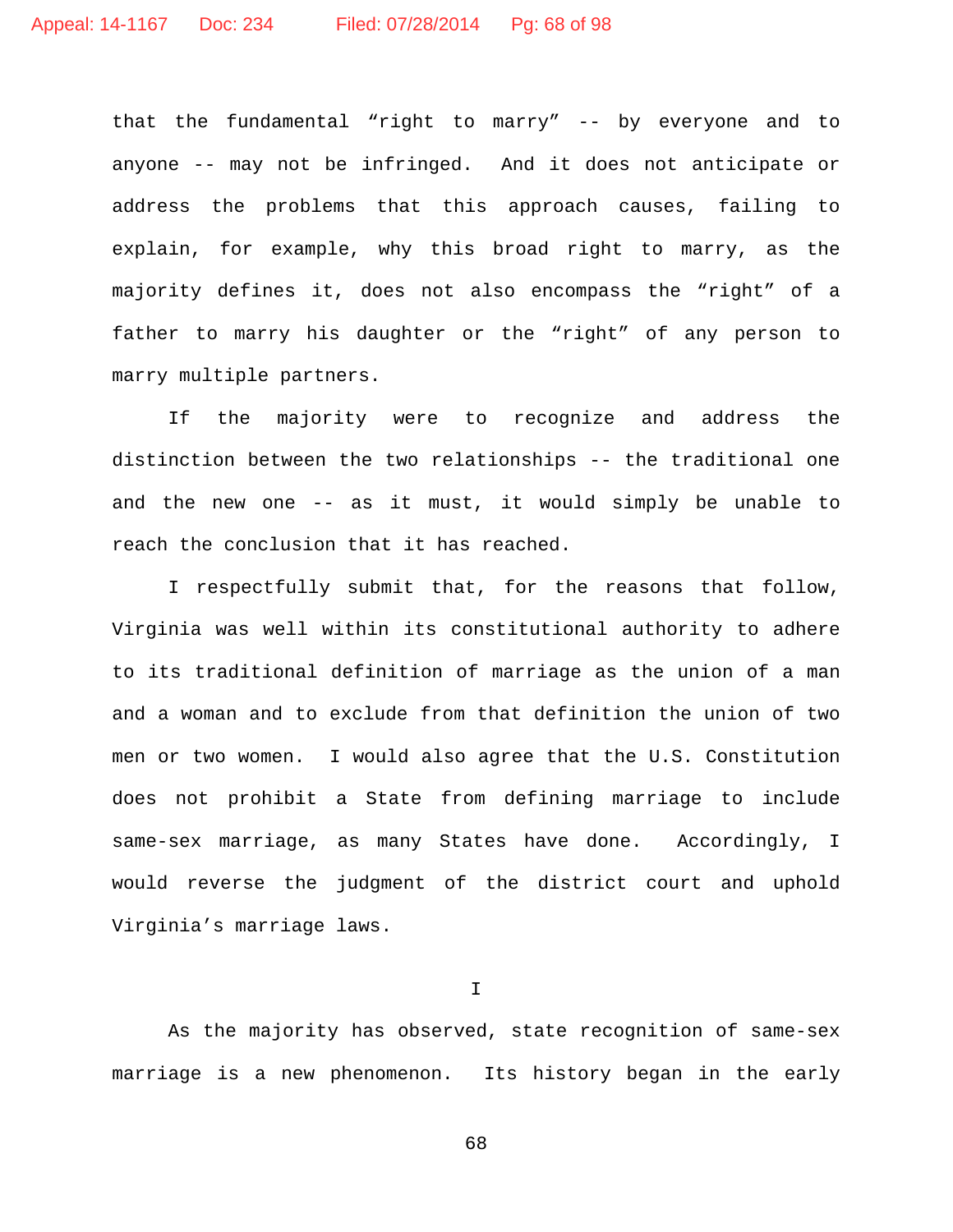2000s with the recognition in some States of civil unions. See, e.g., Vt. Stat. Ann. tit. 15, §§ 1201-1202 (2000); D.C. Code § 32-701 (1992) (effective in 2002); Cal. Fam. Code §§ 297-298 (2003); N.J. Stat. Ann. § 26:8A-2 (2003); Conn. Gen. Stat. Ann. § 46b-38nn (2006), invalidated by Kerrigan v. Comm'r of Pub. Health, 957 A.2d 407 (Conn. 2008). And the notion of same-sex marriage itself first gained traction in 2003, when the Massachusetts Supreme Judicial Court held that the Commonwealth's prohibition on issuing marriage licenses to samesex couples violated the State's Constitution -- the first decision holding that same-sex couples had a right to marry. See Goodridge v. Dep't of Pub. Health, 798 N.E.2d 941, 968 (Mass. 2003). In 2009, Vermont became the first State to enact legislation recognizing same-sex marriage, and, since then, 11 other States and the District of Columbia have also done so. See Conn. Gen. Stat. §§ 46b-20 to 46b-20a; Del. Code Ann. tit. 13, § 101; D.C. Code § 46-401; Haw. Rev. Stat. § 572-1; 750 Ill. Comp. Stat. 5/201; Me. Rev. Stat. tit. 19-A, § 650-A; Md. Code Ann., Fam. Law §§ 2-201 to 2-202; Minn. Stat. Ann. §§ 517.01 to 517.03; N.H. Rev. Stat. Ann. §§ 457:1-a to 457:2; N.Y. Dom. Rel. Law § 10-a; R.I. Gen. Laws § 15-1-1 et seq.; Vt. Stat. Ann. tit. 15, § 8; Wash. Rev. Code §§ 26.04.010 to 26.04.020. Moreover, seven other States currently allow same-sex marriage as a result of court rulings. See Hollingsworth v. Perry, 133 S. Ct. 2652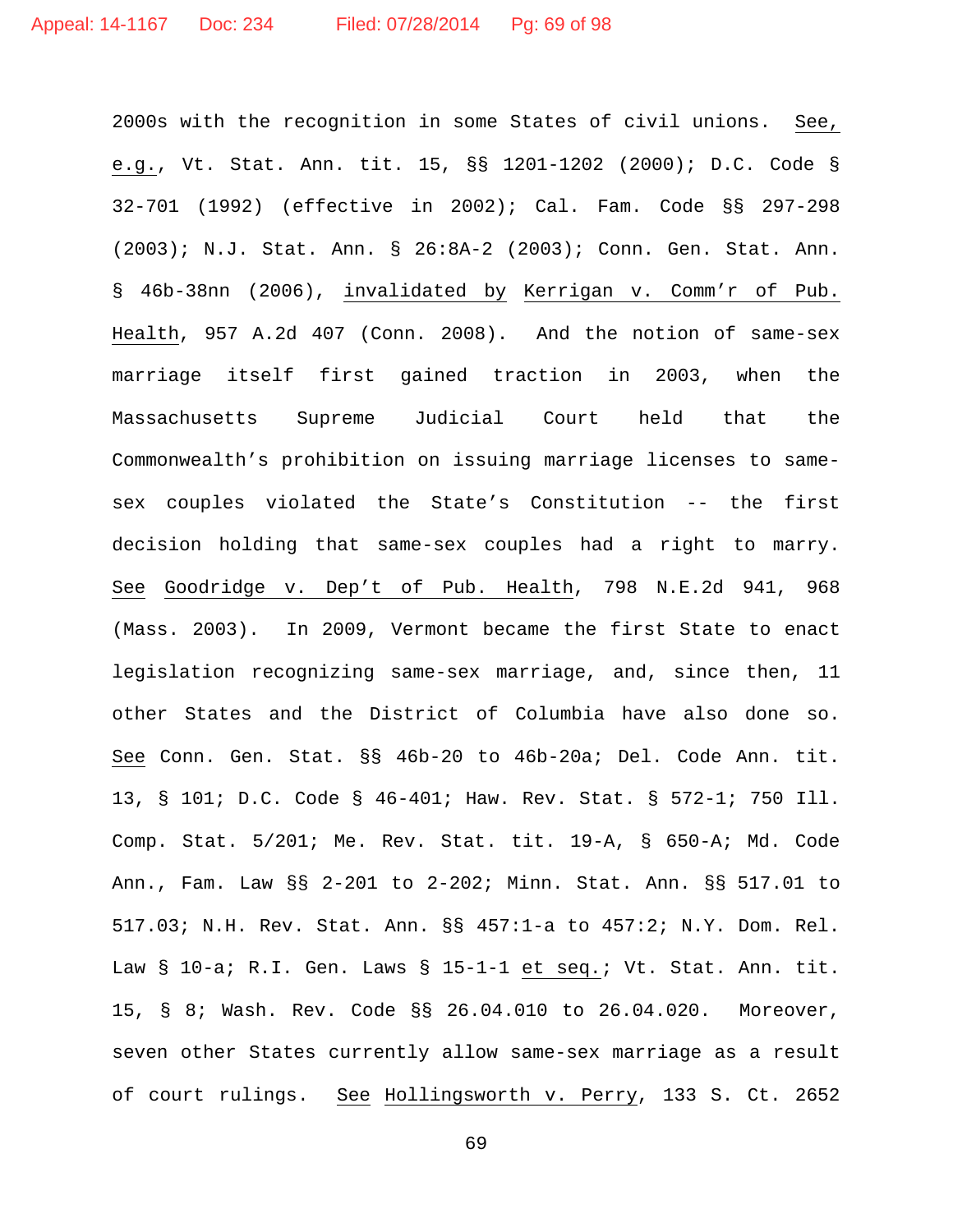(2013); Varnum v. Brien, 763 N.W.2d 862 (Iowa 2009); Goodridge, 798 N.E.2d 941; Garden State Equality v. Dow, 79 A.3d 1036 (N.J. 2013); Griego v. Oliver, 316 P.3d 865 (N.M. 2013); Geiger v. Kitzhaber, \_\_\_ F. Supp. 2d \_\_\_, No. 6:13-CV-01834-MC, 2014 WL 2054264 (D. Or. May 19, 2014); Whitewood v. Wolf, \_\_\_ F. Supp. 2d \_\_\_, No. 1:13-CV-1861, 2014 WL 2058105 (M.D. Pa. May 20, 2014). This is indeed a recent phenomenon.

Virginia only recognizes marriage as between one man and one woman, and, like a majority of States, it has codified this view. See Va. Code Ann. § 20-45.2 (prohibiting same-sex marriage and declining to recognize same-sex marriages conducted in other States); id. § 20-45.3 (prohibiting civil unions and similar arrangements between persons of the same sex). The bill originally proposing what would become § 20-45.3 noted the basis for Virginia's legislative decision:

[H]uman marriage is a consummated two in one communion of male and female persons made possible by sexual differences which are reproductive in type, whether or not they are reproductive in effect or motivation. This present relationship recognizes the equality of male and female persons, and antedates recorded history.

Affirmation of Marriage Act, H.D. 751, 2004 Gen. Assembly, Reg. Sess. (Va. 2004). The bill predicted that the recognition of same-sex marriage would "radically transform the institution of marriage with serious and harmful consequences to the social order." Id. Virginia also amended its Constitution in 2006 to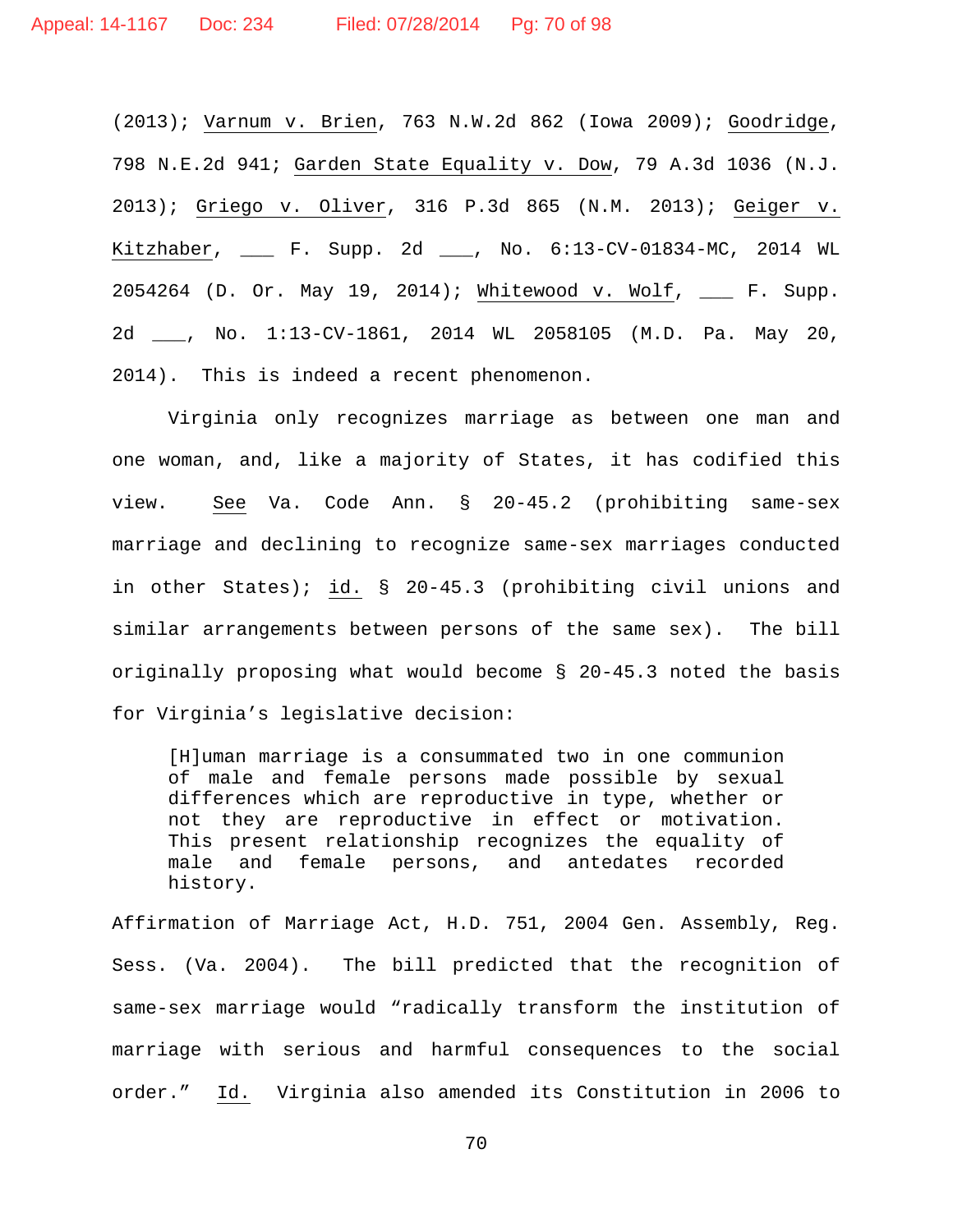define marriage as only between "one man and one woman" and to prohibit "a legal status for relationships of unmarried individuals that intends to approximate the design, qualities, significance, or effects of marriage." Va. Const. art. I, § 15- A. The plaintiffs commenced this action to challenge the constitutionality of Virginia's marriage laws.

Plaintiffs Timothy B. Bostic and Tony C. London have lived in a committed same-sex relationship since 1989 and have lived in Virginia since 1991. The two desired to marry in Virginia, and on July 1, 2013, when they applied for a marriage license at the office of the Clerk of the Circuit Court for the City of Norfolk, they were denied a license and told that same-sex couples are ineligible to marry in Virginia. In their complaint challenging Virginia's marriage laws, they alleged that their inability to marry has disadvantaged them in both economic and personal ways -- it has prevented them from filing joint tax returns, kept them from sharing health insurance on a tax-free basis, and signaled that they are "less than" other couples in Virginia.

Plaintiffs Carol Schall and Mary Townley likewise have lived in a committed same-sex relationship since 1985 and have lived in Virginia throughout their 29-year relationship. In 1998, Townley gave birth to a daughter, E.S.-T., whom Schall and Townley have raised together, and in 2008, the two traveled to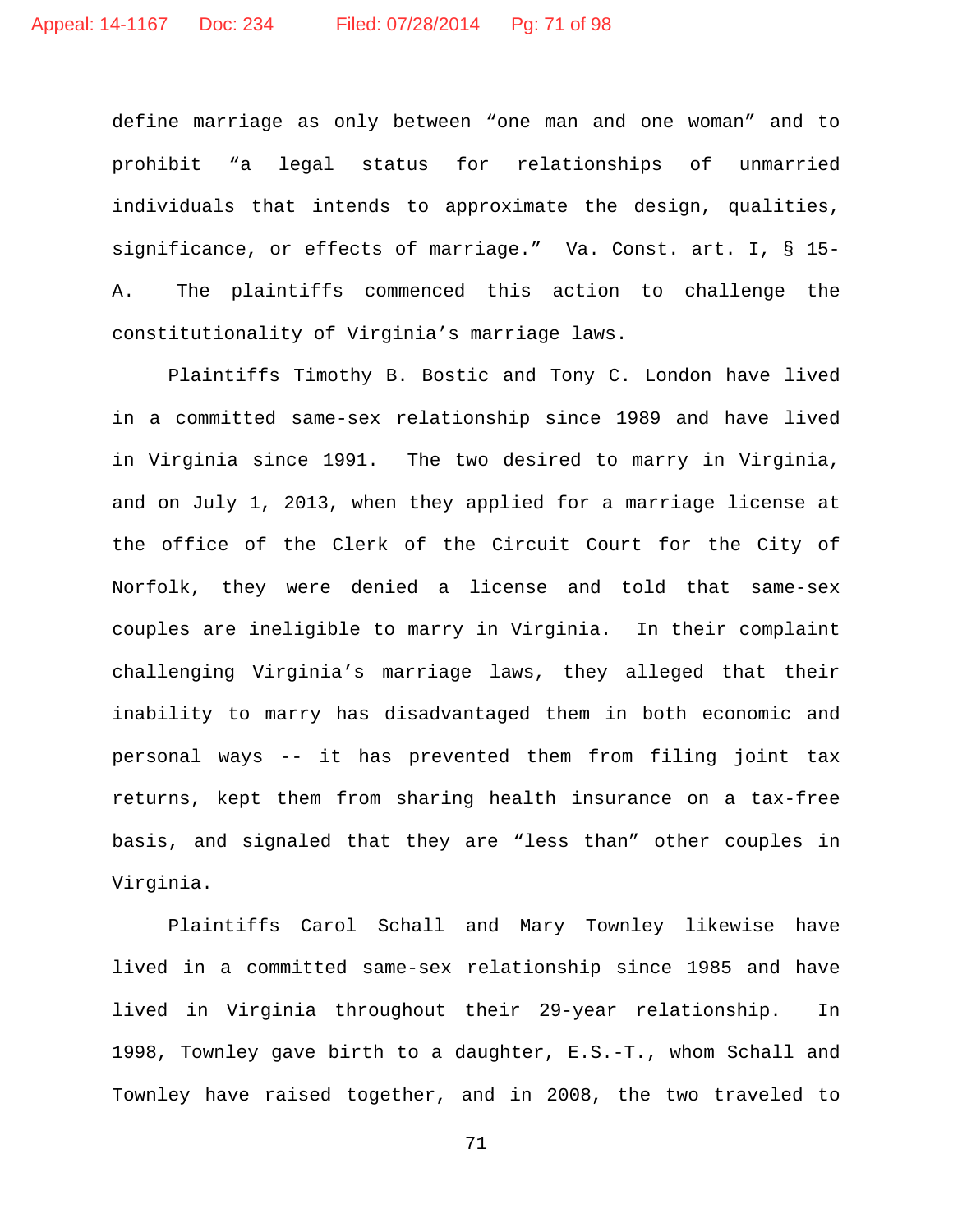California where they were lawfully married. They alleged in their complaint that because Virginia does not recognize their marriage as valid, they have been injured in several ways. Schall is unable to legally adopt E.S.-T., and the two are unable to share health insurance on a tax-free basis. The two also claimed that they and E.S.-T. have experienced stigma as a result of Virginia's nonrecognition of their marriage.

The plaintiffs' complaint, filed in July 2013, alleged that Virginia's marriage laws violate their constitutional rights under the Due Process and Equal Protection Clauses of the Fourteenth Amendment. They named as defendants George E. Schaefer, III, Clerk of Court for the Norfolk Circuit Court, and Janet M. Rainey, the State Registrar of Vital Records. A third Virginia official, Michèle B. McQuigg, Clerk of Court for the Prince William County Circuit Court, was permitted to intervene as a defendant. As elected circuit court clerks, Schaefer and McQuigg are responsible for issuing individual marriage licenses in the localities in which they serve. And Rainey, as the State Registrar of Vital Records, is responsible for ensuring compliance with Virginia's marriage laws, including the laws challenged in this case.

After the parties filed cross-motions for summary judgment, Virginia underwent a change in administrations, and the newly elected Attorney General of Virginia, Mark Herring, filed a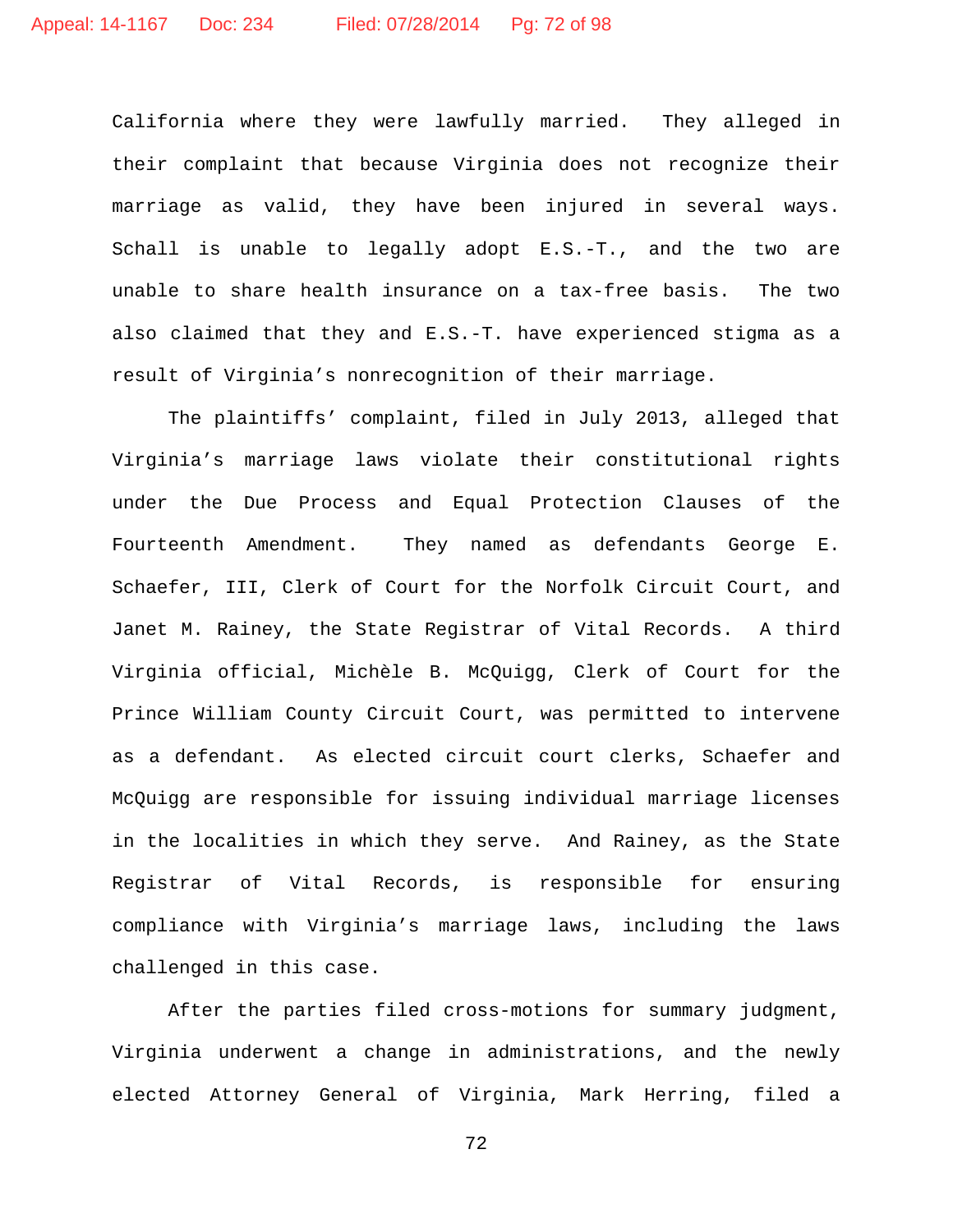notice of a change in his office's legal position on behalf of his client, defendant Janet Rainey. His notice stated that because, in his view, the laws at issue were unconstitutional, his office would no longer defend them on behalf of Rainey. He noted, however, that Rainey would continue to enforce the laws until the court's ruling. The other officials have continued to defend Virginia's marriage laws, and, for convenience, I refer to the defendants herein as "Virginia."

Following a hearing, the district court, by an order and memorandum dated February 14, 2014, granted the plaintiffs' motion for summary judgment and denied Virginia's cross-motion. The court concluded that same-sex partners have a fundamental right to marry each other under the Due Process Clause of the Fourteenth Amendment, thus requiring that Virginia's marriage laws restricting that right be narrowly drawn to further a compelling state interest. It concluded that the laws did not meet that requirement and, indeed, "fail[ed] to display a rational relationship to a legitimate purpose, and so must be viewed as constitutionally infirm under even the least onerous level of scrutiny." Bostic, 970 F. Supp. 2d at 482. Striking down Virginia's marriage laws, the court also issued an order enjoining their enforcement but stayed that order pending appeal. This appeal followed.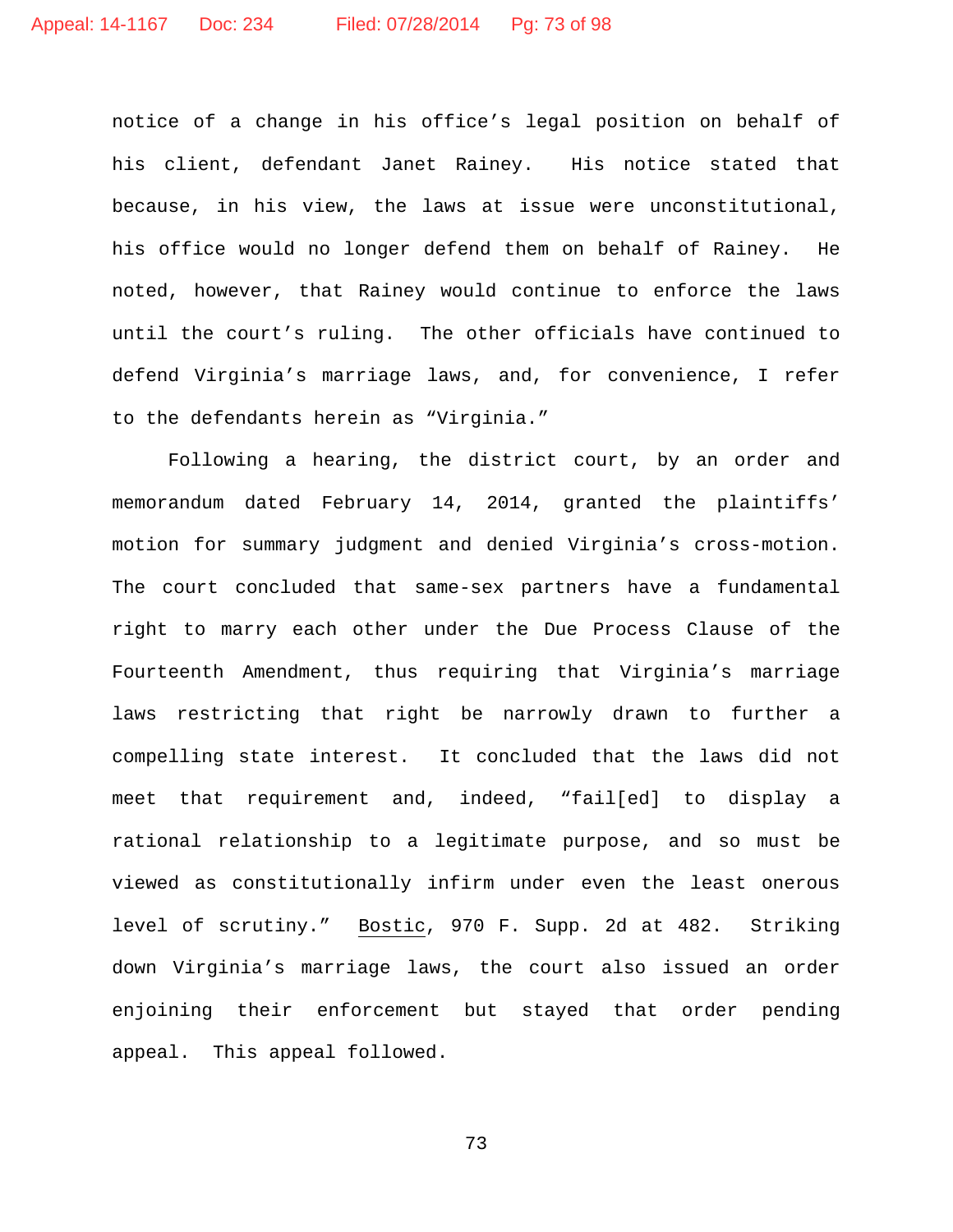II

The plaintiffs contend that, as same-sex partners, they have a fundamental right to marry that is protected by the substantive component of the Due Process Clause of the U.S. Constitution, U.S. Const. amend. XIV, § 1 (prohibiting any State from depriving "any person of life, liberty, or property, without due process of law"), and that Virginia's laws defining marriage as only between a man and a woman and excluding samesex marriage infringe on that right. The constitutional analysis for adjudging their claim is well established.

The Constitution contains no language directly protecting the right to same-sex marriage or even traditional marriage. Any right to same-sex marriage, therefore, would have to be found, through court interpretation, as a substantive component of the Due Process Clause. See Planned Parenthood of Southeastern Pa. v. Casey, 505 U.S. 833, 846 (1992) ("Although a literal reading of the Clause might suggest that it governs only the procedures by which a State may deprive persons of liberty, for at least 105 years . . . the Clause has been understood to contain a substantive component as well").

The substantive component of the Due Process Clause only protects "fundamental" liberty interests. And the Supreme Court has held that liberty interests are only fundamental if they are, "objectively, 'deeply rooted in this Nation's history and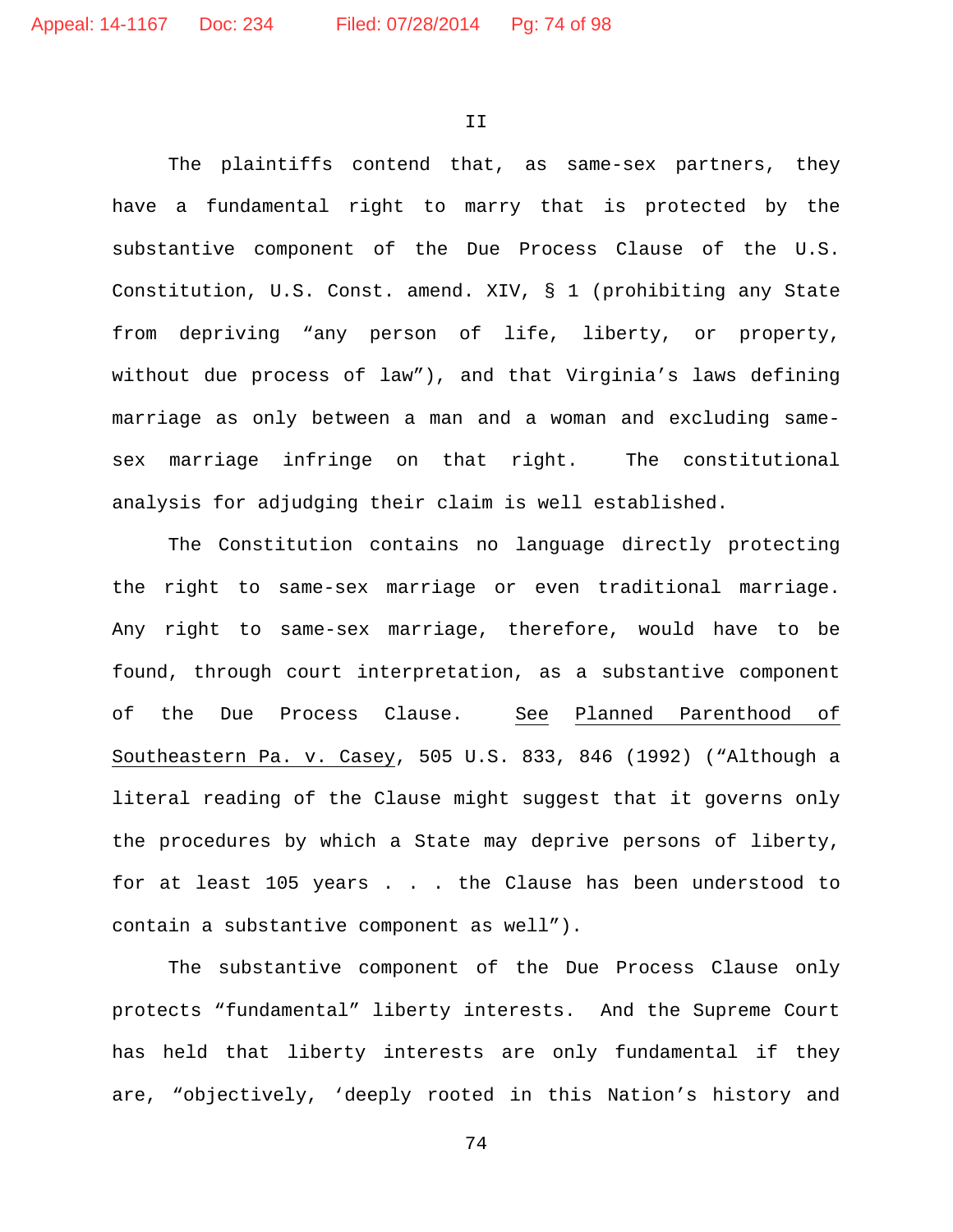tradition,' and 'implicit in the concept of ordered liberty,' such that 'neither liberty nor justice would exist if they were sacrificed.'" Glucksberg, 521 U.S. at 720-21 (citation omitted) (quoting Moore, 431 U.S. at 503 (plurality opinion); Palko, 302 U.S. at 325-26). When determining whether such a fundamental right exists, a court must always make "a 'careful description' of the asserted fundamental liberty interest." Id. at 721 (emphasis added) (quoting Reno v. Flores, 507 U.S. 292, 302 (1993)). This "careful description" involves characterizing the right asserted in its narrowest terms. Thus, in Glucksberg, where the Court was presented with a due process challenge to a state statute banning assisted suicide, the Court narrowly characterized the right being asserted in the following manner:

The Court of Appeals stated that "[p]roperly analyzed, the first issue to be resolved is whether there is a liberty interest in determining the time and manner of one's death," or, in other words, "[i]s there a right to die?" Similarly, respondents assert a "liberty to choose how to die" and a right to "control of one's final days," and describe the asserted liberty as "the right to choose a humane, dignified death," and "the liberty to shape death." As noted above, we have a tradition of carefully formulating the interest at stake in substantive-due-process cases. . . . The Washington statute at issue in this case prohibits "aid[ing] another person to attempt suicide," and, thus, the question before us is whether the "liberty" specially protected by the Due Process Clause includes a right to commit suicide which itself includes a right to assistance in doing so.

Glucksberg, 521 U.S. at 722-23 (alterations in original) (emphasis added) (citations omitted).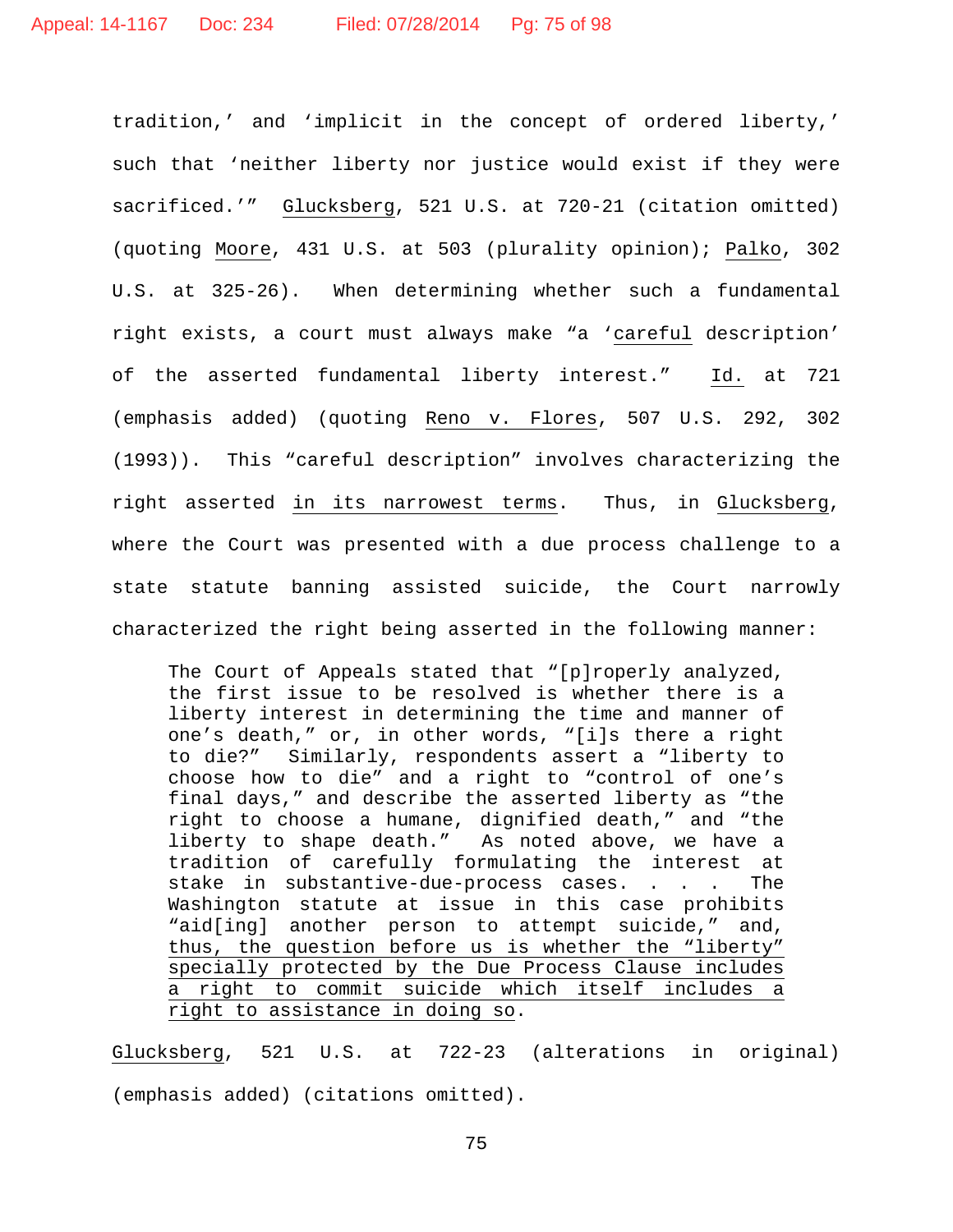Under this formulation, because the Virginia laws at issue prohibit "marriage between persons of the same sex," Va. Code Ann. § 20-45.2, "the question before us is whether the 'liberty' specially protected by the Due Process Clause includes a right" to same-sex marriage. Glucksberg, 521 U.S. at 723; see also Jackson v. Abercrombie, 884 F. Supp. 2d 1065, 1095 (D. Haw. 2012) ("[M]issing from Plaintiffs' asserted 'right to marry the person of one's choice' is its centerpiece: the right to marry someone of the same gender").

When a fundamental right is so identified, then any statute restricting the right is subject to strict scrutiny and must be "narrowly tailored to serve a compelling state interest." Flores, 507 U.S. at 302. Such scrutiny is extremely difficult for a law to withstand, and, as such, the Supreme Court has noted that courts must be extremely cautious in recognizing fundamental rights because doing so ordinarily removes freedom of choice from the hands of the people:

[W]e "ha[ve] always been reluctant to expand the concept of substantive due process because guideposts for responsible decisionmaking in this unchartered<br>area are scarce and open-ended." By extending area are scarce and open-ended." By constitutional protection to an asserted right or liberty interest, we, to a great extent, place the matter outside the arena of public debate and legislative action. We must therefore "exercise the utmost care whenever we are asked to break new ground in this field," lest the liberty protected by the Due Process Clause be subtly transformed into the policy preferences of the Members of this Court.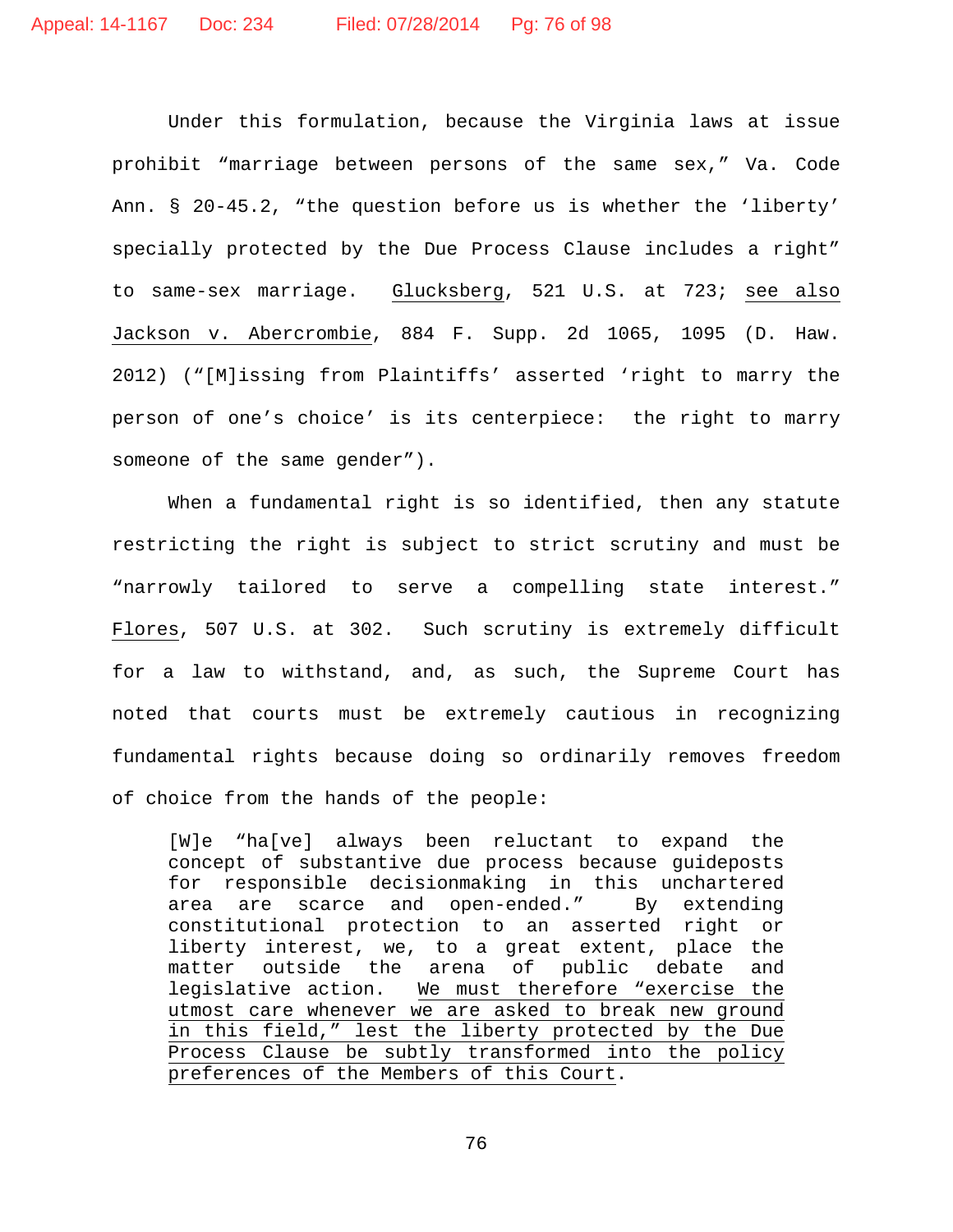Glucksberg, 521 U.S. at 720 (second alteration in original) (emphasis added) (quoting Collins v. City of Harker Heights, 503 U.S. 115, 125 (1992)).

The plaintiffs in this case, as well as the majority, recognize that narrowly defining the asserted liberty interest would require them to demonstrate a new fundamental right to same-sex marriage, which they cannot do. Thus, they have made no attempt to argue that same-sex marriage is, "objectively, deeply rooted in this Nation's history and tradition," and "implicit in the concept of ordered liberty." Glucksberg, 521 U.S. at 720-21 (internal quotation marks omitted). Indeed, they have acknowledged that recognition of same-sex marriage is a recent development. See ante at 41; see also United States v. Windsor, 133 S. Ct. 2675, 2689 (2013) ("Until recent years, many citizens had not even considered the possibility of [same-sex marriage]" (emphasis added)); id. at 2715 (Alito, J., dissenting) (noting that it is "beyond dispute that the right to same-sex marriage is not deeply rooted in this Nation's history and tradition"); Baehr v. Lewin, 852 P.2d 44, 57 (Haw. 1993) ("[W]e do not believe that a right to same-sex marriage is so rooted in the traditions and collective conscience of our people that failure to recognize it would violate the fundamental principles of liberty and justice that lie at the base of all our civil and political institutions").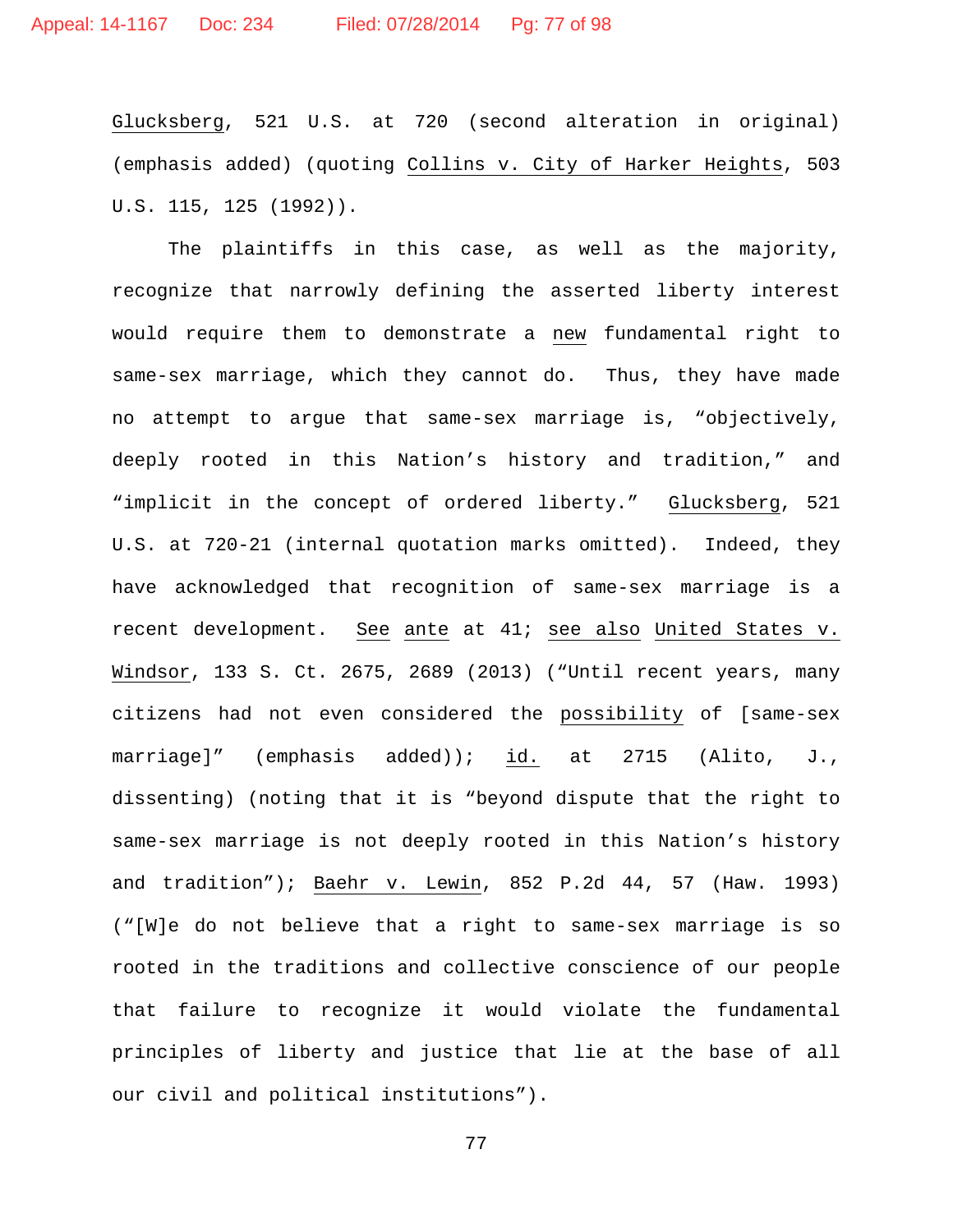Instead, the plaintiffs and the majority argue that the fundamental right to marriage that has previously been recognized by the Supreme Court is a broad right that should apply to the plaintiffs without the need to recognize a new fundamental right to same-sex marriage. They argue that this approach is supported by the fact that the Supreme Court did not narrowly define the right to marriage in its decisions in Loving, 388 U.S. at 12; Turner, 482 U.S. at 94-96; or Zablocki, 434 U.S. at 383-86.

It is true that, in those cases, the Court did not recognize new, separate fundamental rights to fit the factual circumstances in each case. For example, in Loving, the Court did not examine whether interracial marriage was, objectively, deeply rooted in our Nation's history and tradition. But it was not required to do so. Each of those cases involved a couple asserting a right to enter into a traditional marriage of the type that has always been recognized since the beginning of the Nation -- a union between one man and one woman. While the context for asserting the right varied in each of those cases, it varied only in ways irrelevant to the concept of marriage. The type of relationship sought was always the traditional, manwoman relationship to which the term "marriage" was theretofore always assumed to refer. Thus, none of the cases cited by the plaintiffs and relied on by the majority involved the assertion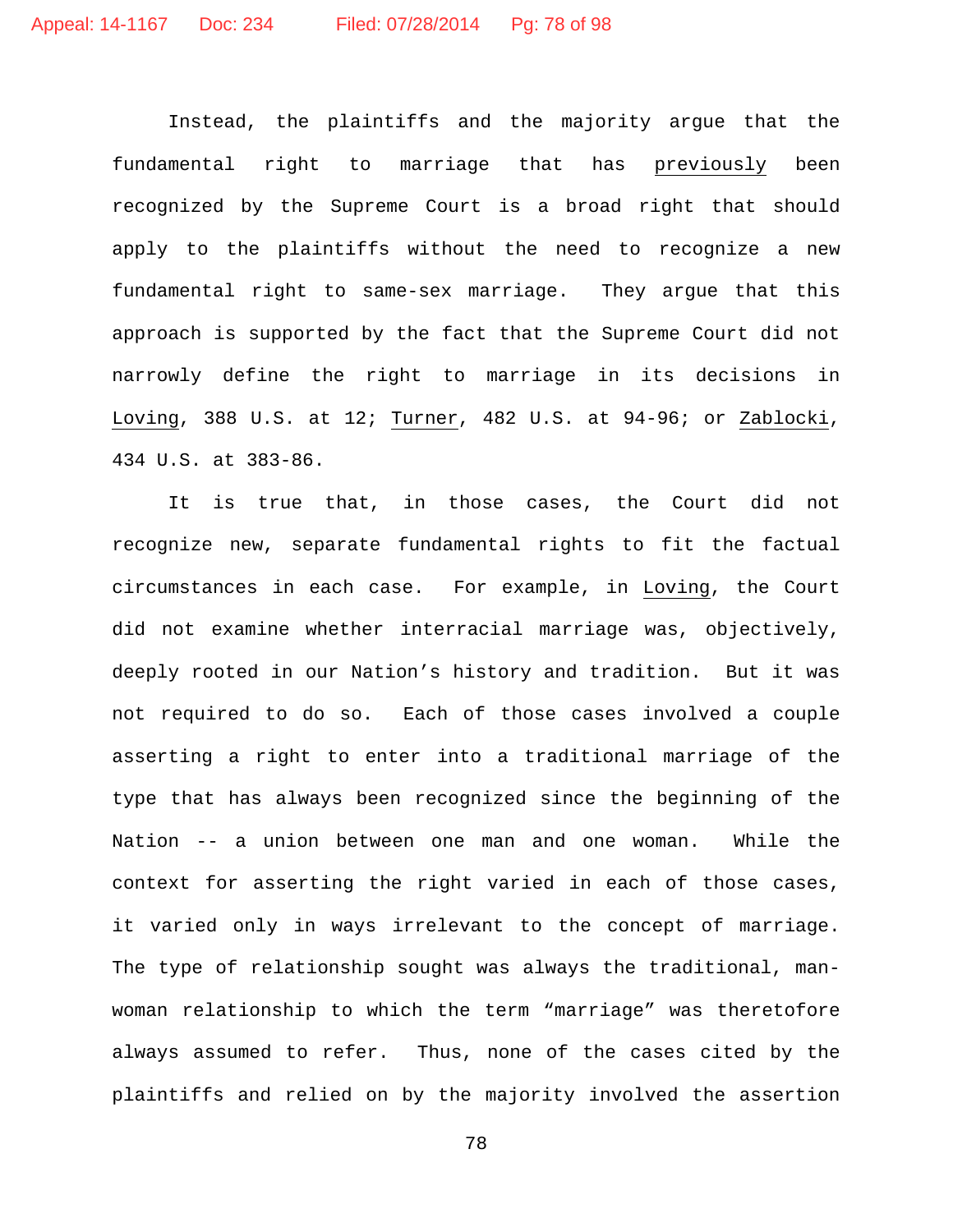of a brand new liberty interest. To the contrary, they involved the assertion of one of the oldest and most fundamental liberty interests in our society.

To now define the previously recognized fundamental right to "marriage" as a concept that includes the new notion of "same-sex marriage" amounts to a dictionary jurisprudence, which defines terms as convenient to attain an end.

It is true that same-sex and opposite-sex relationships share many attributes, and, therefore, marriages involving those relationships would, to a substantial extent, be similar. Two persons who are attracted to each other physically and emotionally and who love each other could publicly promise to live with each other thereafter in a mutually desirable relationship. These aspects are the same whether the persons are of the same sex or different sexes. Moreover, both relationships could successfully function to raise children, although children in a same-sex relationship would come from one partner or from adoption. But there are also significant distinctions between the relationships that can justify differential treatment by lawmakers.

Only the union of a man and a woman has the capacity to produce children and thus to carry on the species. And more importantly, only such a union creates a biological family unit that also gives rise to a traditionally stable political unit.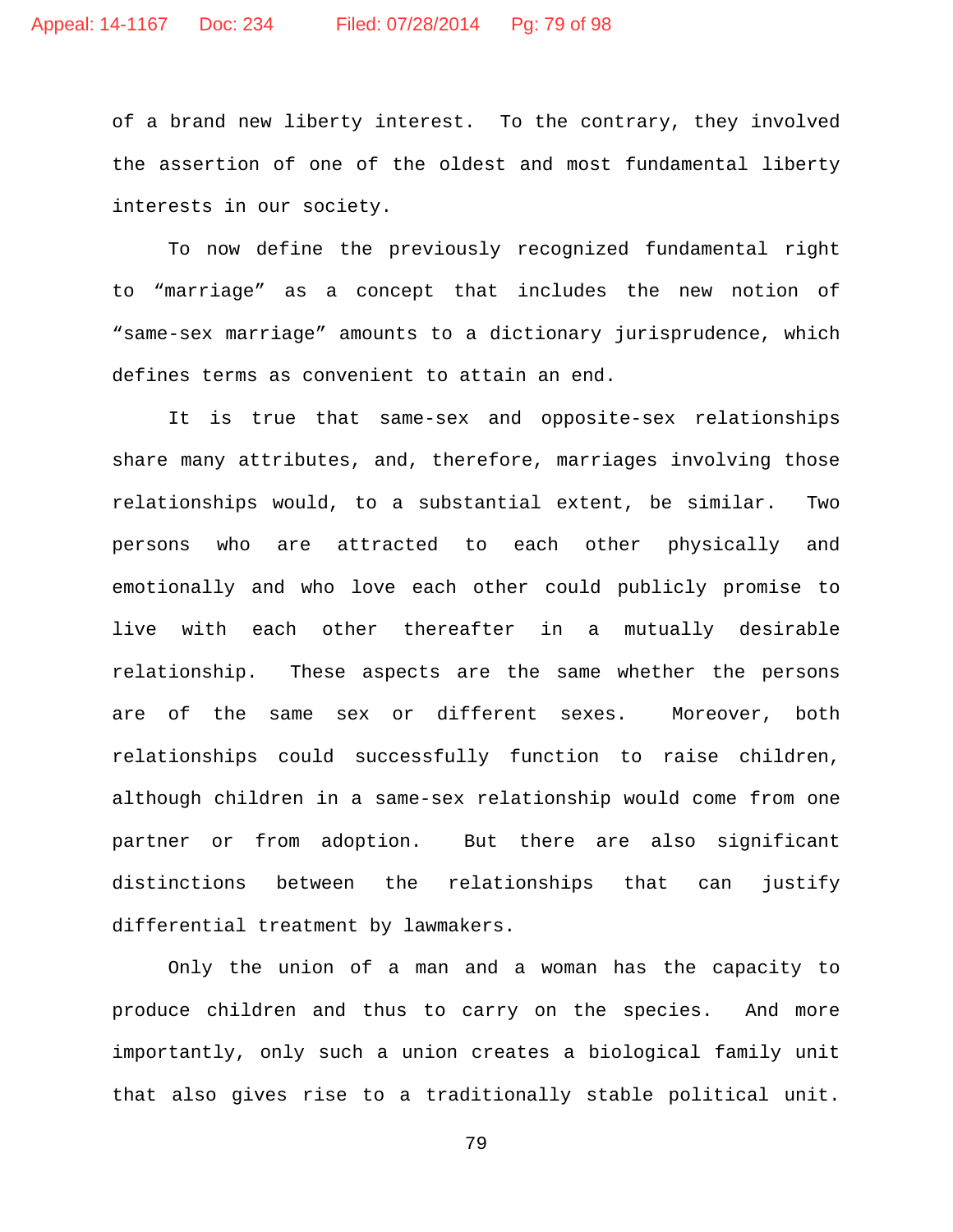Every person's identity includes the person's particular biological relationships, which create unique and meaningful bonds of kinship that are extraordinarily strong and enduring and that have been afforded a privileged place in political order throughout human history. Societies have accordingly enacted laws promoting the family unit -- such as those relating to sexual engagement, marriage rites, divorce, inheritance, name and title, and economic matters. And many societies have found familial bonds so critical that they have elevated marriage to be a sacred institution trapped with religious rituals. In these respects, the traditional man-woman relationship is unique.

Thus, when the Supreme Court has recognized, through the years, that the right to marry is a fundamental right, it has emphasized the procreative and social ordering aspects of traditional marriage. For example, it has said: "[Marriage] is an institution, in the maintenance of which in its purity the public is deeply interested, for it is the foundation of the family and of society, without which there would be neither civilization nor progress," Maynard v. Hill, 125 U.S. 190, 211 (1888) (emphasis added); Marriage is "one of the basic civil rights of man. Marriage and procreation are fundamental to the very existence and survival of the race," Skinner v. Oklahoma ex rel. Williamson, 316 U.S. 535, 541 (1942); "It is not surprising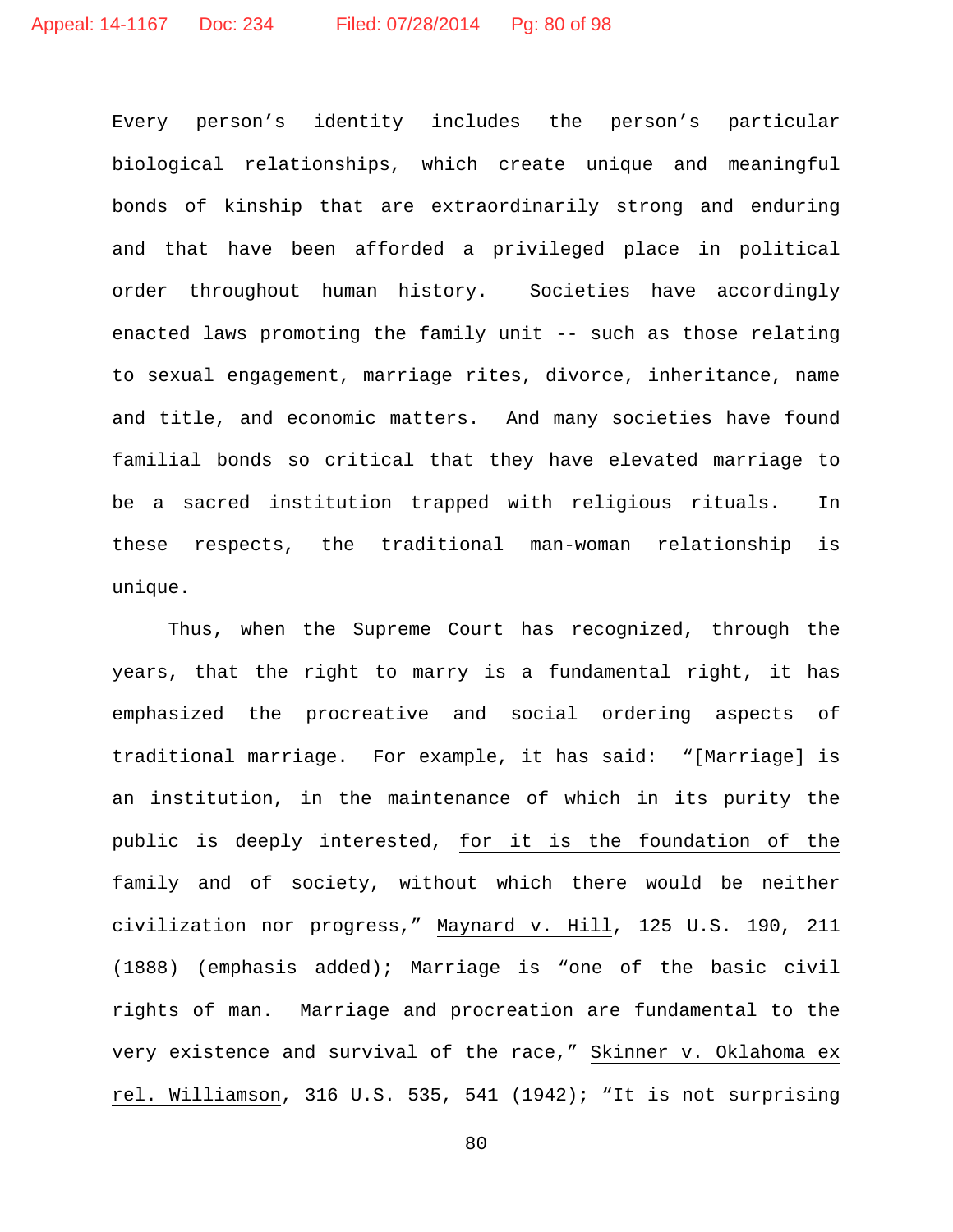that the decision to marry has been placed on the same level of importance as decisions relating to procreation, childbirth, childrearing, and family relationships. . . . [Marriage] is the foundation of the family in our society," Zablocki, 434 U.S. at 386.

Because there exist deep, fundamental differences between traditional and same-sex marriage, the plaintiffs and the majority err by conflating the two relationships under the loosely drawn rubric of "the right to marriage." Rather, to obtain constitutional protection, they would have to show that the right to same-sex marriage is itself deeply rooted in our Nation's history. They have not attempted to do so and could not succeed if they were so to attempt.

In an effort to bridge the obvious differences between the traditional relationship and the new same-sex relationship, the plaintiffs argue that the fundamental right to marriage "has always been based on, and defined by, the constitutional liberty to select the partner of one's choice." (Emphasis added). They rely heavily on Loving to assert this claim. In Loving, the Court held that a state regulation restricting interracial marriage infringed on the fundamental right to marriage. Loving, 388 U.S. at 12. But nowhere in Loving did the Court suggest that the fundamental right to marry includes the unrestricted right to marry whomever one chooses, as the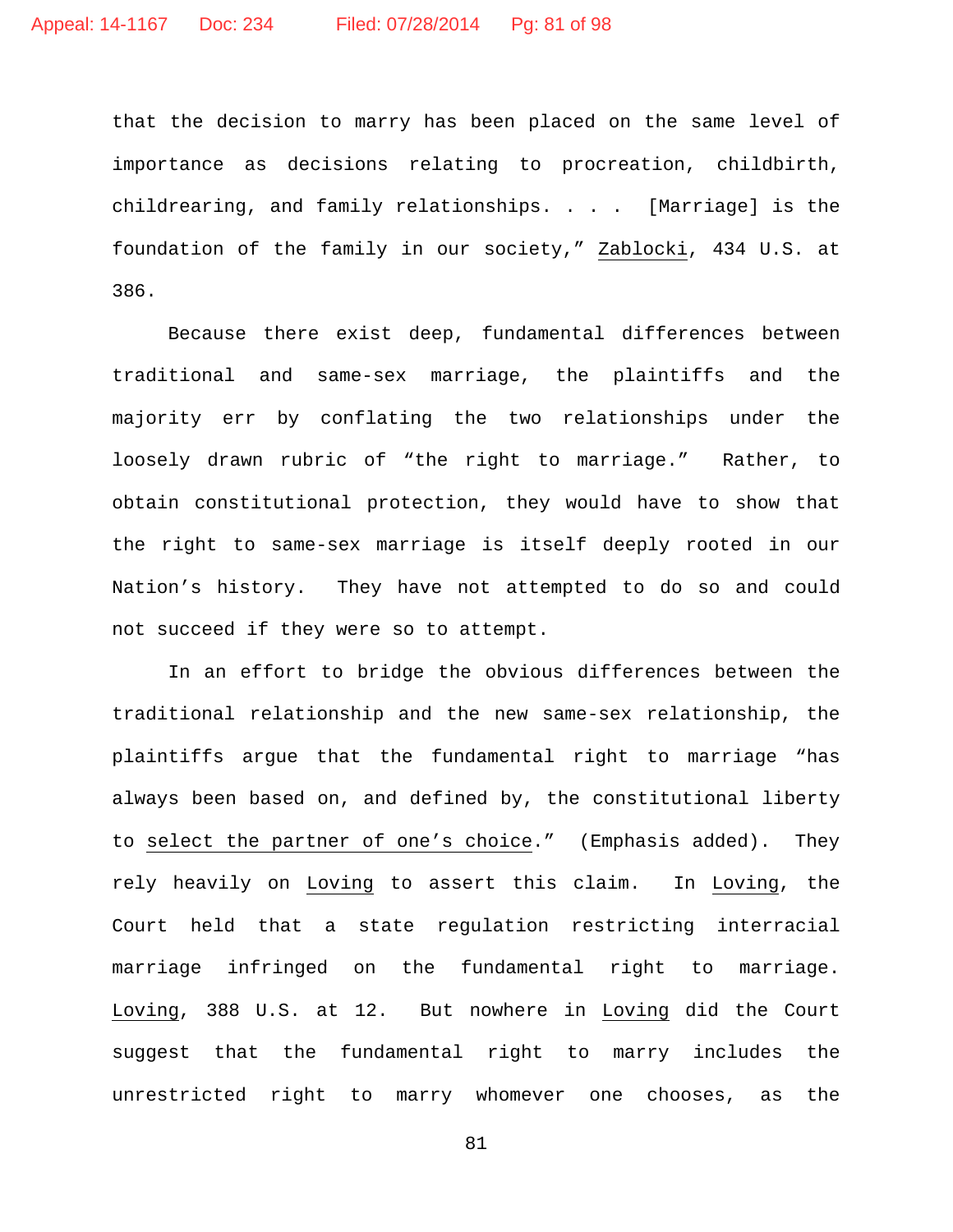plaintiffs claim. Indeed, Loving explicitly relied on Skinner and Murphy, and both of those cases discussed marriage in traditional, procreative terms. Id.

This reading of Loving is fortified by the Court's summary dismissal of Baker v. Nelson, 191 N.W.2d 185 (Minn. 1971), appeal dismissed, 409 U.S. 810 (1972), just five years after Loving was decided. In Baker, the Minnesota Supreme Court interpreted a state statute's use of the term "marriage" to be one of common usage meaning a union "between persons of the opposite sex" and thus not including same-sex marriage. Id. at 186. On appeal, the Supreme Court dismissed the case summarily "for want of a substantial federal question." 409 U.S. at 810. The Court's action in context indicates that the Court did not view Loving or the cases that preceded it as providing a fundamental right to an unrestricted choice of marriage partner. Otherwise, the state court's decision in Baker would indeed have presented a substantial federal question.

In short, Loving simply held that race, which is completely unrelated to the institution of marriage, could not be the basis of marital restrictions. See Loving, 388 U.S. at 12. To stretch Loving's holding to say that the right to marry is not limited by gender and sexual orientation is to ignore the inextricable, biological link between marriage and procreation that the Supreme Court has always recognized. See Windsor, 133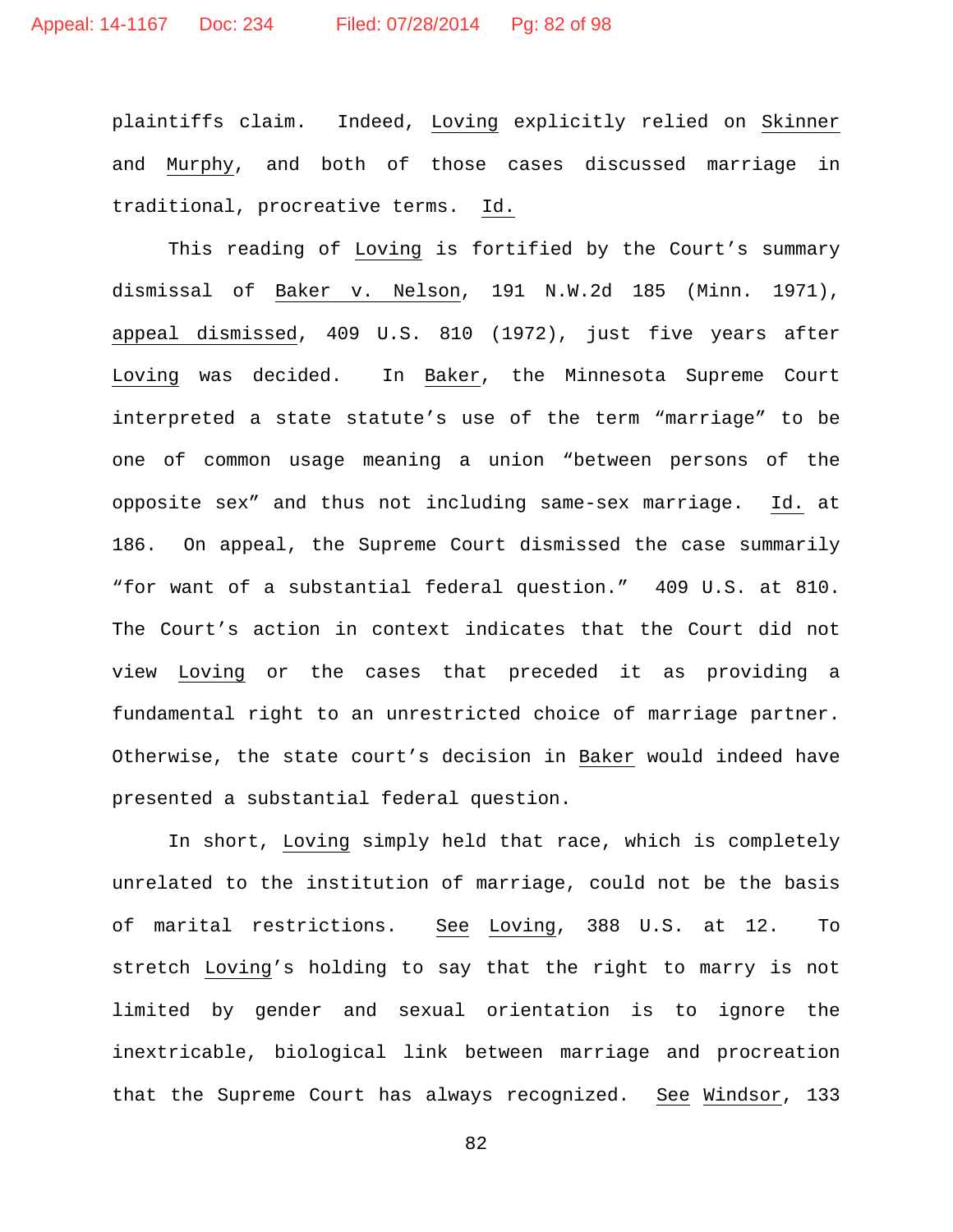S. Ct. at 2689 (recognizing that throughout history, "marriage between a man and a woman no doubt had been thought of by most people as essential to the very definition of that term and to its role and function"). The state regulation struck down in Loving, like those in Zablocki and Turner, had no relationship to the foundational purposes of marriage, while the gender of the individuals in a marriage clearly does. Thus, the majority errs, as did the district court, by interpreting the Supreme Court's marriage cases as establishing a right that includes same-sex marriage.

The plaintiffs also largely ignore the problem with their position that if the fundamental right to marriage is based on "the constitutional liberty to select the partner of one's choice," as they contend, then that liberty would also extend to individuals seeking state recognition of other types of relationships that States currently restrict, such as polygamous or incestuous relationships. Cf. Romer v. Evans, 517 U.S. 620, 648-50 (1996) (Scalia, J., dissenting). Such an extension would be a radical shift in our understanding of marital relationships. Laws restricting polygamy are foundational to the Union itself, having been a condition on the entrance of Arizona, New Mexico, Oklahoma, and Utah into statehood. Id. While the plaintiffs do attempt to assure us that such laws are safe because "there are weighty government interests underlying"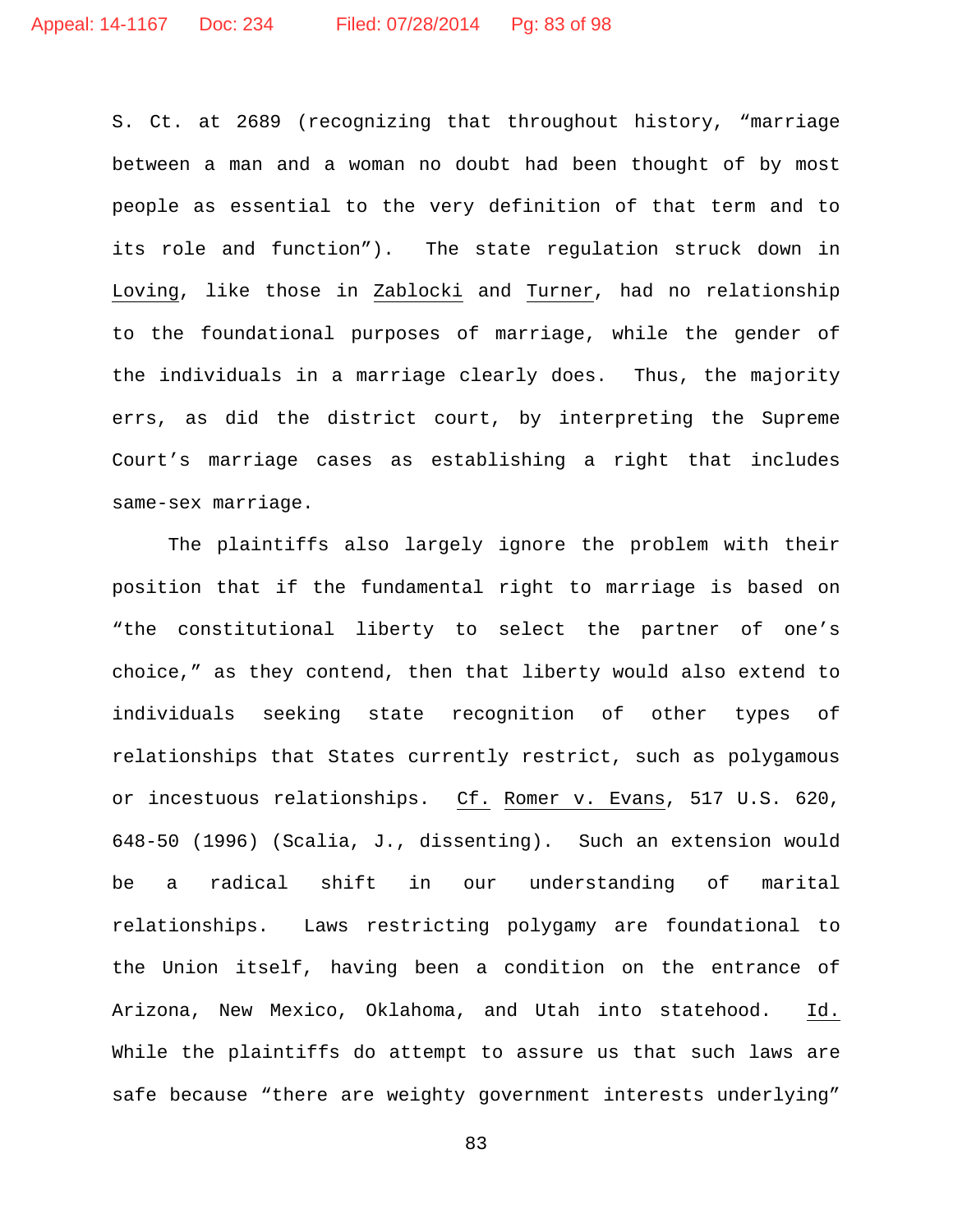them, such an argument does not bear on the question of whether the right is fundamental. The government's interests would instead be relevant only to whether the restriction could meet the requisite standard of review. And because laws prohibiting polygamous or incestuous marriages restrict individuals' right to choose whom they would like to marry, they would, under the plaintiffs' approach, have to be examined under strict scrutiny. Perhaps the government's interest would be strong enough to enable such laws to survive strict scrutiny, but regardless, today's decision would truly be a sweeping one if it could be understood to mean that individuals have a fundamental right to enter into a marriage with any person, or any people, of their choosing.

At bottom, the fundamental right to marriage does not include a right to same-sex marriage. Under the Glucksberg analysis that we are thus bound to conduct, there is no new fundamental right to same-sex marriage. Virginia's laws restricting marriage to man-woman relationships must therefore be upheld if there is any rational basis for the laws.

## III

Under rational-basis review, courts are required to give heavy deference to legislatures. The standard

simply requires courts to determine whether the<br>classification in question is, at a minimum, classification in question is, at a minimum,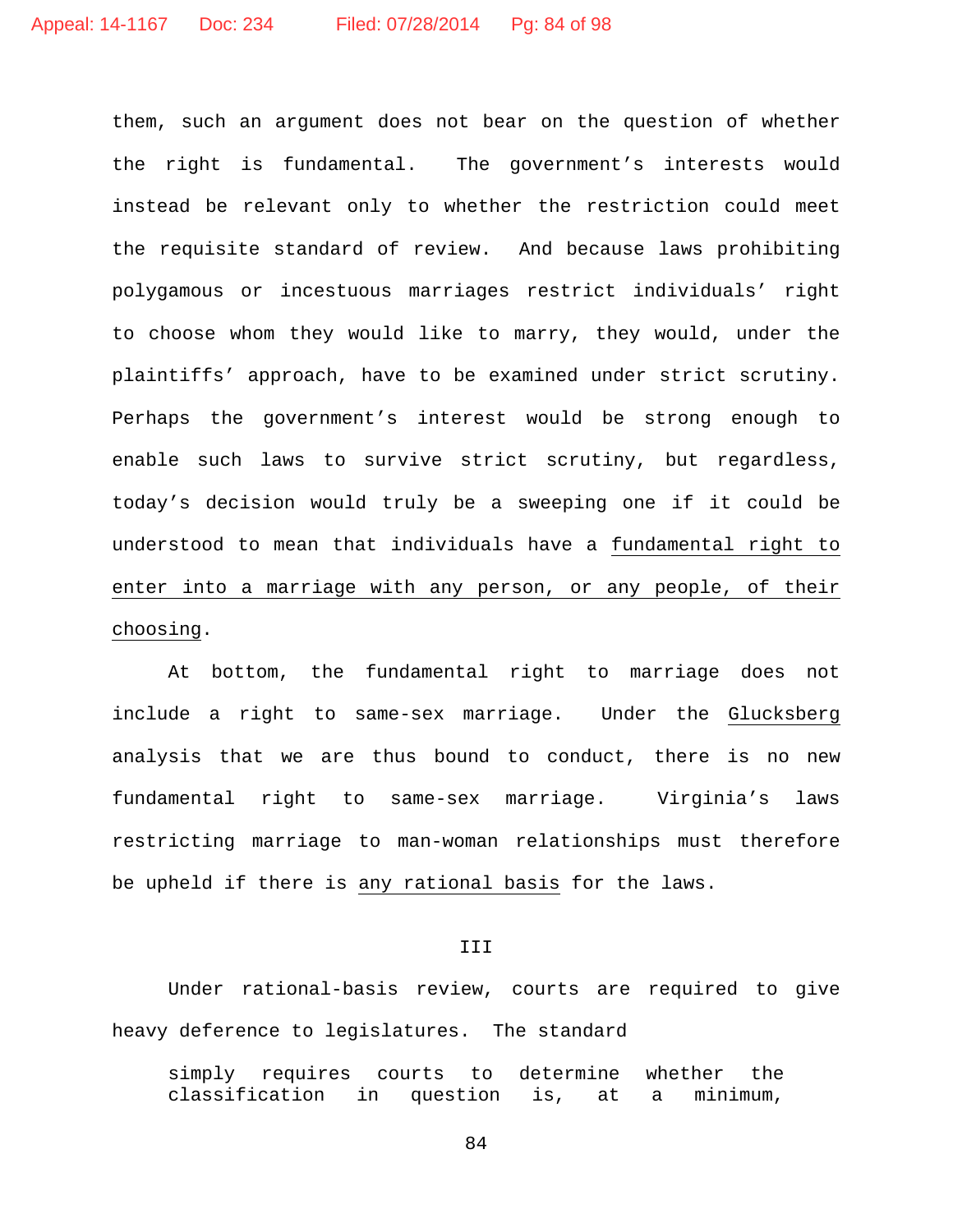rationally related to legitimate governmental goals. In other words, the fit between the enactment and the public purposes behind it need not be mathematically precise. As long as [the legislature] has a reasonable basis for adopting the classification, which can include "rational speculation unsupported by evidence or empirical data," the statute will pass constitutional muster. The rational basis standard thus embodies an idea critical to the continuing vitality of our democracy: that courts are not empowered to "sit as a superlegislature to judge the or desirability of legislative policy determinations."

Wilkins v. Gaddy, 734 F.3d 344, 347-48 (4th Cir. 2013) (emphasis added) (citations omitted) (quoting FCC v. Beach Commc'ns, Inc., 508 U.S. 307, 315 (1993); City of New Orleans v. Dukes, 427 U.S. 297, 303 (1976)). Statutes subject to rational-basis review "bear[] a strong presumption of validity, and those attacking the rationality of the legislative classification have the burden 'to negative every conceivable basis which might support [them].'" Beach Commc'ns, 508 U.S. at 314-15 (emphasis added) (citation omitted) (quoting Lehnhausen v. Lake Shore Auto Parts Co., 410 U.S. 356, 364 (1973)).

In contending that there is a rational basis for its marriage laws, Virginia has emphasized that children are born only to one man and one woman and that marriage provides a family structure by which to nourish and raise those children. It claims that a biological family is a more stable environment, and it renounces any interest in encouraging same-sex marriage. It argues that the purpose of its marriage laws "is to channel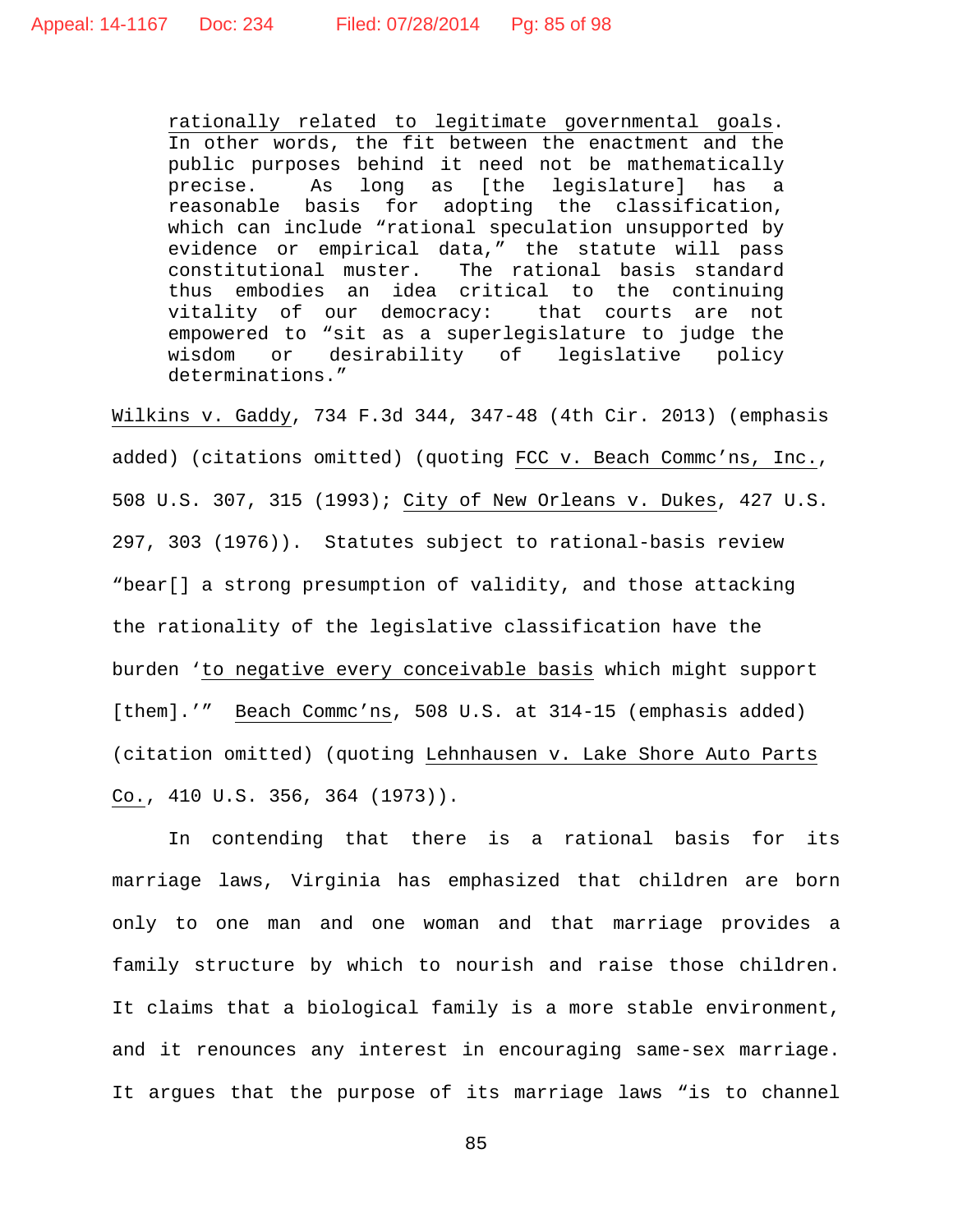the presumptive procreative potential of man-woman relationships into enduring marital unions so that if any children are born, they are more likely to be raised in stable family units." (Emphasis omitted). Virginia highlights especially marriage's tendency to promote stability in the event of unplanned pregnancies, asserting that it has "a compelling interest in addressing the particular concerns associated with the birth of unplanned children. . . . [C]hildren born from unplanned pregnancies where their mother and father are not married to each other are at significant risk of being raised outside stable family units headed by their mother and father jointly."

Virginia states that its justifications for promoting traditional marriage also explain its lack of interest in promoting same-sex marriage. It maintains that a traditional marriage is "exclusively [an] opposite-sex institution . . . inextricably linked to procreation and biological kinship," Windsor, 133 S. Ct. at 2718 (Alito, J., dissenting), and that same-sex marriage prioritizes the emotions and sexual attractions of the two partners without any necessary link to reproduction. It asserts that it has no interest in "licensing adults' love."

The plaintiffs accept that family stability is a legitimate state goal, but they argue that licensing same-sex relationships will not burden Virginia's achievement of that goal. They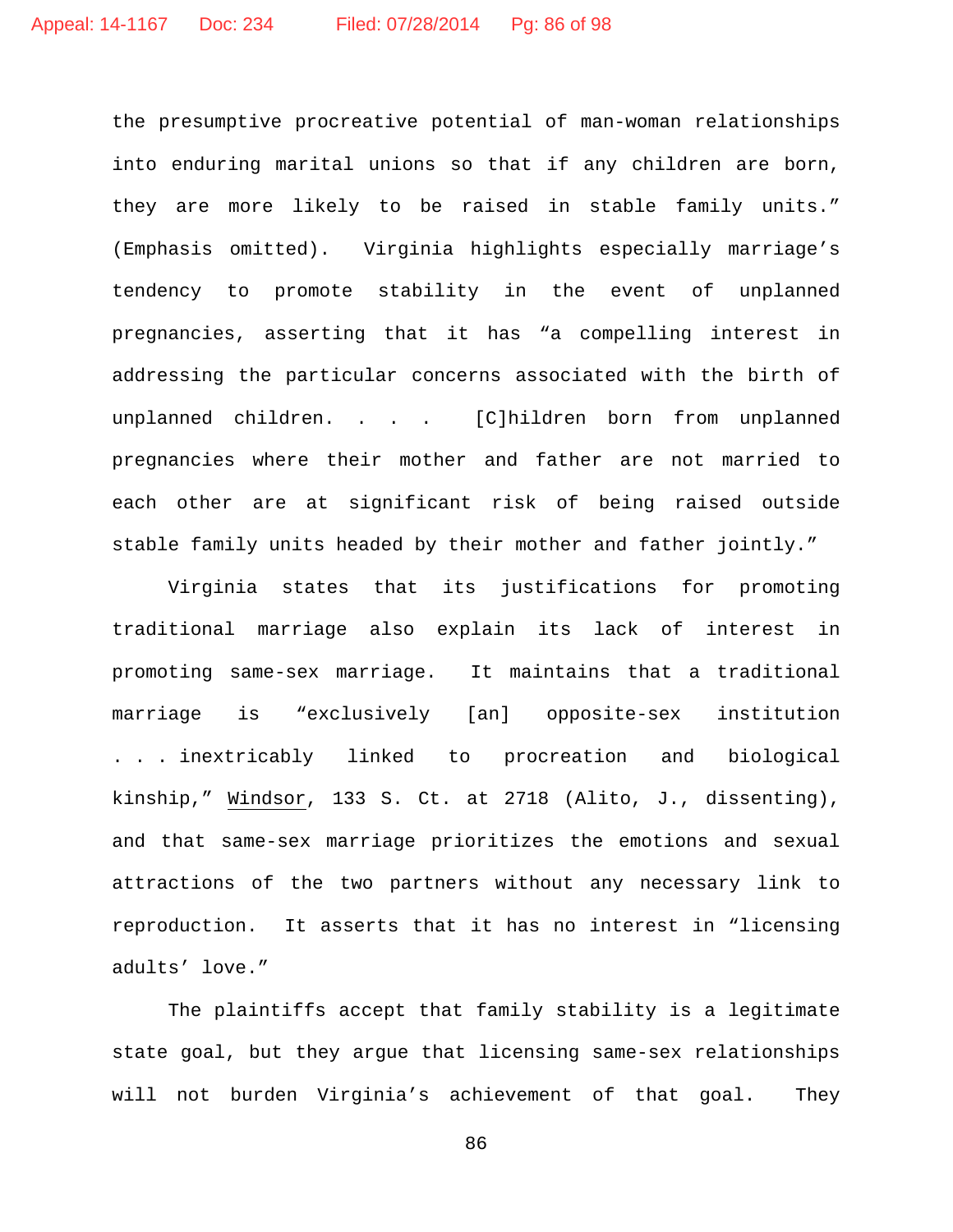contend that "there is simply no evidence or reason to believe that prohibiting gay men and lesbians from marrying will increase 'responsible procreation' among heterosexuals."

But this argument does not negate any of the rational justifications for Virginia's legislation. States are permitted to selectively provide benefits to only certain groups when providing those same benefits to other groups would not further the State's ultimate goals. See Johnson v. Robinson, 415 U.S. 361, 383 (1974) ("When . . . the inclusion of one group promotes a legitimate governmental purpose, and the addition of other groups would not, we cannot say that the statute's classification of beneficiaries and nonbeneficiaries is invidiously discriminatory"). Here, the Commonwealth's goal of ensuring that unplanned children are raised in stable homes is furthered only by offering the benefits of marriage to oppositesex couples. As Virginia correctly asserts, "the relevant inquiry here is not whether excluding same-sex couples from marriage furthers [Virginia's] interest in steering man-woman couples into marriage." Rather, the relevant inquiry is whether also recognizing same-sex marriages would further Virginia's interests. With regard to its interest in ensuring stable families in the event of unplanned pregnancies, it would not.

The plaintiffs reply that even if this is so, such "linedrawing" only makes sense if the resources at issue are scarce,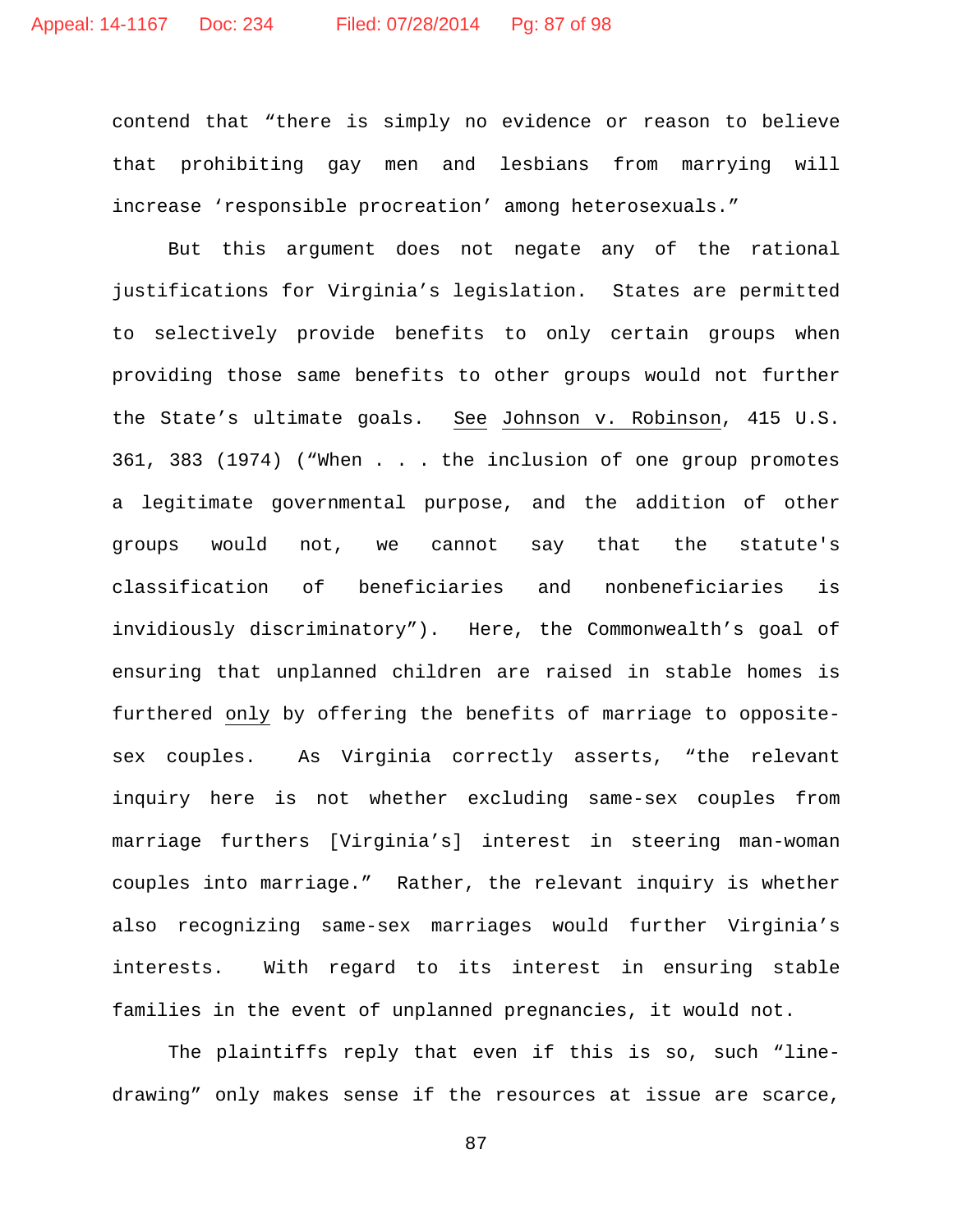justifying the State's limited provision of those resources. They argue that because "[m]arriage licenses . . . are not a remotely scarce commodity," the line-drawing done by Virginia's marriage laws is irrational. But this fundamentally misunderstands the nature of marriage benefits. When the Commonwealth grants a marriage, it does not simply give the couple a piece of paper and a title. Rather, it provides a substantial subsidy to the married couple -- economic benefits that, the plaintiffs repeatedly assert, are being denied them. For example, married couples are permitted to file state income taxes jointly, lowering their tax rates. See Va. Code Ann. § 58.1-324. Although indirect, such benefits are clearly subsidies that come at a cost to the Commonwealth. Virginia is willing to provide these subsidies because they encourage opposite-sex couples to marry, which tends to provide children from unplanned pregnancies with a more stable environment. Under Johnson, the Commonwealth is not obligated to similarly subsidize same-sex marriages, since doing so could not possibly further its interest. This is no different from the subsidies provided in other cases where the Supreme Court has upheld linedrawing, such as Medicare benefits, Matthews v. Diaz, 426 U.S. 67, 83-84 (1976), or veterans' educational benefits, Johnson, 415 U.S. at 383.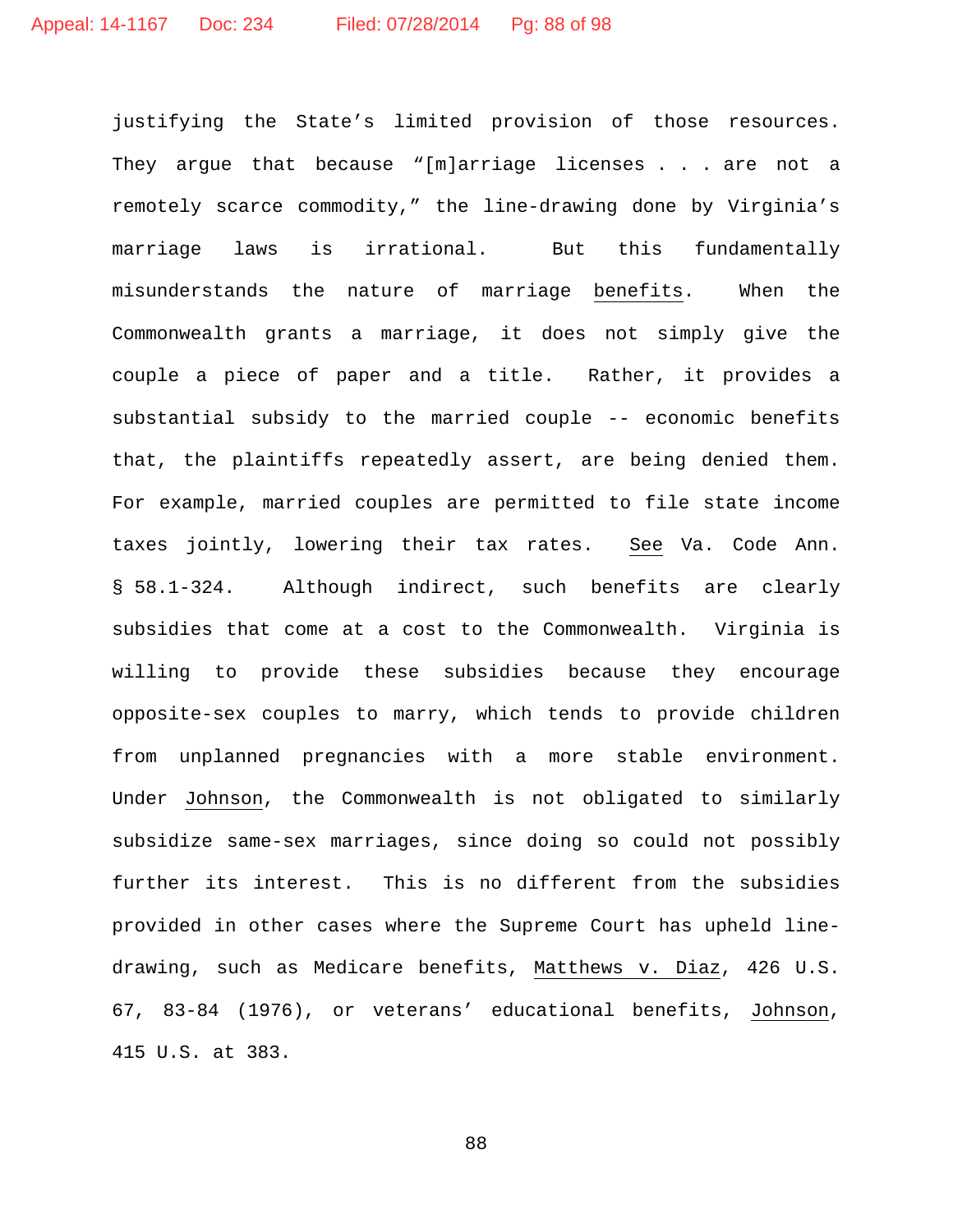As an additional argument, Virginia maintains that marriage is a "[c]omplex social institution[]" with a "set of norms, rules, patterns, and expectations that powerfully (albeit often unconsciously) affect people's choices, actions, and perspectives." It asserts that discarding the traditional definition of marriage will have far-reaching consequences that cannot easily be predicted, including "sever[ing] the inherent link between procreation . . . and marriage . . . [and] in turn . . . powerfully convey[ing] that marriage exists to advance adult desires rather than [to] serv[e] children's needs."

The plaintiffs agree that changing the definition of marriage may have unforeseen social effects, but they argue that such predictions should not be enough to save Virginia's marriage laws because similar justifications were rejected in Loving. The Loving Court, however, was not applying rationalbasis review. See Loving, 388 U.S. at 11-12. We are on a different footing here. Under rational-basis review, legislative choices "may be based on rational speculation unsupported by evidence or empirical data." Beach Commc'ns, 508 U.S. at 315. "Sound policymaking often requires legislators to forecast future events and to anticipate the likely impact of these events based on deductions and inferences for which complete empirical support may be unavailable." Turner Broad.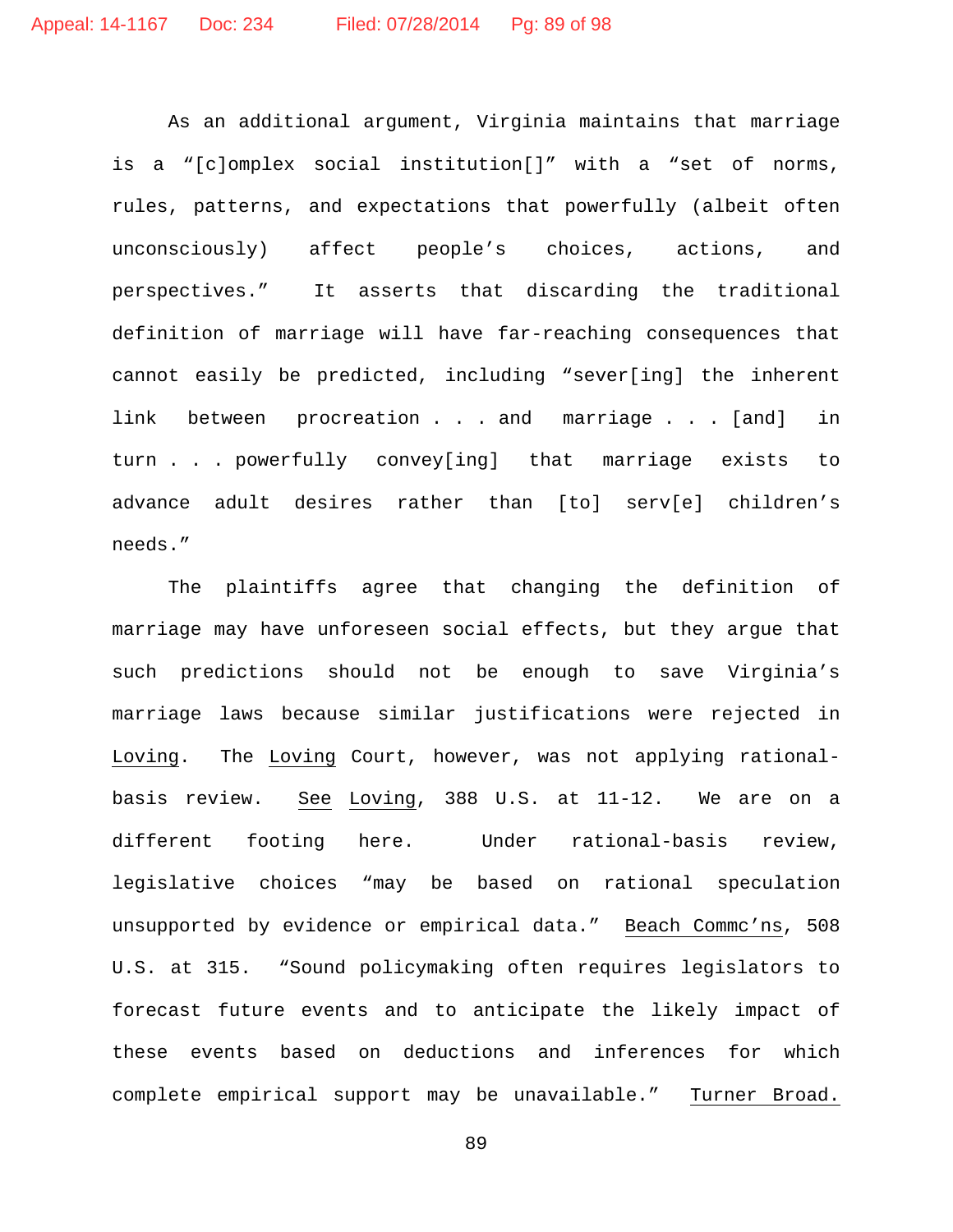Sys., Inc. v. FCC, 512 U.S. 622, 665 (1994) (plurality opinion). And the legislature "is far better equipped than the judiciary" to make these evaluations and ultimately decide on a course of action based on its predictions. Id. at 665-66. In enacting its marriage laws, Virginia predicted that changing the definition of marriage would have a negative effect on children and on the family structure. Although other States do not share those concerns, such evaluations were nonetheless squarely within the province of the Commonwealth's legislature and its citizens, who voted to amend Virginia's Constitution in 2006.

Virginia has undoubtedly articulated sufficient rational bases for its marriage laws, and I would find that those bases constitutionally justify the laws. Those laws are grounded on the biological connection of men and women; the potential for their having children; the family order needed in raising children; and, on a larger scale, the political order resulting from stable family units. Moreover, I would add that the traditional marriage relationship encourages a family structure that is intergenerational, giving children not only a structure in which to be raised but also an identity and a strong relational context. The marriage of a man and a woman thus rationally promotes a correlation between biological order and political order. Because Virginia's marriage laws are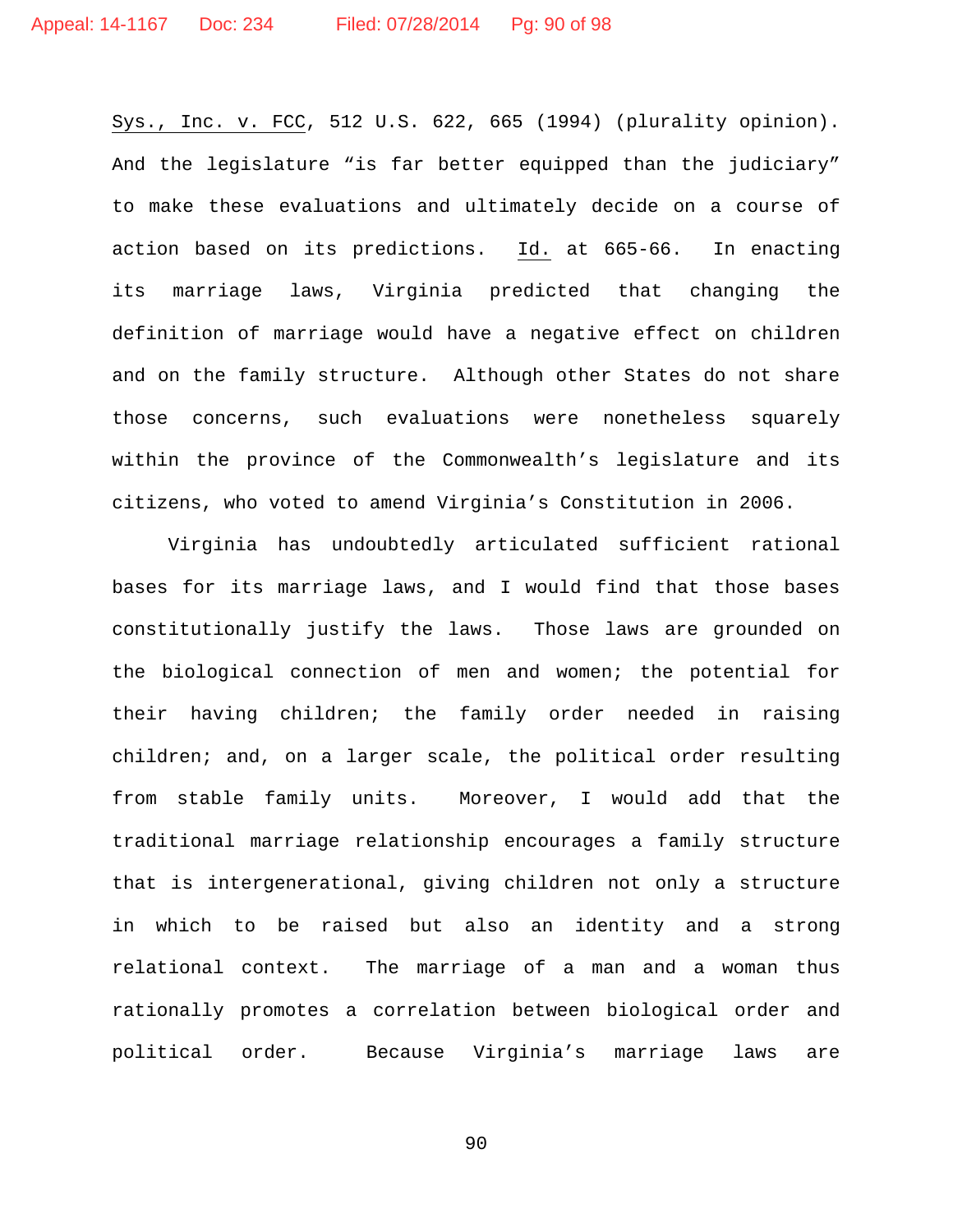rationally related to its legitimate purposes, they withstand rational-basis scrutiny under the Due Process Clause.

IV

The majority does not substantively address the plaintiffs' second argument -- that Virginia's marriage laws invidiously discriminate on the basis of sexual orientation, in violation of the Equal Protection Clause -- since it finds that the laws infringe on the plaintiffs' fundamental right to marriage. But because I find no fundamental right is infringed by the laws, I also address discrimination under the Equal Protection Clause.

The Equal Protection Clause, which forbids any State from "deny[ing] to any person within its jurisdiction the equal protection of the laws," U.S. Const. amend. XIV, § 1, prohibits invidious discrimination among classes of persons. Some classifications -- such as those based on race, alienage, or national origin -- are "so seldom relevant to the achievement of any legitimate state interest that laws grounded in such considerations are deemed to reflect prejudice and antipathy - a view that those in the burdened class are not as worthy or deserving as others." City of Cleburne v. Cleburne Living Ctr., 473 U.S. 432, 440 (1985). Any laws based on such "suspect" classifications are subject to strict scrutiny. See id. In a similar vein, classifications based on gender are "quasi-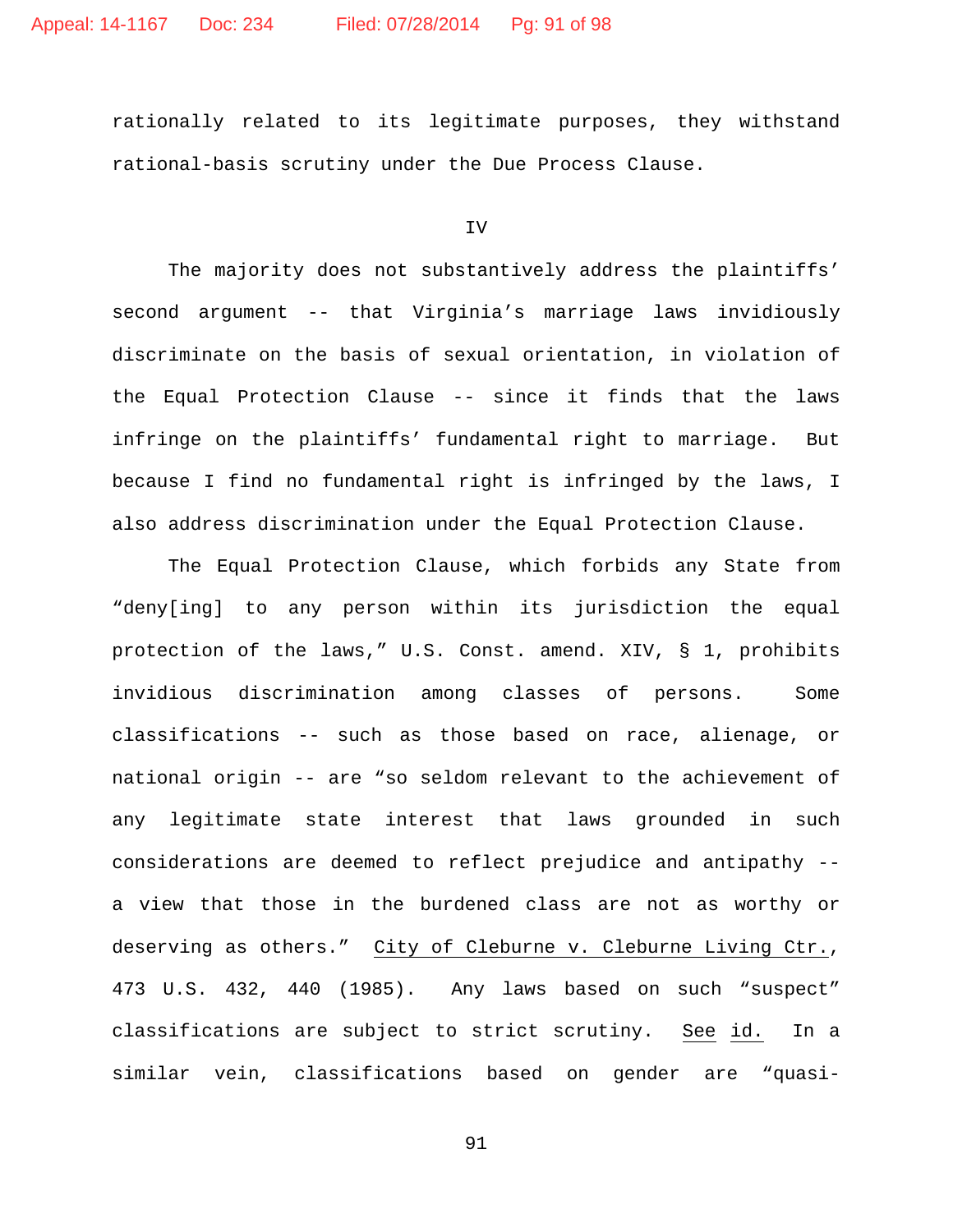suspect" and call for "intermediate scrutiny" because they "frequently bear[] no relation to ability to perform or contribute to society" and thus "generally provide[] no sensible ground for differential treatment." Id. at 440-41 (quoting Frontiero v. Richardson, 411 U.S. 677, 686 (1973) (plurality opinion)); see also Craig v. Boren, 429 U.S. 190, 197 (1976). Laws subject to intermediate scrutiny must be substantially related to an important government objective. See United States v. Virginia, 518 U.S. 515, 533 (1996).

But when a regulation adversely affects members of a class that is not suspect or quasi-suspect, the regulation is "presumed to be valid and will be sustained if the classification drawn by the statute is rationally related to a legitimate state interest." City of Cleburne, 473 U.S. at 440 (emphasis added). Moreover, the Supreme Court has made it clear that

where individuals in the group affected by a law have distinguishing characteristics relevant to interests the State has the authority to implement, the courts have been very reluctant, as they should be in our federal system and with our respect for the separation of powers, to closely scrutinize legislative choices as to whether, how, and to what extent those interests should be pursued. In such cases, the Equal Protection Clause requires only a rational means to serve a legitimate end.

Id. at 441-42 (emphasis added). This is based on the understanding that "equal protection of the laws must coexist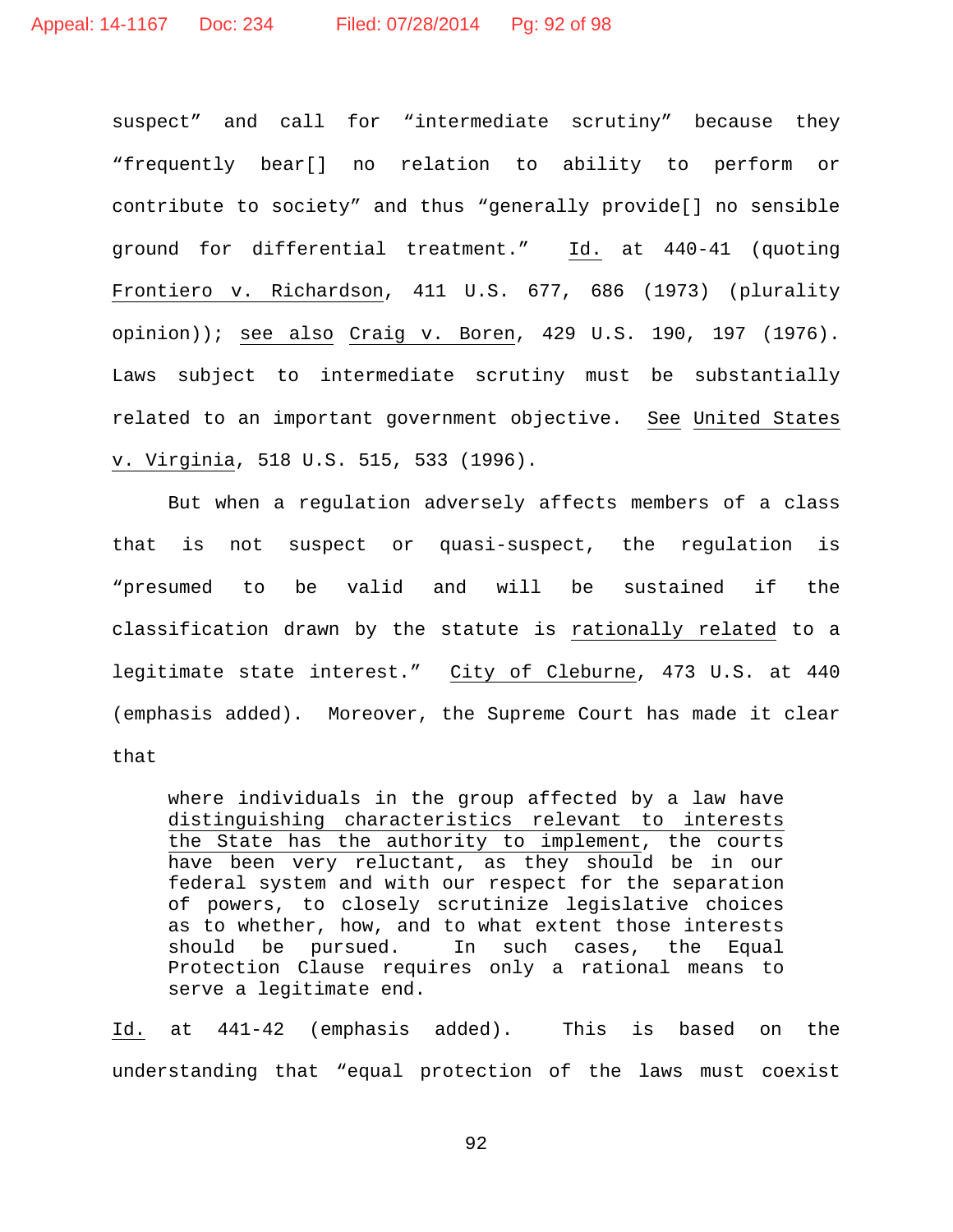with the practical necessity that most legislation classifies for one purpose or another, with resulting disadvantage to various groups or persons." Romer, 517 U.S. at 631.

The plaintiffs contend that Virginia's marriage laws should be subjected to some level of heightened scrutiny because they discriminate on the basis of sexual orientation. Yet they concede that neither the Supreme Court nor the Fourth Circuit has ever applied heightened scrutiny to a classification based on sexual orientation. They urge this court to do so for the first time. Governing precedent, however, counsels otherwise.

In Romer v. Evans, the Supreme Court did not employ any heightened level of scrutiny in evaluating a Colorado constitutional amendment that prohibited state and local governments from enacting legislation that would allow persons to claim "any minority status, quota preferences, protected status, or . . . discrimination" based on sexual orientation. Romer, 517 U.S. at 624. In holding the amendment unconstitutional under the Equal Protection Clause, the Court applied rational-basis review. See id. at 631-33.

And the Supreme Court made no change as to the appropriate level of scrutiny in its more recent decision in Windsor, which held Section 3 of the Defense of Marriage Act unconstitutional. The Court was presented an opportunity to alter the Romer standard but did not do so. Although it did not state the level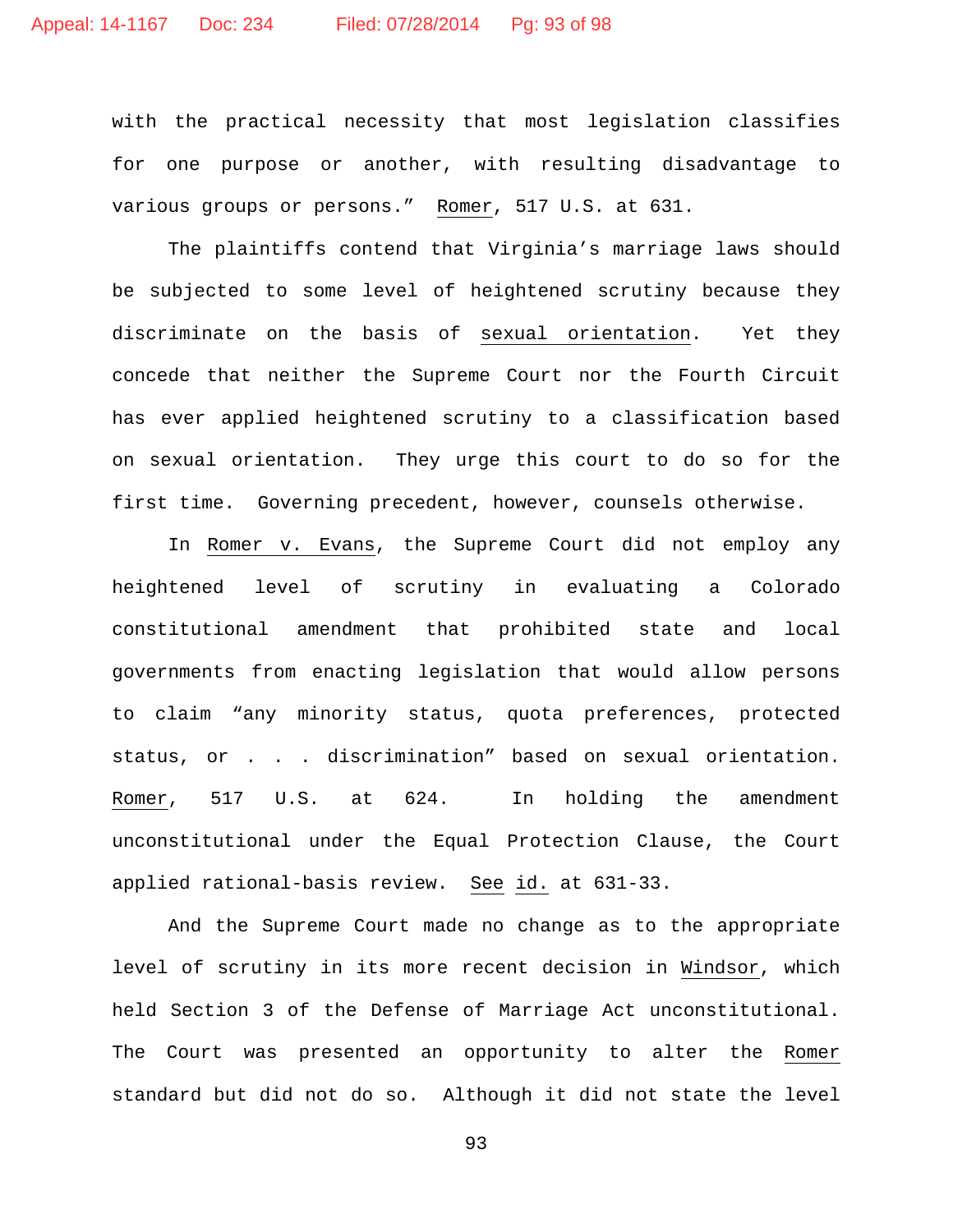of scrutiny being applied, it did explicitly rely on rationalbasis cases like Romer and Department of Agriculture v. Moreno, 413 U.S. 528 (1973). See Windsor, 133 S. Ct. at 2693. In his dissenting opinion in Windsor, Justice Scalia thus noted, "As nearly as I can tell, the Court agrees [that rational-basis review applies]; its opinion does not apply strict scrutiny, and its central propositions are taken from rational-basis cases like Moreno." Id. at 2706 (Scalia, J., dissenting).

Finally, we have concluded that rational-basis review applies to classifications based on sexual orientation. See Veney v. Wyche, 293 F.3d 726, 731-32 (4th Cir. 2002). In Veney, a prisoner filed a § 1983 action alleging that he had been discriminated against on the basis of sexual preference and gender. Id. at 729-30. We noted that the plaintiff "[did] not allege that he [was] a member of a suspect class. Rather, he claim[ed] that he ha[d] been discriminated against on the basis of sexual preference and gender. Outside the prison context, the former is subject to rational basis review, see Romer v. Evans, 517 U.S. 620, 631-32 (1996)." Id. at 731-32 (footnote omitted).

The vast majority of other courts of appeals have reached the same conclusion. See Cook v. Gates, 528 F.3d 42, 61 (1st Cir. 2008) ("Romer nowhere suggested that the Court recognized a new suspect class. Absent additional guidance from the Supreme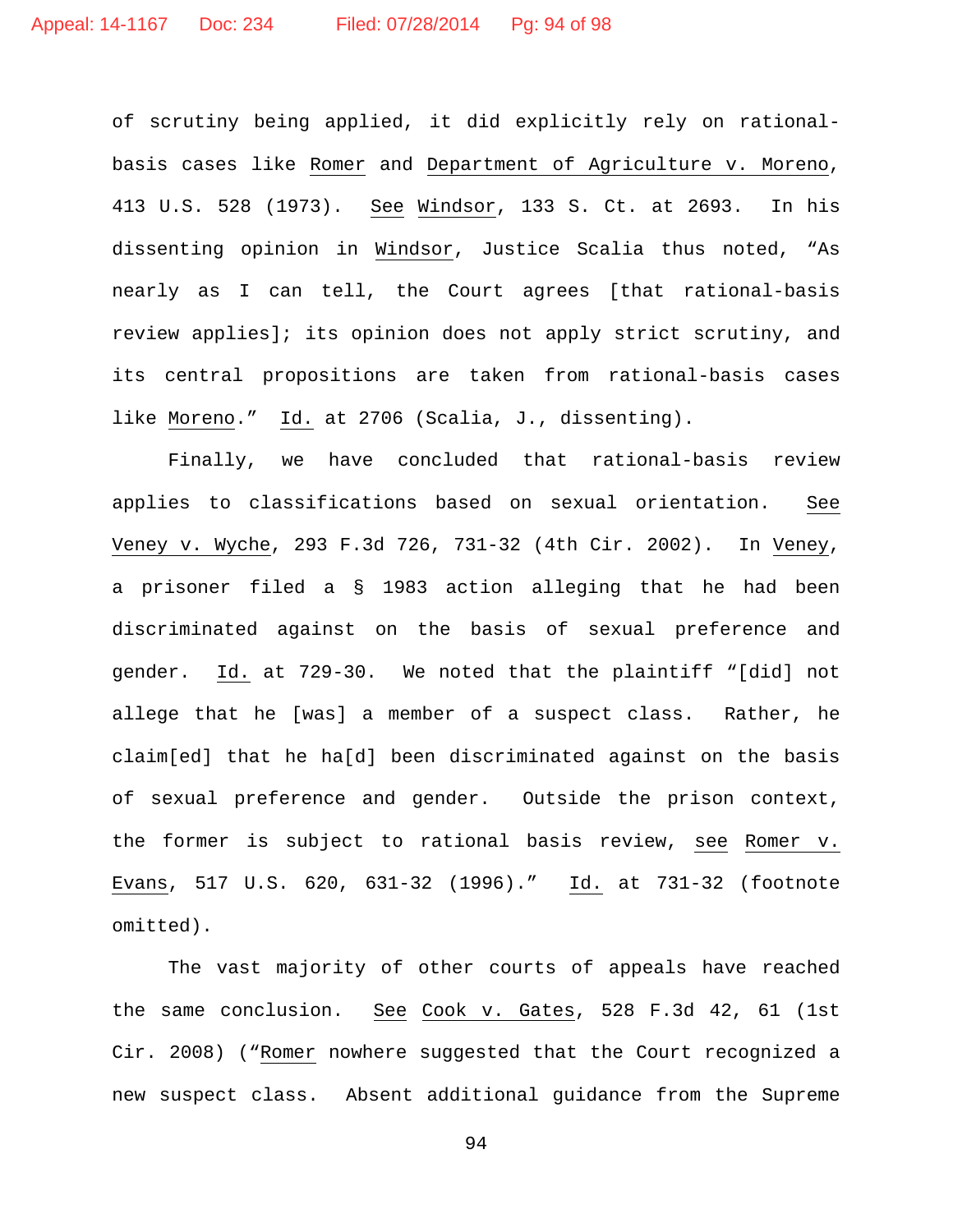Court, we join our sister circuits in declining to read Romer as recognizing homosexuals as a suspect class for equal protection purposes"); Price-Cornelison v. Brooks, 524 F.3d 1103, 1113-14 & n.9 (10th Cir. 2008) ("A government official can . . . distinguish between its citizens on the basis of sexual orientation, if that classification bears a rational relation to some legitimate end" (internal quotation marks omitted)); Citizens for Equal Prot. v. Bruning, 455 F.3d 859, 865-66 (8th Cir. 2006) (discussing Romer and reaching the conclusion that "[t]hough the most relevant precedents are murky, we conclude for a number of reasons that [Nebraska's same-sex marriage ban] should receive rational-basis review under the Equal Protection Clause, rather than a heightened level of judicial scrutiny"); Johnson v. Johnson, 385 F.3d 503, 532 (5th Cir. 2004) ("[A] state violates the Equal Protection Clause if it disadvantages homosexuals for reasons lacking any rational relationship to legitimate governmental aims"); Lofton v. Sec'y of Dep't of Children & Family Servs., 358 F.3d 804, 818 (11th Cir. 2004) ("[A]ll of our sister circuits that have considered the question have declined to treat homosexuals as a suspect class. Because the present case involves neither a fundamental right nor a suspect class, we review the . . . statute under the rational-basis standard" (footnote omitted)); Equal. Found. of Greater Cincinnati, Inc. v. City of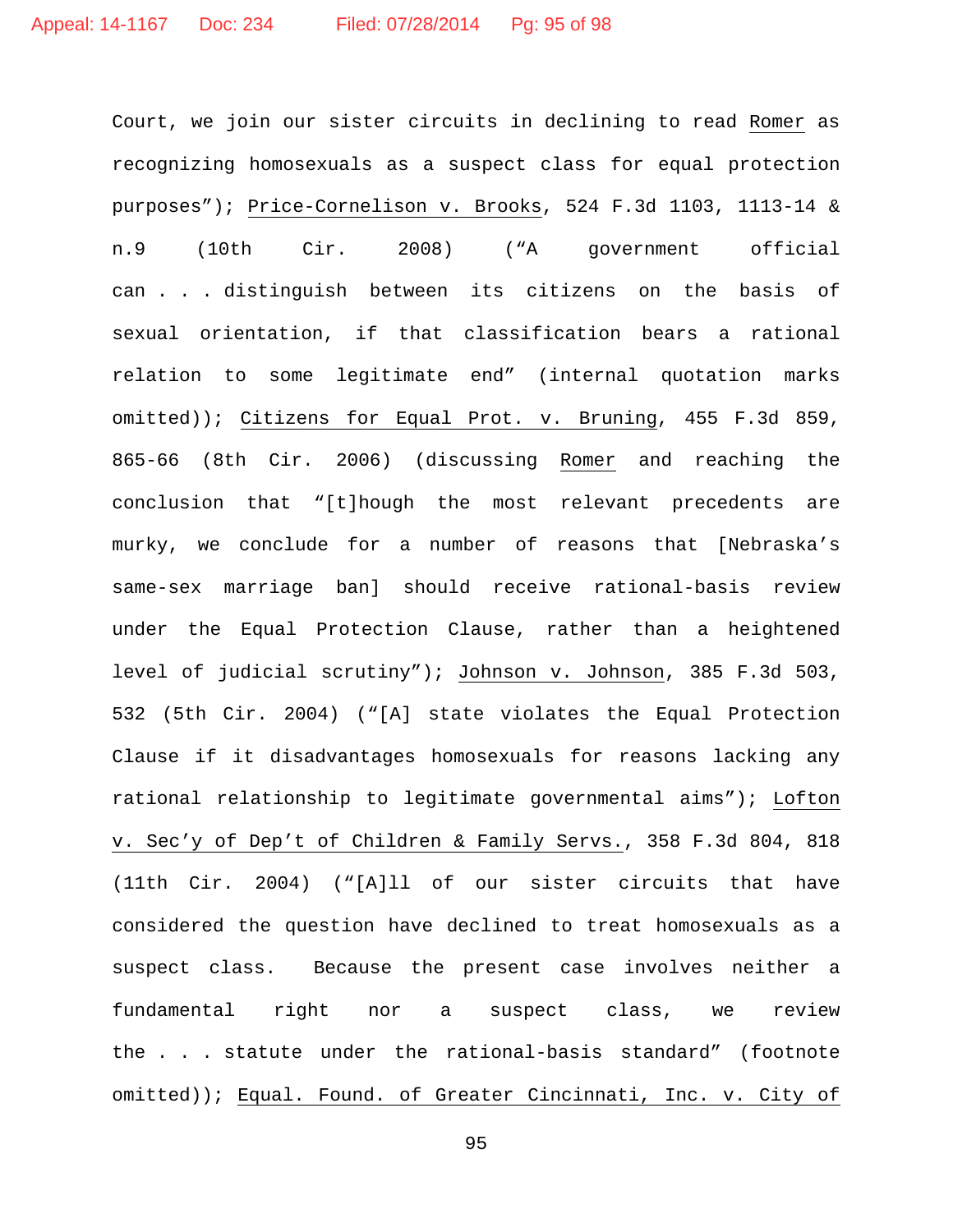Cincinnati, 128 F.3d 289, 294, 300 (6th Cir. 1997) (applying rational-basis review in upholding a city charter amendment restricting homosexual rights and stating that in Romer, the Court "did not assess Colorado Amendment 2 under 'strict scrutiny' or 'intermediate scrutiny' standards, but instead ultimately applied 'rational relationship' strictures to that enactment and resolved that the Colorado state constitutional provision did not invade any fundamental right and did not target any suspect class or quasi-suspect class"); Ben-Shalom v. Marsh, 881 F.2d 454, 464 (7th Cir. 1989) (applying rationalbasis review prior to the announcement of Romer); Woodward v. United States, 871 F.2d 1068, 1076 (Fed. Cir. 1989) ("The Supreme Court has identified only three suspect classes: racial status, national ancestry and ethnic original, and alienage. Two other classifications have been identified by the Court as quasi-suspect: gender and illegitimacy. [Plaintiff] would have this court add homosexuality to that list. This we decline to do" (citations and footnote omitted)). But see SmithKline Beecham Corp. v. Abbott Labs., 740 F.3d 471, 481 (9th Cir. 2014) (applying heightened scrutiny to a Batson challenge that was based on sexual orientation); Windsor v. United States, 699 F.3d 169, 180-85 (2d Cir. 2012) (finding intermediate scrutiny appropriate in assessing the constitutionality of Section 3 of the Defense of Marriage Act).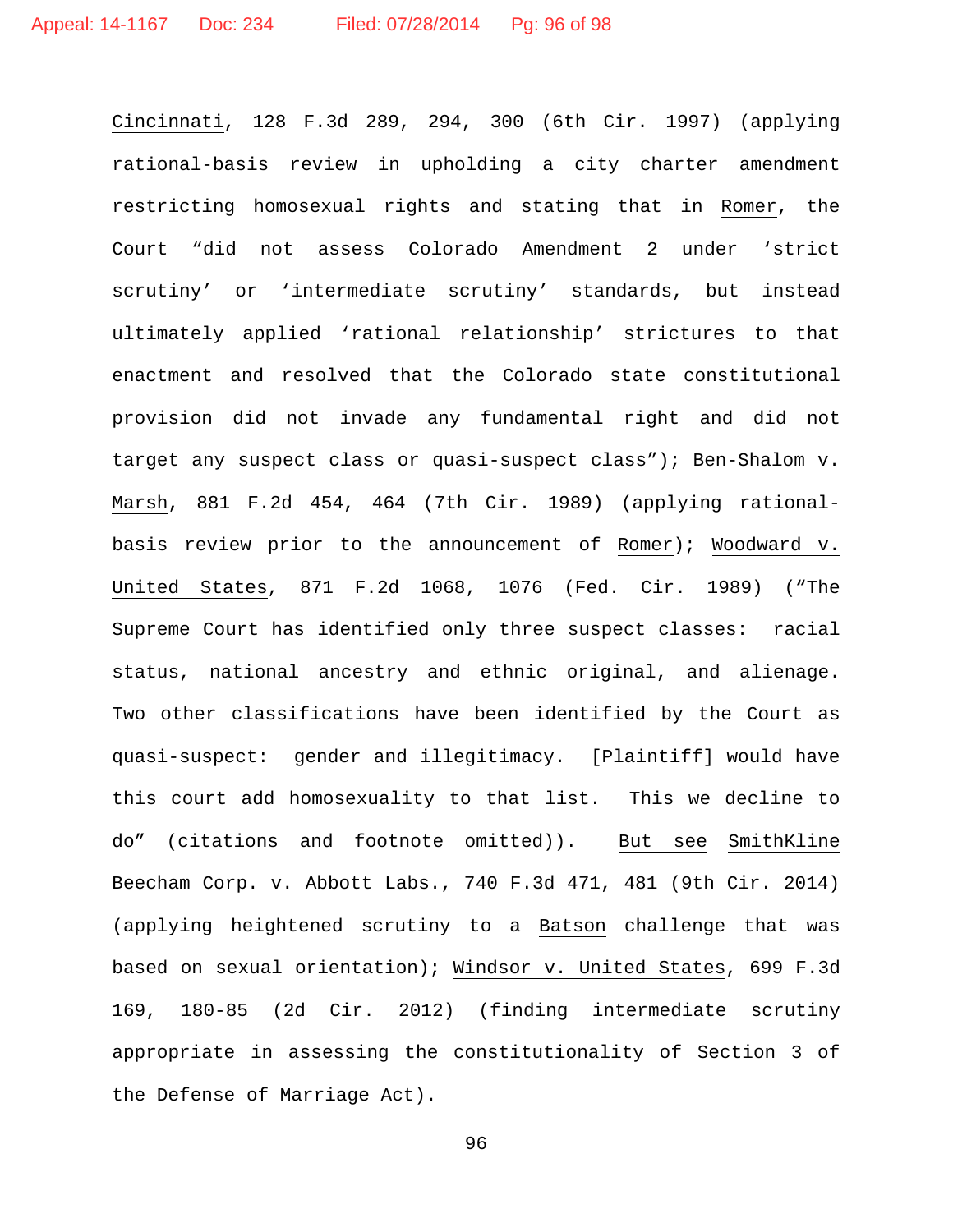Thus, following Supreme Court and Fourth Circuit precedent, I would hold that Virginia's marriage laws are subject to rational-basis review. Applying that standard, I conclude that there is a rational basis for the laws, as explained in Part III, above. At bottom, I agree with Justice Alito's reasoning that "[i]n asking the court to determine that [Virginia's marriage laws are] subject to and violate[] heightened scrutiny, [the plaintiffs] thus ask us to rule that the presence of two members of the opposite sex is as rationally related to marriage as white skin is to voting or a Y-chromosome is to the ability to administer an estate. That is a striking request and one that unelected judges should pause before granting." Windsor, 133 S. Ct. at 2717-18 (Alito, J., dissenting).

V

Whether to recognize same-sex marriage is an ongoing and highly engaged political debate taking place across the Nation, and the States are divided on the issue. The majority of courts have struck down statutes that deny recognition of same-sex marriage, doing so almost exclusively on the idea that same-sex marriage is encompassed by the fundamental right to marry that is protected by the Due Process Clause. While I express no viewpoint on the merits of the policy debate, I do strongly disagree with the assertion that same-sex marriage is subject to